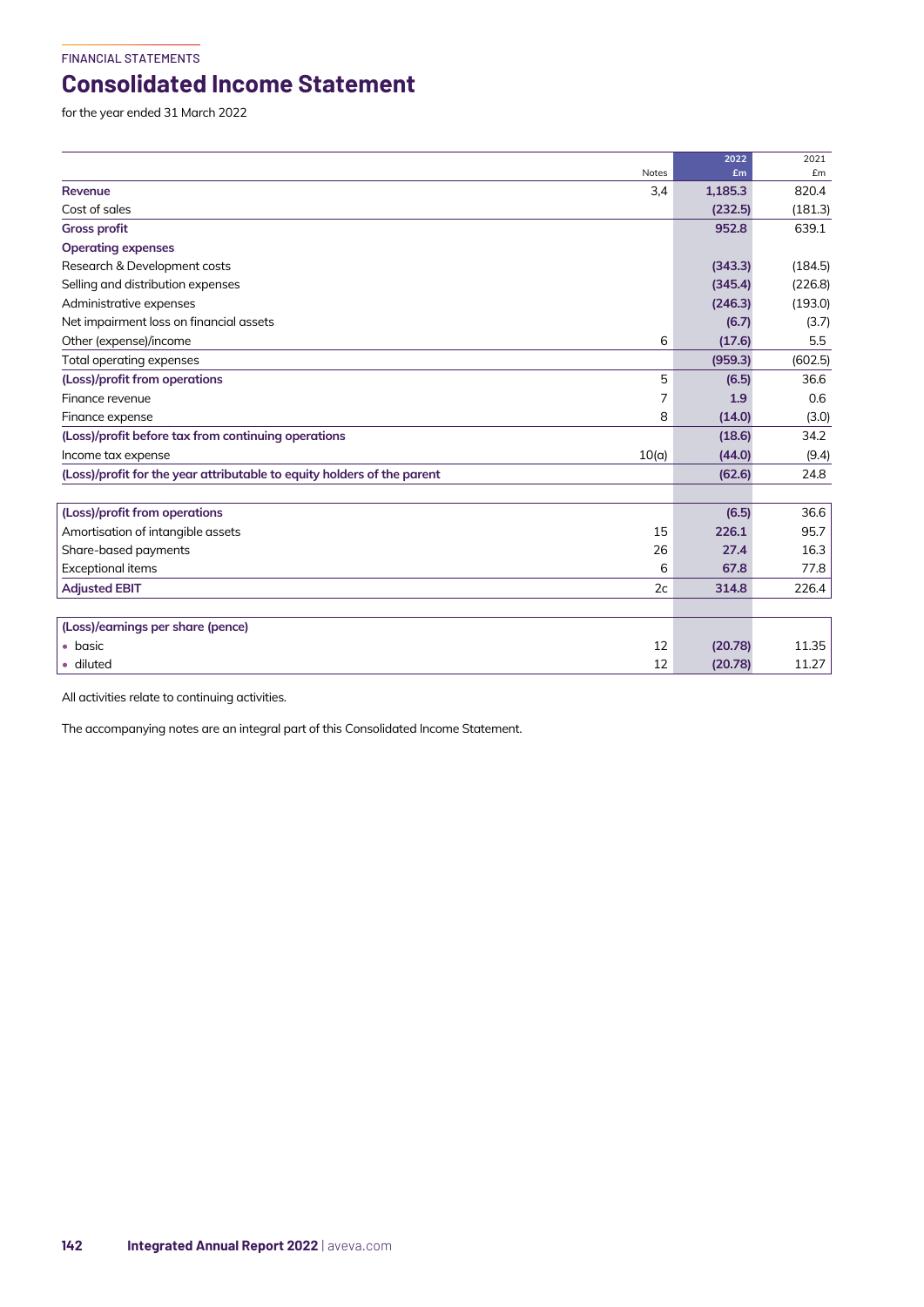# **Consolidated Statement of Comprehensive Income**

for the year ended 31 March 2022

|                                                                                      |       | 2022   | 2021  |
|--------------------------------------------------------------------------------------|-------|--------|-------|
|                                                                                      | Notes | £m     | £m    |
| (Loss)/profit for the year                                                           |       | (62.6) | 24.8  |
| Items that may be reclassified to profit or loss in subsequent periods:              |       |        |       |
| Exchange gain arising on translation of foreign operations                           |       | 159.1  | 20.7  |
| Total of items that may be reclassified to profit or loss in subsequent periods      |       | 159.1  | 20.7  |
| Items that will not be reclassified to profit or loss in subsequent periods:         |       |        |       |
| Actuarial remeasurements on retirement benefits                                      | 25    | 3.4    | (2.5) |
| Deferred tax on actuarial remeasurements on retirement benefits                      | 10(a) | (2.2)  | 0.5   |
| Deferred tax on losses and other timing differences                                  | 10(a) | 2.9    |       |
| Total of items that will not be reclassified to profit or loss in subsequent periods |       | 4.1    | (2.0) |
| Total comprehensive income for the year, net of tax                                  |       | 100.6  | 43.5  |

The accompanying notes are an integral part of this Consolidated Statement of Comprehensive Income.

**GOVERNANCE**

**GOVERNANCE**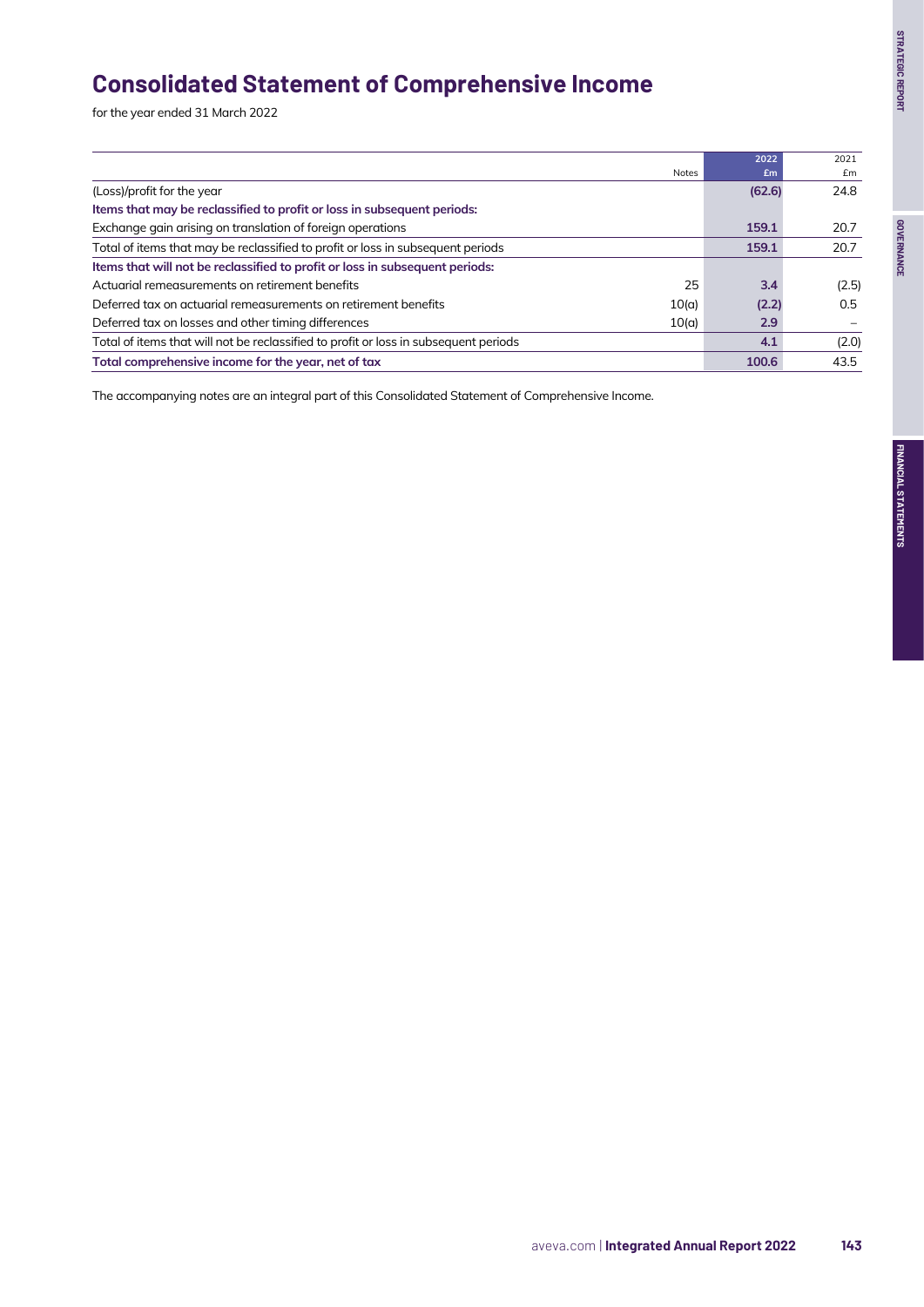# **Consolidated Balance Sheet**

31 March 2022

|                                     |       | 2022    | 2021    |
|-------------------------------------|-------|---------|---------|
|                                     | Notes | £m      | £m      |
| <b>Non-current assets</b>           |       |         |         |
| Goodwill                            | 14    | 4,004.6 | 3.904.1 |
| Other intangible assets             | 15    | 1,472.5 | 1,662.3 |
| Property, plant and equipment       | 16    | 44.7    | 48.5    |
| Right-of-use assets                 | 22(b) | 95.1    | 111.9   |
| Deferred tax assets                 | 24    | 47.2    | 21.4    |
| Trade and other receivables         | 18    | 8.4     | 19.4    |
| Customer acquisition costs          |       | 6.3     | 0.3     |
| Investments                         | 17    | 0.4     | 0.4     |
| Retirement benefit surplus          | 25    | 16.6    | 13.1    |
|                                     |       | 5,695.8 | 5,781.4 |
| <b>Current assets</b>               |       |         |         |
| Trade and other receivables         | 18    | 381.2   | 318.0   |
| Contract assets                     | 3     | 302.1   | 215.6   |
| Cash and cash equivalents           | 19    | 279.3   | 286.6   |
| Restricted cash                     | 19    |         | 7.3     |
| Current tax assets                  |       | 12.1    | 18.9    |
|                                     |       | 974.7   | 846.4   |
| <b>Total assets</b>                 |       | 6,670.5 | 6,627.8 |
| <b>Equity</b>                       |       |         |         |
| Issued share capital                | 27(a) | 10.7    | 10.7    |
| Share premium                       | 27(b) | 2,842.1 | 3,842.1 |
| Other reserves                      | 27(c) | 1,370.4 | 1,209.6 |
| Retained earnings                   |       | 986.0   | 130.3   |
| <b>Total equity</b>                 |       | 5,209.2 | 5,192.7 |
| <b>Current liabilities</b>          |       |         |         |
| Trade and other payables            | 20    | 224.0   | 271.3   |
| <b>Contract liabilities</b>         | 3     | 328.2   | 239.7   |
| Lease liabilities                   | 22(c) | 22.1    | 22.9    |
| <b>Current tax liabilities</b>      |       | 33.8    | 45.6    |
|                                     |       | 608.1   | 579.5   |
| <b>Non-current liabilities</b>      |       |         |         |
| Loans and borrowings                | 21    | 684.5   | 654.0   |
| Lease liabilities                   | 22(c) | 73.3    | 88.9    |
| Deferred tax liabilities            | 24    | 71.2    | 82.0    |
| Other liabilities                   | 20    | 10.7    | 18.2    |
| Retirement benefit obligations      | 25    | 13.5    | 12.5    |
|                                     |       | 853.2   | 855.6   |
| <b>Total equity and liabilities</b> |       | 6,670.5 | 6,627.8 |
|                                     |       |         |         |

The accompanying notes are an integral part of this Consolidated Balance Sheet.

The financial statements were approved by the Board of Directors and authorised for issue on 7 June 2022. They were signed on its behalf by:

Philip Aiken **Peter Herweck** Peter Herweck **Company number** Chairman **Company 11 (2**937296 Chairman Chief Executive Officer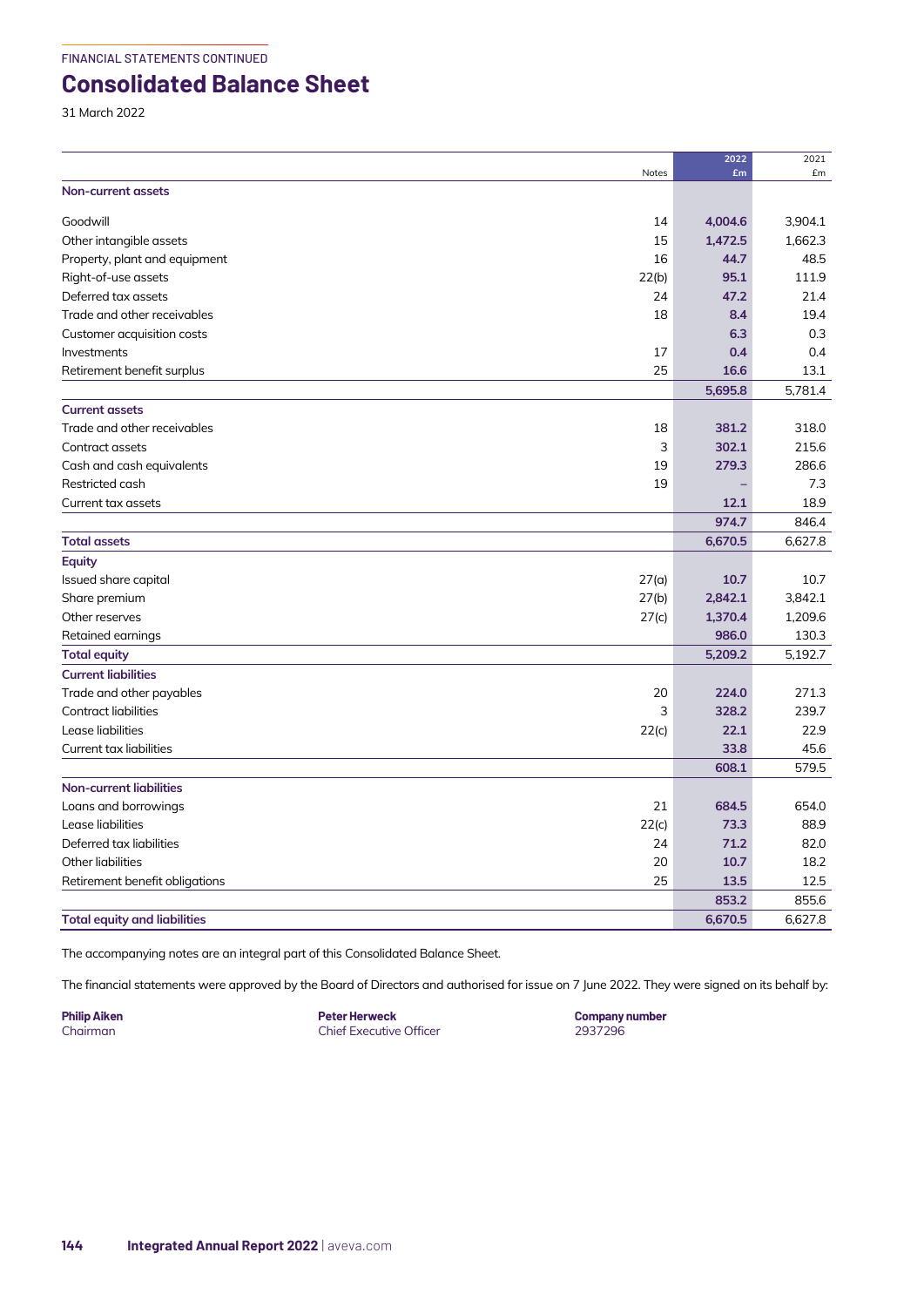# **GOVERNANCE GOVERNANCE**

FINANCIAL STATEMENTS **FINANCIAL STATEMENTS**

# **Consolidated Statement of Changes in Shareholders' Equity**

31 March 2022

|                                                         |       |                  |                  |                   |                                          | Other reserves                   |                                   |                          |                            |                          |                 |
|---------------------------------------------------------|-------|------------------|------------------|-------------------|------------------------------------------|----------------------------------|-----------------------------------|--------------------------|----------------------------|--------------------------|-----------------|
|                                                         |       | Share<br>capital | Share<br>premium | Merger<br>reserve | Cumulative<br>translation<br>adjustments | Capital<br>redemption<br>reserve | Reverse<br>acquisition<br>reserve | Treasury<br>shares       | Total<br>other<br>reserves | Retained<br>earnings     | Total<br>equity |
|                                                         | Notes | £m               | £m               | £m                | £m                                       | £m                               | £m                                | £m                       | £m                         | £m                       | £m              |
| At 1 April 2020                                         |       | 5.7              | 574.5            | 615.6             | 22.6                                     | 101.7                            | 452.5                             | (12.1)                   | 1,180.3                    | 181.2                    | 1,941.7         |
| Profit for the year                                     |       |                  |                  |                   |                                          |                                  |                                   |                          |                            | 24.8                     | 24.8            |
| Other comprehensive                                     |       |                  |                  |                   |                                          |                                  |                                   |                          |                            |                          |                 |
| income/(loss)                                           |       |                  |                  |                   | 20.7                                     |                                  |                                   |                          | 20.7                       | (2.0)                    | 18.7            |
| Total comprehensive                                     |       |                  |                  |                   |                                          |                                  |                                   |                          |                            |                          |                 |
| income                                                  |       |                  |                  |                   | 20.7                                     |                                  |                                   | $\overline{\phantom{a}}$ | 20.7                       | 22.8                     | 43.5            |
| Issue of new shares                                     |       | 0.5              | 465.2            |                   |                                          |                                  |                                   | $\overline{\phantom{0}}$ |                            | $\overline{\phantom{0}}$ | 465.7           |
| Rights issue                                            |       | 4.5              | 2,831.0          |                   |                                          |                                  |                                   |                          |                            |                          | 2,835.5         |
| Transaction costs relating<br>to issue of share capital |       |                  | (28.6)           |                   |                                          |                                  |                                   | $\overline{\phantom{0}}$ |                            |                          | (28.6)          |
| Share-based payments                                    | 26    |                  |                  |                   |                                          |                                  |                                   |                          |                            | 16.3                     | 16.3            |
| Tax arising on share-based                              |       |                  |                  |                   |                                          |                                  |                                   |                          |                            |                          |                 |
| payments                                                |       |                  |                  |                   |                                          |                                  |                                   |                          |                            | 2.1                      | 2.1             |
| Investment in own shares                                | 27    |                  |                  |                   |                                          |                                  |                                   | (1.1)                    | (1.1)                      |                          | (1.1)           |
| Cost of employee benefit                                |       |                  |                  |                   |                                          |                                  |                                   |                          |                            |                          |                 |
| trust shares issued to                                  |       |                  |                  |                   |                                          |                                  |                                   |                          |                            |                          |                 |
| employees                                               | 27    |                  |                  |                   |                                          |                                  |                                   | 9.7                      | 9.7                        | (9.7)                    |                 |
| Equity dividends                                        | 11    |                  |                  |                   |                                          |                                  |                                   |                          |                            | (82.4)                   | (82.4)          |
| At 31 March 2021                                        |       | 10.7             | 3,842.1          | 615.6             | 43.3                                     | 101.7                            | 452.5                             | (3.5)                    | 1,209.6                    | 130.3                    | 5,192.7         |
| Loss for the year                                       |       |                  |                  |                   |                                          |                                  |                                   |                          |                            | (62.6)                   | (62.6)          |
| Other comprehensive                                     |       |                  |                  |                   |                                          |                                  |                                   |                          |                            |                          |                 |
| income                                                  |       |                  | ۰                |                   | 159.1                                    |                                  |                                   |                          | 159.1                      | 4.1                      | 163.2           |
| Total comprehensive<br>income/(loss)                    |       |                  |                  |                   | 159.1                                    |                                  |                                   |                          | 159.1                      | (58.5)                   | 100.6           |
| Share-based payments                                    | 26    |                  |                  |                   |                                          |                                  |                                   |                          |                            | 27.4                     | 27.4            |
| Tax arising on share-based                              |       |                  |                  |                   |                                          |                                  |                                   |                          |                            |                          |                 |
| payments                                                |       |                  |                  |                   |                                          |                                  |                                   |                          |                            | (0.2)                    | (0.2)           |
| Investment in own shares                                | 27    |                  |                  |                   |                                          |                                  |                                   | (1.3)                    | (1.3)                      |                          | (1.3)           |
| Cost of employee benefit                                |       |                  |                  |                   |                                          |                                  |                                   |                          |                            |                          |                 |
| trust shares issued to                                  |       |                  |                  |                   |                                          |                                  |                                   |                          |                            |                          |                 |
| employees                                               | 27    |                  |                  |                   |                                          |                                  |                                   | 3.0                      | 3.0                        | (3.0)                    |                 |
| Equity dividends                                        | 11    |                  |                  |                   |                                          |                                  |                                   |                          |                            | (110.0)                  | (110.0)         |
| Capital reduction                                       | 27    |                  | (1,000.0)        |                   |                                          |                                  |                                   |                          |                            | 1,000.0                  |                 |
| At 31 March 2022                                        |       | 10.7             | 2,842.1          | 615.6             | 202.4                                    | 101.7                            | 452.5                             |                          | (1.8) 1,370.4              | 986.0                    | 5,209.2         |

The accompanying notes are an integral part of this Consolidated Statement of Changes in Shareholders' Equity. Details of other reserves are contained in note 27(c).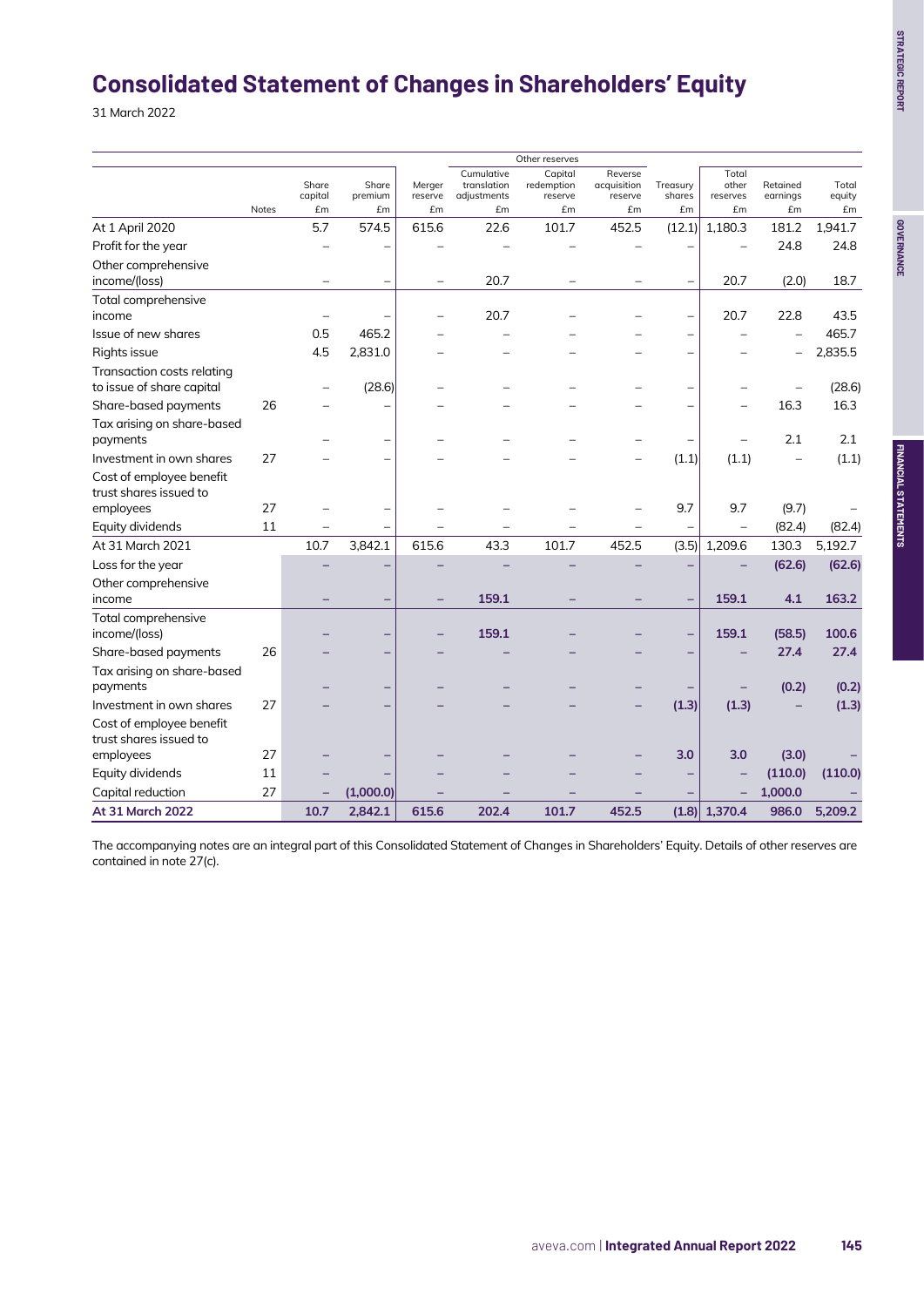# **Consolidated Cash Flow Statement**

for the year ended 31 March 2022

|                                                                                       |                 | 2022    | 2021       |
|---------------------------------------------------------------------------------------|-----------------|---------|------------|
| Cash flows from operating activities                                                  | Notes           | £m      | £m         |
| (Loss)/profit for the year                                                            |                 | (62.6)  | 24.8       |
| Income tax expense                                                                    | 10(a)           | 44.0    | 9.4        |
| Net finance expense                                                                   | 7,8             | 12.1    | 2.4        |
| Amortisation of intangible assets                                                     | 15              | 226.1   | 96.3       |
| Depreciation of property, plant and equipment and right-of-use assets                 | 16,22           | 36.6    | 28.2       |
| Loss on disposal of property, plant and equipment                                     | 5               | 0.4     | 1.0        |
| Impairment of intangible assets                                                       | 6(d)            | 14.9    |            |
| Gain on disposal of pension scheme                                                    | 25              |         | (0.3)      |
| Loss on disposal of subsidiaries                                                      | 6,13            | 2.8     |            |
| Share-based payments                                                                  | 26              | 27.4    | 16.3       |
| Difference between pension contributions paid and amounts charged to operating profit | 25              | (0.5)   | 0.3        |
| Research & Development expenditure tax credit                                         |                 | (2.2)   | (3.1)      |
| <b>Changes in working capital:</b>                                                    |                 |         |            |
| Trade and other receivables                                                           |                 | (53.6)  | (5.5)      |
| Contract assets                                                                       |                 | (78.3)  | (70.8)     |
| Customer acquisition costs                                                            |                 | (5.4)   | (0.3)      |
| Trade and other payables                                                              |                 | (45.5)  | 5.5        |
| <b>Contract liabilities</b>                                                           |                 | 81.0    | (13.0)     |
| Cash generated from operating activities before tax                                   |                 | 197.2   | 91.2       |
| Income taxes paid                                                                     |                 | (59.8)  | (32.8)     |
| Net cash generated from operating activities                                          |                 | 137.4   | 58.4       |
| Cash flows from investing activities                                                  |                 |         |            |
| Purchase of property, plant and equipment                                             | 16              | (8.6)   | (10.9)     |
| Purchase of intangible assets                                                         | 15              |         | (0.5)      |
| Payment on disposal of pension scheme                                                 |                 |         | (0.3)      |
| Acquisition of subsidiaries, net of cash acquired                                     | 13a             |         | (3,029.5)  |
| Adjustment to consideration on completion of business combination                     |                 | 6.2     |            |
| Restricted cash from acquisition of business - held in escrow                         |                 |         | (7.3)      |
| Net payment for forward contracts under hedge accounting                              |                 |         | (74.2)     |
| Proceeds from sale of business, net of cash                                           | 13 <sub>b</sub> | 1.6     |            |
| Interest received                                                                     | 7               | 1.9     | 0.3        |
| Net cash generated/(used) in investing activities                                     |                 | 1.1     | (3, 122.4) |
| Cash flows from financing activities                                                  |                 |         |            |
| Interest paid                                                                         | 8               | (12.7)  | (2.8)      |
| Purchase of own shares                                                                | 27(c)           | (1.3)   | (1.1)      |
| Proceeds from borrowings, net of fees incurred                                        | 21              |         | 645.6      |
| Payment of principal element of lease liability                                       | 22              | (23.3)  | (18.5)     |
| Proceeds from rights issue                                                            | 27              |         | 2,835.5    |
| Transaction costs on issue of shares                                                  | 27              |         | (28.6)     |
| Payment of facility arrangement fees                                                  |                 |         | (2.0)      |
| Dividends paid to shareholders of the parent                                          | 11              | (110.0) | (82.4)     |
| Net cash generated/(used) in financing activities                                     |                 | (147.3) | 3,345.7    |
| Net (decrease)/increase in cash and cash equivalents                                  |                 | (8.8)   | 281.7      |
| Net foreign exchange difference                                                       |                 | 1.5     | (109.6)    |
| Opening cash and cash equivalents                                                     | 19              | 286.6   | 114.5      |
| <b>Closing cash and cash equivalents</b>                                              | 19              | 279.3   | 286.6      |

The accompanying notes are an integral part of this Consolidated Cash Flow Statement.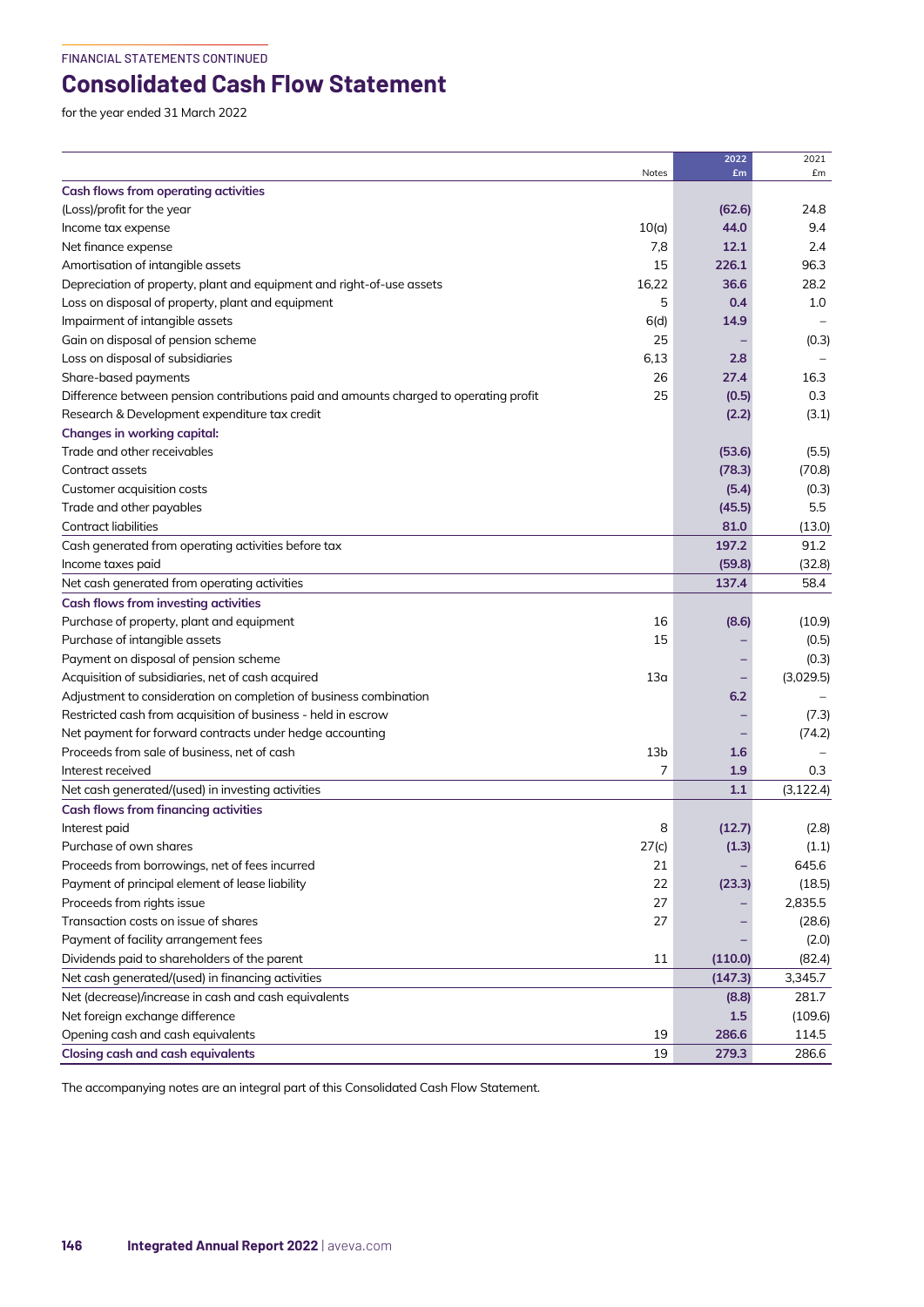**FINANCIAL STATEMENTS**

FINANCIAL STATEMENTS

# **Notes to the Consolidated Financial Statements**

# **1. Corporate information**

AVEVA Group plc is a public limited company incorporated and domiciled in the United Kingdom. The address of the registered office is High Cross, Madingley Road, Cambridge, CB3 0HB. AVEVA Group plc's shares are publicly traded on the Official List of the London Stock Exchange. The Parent Company financial statements of AVEVA Group plc are included on pages 188 to 193.

AVEVA sells industrial software for designing, building and operating large-scale industrial assets. AVEVA serves customers across a range of industries, from energy to pharmaceuticals, and mining to infrastructure.

# **2. Key accounting policies**

Explained below are the key accounting policies of the AVEVA Group plc and all its subsidiaries (the Group). The full Statement of Group Accounting Policies is included on pages 194 to 199.

# **a. Basis of preparation**

The Consolidated Financial Statements of the Group have been prepared in accordance with International Accounting Standards (IASs) in conformity with the requirements of the Companies Act 2006 and in accordance with UK-adopted IASs. The financial information has been prepared on the basis of all applicable IFRSs, including all IASs, Standing Interpretations Committee (SIC) interpretations and International Financial Reporting Interpretations Committee (IFRIC) interpretations issued by the International Accounting Standards Board (IASB) that are applicable to the financial period.

Except for the application of UK-adopted IASs, for which there are no material differences from IFRSs as issued by the IASB and adopted by the EU when applied to the Group, accounting policies have been applied consistently to all years presented unless otherwise stated.

The Group previously combined Selling and distribution expenses and Administrative expenses on the face of the Consolidated Income Statement within Selling & administrative expenses. These have been separated for the year ended 31 March 2022 due to their materiality.

The Group applies several new amendments to accounting standards, none of which have impacted the Consolidated Financial Statements.

The Consolidated Financial Statements are presented in pounds sterling (£) and all values are rounded to the nearest £0.1 million except when otherwise indicated.

In adopting the going concern basis for preparing the financial statements, the Directors have considered the business activities and the Group's principal risks and uncertainties in the context of the current operating environment. This includes possible ongoing impacts upon the Group of the global Covid-19 pandemic and economic sanctions following the Russian invasion of Ukraine, and reviews of liquidity and covenant forecasts.

At 31 March 2022, the Group held external debt in the form of a £685.1 million (US\$ 900.0 million) term loan, due for repayment in March 2024. The Group has access to a £250.0 million Revolving Credit Facility (RCF), of which nil was drawn down at 31 March 2022. This facility is due for renewal in February 2025, with a one-year extension option subject to lender approval. See note 21 for further details.

To support the going concern conclusion, the Group has developed several working capital financial models covering the period from the signing of the financial statements to 30 September 2023. The specific scenarios modelled are:

| <b>Scenario</b>                                                                                                                                                                                                                                                                              | Outcome                                                                                                                                                                                                                                                                                                                                                                           |
|----------------------------------------------------------------------------------------------------------------------------------------------------------------------------------------------------------------------------------------------------------------------------------------------|-----------------------------------------------------------------------------------------------------------------------------------------------------------------------------------------------------------------------------------------------------------------------------------------------------------------------------------------------------------------------------------|
| Base case                                                                                                                                                                                                                                                                                    |                                                                                                                                                                                                                                                                                                                                                                                   |
| Based upon the Group's most recent Board approved forecasts to<br>31 March 2027. These are the same forecasts used in the viability<br>statement and VIU model used for impairment testing (see note 14).                                                                                    | The Group is not in breach of any financial covenants and is not<br>required to draw down on the RCF. The Group is able to meet all<br>forecasted obligations as they fall due.                                                                                                                                                                                                   |
| <b>Sensitised</b>                                                                                                                                                                                                                                                                            |                                                                                                                                                                                                                                                                                                                                                                                   |
| A severe downside scenario, including reducing revenue<br>(10% from the base case), and introducing delays in cash collection<br>(10% increase from the base case).                                                                                                                          | The Group is not in breach of any financial covenants and is not<br>required to draw down on the RCF. The Group is able to meet all<br>forecasted obligations as they fall due.                                                                                                                                                                                                   |
| Reverse stress case                                                                                                                                                                                                                                                                          |                                                                                                                                                                                                                                                                                                                                                                                   |
| A scenario created to model the circumstances required to breach the<br>Group's credit facilities within the going concern period. This includes<br>reducing revenue (18% decrease from the base case) and delays in<br>cash collection (10 day increase in debtor days from the base case). | This resulted in a covenant breach at the end of the going concern<br>period. Management believes the possibility of this combination of<br>severe downsides arising to be remote, and that there are numerous<br>mitigating actions which could be taken to avoid a covenant breach.<br>The impact of these mitigating actions were not considered in the<br>scenario modelling. |

Should extreme downside scenarios occur, there are several mitigating actions the Group could take to avoid covenant breaches to maintain liquidity headroom under existing debt facilities. These include cancellation or deferral of dividend payments and reductions in other discretionary spending costs.

The financial statements for the year ended 31 March 2022 have therefore been prepared under the going concern basis of accounting.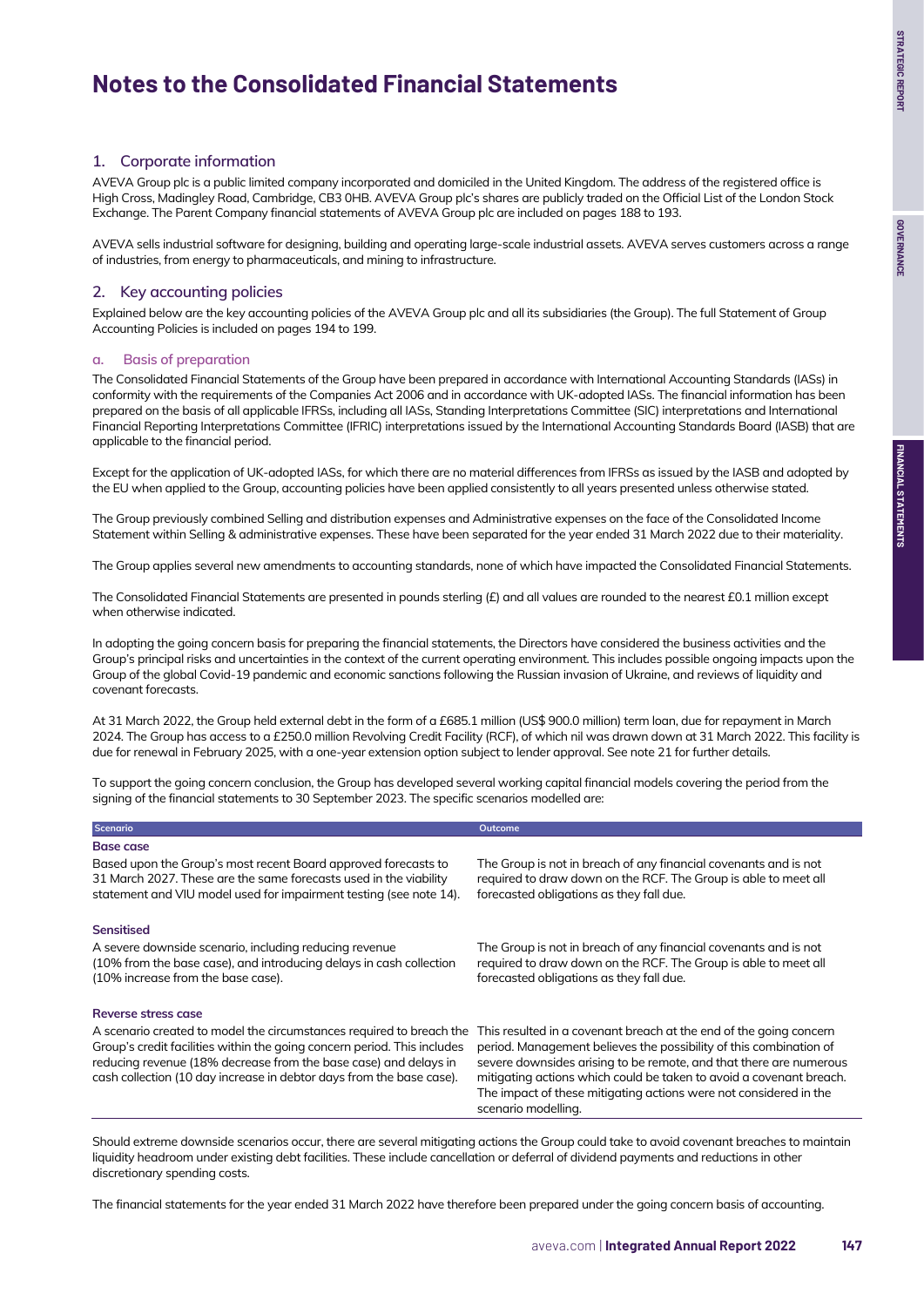### **2. Key accounting policies continued**

#### **b. Revenue**

The Group generates its revenue principally through the supply of:

- subscription;
- maintenance;
- perpetual licences; and
- services.

Revenue is recognised upon transfer of control of the promised software and/or services to customers. The Group enters into contracts which can include combinations of software licences, support and maintenance fees and other professional services, each of which is capable of being distinct and usually accounted for as separate performance obligations.

Where there are multiple performance obligations, revenue is measured at the value of the expected consideration received in exchange for the services, allocated by the relative stand-alone selling prices of each of the performance obligations, or estimate thereof.

Where a contract is subject to a modification and the purpose of the modification is to increase the licence term by an agreed number of annual periods and in some cases to expand the list of included software, an adjustment to revenue is made to revenue, on the date of the contract modification. The adjustment to revenue will incorporate the effects of both scenarios noted above and is accounted for as a mixture of termination and continuation. If the purpose of the modification is to provide the customer with distinct goods and/or services which are sold at a price reflecting their standalone selling price, the modification is accounted for as a separate contract. Where the purpose of a modification is to renew a customers' contract before the full period has lapsed, and the remaining goods and/or services are distinct to the goods and/or services provided prior to the date of the contract modification, the Group accounts for the modification as if it were a termination of the existing contract and the creation of a new contract. If the purpose of the modification is to re-define the scope of a highly customer-specific project (relating to the implementation of the Group's software) to involve additional services and fees, this would constitute a contract modification and would be recognised as a continuation of the existing agreement. An adjustment will be made to revenue on a cumulative catch-up basis.

#### **Subscription**

The Group offers a number of non-cancellable, fixed-term subscription licensing models typically of between one month and seven years and include on-premises rentals and Software as a Service (SaaS).

#### On-premises rentals

Rentals consist of two separate components: a software licence; and support and maintenance, which are two distinct performance obligations. The software licence is a right to use licence which is recognised at a point in time when the contract is agreed, and the software is made available to the customer. The support and maintenance element is recognised on a straight-line basis over the rental period.

#### **SaaS**

SaaS subscriptions are agreements with customers to provide the right to access software. The software, maintenance and support, and hosting elements are not distinct performance obligations, and represent a combined service provided to the customer. Revenue is recognised as the service is provided to the customer on a straight-line basis over the subscription period.

Where software is licensed for use exclusively within the AVEVA Cloud, the software has been developed or has undergone redevelopment for optimisation within the AVEVA Cloud infrastructure. This optimisation and the performance of the software within the AVEVA Cloud forms a key element of the overall customer software solution. This means that the software and AVEVA Cloud hosting services are highly interrelated and as a result are not distinct performance obligations. The software and hosting services are therefore accounted for as one single performance obligation. The support and maintenance services within SaaS agreements are provided as part of the overall software as a service solution and have the same pattern of transfer to AVEVA's customers. On this basis, the support and maintenance services form part of the combined output to AVEVA's customers and as a result are included within the combined single performance obligation.

#### **Maintenance**

Revenue classified as maintenance includes annual fees as well as separate support and maintenance contracts. For both, revenue is recognised over time on a straight-line basis over the period of the contract, which is typically 12 months. Customers that have purchased an initial licence pay obligatory annual fees each year. Annual fees consist of the continuing right to use, and support and maintenance, which includes core product upgrades and enhancements, and remote support services. Users must continue to pay annual fees in order to maintain the right to use the software. Customers that have purchased a perpetual licence have the option to pay for support and maintenance.

#### **Perpetual licences**

Customers are charged an initial or perpetual licence fee for on-premises or hosted software which is usually limited by a set number of users or seats. Initial and perpetual licences provide the customer with the right to use the software and are distinct from other services. Revenue is recognised at a point in time when the contract is agreed, and the software is made available to the customer.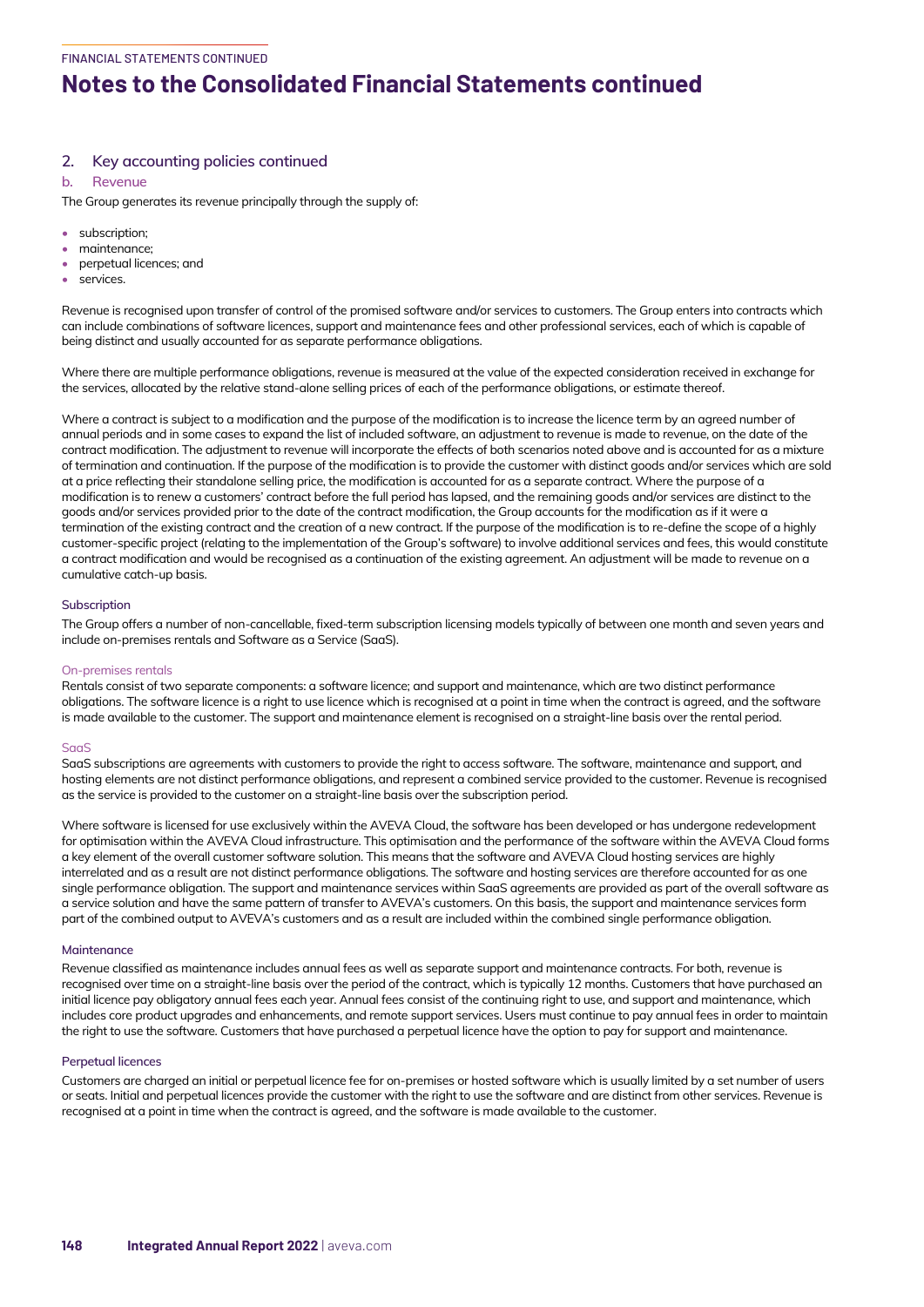# **GOVERNANCE GOVERNANCE**

#### **Services**

Services consist primarily of consultancy, implementation services and training. Revenue from these services is recognised as the services are performed by reference to the costs incurred as a proportion of the total estimated costs of the service project.

If an arrangement includes both licence and service elements, an assessment is made as to whether the licence element is distinct in the context of the contract, based on whether the services provided significantly modifies or customises the base product. Where it is concluded that a licence is distinct, the licence element is recognised as a separate performance obligation. In all other cases, revenue from both licence and service elements is recognised over time.

### **c. Non-GAAP measures**

The Group presents multiple non-GAAP measures throughout this Annual Report. They are not defined by IFRSs and therefore may not be directly comparable with similarly titled measures of other companies. They are not intended to be a substitute for, or superior to, GAAP measures. Additional information for all non-GAAP measures, including definitions, rationale for their presentation, and reconciliations from the closest IFRS measure is provided in the Non-GAAP Measures section on pages 203 to 214.

The main non-GAAP presentations are adjusted and pro forma results.

### **Adjusted results**

The business is managed and measured on a day-to-day basis using adjusted results. To arrive at adjusted results, certain adjustments are made for normalised and exceptional items that are individually significant and which could affect the understanding of the performance for the year and the comparability between periods.

Adjusted earnings before interest and tax (EBIT) is presented on the face of the Consolidated Income Statement and is reconciled to profit from operations as required to be presented under the applicable accounting standards. The Directors believe that this alternative measure of profit provides a reliable and consistent measure of the Group's underlying performance.

Adjusted earnings per share is calculated having adjusted profit after tax for the normalised and exceptional items, their tax effect, the deferred revenue haircut arising due to the fair valuing of OSIsoft's contract liabilities on acquisition, and the tax effect of the deferred revenue haircut.

### Normalised items

These are recurring items which management considers could affect the underlying results of the Group.

These items relate to:

- amortisation of intangible assets;
- share-based payment charges; and
- tax step up due to intangible assets recognised on acquisition of OSIsoft, LLC.

Other types of recurring items may arise; however, no others were identified in either the current or prior year. Recurring items are adjusted each year irrespective of materiality to ensure consistent treatment.

Management considers these items to not reflect the underlying performance of the Group.

In the year ended 31 March 2022, the following changes have been made to the definition of normalised items:

- inclusion of the impact of the tax step up arising on the acquisition of OSIsoft;
- removal of the impact of fair value adjustments on financial derivatives; and
- inclusion of the impact of amortisation of other software.

Further commentary and explanation of these changes is provided in the Non-GAAP Measures section on pages 203 to 214.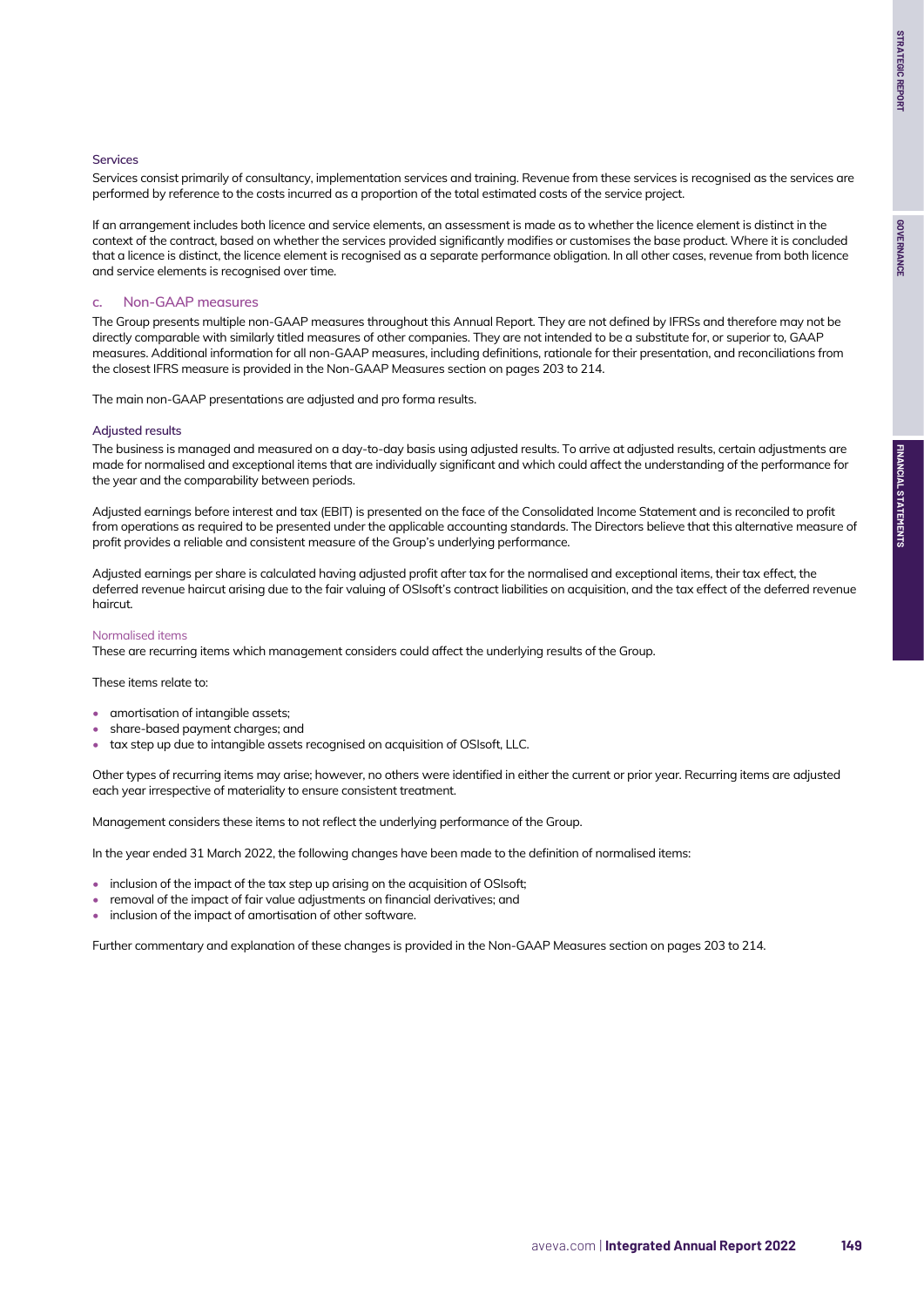# **c. Non-GAAP measures continued**

#### Exceptional items

These are items which are non-recurring and are identified by virtue of either their size or their nature. These items can include, but are not restricted to, the costs of significant restructuring exercises, fees associated with business combinations and costs incurred in integrating acquired companies. Exceptional items are discussed further in note 6.

Management considers these significant, non-recurring-items to be inherently not reflective of the future or underlying performance of the Group.

#### **Pro forma results**

For the year ended 31 March 2022, pro forma results are the Group's adjusted results with an additional adjustment to add back the deferred revenue haircut arising due to the fair valuing of OSIsoft's contract liabilities on acquisition. Pro forma results do not form part of the financial statements and are unaudited.

For the year ended 31 March 2021, pro forma results are the Group's adjusted results adjusted for the deferred revenue haircut, with the addition of pre-acquisition OSIsoft results for the period. It is assumed no synergies or trading between the groups occurred, and that the term loan used to finance the acquisition was entered into on 1 April 2020.

These are presented to increase year-on-year comparability, given the significant impact of the OSIsoft acquisition upon the Group's results.

#### **d. Significant accounting judgements**

#### **Determination of lease term for contracts with renewal or termination option**

The Group determines the lease term as the non-cancellable term of the lease, together with any periods covered by an option to extend the lease where it is reasonably certain to be exercised, or any periods covered by an option to terminate the lease, where it is reasonably certain not to be exercised.

As part of the acquisition of OSIsoft in the year ended 31 March 2021, the Group entered into several lease contracts that include extension and/or termination options. Judgement is applied in evaluating whether it is reasonably certain that the Group will exercise the option to renew or terminate the lease. Relevant factors that may create an economic incentive to exercise either the renewal or termination option are considered. After the commencement date, the lease term is reassessed when there is a significant event or change in circumstances that is within the Group's control and affects its ability to exercise or not to exercise the option to renew or to terminate.

#### **Allocation of goodwill to cash generating units**

The Group recognised £2,562.4 million of goodwill on completion of the acquisition of OSIsoft, LLC. This was unallocated at 31 March 2021 and was required to be allocated to the cash generating units (CGUs) expected to benefit from the synergies of the business combination by 31 March 2022.

Judgement was required in determining that the existing CGUs of Americas, Asia Pacific and EMEA are still the smallest identifiable group of assets that generate cash inflows that are largely independent of the cash inflows from other assets or groups of assets. The basis for this conclusion was the ongoing integration of the OSIsoft business into the existing AVEVA regional structure and management's monitoring of the business on a regional level.

Judgement was also required in the allocation of goodwill to these CGUs. The increase in cumulative return as a result of the OSIsoft acquisition was calculated by CGU. This was determined as being the incremental return by CGU of the year ended 31 March 2022 VIU model used for impairment testing purposes over the year ended 31 March 2021 VIU model. Goodwill was then allocated proportionate to a CGU's share of the overall increase in cumulative return. See note 14 for the results of this allocation.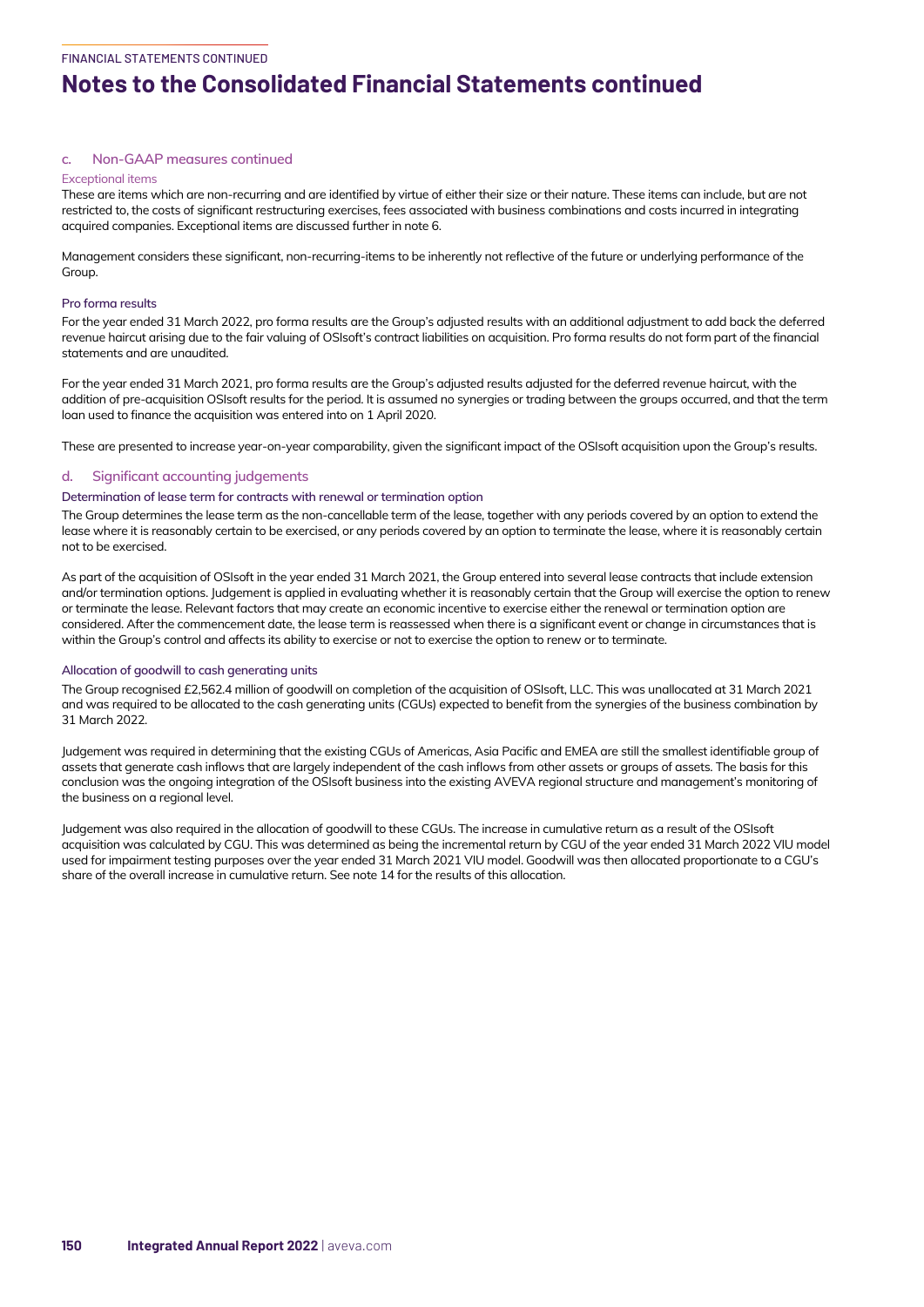**GOVERNANCE** 

### **e. Significant accounting estimates**

#### **Revenue recognition**

The assessments and estimates used by the Group for revenue recognition could have a significant impact on the amount and timing of revenue recognised.

Revenue from sales of software licences when these are combined with the delivery of significant implementation or customisation services is recognised in line with the delivery of the services to the customer. This policy involves the assessment of which customer projects include significant customisation or implementation and also an assessment of the stage of completion of such projects.

The fair value estimate of the element of a customer rental fee attributable to customer support and maintenance is reviewed periodically. Management used judgement in calculating this estimate by using a combination of historical data, cost to the business of providing services, and annual fees as a proportion of initials. On average, the element attributable to the standard level of customer support and maintenance as a proportion of the initial software delivery is 17%.

#### **Impairment of assets**

Goodwill arising on acquisition is allocated to CGUs expected to benefit from the combination's synergies and represents the lowest level at which goodwill is monitored for internal management purposes and generates cash flows which are independent of other CGUs. The recoverable amount of the CGU to which goodwill has been allocated is tested for impairment annually or when events or changes in circumstance indicate that it might be impaired. The carrying values of property, plant and equipment, right-of-use assets and intangible assets other than goodwill are reviewed for impairment when events or changes in circumstance indicate the carrying value may be impaired. If any such indication exists and where the carrying values exceed the estimated recoverable amount, the assets or CGUs are written down to their recoverable amount. The recoverable amount is the greater of net selling price and VIU. In assessing VIU, the estimated future cash flows are discounted to their present value using a pre-tax discount rate that reflects current market assessments of the time value of money and the risks specific to the asset. For an asset that does not generate largely independent cash inflows, the recoverable amount is determined for the CGU to which the asset belongs. Impairment losses are recognised in the income statement in the administrative expenses line item. Further details about the assumptions used and sensitivity analysis performed in the impairment review are set out in note 14.

#### **Provision for impairment of financial assets**

The Group applies the IFRS 9 simplified approach to measuring expected credit losses which uses a lifetime expected credit loss allowance for all trade receivables and contract assets.

To measure the expected credit losses, trade receivables have been grouped based on shared credit risk characteristics and the days past due. Loss allowances are calculated using historical account payment profiles and the corresponding historical credit losses experienced and adjusted for forward-looking factors specific to the debtor and the economic environment.

In the year ended 31 March 2021, management assessed available forward-looking information by considering the risk factors most likely to impact customers in light of the Covid-19 pandemic. Trade receivables were grouped based on industry and type of customer, and a further overlay applied to the risk matrix for specific higher risk industries. This was reassessed in the year ended 31 March 2022, based upon historical information since the beginning of the pandemic. It was determined that there was no evidence that collectability was impaired, and the forward-looking provision was reversed.

Following the enforcement of international sanctions, management assessed the collectability of trade receivables and contract assets held by entities within Russia. See note 6 for further details.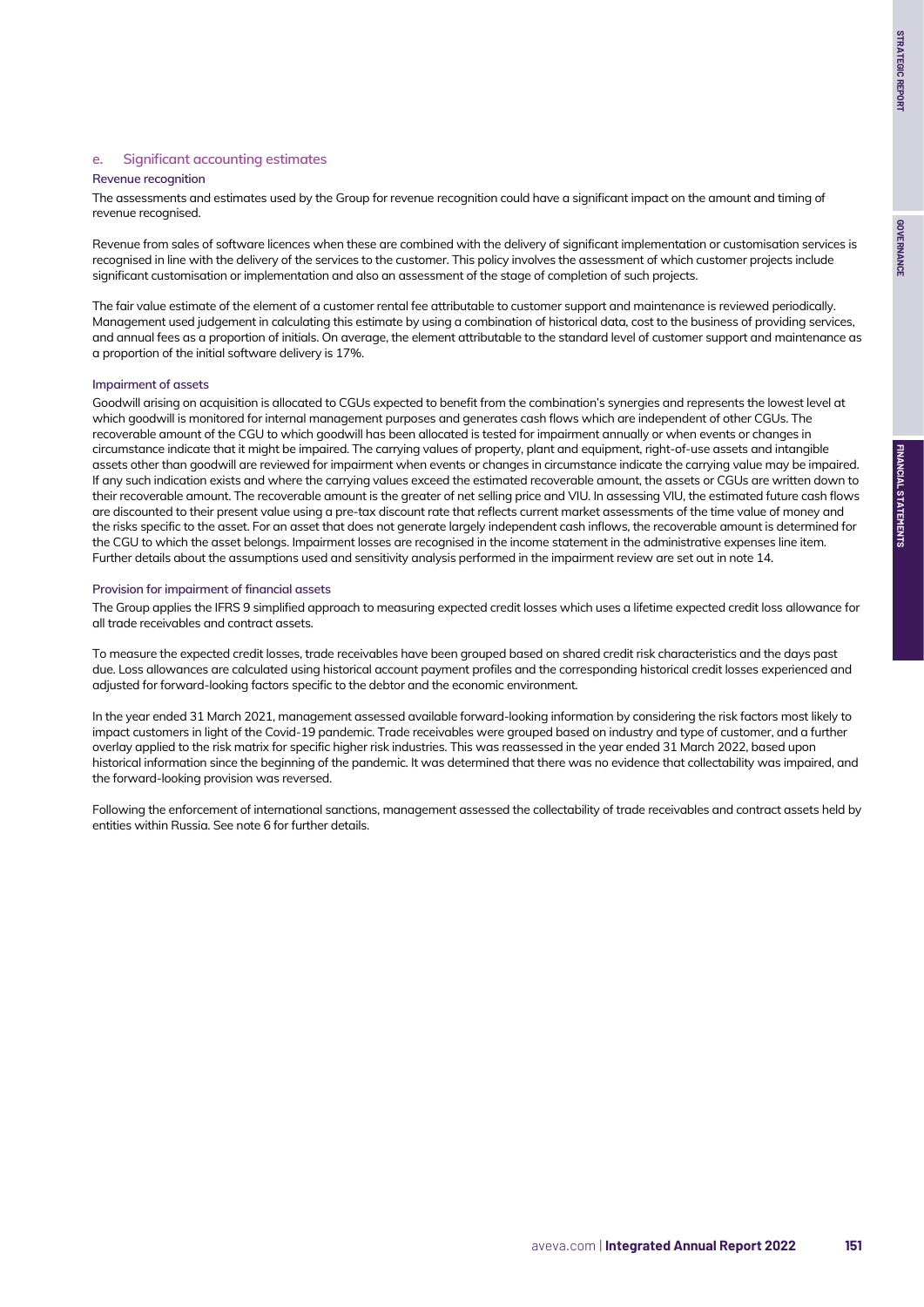#### **e. Significant accounting estimates continued**

Provisions for the impairment of receivables have also been made on a customer-specific basis. The determination of the appropriate level of provision involves an estimate of the potential risk of default or non-payment by the Group's customers. In making this assessment, management considers a number of factors, including:

- the financial strength of the customers;
- the level of default that the Group has suffered in the past;
- the age of the receivable outstanding; and
- the Group's trading experience with that customer.

Contract assets have substantially the same risk characteristics as the trade receivables for the same types of contracts. The Group has therefore concluded that the expected loss rates for trade receivables are a reasonable approximation of the loss rates for the contract assets.

Therefore, the significant estimates made relating to the provision for impairment of trade receivables are also applicable to impairment of contract assets.

The provision for impairment of trade receivables at 31 March 2022 was £14.5 million (2021: £7.9 million) and contract assets was £2.0 million (2021: £7.7 million). Details of the provision for impairment of receivables are contained in note 18.

To measure the expected credit losses, trade receivables and contract assets are grouped together based on shared risk characteristics. An increase of 100bps in all ECL rates would increase the provision for impairment of trade receivables by £3.3 million (2021: £2.5 million) and contract assets by £3.6 million (2021: £1.7 million). A decrease of 100bps across all ECL rates would reduce the provision for impairment of trade receivables by £0.7 million (2021: £1.5 million) and contract assets by £0.5 million (2021: £1.6 million).

#### **Intangible assets**

The combination with OSIsoft, LLC completed in the year ended 31 March 2021. This required the Group to recognise at fair value the identifiable intangible assets of OSIsoft, LLC. Valuation methods vary by type of intangible asset, and include income approaches (royalty savings method, excess earnings method, and with and without method) and cost approaches (replacement cost method). Income approaches require estimates of future cash flows, discount rates, royalty rates, and customer attrition rates. Cost approaches require estimates of average salary costs, the proportion of development that can be performed on- and offshore, and the total man-hours required to develop a replacement product.

Future results are impacted by the amortisation periods adopted and changes to the estimated useful lives would result in different effects on the income statement. If the estimated useful lives of the intangible assets recognised on acquisition of OSIsoft, LLC were reduced by one year, the annual amortisation would increase by US\$27.1 million. If they were increased by one year, the annual amortisation would reduce by US\$21.3 million.

### **Retirement benefits**

The determination of the Group's surplus, obligations and expense for defined benefit pensions is dependent on the selection, by the Board of Directors, of assumptions used by the pension scheme actuary in calculating these amounts. The assumptions applied, together with sensitivity analysis, are described in note 25 and include, amongst others, the discount rate, the inflation rate, rates of increase in salaries and mortality rates. While the Directors consider that the assumptions are appropriate, significant differences in the actual experience or significant changes in assumptions may materially affect the reported amount of the Group's future pension surplus and obligations, actuarial gains and losses included in the Consolidated Statement of Comprehensive Income in future years and the future staff costs. In mitigation of significant changes in assumptions affecting the Group's future pension obligations, the pension scheme operates a liability-driven investment strategy, which means as inflation and interest rates change, the value of the asset portfolio will rise and fall, offsetting the impact on the net position. The carrying amount of retirement benefit surplus at 31 March 2022, net of obligations, was £3.1 million (2021: £0.6 million).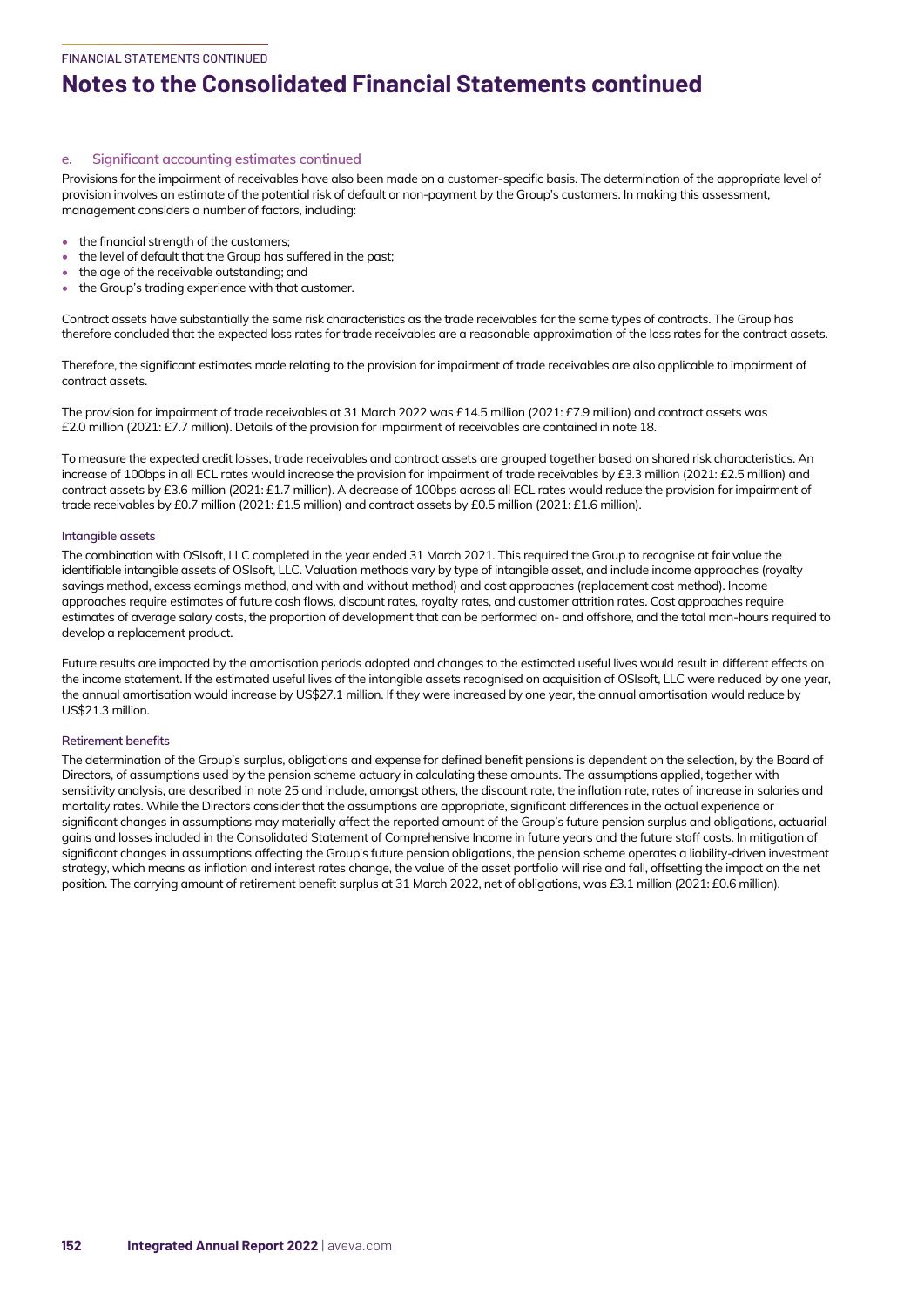**GOVERNANCE** 

**FINANCIAL STATEMENTS**

FINANCIAL STATEMENTS

# **3. Revenue**

An analysis of the Group's revenue is as follows:

|                            | <b>Services</b><br>transferred at<br>a point in time | <b>Services</b><br>transferred<br>over time | <b>Total</b> |
|----------------------------|------------------------------------------------------|---------------------------------------------|--------------|
| Year ended 31 March 2022   | £m                                                   | £m                                          | £m           |
| On-premises rental         | 280.7                                                | 115.7                                       | 396.4        |
| SaaS                       | -                                                    | 27.8                                        | 27.8         |
| Total subscription revenue | 280.7                                                | 143.5                                       | 424.2        |
| Maintenance                | -                                                    | 345.2                                       | 345.2        |
| Perpetual licences         | 293.1                                                | -                                           | 293.1        |
| Services                   | -                                                    | 122.8                                       | 122.8        |
|                            | 573.8                                                | 611.5                                       | 1,185.3      |

|                            | Services                          | Services                 |       |
|----------------------------|-----------------------------------|--------------------------|-------|
|                            | transferred at<br>a point in time | transferred<br>over time | Total |
| Year ended 31 March 2021   | £m                                | £m                       | £m    |
| On-premises rental         | 236.1                             | 100.2                    | 336.3 |
| SaaS                       | $\overline{\phantom{0}}$          | 23.4                     | 23.4  |
| Total subscription revenue | 236.1                             | 123.6                    | 359.7 |
| Maintenance                | $\qquad \qquad -$                 | 197.7                    | 197.7 |
| Perpetual licences         | 141.6                             | $\qquad \qquad -$        | 141.6 |
| Services                   | $\qquad \qquad -$                 | 121.4                    | 121.4 |
|                            | 377.7                             | 442.7                    | 820.4 |

### Contract balances are as follows:

|                                 | 2022  | 2021  | 2020  |
|---------------------------------|-------|-------|-------|
|                                 | £m    | £m    | £m    |
| Trade receivables (non-current) | 0.2   | 0.7   | 2.0   |
| Trade receivables (current)     | 287.3 | 245.3 | 181.2 |
| Contract assets                 | 302.1 | 215.6 | 142.4 |
| Contract liabilities            | 328.2 | 239.7 | 177.0 |

Contract assets have increased year-on-year predominantly due to an increase in the number and value of multi-year subscription licenses (rentals). The structure of these contracts results in the cumulative revenue recognised in the initial years being higher than the invoiced total. Contract assets are stated net of a provision of £2.0 million (2021: £7.7 million). The provision has decreased year-on-year due to the reversal of an historical forward-looking provision made due to the uncertainty caused by the onset of the Covid-19 pandemic. As there is limited evidence that Covid-19 has harmed cash collection, management believes this is no longer required. This has been offset by a provision of £1.4 million relating to contract assets with counterparties based in Russia. See note 6 for further information.

Trade receivables increased year-on-year as a result of revenue growth in the last quarter of the year. Contract liabilities have increased primarily due to the impact of the reduction in prior year contract liabilities caused by the revenue haircut taken on acquisition of OSIsoft, LLC.

Revenue for the year ended 31 March 2022 includes £215.8 million (2021: £159.3 million) which was included in contract liabilities at the beginning of the year. Revenue of £3.1 million (2021: £3.1 million) recognised in the year ended 31 March 2022 related to performance obligations satisfied in previous years.

The transaction price allocated to the remaining performance obligations (unsatisfied or partially unsatisfied) as at 31 March is as follows:

|                    | 2022  | 2021         |
|--------------------|-------|--------------|
|                    | £m    | £m           |
| Within one year    | 487.8 | 425.8        |
| More than one year | 293.6 | าวา<br>232.I |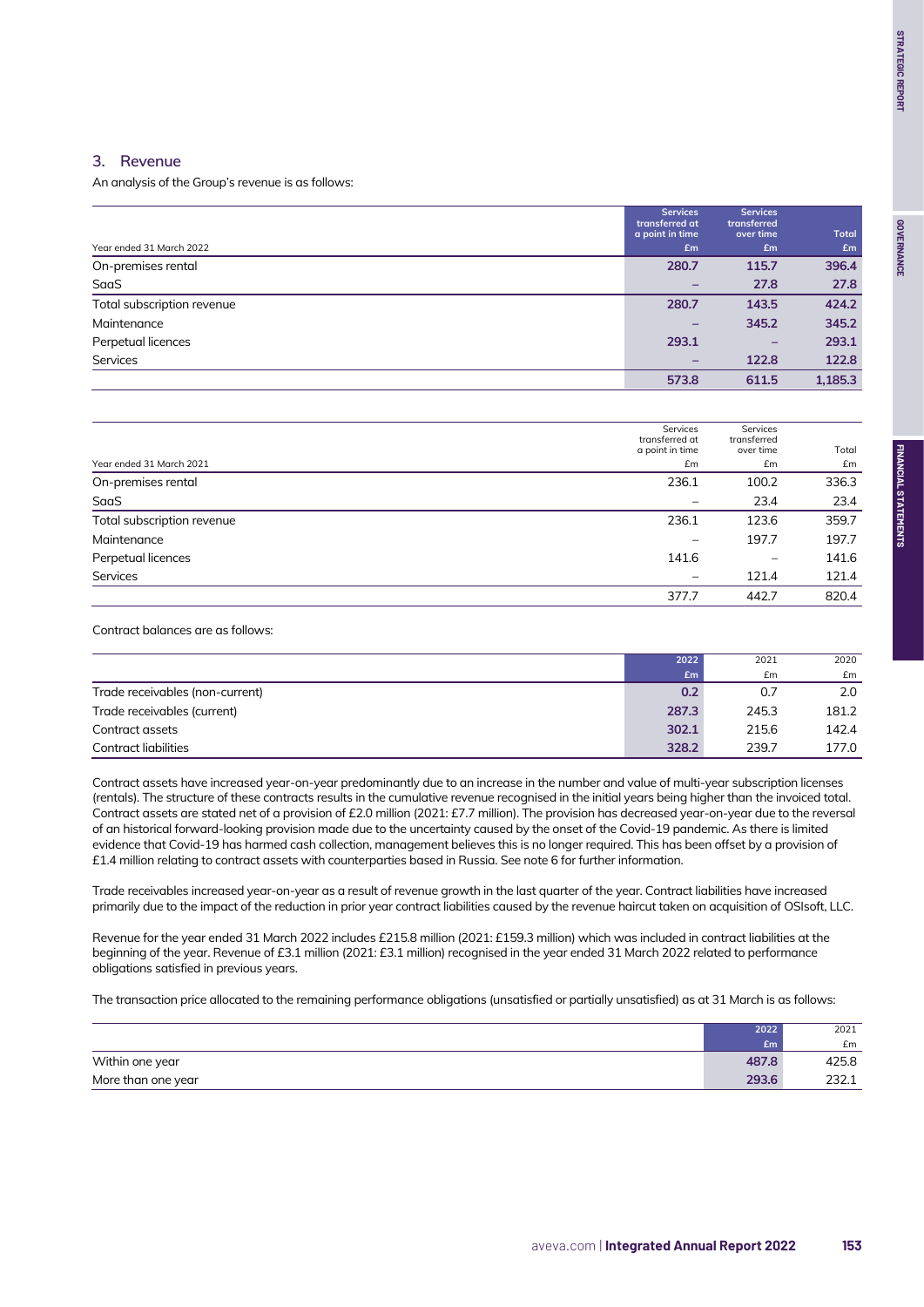# **4. Segment information**

The Executive Leadership Team (ELT) monitors and appraises the business based on the performance of three geographic regions: Americas; Asia Pacific; and Europe, Middle East and Africa (EMEA). These three regions are the basis of the Group's primary operating segments reported in the financial statements. Performance is evaluated based on regional contribution using the same accounting policies as adopted for the Group's financial statements. There is no inter-segment revenue. Corporate costs include centralised functions such as Executive Management, Information Technology, Finance and Legal. Balance sheet information is not included in the information provided to the ELT.

|                                                          |                 |                     | Year ended 31 March 2022 |           |              |
|----------------------------------------------------------|-----------------|---------------------|--------------------------|-----------|--------------|
|                                                          | <b>Americas</b> | <b>Asia Pacific</b> | <b>EMEA</b>              | Corporate | <b>Total</b> |
|                                                          | £m              | £m                  | £m                       | £m        | £m           |
| Revenue                                                  |                 |                     |                          |           |              |
| On-premises rental                                       | 134.2           | 81.5                | 180.7                    |           | 396.4        |
| SaaS                                                     | 9.3             | 4.9                 | 13.6                     |           | 27.8         |
| Total subscription revenue                               | 143.5           | 86.4                | 194.3                    | -         | 424.2        |
| Maintenance                                              | 170.7           | 58.8                | 115.7                    | -         | 345.2        |
| Perpetual licences                                       | 105.6           | 84.6                | 102.9                    | -         | 293.1        |
| <b>Services</b>                                          | 47.2            | 30.3                | 45.3                     | -         | 122.8        |
| Regional revenue total                                   | 467.0           | 260.1               | 458.2                    | -         | 1,185.3      |
| Adjusted cost of sales <sup>1</sup>                      | (53.6)          | (22.1)              | (39.9)                   | (116.7)   | (232.3)      |
| Adjusted selling and distribution expenses $1$           | (98.2)          | (51.0)              | (97.3)                   | (34.2)    | (280.7)      |
| Adjusted administrative expenses <sup>1</sup>            |                 |                     |                          | (179.9)   | (179.9)      |
| Net impairment loss on financial assets                  |                 | 2.0                 | (1.4)                    |           | 0.6          |
| Regional contribution                                    | 315.2           | 189.0               | 319.6                    | (330.8)   | 493.0        |
| Adjusted Research & Development costs <sup>1</sup>       |                 |                     |                          |           | (178.2)      |
| <b>Adjusted EBIT</b>                                     |                 |                     |                          |           | 314.8        |
| Exceptional items, normalised items $1$ and net interest |                 |                     |                          |           | (333.4)      |
| Loss before tax                                          |                 |                     |                          |           | (18.6)       |

1. Adjusted cost of sales, adjusted selling and distribution expenses, adjusted administrative expenses and adjusted Research & Development costs exclude the impact of exceptional and normalised items. Normalised items include amortisation of intangible assets and share-based payments.

|                                                                   |          |              | Year ended 31 March 2021 |                          |         |
|-------------------------------------------------------------------|----------|--------------|--------------------------|--------------------------|---------|
|                                                                   | Americas | Asia Pacific | <b>EMEA</b>              | Corporate                | Total   |
|                                                                   | £m       | £m           | £m                       | £m                       | £m      |
| Revenue                                                           |          |              |                          |                          |         |
| On-premises rental                                                | 84.5     | 90.1         | 161.7                    | $\qquad \qquad -$        | 336.3   |
| SaaS                                                              | 10.1     | 5.4          | 7.9                      | -                        | 23.4    |
| Total subscription revenue                                        | 94.6     | 95.5         | 169.6                    |                          | 359.7   |
| Maintenance                                                       | 84.3     | 46.7         | 66.7                     |                          | 197.7   |
| Perpetual licences                                                | 42.1     | 47.4         | 52.1                     | $\overline{\phantom{0}}$ | 141.6   |
| Services                                                          | 44.4     | 31.7         | 45.3                     | $\overline{\phantom{0}}$ | 121.4   |
| Regional revenue total                                            | 265.4    | 221.3        | 333.7                    |                          | 820.4   |
| Adjusted cost of sales <sup>1</sup>                               | (50.0)   | (19.8)       | (39.9)                   | (70.8)                   | (180.5) |
| Adjusted selling and distribution expenses $1$                    | (64.4)   | (40.7)       | (68.0)                   | (21.2)                   | (194.3) |
| Adjusted administrative expenses $1$                              |          |              |                          | (97.8)                   | (97.8)  |
| Net impairment loss on financial assets                           | (1.0)    | (1.8)        | (0.9)                    | -                        | (3.7)   |
| Regional contribution                                             | 150.0    | 159.0        | 224.9                    | (189.8)                  | 344.1   |
| Adjusted Research & Development costs <sup>1</sup>                |          |              |                          |                          | (116.4) |
| <b>Adjusted EBIT</b>                                              |          |              |                          |                          | 227.7   |
| Exceptional items, normalised items <sup>1</sup> and net interest |          |              |                          |                          | (193.5) |
| Profit before tax                                                 |          |              |                          |                          | 34.2    |

1. Adjusted cost of sales, adjusted selling and distribution expenses, adjusted administrative expenses and adjusted Research & Development costs exclude the impact of exceptional and normalised items. Normalised items include amortisation of intangible assets, and share-based payments.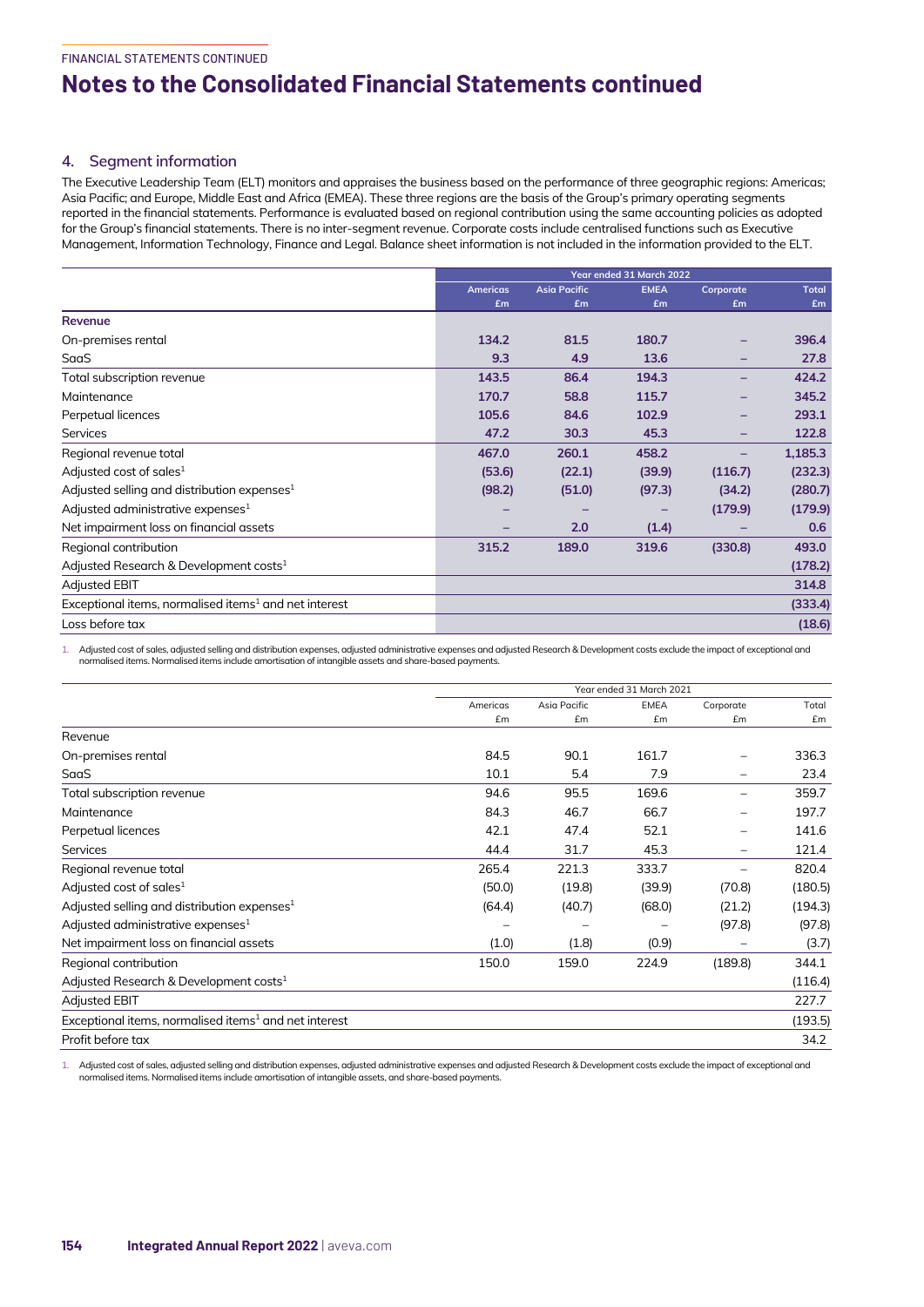**GOVERNANCE** 

### **Other segmental disclosures**

The Company's country of domicile is the UK. Revenue attributed to the UK amounted to £31.7 million (2021: £39.9 million). Revenue attributed to all foreign countries amounted to £1,153.6 million (2021: £780.5 million). The USA accounted for 28% of the Group's revenue (2021: 25%). No other country is considered to be material to the Group (2021: none). Revenue is allocated to countries on the basis of the location of the customer. No single external customer accounted for a material amount of the Group's total revenue (2021: none).

Non-current assets (excluding deferred tax assets and retirement benefits) held in the UK amounted to £1,601.8 million (2021: £1,673.7 million). Non-current assets (excluding deferred tax assets and retirement benefits) held in all foreign countries amounted to £4,012.4 million (2021: £228.8 million). There are material non-current assets (excluding deferred tax assets and retirement benefits) located in the USA amounting to £3,951.9 million (2021: £129.3 million). There are no material non-current assets located in any other individual country outside of the UK (2021: none).

## **5. (Loss)/profit from operations**

(Loss)/profit from operations is stated after charging:

|                                                     | 2022  | 2021 |
|-----------------------------------------------------|-------|------|
|                                                     | £m    | £m   |
| Depreciation of right-of-use assets                 | 22.9  | 19.5 |
| Depreciation of owned property, plant and equipment | 13.7  | 8.7  |
| Amortisation of intangible assets:                  |       |      |
| • included in Research & Development costs          | 164.6 | 67.8 |
| • included in selling and distribution expenses     | 61.3  | 27.9 |
| • included in administrative expenses               | 0.2   | 0.6  |
| Loss on disposal of property, plant and equipment   | 0.4   | 1.0  |
| Net foreign exchange losses                         | 0.2   | 1.6  |
|                                                     |       |      |

During the year the Group (including its subsidiaries) obtained the following services from the Group's auditor at costs as detailed below:

|                                                                                                            | 2022 | 2021 |
|------------------------------------------------------------------------------------------------------------|------|------|
|                                                                                                            | £m   | £m   |
| Fees payable to the Group auditor for:                                                                     |      |      |
| • the audit of the Parent Company and Consolidated Financial Statements                                    | 1.5  | 1.9  |
| • the audit of the Group's subsidiaries pursuant to legislation                                            | 0.9  | 0.9  |
| Fees payable to the Group auditor and its associates for other services:                                   |      |      |
| • audit-related assurance services (including procedures over November 2020 rights issue prospectus in the |      |      |
| year ended 31 March 2021)                                                                                  | 0.1  | 0.4  |
|                                                                                                            | 2.5  | 3.2  |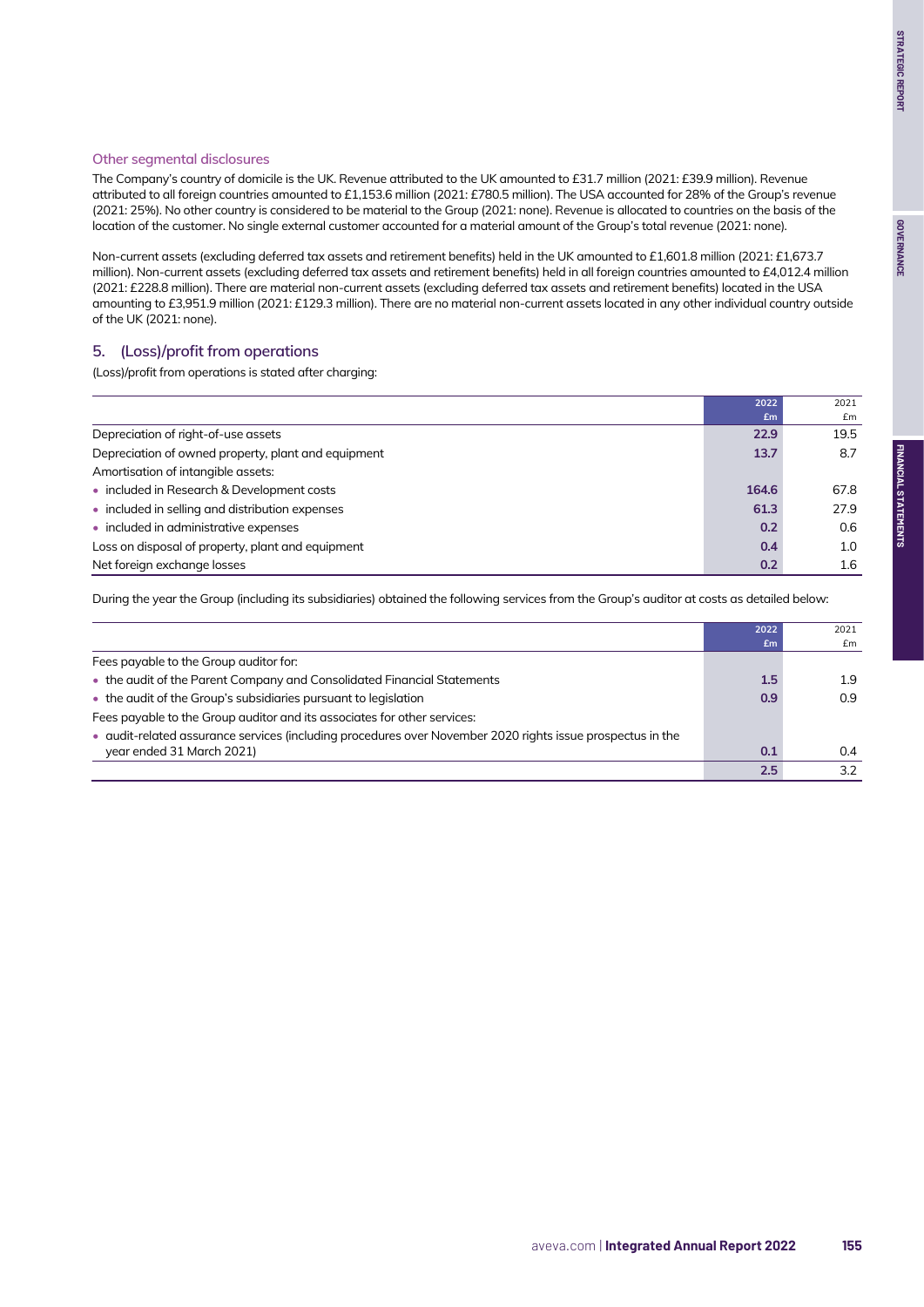## **6. Exceptional items**

|                                                                                                       | 2022 | 2021  |
|-------------------------------------------------------------------------------------------------------|------|-------|
|                                                                                                       | £m   | £m    |
| Acquisition of OSIsoft                                                                                | 0.8  | 44.4  |
| Integration of OSIsoft and associated activities                                                      | 28.0 | 6.1   |
| Integration of SES and associated activities                                                          | 13.5 | 27.6  |
| Disposal of Acquis Software, Termis Software and Water Loss Management Software business (note 13(b)) | 2.8  |       |
| Retirement of steel fabrication business                                                              | 15.4 |       |
| Impairment of balances with Russia-based counterparties                                               | 7.3  |       |
| Gain on disposal of pension scheme                                                                    |      | (0.3) |
|                                                                                                       | 67.8 | 77.8  |

The total net cash outflow during the year as a result of exceptional items was £59.8 million (2021: £63.2 million).

### **a. Acquisition of OSIsoft**

Adviser fees incurred due to the acquisition of OSIsoft, which completed on 19 March 2021. No further cost relating to this acquisition are anticipated. This has resulted in a cash outflow of £19.2 million (2021: £26.0 million).

### **b. Integration of OSIsoft and associated activities**

Costs incurred in the integration of OSIsoft, primarily consisting of consultancy fees advisers and additional temporary resources paid relating to the merging of IT systems and real estate, and rebranding. Costs are anticipated to continue until at least the end of the year ended 31 March 2023. This has resulted in a cash outflow of £29.5 million (2021: £3.5 million).

### **c. Integration of SES and associated activities**

In the year ended 31 March 2022, costs primarily related to the continued build and implementation of a global ERP system and legal entity rationalisation. These costs are expected to continue until 2024. Costs in the years ended 31 March 2022 and 31 March 2021 included work undertaken to exit the Transitional Service Agreements (TSAs) provided by Schneider Electric which ended in August 2021. In the year ended 31 March 2021, £5.2 million was reimbursement by Schneider Electric for capital expenditure incurred as part of the Group's migration activities covered by TSAs. The associated cash outflow was £12.6 million (2021: £33.7 million).

### **d. Retirement of steel fabrication business**

A £14.9 million impairment of intangible assets associated with the Group's steel fabrication business (£10.9 million and £4.0 million of developed technology and customer relationships respectively) was recognised following the announcement in July 2021 of these products' retirement. A discounted cash flow model was used to determine the value in use over the assets' remaining life. Restructuring costs of £0.5 million have also been incurred. This has resulted in a cash outflow of £0.1 million (2021: £nil).

### **e. Impairment of balances with Russia-based counterparties**

As a result of the invasion of Ukraine by Russia, and the enforcement of subsequent international sanctions, the Group fully provided against £4.9 million of trade receivables, £1.0 million of amounts owed by related parties, and £1.4 million of contract assets held with entities within Russia at 31 March 2022. This has resulted in a cash outflow of £nil (2021: £nil).

### **f. Income statement impact**

Exceptional items were included in the Consolidated Income Statement as follows:

|                                         | 2022 | 2021  |
|-----------------------------------------|------|-------|
|                                         | £m   | £m    |
| Cost of sales                           | 0.2  | 0.8   |
| Research & Development costs            | 0.5  | 0.3   |
| Selling and distribution expenses       | 3.4  | 3.9   |
| Administrative expenses                 | 38.8 | 78.3  |
| Net impairment loss on financial assets | 7.3  |       |
| Other expense/(income)                  | 17.6 | (5.5) |
|                                         | 67.8 | 77.8  |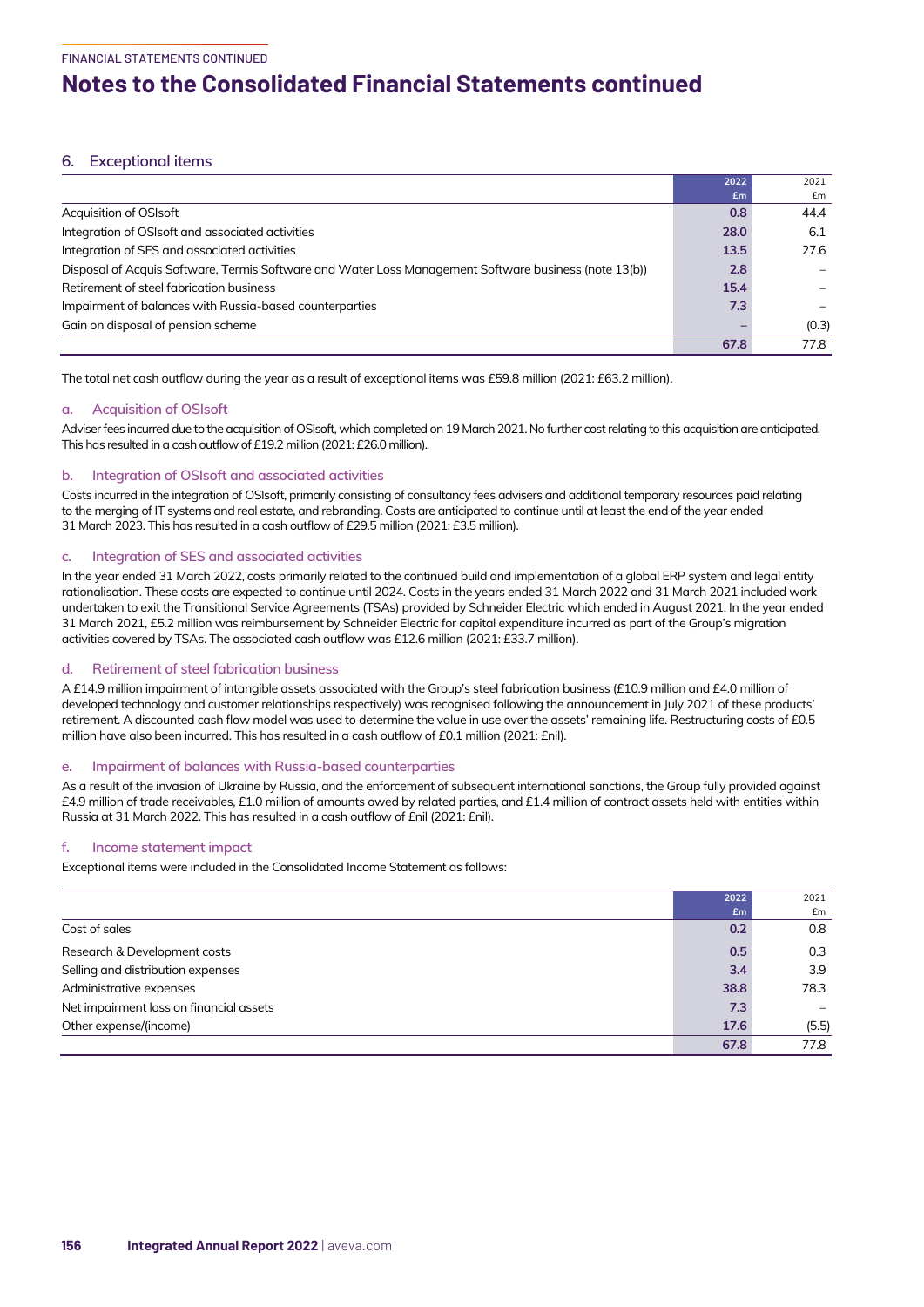# **7. Finance revenue**

|                                                    | 2022 | 2021 |
|----------------------------------------------------|------|------|
|                                                    | £m   | £m   |
| Net return on pension assets                       |      |      |
| Bank interest receivable and other interest earned | 1.9  | J.5  |
|                                                    |      | 0.6  |
|                                                    |      |      |

# **8. Finance expense**

|                                                       | 2022 | 2021 |
|-------------------------------------------------------|------|------|
|                                                       | £m   | £m   |
| Bank interest payable and similar charges             | 0.5  | 0.3  |
| Interest on term loan                                 | 8.6  | 0.2  |
| Commitment fee for term loan                          | 0.3  |      |
| Arrangement and commitment fees for credit facilities | 1.7  |      |
| Interest on lease liabilities                         | 2.9  | 2.5  |
|                                                       | 14.0 | 3.0  |

# **9. Staff costs**

Staff costs relating to employees (including Executive Directors) are shown below:

|                       | 2022  | 2021  |
|-----------------------|-------|-------|
|                       | £m    | £m    |
| Wages and salaries    | 524.3 | 358.4 |
| Social security costs | 47.6  | 29.8  |
| Pension costs         | 28.4  | 22.1  |
| Share-based payments  | 27.4  | 16.3  |
|                       | 627.7 | 426.6 |

The average number of persons (including Executive Directors) employed by the Group was as follows:

|                                           | 2022          | 2021   |
|-------------------------------------------|---------------|--------|
|                                           | <b>Number</b> | Number |
| Project delivery and customer support     | 2,085         | 1,695  |
| Research, development and product support | 1,729         | 1,429  |
| Sales and marketing                       | 1,504         | 1,107  |
| Administration                            | 1,001         | 649    |
|                                           | 6,319         | 4.880  |

### **Directors' remuneration**

The Directors of AVEVA Group plc received remuneration as follows:

|                                                  | 2022 | 2021 |
|--------------------------------------------------|------|------|
|                                                  | £m   | £m   |
| Directors' remuneration                          | 3.9  |      |
| Aggregate gains on the exercise of share options | 1.9  | 17.4 |
|                                                  | 5.8  | 24.5 |

|                                                                                | 2022          | 2021   |
|--------------------------------------------------------------------------------|---------------|--------|
|                                                                                | <b>Number</b> | Number |
| <b>Direc</b><br>s accruina<br>a benefits under defined contributions.<br>tors. |               |        |

As disclosed on page 91 of the Group's 2021 Annual Report, Peter Herweck has not participated in the Group's LTIP, nor received a pension or cash in lieu of pension contributions from the Group. He has retained his Schneider Electric LTIP share options and continued to participate in his Schneider Electric pension arrangement, with the cost being met by Schneider Electric. See the Directors' Remuneration Report on pages 102 to 126 for further details.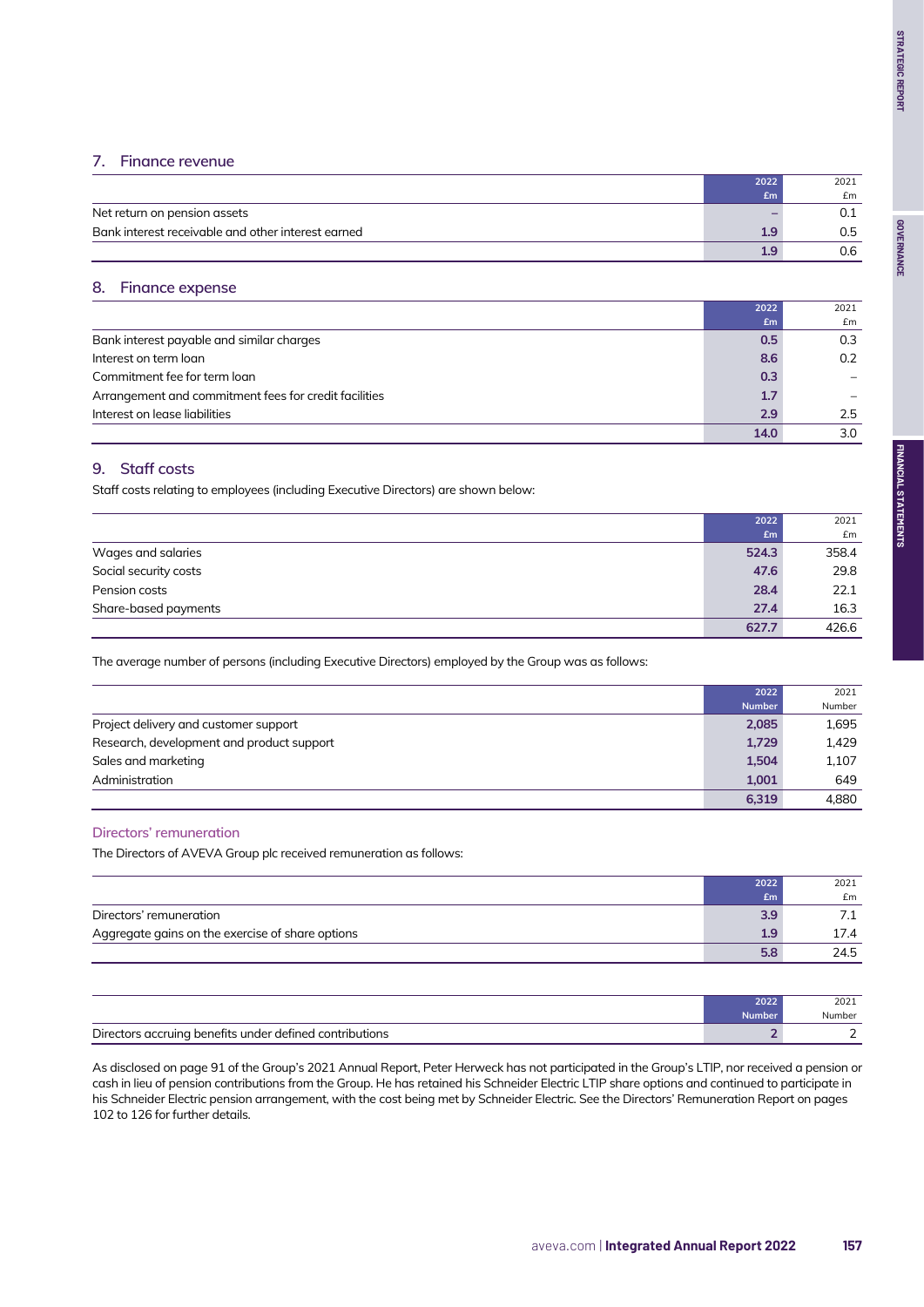# **10. Income tax expense**

**a. Tax on loss** 

The major components of income tax expense are as follows:

|                                                                    | 2022   | 2021   |
|--------------------------------------------------------------------|--------|--------|
|                                                                    | £m     | £m     |
| <b>Tax charged in Consolidated Income Statement</b>                |        |        |
| Current tax                                                        |        |        |
| • UK corporation tax                                               |        |        |
| $\bullet$ Foreign tax                                              | 65.1   | 41.9   |
| • Adjustments in respect of prior periods                          | (0.4)  | (1.9)  |
|                                                                    | 64.7   | 40.0   |
| Deferred tax                                                       |        |        |
| • Origination and reversal of temporary differences (note 24)      | (18.3) | (29.3) |
| • Adjustments in respect of prior periods                          | (2.4)  | (1.3)  |
|                                                                    | (20.7) | (30.6) |
| Total income tax expense reported in Consolidated Income Statement | 44.0   | 9.4    |

|                                                                                                     | 2022  | 2021  |
|-----------------------------------------------------------------------------------------------------|-------|-------|
|                                                                                                     | £m    | £m    |
| Tax relating to items charged/(credited) directly to Consolidated Statement of Comprehensive Income |       |       |
| Deferred tax on actuarial remeasurements on retirement benefits                                     | 2.2   | (0.5) |
| Deferred tax on losses and other timing differences                                                 | (2.9) |       |
| Tax credit reported in Consolidated Statement of Comprehensive Income                               | (0.7) | (0.5) |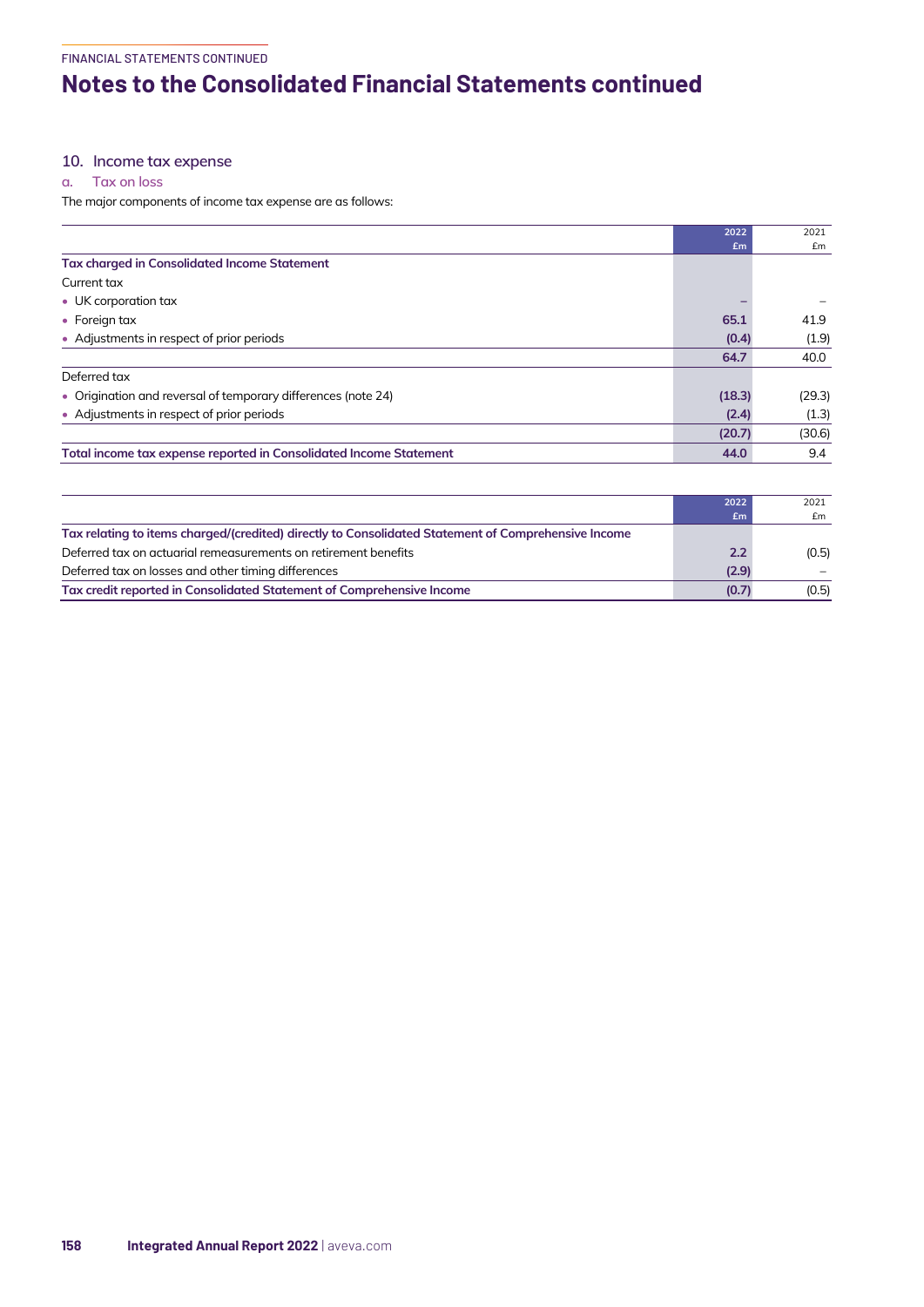**GOVERNANCE** 

### **b. Reconciliation of the total tax charge**

The differences between the total tax expense shown above and the amount calculated by applying the standard rate of US (2021: US) corporation tax to the profit before tax are as follows:

|                                                                                                               | 2022   | 2021             |
|---------------------------------------------------------------------------------------------------------------|--------|------------------|
|                                                                                                               | £m     | £m               |
| Tax on Group profit before tax at standard US (2021: US) corporation tax rate of 24% (2021: 24%) <sup>1</sup> | (4.5)  | 8.2              |
| Effects of:                                                                                                   |        |                  |
| • expenses not deductible for tax purposes                                                                    | 9.2    | 1.8              |
| • US alternative minimum tax                                                                                  | 19.8   | 7.0              |
| • non-deductible acquisition costs                                                                            |        | 3.0 <sub>2</sub> |
| • Research & Development incentives                                                                           | (10.2) | (5.3)            |
| • UK rate change impact on deferred tax                                                                       | 13.5   |                  |
| • irrecoverable withholding tax                                                                               | 13.9   |                  |
| • movement on unprovided deferred tax balances                                                                | 1.0    | (1.9)            |
| • differing tax rates                                                                                         | 4.1    | (0.2)            |
| • adjustments in respect of prior years                                                                       | (2.8)  | (3.2)            |
| Income tax expense reported in Consolidated Income Statement                                                  | 44.0   | 9.4              |

1. Reconciliation is performed starting from the standard US corporation tax rate as US taxable profits are greater than any other individual country.

The Group's effective tax rate for the year was (236.6)% (2021: 27.5%). The Group's effective tax rate before exceptional and other normalised adjustments was 12.4% (2021: 21.2%).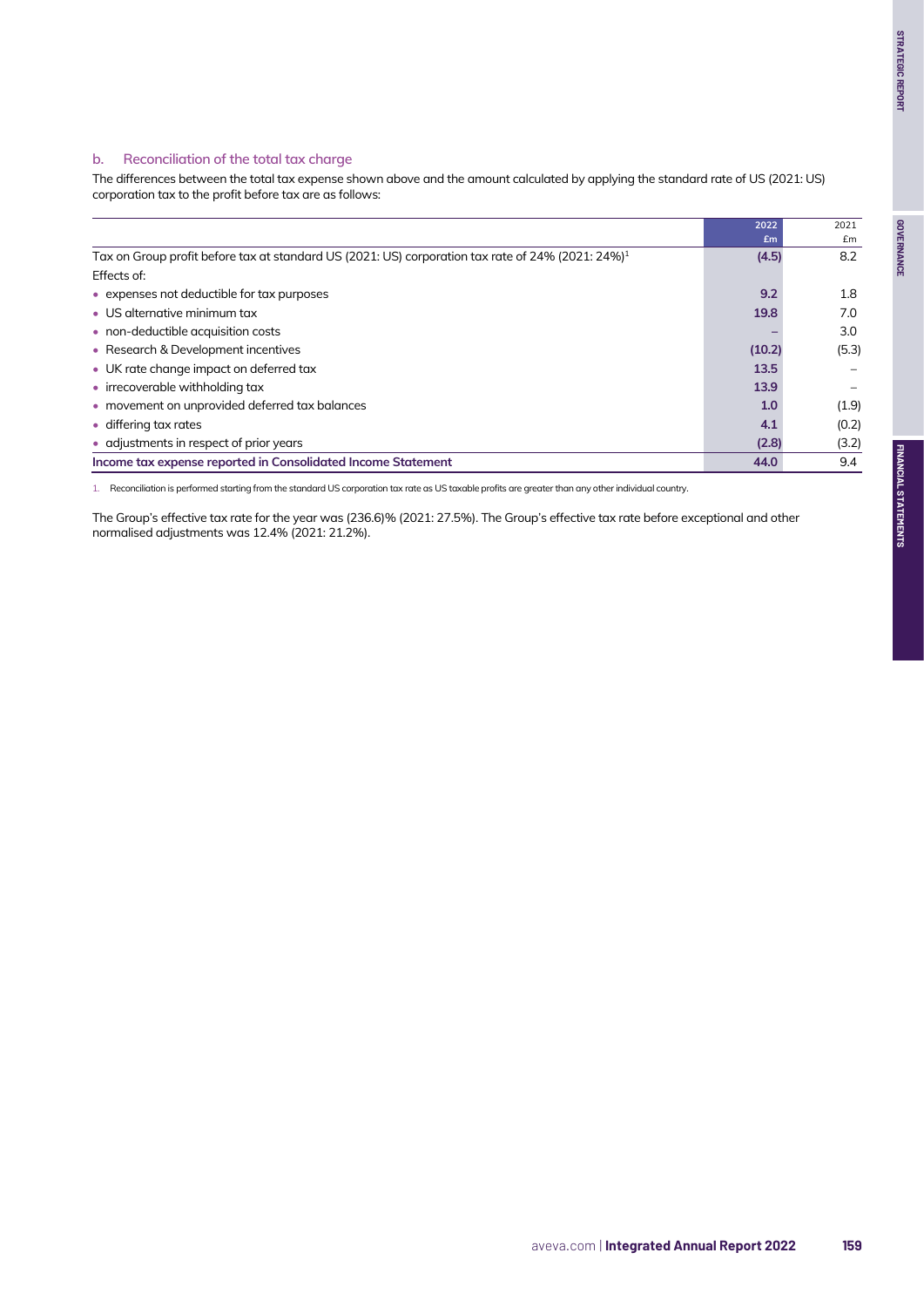### **11. Dividends paid and proposed on equity shares**

The following dividends were declared, paid and proposed in relation to the legal entity AVEVA Group plc:

|                                                                                        | 2022  | 2021 |
|----------------------------------------------------------------------------------------|-------|------|
|                                                                                        | £m    | £m   |
| Declared and paid during the year                                                      |       |      |
| Interim 2021/22 dividend paid of 13.0 pence (2020/21: 12.4 pence) per ordinary share   | 39.2  | 35.6 |
| Final 2020/21 dividend paid of 23.5 pence (2019/20: 23.3 pence) per ordinary share     | 70.8  | 46.8 |
|                                                                                        | 110.0 | 82.4 |
| Proposed for approval by shareholders at the Annual General Meeting                    |       |      |
| Final proposed dividend 2021/22 of 24.5 pence (2020/21: 23.5 pence) per ordinary share | 73.9  | 70.8 |

The proposed final dividend is subject to approval by shareholders at the Annual General Meeting on 15 July 2022 and has not been included as a liability in these financial statements. If approved at the Annual General Meeting, the final dividend will be paid on 5 August 2022 to shareholders on the register at the close of business on 8 July 2022.

# **12. (Loss)/earnings per share**

|                                           | 2022    | 2021  |
|-------------------------------------------|---------|-------|
|                                           | Pence   | Pence |
| (Loss)/earnings per share for the year:   |         |       |
| • Basic                                   | (20.78) | 11.35 |
| • Diluted                                 | (20.78) | 11.27 |
| Adjusted earnings per share for the year: |         |       |
| $\bullet$ Basic                           | 100.37  | 81.86 |
| • Diluted                                 | 99.58   | 81.31 |

|                                                                                | 2022            | 2021     |
|--------------------------------------------------------------------------------|-----------------|----------|
|                                                                                | <b>Millions</b> | Millions |
| (Loss)/earnings per share                                                      |                 |          |
| Weighted average number of ordinary shares for basic earnings per share        | 301.3           | 218.5    |
| Effect of dilution: employee share options <sup>1</sup>                        |                 | 1.5      |
| Weighted average number of ordinary shares adjusted for the effect of dilution | 301.3           | 220.0    |
| Adjusted earnings per share                                                    |                 |          |
| Weighted average number of ordinary shares for basic earnings per share        | 301.3           | 218.5    |
| Effect of dilution: employee share options                                     | 2.4             | 1.5      |
| Weighted average number of ordinary shares adjusted for the effect of dilution | 303.7           | 220.0    |

1. The effect of share options are anti-dilutive in the year ended 31 March 2022 due to the Group recognising a net loss for the period. They are therefore excluded from the diluted earnings per share calculation.

The calculations of basic and diluted earnings per share (EPS) are based on the net loss attributable to equity holders of the parent for the year of £62.6 million (2021: profit £24.8 million). Basic EPS amounts are calculated by dividing the net profit attributable to equity holders of the parent by the weighted average number of AVEVA Group plc ordinary shares outstanding during the year.

Diluted EPS amounts are calculated by dividing the net profit attributable to equity holders of the parent by the weighted average number of ordinary shares outstanding during the year as described above, plus the weighted average number of ordinary shares that would be issued on the conversion of all the potentially dilutive share options into ordinary shares. Details of the terms and conditions of share options are provided in note 26.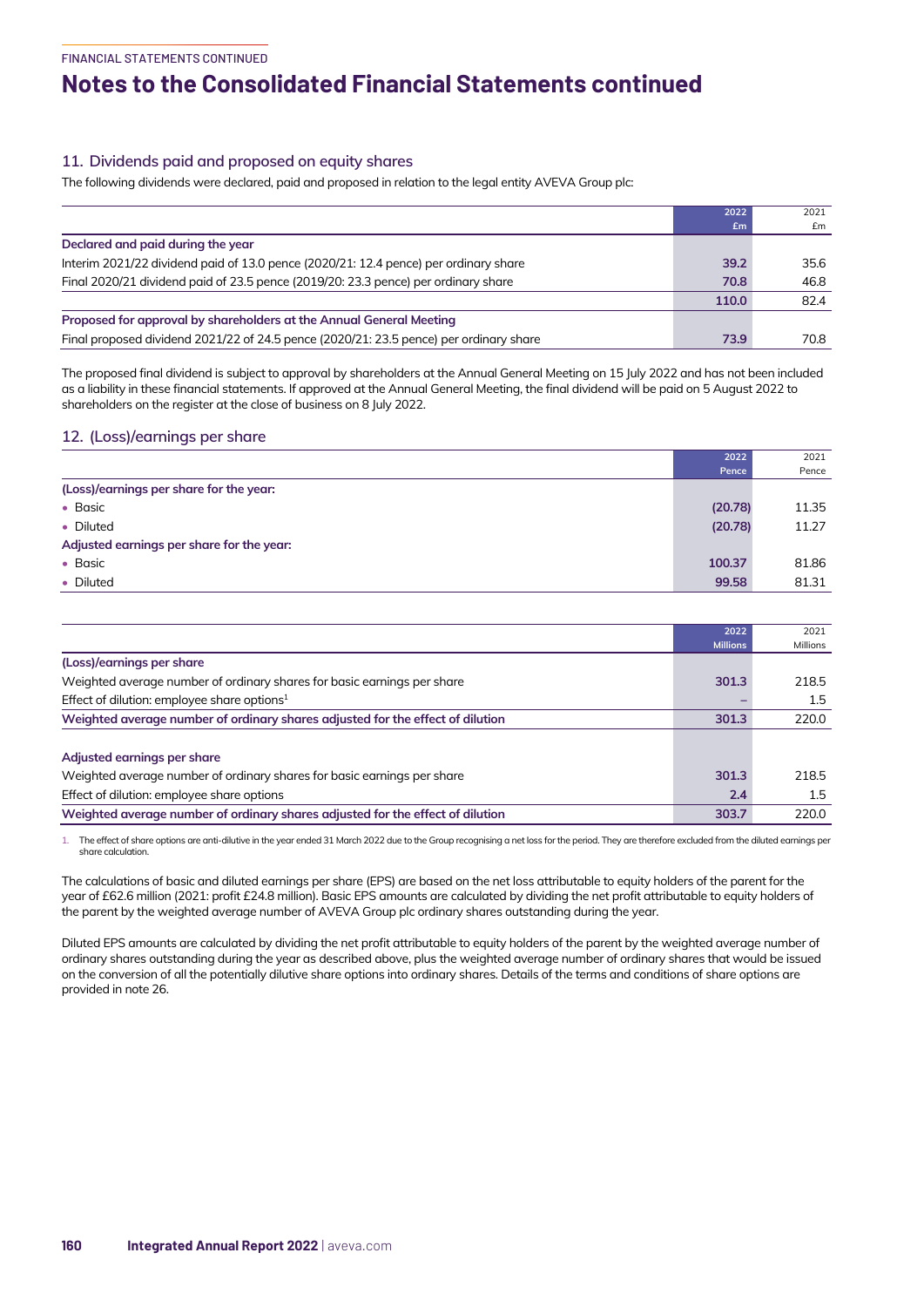**STRATEGIC REPORT STRATEGIC REPORT**

**GOVERNANCE**

**GOVERNANCE** 

Details of the calculation of adjusted EPS are set out below:

|                                                                      | 2022   | 2021   |
|----------------------------------------------------------------------|--------|--------|
|                                                                      | £m     | £m     |
| (Loss)/profit after tax for the year                                 | (62.6) | 24.8   |
| Amortisation of intangible assets                                    | 226.1  | 95.7   |
| Share-based payments                                                 | 27.4   | 16.3   |
| <b>Exceptional items</b>                                             | 67.8   | 77.8   |
| Effect of acquisition accounting adjustments <sup>1</sup>            | 50.3   | 3.3    |
| Tax effect on exceptional items                                      | (9.5)  | (15.1) |
| Tax effect on normalised adjustments (excluding net finance expense) | 16.0   | (23.0) |
| Tax effect on acquisition accounting adjustments <sup>1</sup>        | (13.1) | (0.9)  |
| Adjusted profit after tax                                            | 302.4  | 178.9  |

1. Acquisition accounting adjustments relate to the revenue haircut made upon the combination with OSIsoft, LLC.

The denominators used are the same as those detailed above for both basic and diluted EPS.

The adjustment made to profit after tax in calculating adjusted basic and diluted EPS has been adjusted for the tax effects of the items adjusted. The Directors believe that adjusted EPS is more representative of the underlying performance of the business.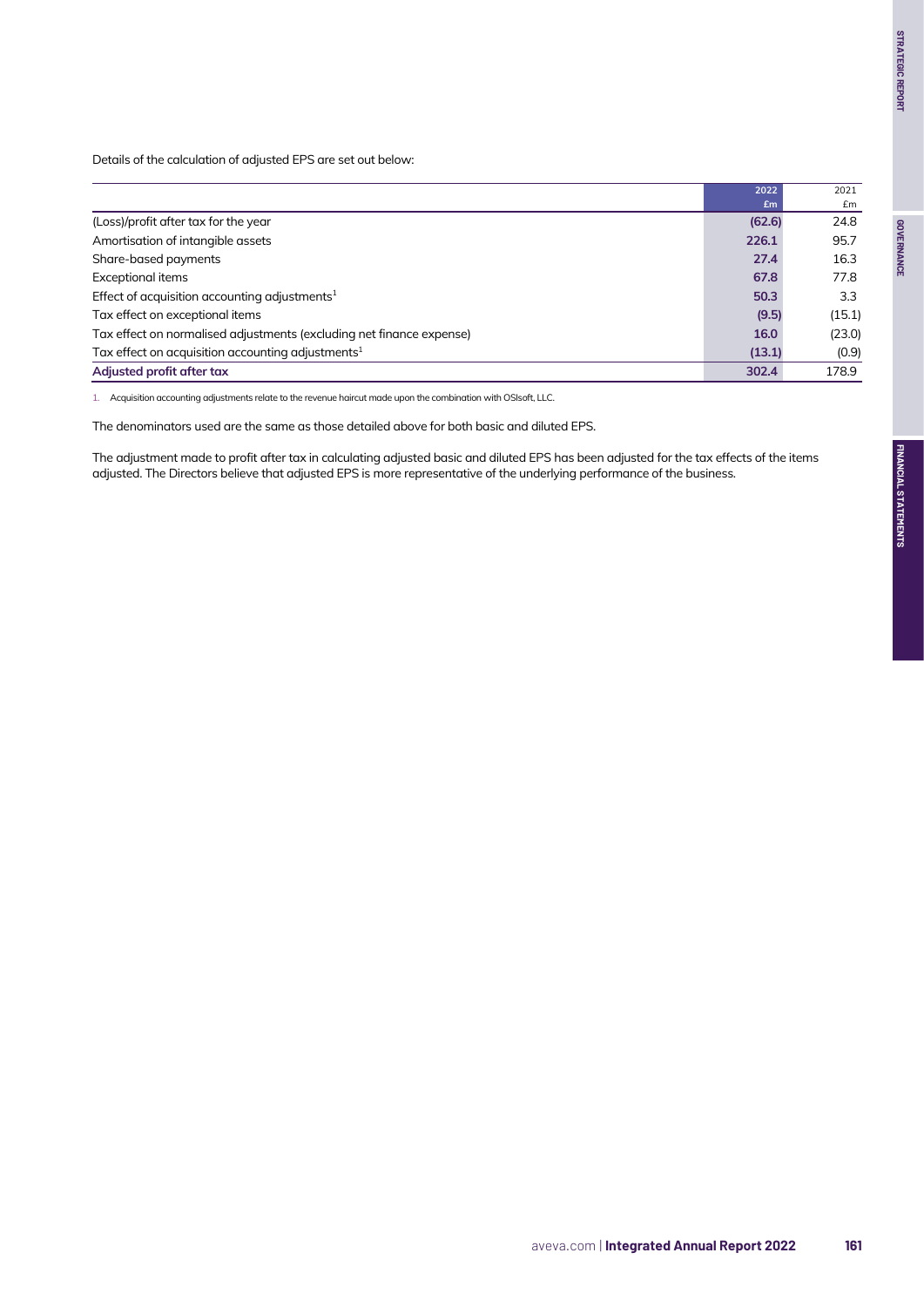# **13. Business combinations**

### **a. Acquisition of OSIsoft, LLC**

On 19 March 2021 the Group acquired 100% of the voting shares of OSIsoft, LLC, a global leader in real-time industrial operational data software and services. The OSIsoft Group's main product is the PI System, a proprietary, vendor-agnostic data management software which enables customers to capture, store, analyse and share real-time industrial sensor-based data with business systems across all operations. This acquisition will significantly enhance the Group's product offering, provide customer diversification and greater geographical market penetration, create opportunities for material revenue and cost synergies, and accelerate and improve the Group's development of new software and technology. A consideration of £3,825.2 million (US\$5,095.1 million) was paid.

The deal was funded by £3,365.7 million (US\$4,438.1 million) of cash; £2,806.9 million (US\$3,734.3 million) raised via a rights issue (net of expenses), and £558.8 million (US\$703.8 million) from existing cash and new debt facilities. The remainder was funded by a £465.7 million (US\$648.4 million) issue of 13,655,570 ordinary shares on 22 March 2021 to Estudillo Holdings Corp, a company majority owned by Dr J. Patrick Kennedy and his family, which held a 50.3% interest in OSIsoft, LLC. At 31 March 2021, £7.3 million (US\$10.0 million) remained in restricted cash in relation to consideration to be paid. This was released in the year ended 31 March 2022 upon finalisation of the completion accounts.

At the end of the previous reporting period, the acquisition accounting had been provisionally determined. This has been finalised in the current year, as part of the measurement period permitted under IFRS 3. Changes to the provisionally reported fair values as set out in note 14 of the 2021 Annual Report are due to finalisation and review of the acquired balance sheet. The overall movement is not deemed material.

The fair values of identifiable assets acquired and liabilities assumed at the acquisition date are:

|                                         | Carrying value<br>at acquisition | Fair value<br>adjustment | Fair value |
|-----------------------------------------|----------------------------------|--------------------------|------------|
|                                         | £m                               | £m                       | £m         |
| Non-current assets                      |                                  |                          |            |
| Intangible assets                       | 0.4                              | 1,231.6                  | 1.232.0    |
| Property, plant and equipment           | 21.0                             |                          | 21.0       |
| Right-of-use assets                     | 36.2                             |                          | 36.2       |
| Deferred tax assets                     | 22.0                             | (3.0)                    | 19.0       |
| Trade and other receivables             | 2.9                              |                          | 2.9        |
| Customer acquisition costs              | 10.3                             | (10.3)                   |            |
| Investments                             | 0.4                              |                          | 0.4        |
| Total non-current assets                | 93.2                             | 1,218.3                  | 1,311.5    |
| <b>Current assets</b>                   |                                  |                          |            |
| Trade and other receivables             | 75.6                             | (5.5)                    | 70.1       |
| Contract assets                         | 2.4                              |                          | 2.4        |
| Customer acquisition costs              | 4.0                              | (4.0)                    |            |
| Cash and cash equivalents               | 150.6                            |                          | 150.6      |
| <b>Financial assets</b>                 | 0.4                              | $\overline{\phantom{0}}$ | 0.4        |
| <b>Total current assets</b>             | 233.0                            | (9.5)                    | 223.5      |
| <b>Current liabilities</b>              |                                  |                          |            |
| Trade and other payables                | (115.1)                          | (5.0)                    | (120.1)    |
| Contract liabilities                    | (136.2)                          | 60.5                     | (75.7)     |
| Lease liabilities                       | (6.8)                            |                          | (6.8)      |
| Current tax liabilities                 | (29.9)                           | (0.5)                    | (30.4)     |
| <b>Total current liabilities</b>        | (288.0)                          | 55.0                     | (233.0)    |
| <b>Non-current liabilities</b>          |                                  |                          |            |
| Lease liabilities                       | (37.9)                           |                          | (37.9)     |
| Retirement benefit obligations          | (0.9)                            | (0.4)                    | (1.3)      |
| Total non-current liabilities           | (38.8)                           | (0.4)                    | (39.2)     |
| Net identifiable assets and liabilities | (0.6)                            | 1,263.4                  | 1,262.8    |
| Goodwill                                |                                  |                          | 2,562.4    |
| <b>Total consideration</b>              |                                  |                          | 3,825.2    |

Goodwill of £1,358.0 million is expected to be deductible for tax purposes.

The main factors leading to the recognition of goodwill are the value of the assembled OSIsoft, LLC workforce and the future synergy benefits expected to arise from integrating the two combined businesses.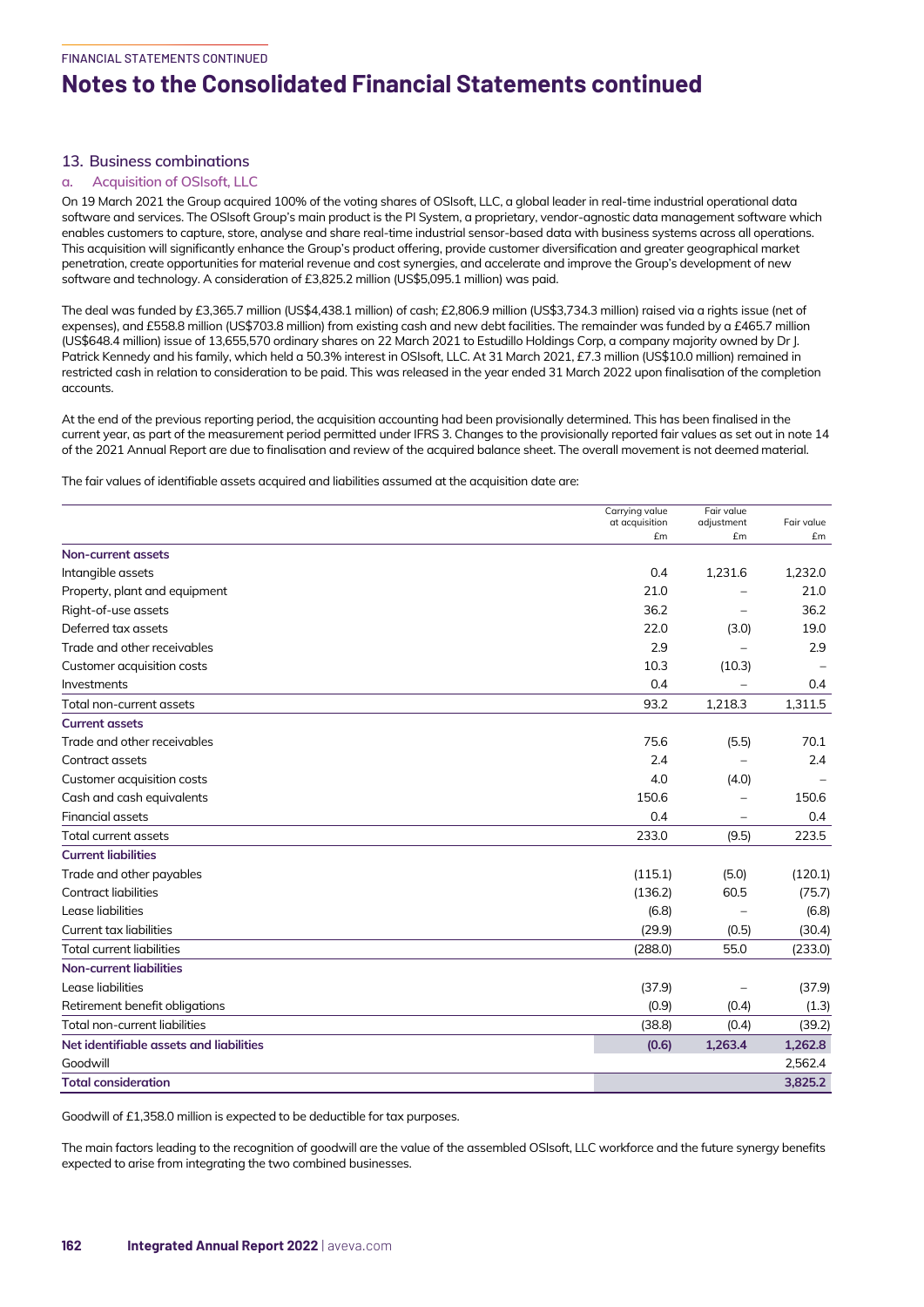Costs incurred in the year ended 31 March 2021 that were directly attributable to raising debt (£2.9 million) and equity (£28.6 million) were offset against the corresponding financial liability and share premium respectively. All remaining transaction costs were expensed and included within administrative expenses. Additional details are included within note 6.

From acquisition date to 31 March 2021, OSIsoft, LLC contributed revenue and profit after tax of £20.7 million and £10.8 million respectively in the Consolidated Income Statement, before a revenue haircut of £3.3 million. If the acquisition had occurred on 1 April 2020, the Consolidated Income Statement would have presented revenue of £1,196.1 million and profit after tax of £48.1 million (at an effective tax rate of 5.5%) in the 12 months to 31 March 2021, before a revenue haircut of approximately £53.0 million.

#### **b. Disposal of Acquis Software, Termis Software and Water Loss Management Software business**

On 11 May 2021 the Group entered into an agreement to sell the business and assets of Acquis Software, Termis Software and Water Loss Management Software to Schneider Electric for an aggregate consideration of £1.6 million. This transaction was made at arm's length, with the consideration set based upon independent advice and resulted in a net cash inflow of £1.6 million.

This completed on 30 June 2021. A loss on disposal of £2.8 million was recognised, calculated as follows:

| Total |
|-------|
| £m    |
| 1.6   |
| 1.6   |
| (4.4) |
| (2.8) |
|       |

Net assets disposed comprised:

|                                  | Total |
|----------------------------------|-------|
|                                  | £m    |
| Non-current assets               |       |
| Goodwill                         | 5.2   |
| Other intangible assets          | 0.1   |
| <b>Total non-current assets</b>  | 5.3   |
| <b>Current liabilities</b>       |       |
| <b>Contract liabilities</b>      | (0.9) |
| <b>Total current liabilities</b> | (0.9) |
| Net assets                       | 4.4   |

The net loss on disposal is included within other (expense)/income. Disposed goodwill of £5.2 million has been allocated to the following CGUs, based on the value of cash flows for the disposed business relative to the cash flows for the CGU overall:

- Americas: £nil
- Asia Pacific: £1.9 million
- EMEA: £3.3 million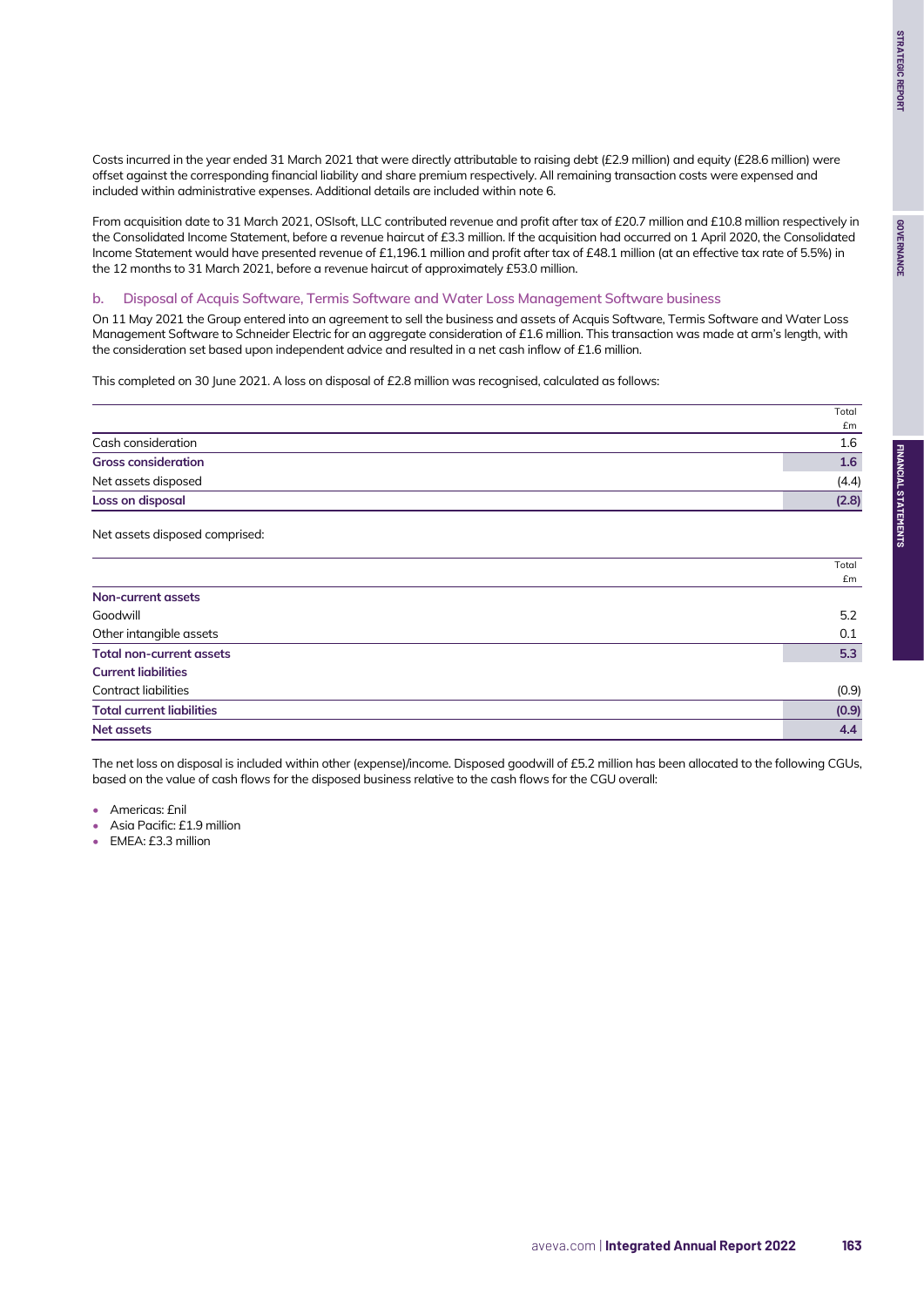### **14. Goodwill**

|                                      | 2022    | 2021    |
|--------------------------------------|---------|---------|
|                                      | £m      | £m      |
| At 1 April                           | 3,904.1 | 1,295.7 |
| Acquisition of business <sup>1</sup> |         | 2,578.0 |
| Measurement period adjustments       | (15.6)  |         |
| Disposals <sup>2</sup>               | (5.2)   |         |
| Exchange adjustment                  | 121.3   | 30.4    |
| At 31 March                          | 4,004.6 | 3,904.1 |

1. Goodwill arising on business combinations in the year ended 31 March 2021 was unallocated as at 31 March 2021.

2. Disposals in the year ended 31 March 2022 were allocated to CGUs as per note 13(b).

The following table shows the allocation of the carrying value of goodwill and indefinite life intangible assets (the AVEVA brand) at the end of the year by CGU.

|              | Goodwill     |         | Purchased brands (indefinite life) |                   |
|--------------|--------------|---------|------------------------------------|-------------------|
|              | 2021<br>2022 |         | 2022                               | 2021              |
|              | £m           | £m      | £m                                 | £m                |
| Americas     | 1,589.0      | 386.9   | 25.3                               | 25.3              |
| Asia Pacific | 1.018.0      | 282.6   | 16.0                               | 16.0              |
| <b>EMEA</b>  | 1,397.6      | 622.4   | 34.7                               | 34.7              |
| Unallocated  | _            | 2,612.2 |                                    | $\hspace{0.05cm}$ |
|              | 4.004.6      | 3,904.1 | 76.0                               | 76.0              |

The Group tests goodwill and purchased brands for impairment annually, or more frequently if there are indications that goodwill might be impaired. Goodwill acquired in a business combination is allocated to the CGUs that are expected to benefit from that business combination. In 2022, the goodwill impairment testing was carried out on a VIU basis using the most recently approved management budgets for the year ended 31 March 2022 together with the most recent five-year business plan.

Projected cash flows beyond five years have been assumed at the long-term growth rate for that region and these have been used to formulate a terminal value for the discounted cash flow calculation in perpetuity.

### **Key assumptions**

The key assumptions in the most recent annual budget on which the cash flow projections are based relate to:

- discount rates:
- long-term growth rates; and
- operating margins.

**Discount rates**: The cash flow projections have been discounted using the Group's pre-tax weighted average cost of capital adjusted for country and market risk.

Long-term growth rates: Long-term growth rates used are assumed to be equal to the long-term growth rate in the gross domestic product of the region in which the CGU operates.

**Operating margin**: Operating margins are based upon past results. These are increased over the forecast period for planned improvements in gross margin, driven by a changing sales mix towards more profitable product streams. In addition, cost management strategies are assumed to be implemented that limit operating expense increases to on or around inflation.

The Group has considered the impact of its identified climate risks, as laid out on pages 68 to 69. It is believed that these risks are not material to the financial statements at 31 March 2022.

The key assumptions used in the VIU model were as follows:

|              |       | Discount rate<br>Long-term growth rate |                         |             |      | Average operating margin |       |       |                         |
|--------------|-------|----------------------------------------|-------------------------|-------------|------|--------------------------|-------|-------|-------------------------|
|              | 2022  | 2021                                   | Break-even <sup>1</sup> | 2022        | 2021 | Break-even <sup>1</sup>  | 2022  | 2021  | Break-even <sup>1</sup> |
| Americas     | 10.2% | 12.0%                                  | 15.0%                   | 1.5%        | L.8% | (6.1)%                   | 32.3% | 29.7% | 21.6%                   |
| Asia Pacific | 10.1% | 12.0%                                  | 16.9%                   | <b>1.8%</b> | 2.0% | (9.7)%                   | 35.2% | 29.1% | 19.8%                   |
| <b>EMEA</b>  | 8.9%  | 9.9%                                   | 13.0%                   | 1.1%        | .8%  | (5.1)%                   | 27.8% | 27.5% | 19.5%                   |

1. The break-even rate is the rate at which headroom within the CGU is reduced to nil if all other assumptions remain unchanged. This is included for illustrative purposes and does not reflect a reasonably foreseeable change in assumptions.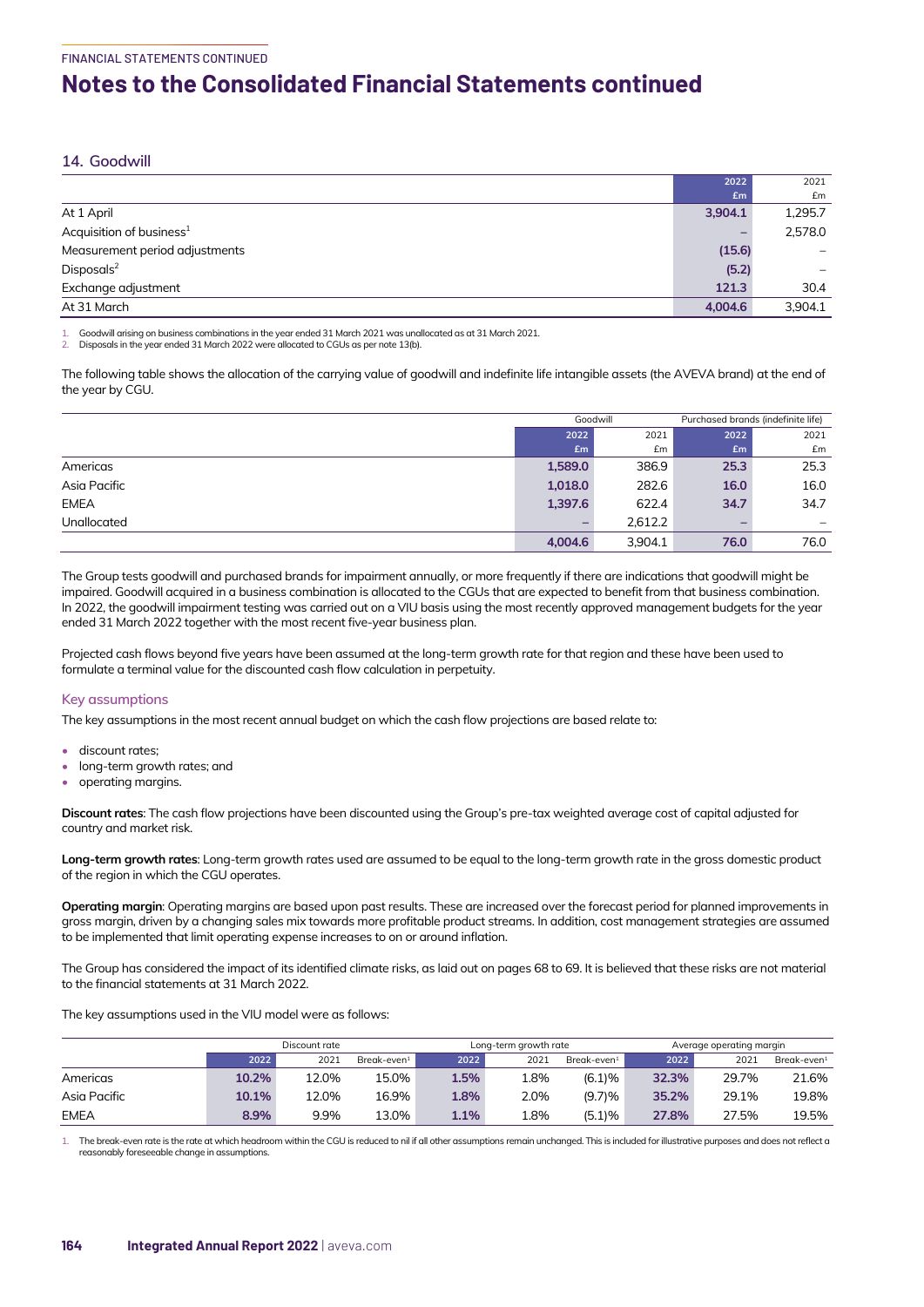**GOVERNANCE** 

### **Summary of results**

All goodwill and purchased brands were tested for impairment, with no impairment charge resulting.

### **Sensitivity to changes in key assumptions**

The Group has considered the impact of changes in future cash flows and key assumptions on the base case VIU model, to create a sensitised VIU model. This has included applying the cumulative impact of:

- increasing pre-tax discount rates by 25bps, to reflect potential future increases in government bond yields and associated risk-free rates;
- decreasing long-term growth rates by 25bps, to a minimum of 1%, to reflect a worse than predicted long-term global economic outlook;
- restricting year-on-year revenue growth to a maximum of 5%, to reflect the risk that future operational growth is not achieved; and
- restricting year-on-year operating margin to a maximum of 30%, to reflect the risk that future sales mix and efficiency improvements are not achieved.

It was concluded that the sensitised VIU model does not result in an impairment.

The headroom (i.e., the excess of the value of discounted future cash flows over the carrying amount of the CGU) under both the base case and sensitised scenario is below:

|              | 2022          |                         | 2021          |                         |
|--------------|---------------|-------------------------|---------------|-------------------------|
|              | Base case $1$ | Sensitised <sup>2</sup> | Base case $1$ | Sensitised <sup>2</sup> |
| Americas     | 60%           | 5%                      | 95%           | 37%                     |
| Asia Pacific | 93%           | 7%                      | 116%          | 38%                     |
| <b>EMEA</b>  | 62%           | 3%                      | 74%           | 25%                     |

1. The excess of the recoverable amount over the carrying amount of the CGU before applying sensitivities. 2. Headroom after adjusting future cash flows and key assumptions to create a sensitised 'worst case' VIU model.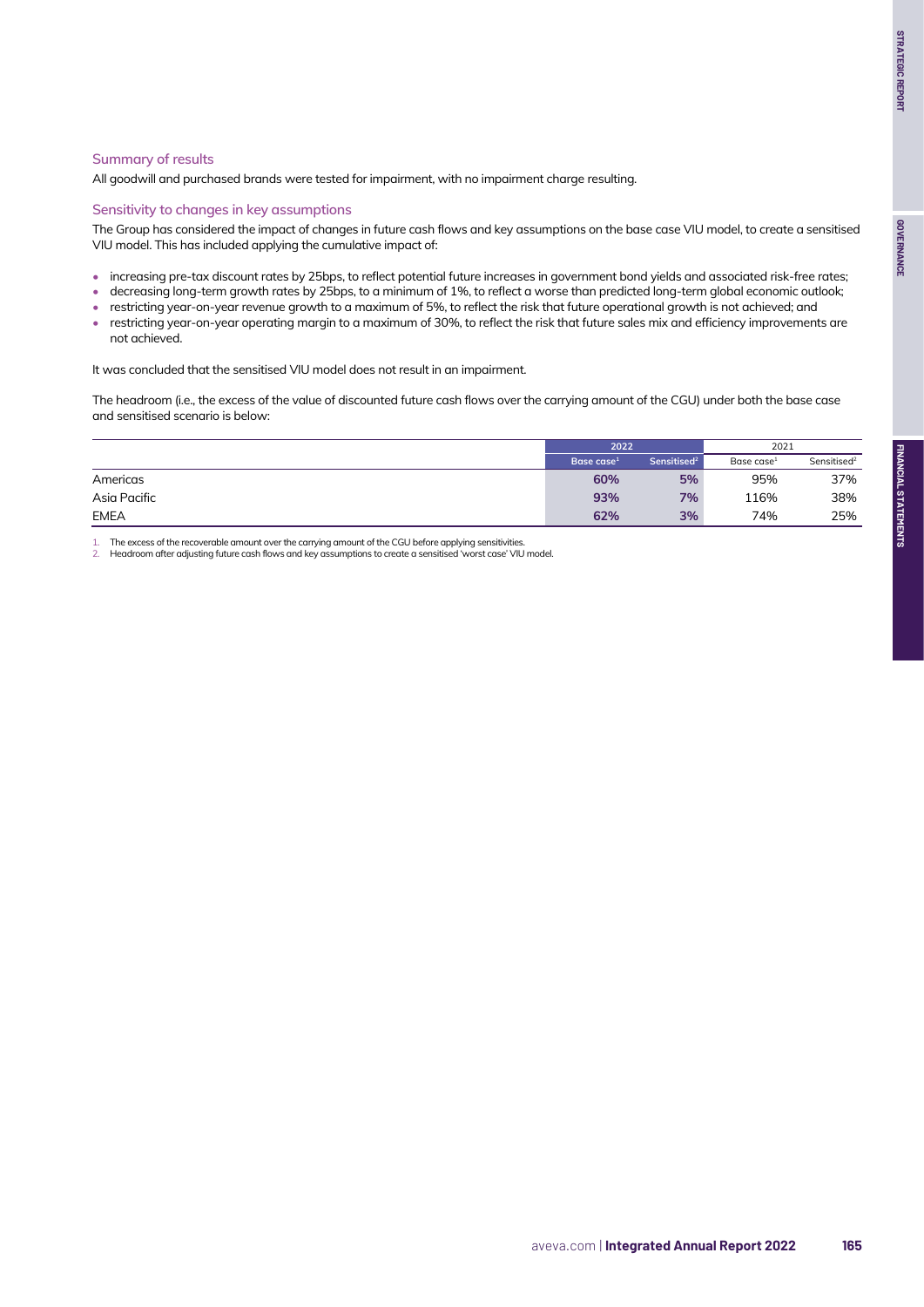# **15. Other intangible assets**

|                                       | Developed  | Customer      | Purchased                |                          |                          | Purchased                | Capitalised<br>Research & |         |
|---------------------------------------|------------|---------------|--------------------------|--------------------------|--------------------------|--------------------------|---------------------------|---------|
|                                       | technology | relationships | brands                   | <b>Trademarks</b>        | Other software           | software rights          | Development               | Total   |
|                                       | £m         | £m            | £m                       | £m                       | £m                       | £m                       | £m                        | £m      |
| Cost                                  |            |               |                          |                          |                          |                          |                           |         |
| At 1 April 2020                       | 484.4      | 245.4         | 76.0                     | 29.8                     | 7.4                      | 16.1                     | 37.8                      | 896.9   |
| <b>Additions</b>                      |            |               |                          | -                        | $\overline{\phantom{0}}$ | 0.5                      | $\overline{\phantom{0}}$  | 0.5     |
| Acquisition of business               | 855.6      | 247.1         | 128.9                    | $\overline{\phantom{0}}$ | 0.4                      |                          | $\overline{\phantom{0}}$  | 1,232.0 |
| <b>Disposals</b>                      |            |               |                          | -                        | (0.7)                    |                          | $\overline{\phantom{0}}$  | (0.7)   |
| Exchange adjustment                   | (4.6)      | (5.2)         | 1.7                      | (3.0)                    | (0.8)                    | (0.7)                    | 0.5                       | (12.1)  |
| At 31 March 2021                      | 1,335.4    | 487.3         | 206.6                    | 26.8                     | 6.3                      | 15.9                     | 38.3                      | 2,116.6 |
| <b>Disposals</b>                      |            |               | $\overline{\phantom{0}}$ | -                        | (0.1)                    | $\qquad \qquad -$        | $\qquad \qquad -$         | (0.1)   |
| Exchange adjustment                   | 46.5       | 15.0          | 6.0                      | 1.3                      | 0.3                      | 0.4                      | 1.2                       | 70.7    |
| At 31 March 2022                      | 1,381.9    | 502.3         | 212.6                    | 28.1                     | 6.5                      | 16.3                     | 39.5                      | 2,187.2 |
| <b>Amortisation and</b><br>impairment |            |               |                          |                          |                          |                          |                           |         |
| At 1 April 2020                       | 205.5      | 100.4         |                          | 23.1                     | 6.0                      | 12.3                     | 34.8                      | 382.1   |
| Charge for the year                   | 63.0       | 23.9          | 0.5                      | 3.5                      | 0.6                      | 2.7                      | 2.1                       | 96.3    |
| <b>Disposals</b>                      |            |               | $\overline{\phantom{0}}$ | $\overline{\phantom{0}}$ | (0.7)                    | $\overline{\phantom{0}}$ |                           | (0.7)   |
| Exchange adjustment                   | (13.3)     | (7.2)         | $\overline{\phantom{0}}$ | (2.4)                    | (0.4)                    | (0.5)                    | 0.4                       | (23.4)  |
| At 31 March 2021                      | 255.2      | 117.1         | 0.5                      | 24.2                     | 5.5                      | 14.5                     | 37.3                      | 454.3   |
| Charge for the year                   | 163.6      | 45.4          | 13.2                     | 2.7                      | 0.2                      | -                        | 1.0                       | 226.1   |
| Impairment <sup>1</sup>               | 10.9       | 4.0           |                          |                          |                          |                          |                           | 14.9    |
| Exchange adjustment                   | 11.0       | 4.6           | 0.4                      | 1.2                      | 0.5                      | 0.5                      | 1.2                       | 19.4    |
| At 31 March 2022                      | 440.7      | 171.1         | 14.1                     | 28.1                     | 6.2                      | 15.0                     | 39.5                      | 714.7   |
| Net book value                        |            |               |                          |                          |                          |                          |                           |         |
| At 1 April 2020                       | 278.9      | 145.0         | 76.0                     | 6.7                      | 1.4                      | 3.8                      | 3.0                       | 514.8   |
| At 31 March 2021                      | 1,080.2    | 370.2         | 206.1                    | 2.6                      | 0.8                      | 1.4                      | 1.0                       | 1,662.3 |
| At 31 March 2022                      | 941.2      | 331.2         | 198.5                    | -                        | 0.3                      | 1.3                      | -                         | 1,472.5 |

1. Impairment of intangible assets relating to the Group's steel fabrication business. See note 6 for additional information.

The following intangible assets are individually material at 31 March 2022:

|                                                                                 | Net book value |       |                       |
|---------------------------------------------------------------------------------|----------------|-------|-----------------------|
|                                                                                 | 2022           | 2021  |                       |
|                                                                                 | Em             | £m    | Estimated end of life |
| Developed technology recognised on the reverse acquisition of AVEVA Group plc   | 141.5          | 189.8 | February 2026         |
| Developed technology recognised on the acquisition of OSIsoft, LLC              | 789.5          | 863.0 | <b>March 2029</b>     |
| Customer relationships recognised on the reverse acquisition of AVEVA Group plc | 96.1           | 112.5 | February 2030         |
| Customer relationships recognised on the acquisition of OSIsoft, LLC            | 234.8          | 249.5 | <b>March 2031</b>     |
| AVEVA brand                                                                     | 76.0           | 76.0  | Indefinite            |
| PI brand                                                                        | 122.5          | 130.1 | <b>March 2031</b>     |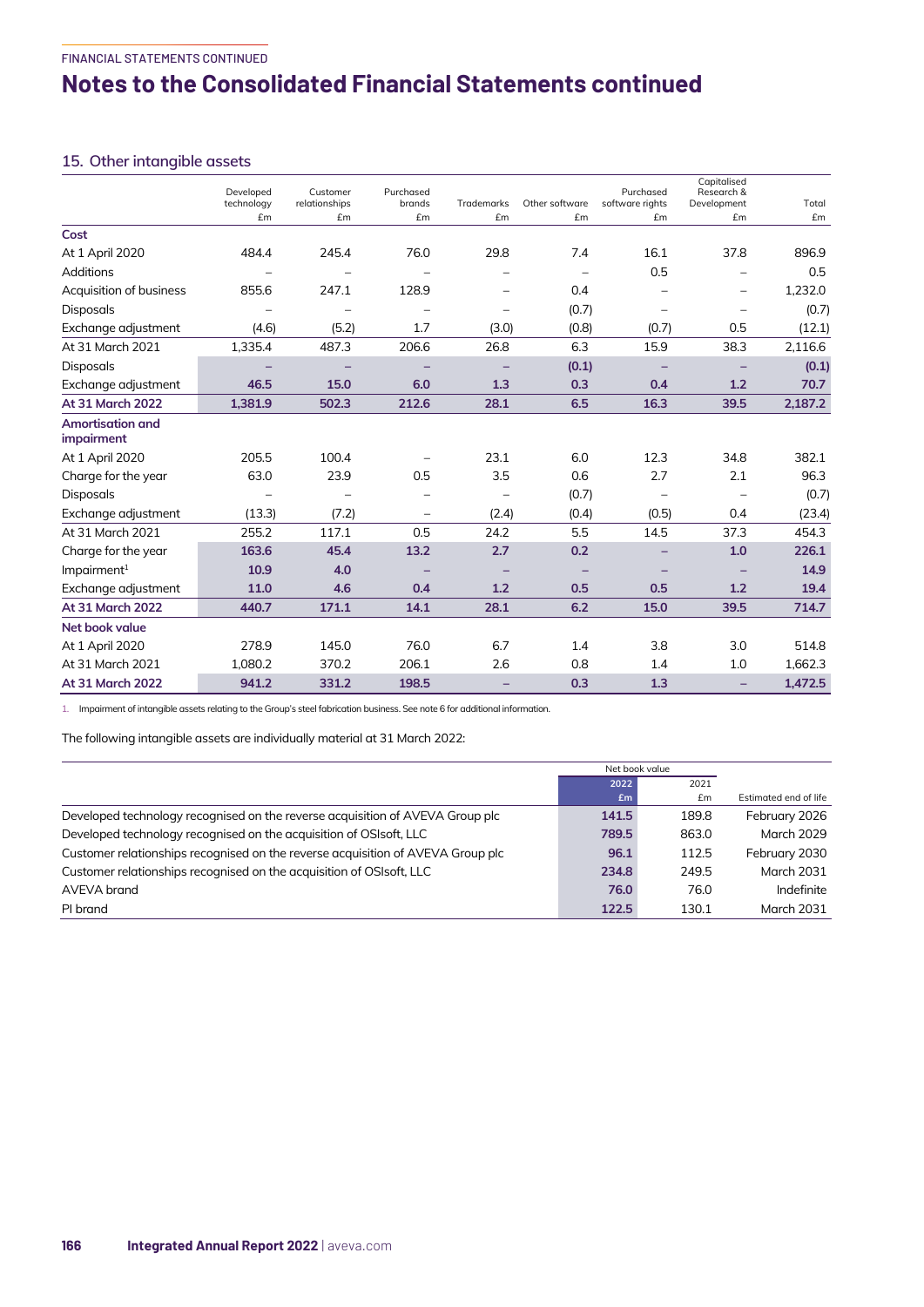**GOVERNANCE** 

**FINANCIAL STATEMENTS**

FINANCIAL STATEMENTS

# **16. Property, plant and equipment**

|                         | Long leasehold                |                       | Fixtures, fittings      |       |
|-------------------------|-------------------------------|-----------------------|-------------------------|-------|
|                         | buildings and<br>improvements | Computer<br>equipment | and office<br>equipment | Total |
|                         | £m                            | £m                    | £m                      | £m    |
| Cost                    |                               |                       |                         |       |
| At 1 April 2020         | 15.3                          | 26.2                  | 12.6                    | 54.1  |
| Additions               | 3.3                           | 4.8                   | 2.8                     | 10.9  |
| Acquisition of business | 10.6                          | 4.1                   | 6.5                     | 21.2  |
| <b>Disposals</b>        | (2.3)                         | (5.0)                 | (2.4)                   | (9.7) |
| Exchange adjustment     | (1.1)                         | (1.6)                 | (0.7)                   | (3.4) |
| At 31 March 2021        | 25.8                          | 28.5                  | 18.8                    | 73.1  |
| Additions               | 0.9                           | 7.2                   | 0.5                     | 8.6   |
| <b>Disposals</b>        | (0.2)                         | (1.9)                 | (0.6)                   | (2.7) |
| Exchange adjustment     | 0.9                           | 1.0                   | 0.6                     | 2.5   |
| At 31 March 2022        | 27.4                          | 34.8                  | 19.3                    | 81.5  |
| <b>Depreciation</b>     |                               |                       |                         |       |
| At 1 April 2020         | 5.3                           | 15.9                  | 5.3                     | 26.5  |
| Charge for the year     | 2.3                           | 5.0                   | 1.4                     | 8.7   |
| <b>Disposals</b>        | (1.5)                         | (5.0)                 | (2.2)                   | (8.7) |
| Exchange adjustment     | (0.4)                         | (1.1)                 | (0.4)                   | (1.9) |
| At 31 March 2021        | 5.7                           | 14.8                  | 4.1                     | 24.6  |
| Charge for the year     | 4.3                           | 6.6                   | 2.8                     | 13.7  |
| <b>Disposals</b>        | (0.1)                         | (1.8)                 | (0.4)                   | (2.3) |
| Exchange adjustment     | 0.2                           | 0.4                   | 0.2                     | 0.8   |
| At 31 March 2022        | 10.1                          | 20.0                  | 6.7                     | 36.8  |
| Net book value          |                               |                       |                         |       |
| At 1 April 2020         | 10.0                          | 10.3                  | 7.3                     | 27.6  |
| At 31 March 2021        | 20.1                          | 13.7                  | 14.7                    | 48.5  |
| At 31 March 2022        | 17.3                          | 14.8                  | 12.6                    | 44.7  |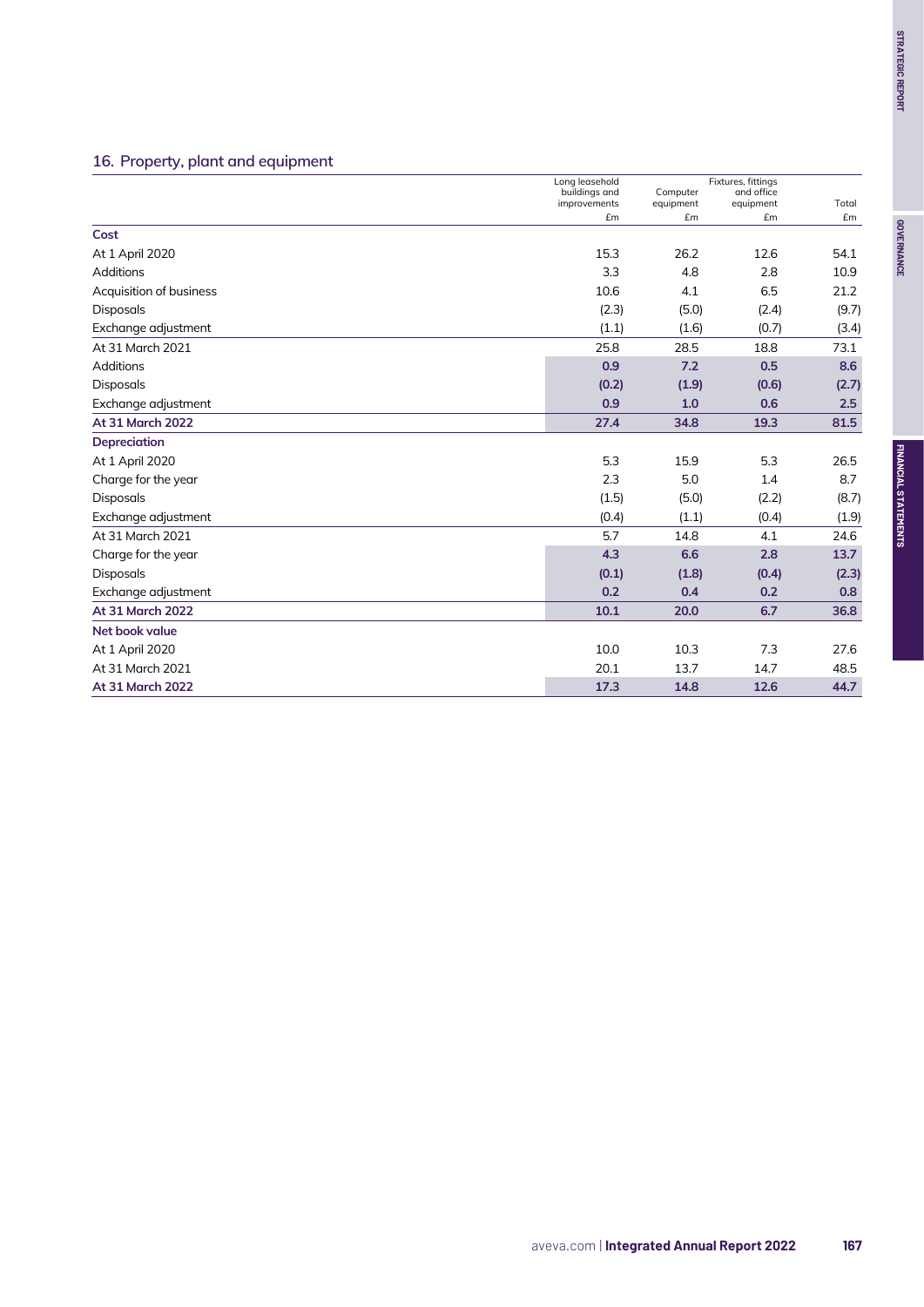### **17. Investments**

The Group consists of a Parent Company, AVEVA Group plc, incorporated in the UK, and a number of subsidiaries held directly or indirectly by AVEVA Group plc, which operate and are incorporated around the world, each contributing to the Group's profits, assets and cash flows.

The Group's percentage of equity capital and voting rights is 100%.

The results of all subsidiaries have been consolidated in these financial statements.

At 31 March 2022, the Group held the following principal investments. The addresses of all subsidiaries, principal or dormant, are provided on pages 200 to 201.

|                                                              | <b>Country of</b><br>incorporation |                                                         | <b>Country of</b><br>incorporation |
|--------------------------------------------------------------|------------------------------------|---------------------------------------------------------|------------------------------------|
|                                                              | or registration                    |                                                         | or registration                    |
| <b>AVEVA Financing Limited</b>                               | UK                                 | AVEVA K.K.                                              | Japan                              |
| <b>AVEVA Software GB Limited</b>                             | UK.                                | AVEVA Software K.K.                                     | Japan                              |
| <b>AVEVA Solutions Limited</b>                               | <b>UK</b>                          | OSIsoft Japan, K.K.                                     | Japan                              |
| OSIsoft (UK) Limited                                         | <b>UK</b>                          | AVEVA Asia Pacific Sdn. Bhd.                            | Malaysia                           |
| AVEVA Software Argentina S.A.                                | Argentina                          | AVEVA Sdn. Bhd.                                         | Malaysia                           |
| <b>OSIsoft Argenting SRL</b>                                 | Argentina                          | AVEVA Software México SA de CV                          | Mexico                             |
| AVEVA Pty Ltd.                                               | Australia                          | OSIsoft Mexico S. de R.L. de C.V                        | Mexico                             |
| AVEVA Software Australia Pty Ltd                             | Australia                          | AVEVA Software Holdings Netherlands BV                  | <b>Netherlands</b>                 |
| OSIsoft Australia Pty Ltd.                                   | Australia                          | AVEVA Software Netherlands BV                           | <b>Netherlands</b>                 |
| OSIsoft Technologies Middle East W.L.L.                      | <b>Bahrain</b>                     | <b>AVEVA AS</b>                                         | Norway                             |
| AVEVA do Brasil Informática Ltda                             | Brazil                             | <b>OSIsoft Norway AS</b>                                | Norway                             |
| <b>AVEVA Software Brasil Ltda</b>                            | <b>Brazil</b>                      | <b>AVEVA Korea Limited</b>                              | Republic of Korea                  |
| OSIsoft do Brasil Sistemas Ltda                              | <b>Brazil</b>                      | AVEVA Software Korea Limited                            | Republic of Korea                  |
| AVEVA Software Canada Inc.                                   | Canada                             | OSIsoft Korea Co., Ltd.                                 | Republic of Korea                  |
| OSIsoft Canada ULC                                           | Canada                             | <b>AVEVA Limited Liability Company</b>                  | Russia                             |
| AVEVA Software Chile SpA                                     | Chile                              | OSIsoft OOO (LLC)                                       | Russia                             |
| AVEVA Solutions (Shanghai) Co. Ltd                           | China                              | AVEVA Software Singapore Pte Ltd.                       | Singapore                          |
| OSIsoft (Shanghai) Technology Co.Ltd.                        | China                              | OSIsoft Asia Pte. Ltd.                                  | Singapore                          |
| Telvent Control System (China) Co. Ltd                       | China                              | OSIsoft South Africa (Pty) Ltd                          | South Africa                       |
| OSIsoft Czech Republic, s.r.o.                               | Czech Republic                     | AVEVA Software España S.L.U.                            | Spain                              |
| AVEVA Software Colombia S.A.S.                               | Colombia                           | OSIsoft España, S.L Sociedad Unipersonal                | Spain                              |
| <b>AVEVA Denmark A/S</b>                                     | Denmark                            | AVEVA AB                                                | Sweden                             |
| <b>AVEVA SAS</b>                                             | France                             | <b>OSIsoft Sweden AB</b>                                | Sweden                             |
| <b>OSIsoft France Sarl</b>                                   | France                             | AVEVA Software (Thailand) Co. Ltd                       | Thailand                           |
| <b>AVEVA GmbH</b>                                            | Germany                            | OSIsoft Technologies Bilişim Hizmetleri Limited Şirketi | Turkey                             |
| OSIsoft Europe GmbH                                          | Germany                            | AVEVA Software Middle East FZ-LLC                       | <b>United Arab</b><br>Emirates     |
| AVEVA East Asia Limited                                      | Hong Kong                          | AVEVA Inc.                                              | <b>USA</b>                         |
| AVEVA Information Technology India<br><b>Private Limited</b> | India                              | AVEVA Software, LLC                                     | <b>USA</b>                         |
| <b>AVEVA Software Private Limited</b>                        | India                              | AVEVA US 1 Corp                                         | <b>USA</b>                         |
| <b>AVEVA Solutions India LLP</b>                             | India                              | AVEVA US 2 Corp                                         | <b>USA</b>                         |
| OSIsoft India Private Limited                                | India                              | AVEVA US Blocker Corp                                   | <b>USA</b>                         |
| AVEVA Software Italia S.p.A                                  | Italy                              | OSIsoft, LLC                                            | <b>USA</b>                         |
| OSIsoft Italy S.R.L.                                         | Italy                              |                                                         |                                    |

As at 31 March 2022, AVEVA Group plc held a 4% (2021: 6%) investment in Finca Global of £0.4 million (2021: £0.4 million) and a 19% (2021: 20%) investment in Dianomic Systems, Inc of £nil (2021: £nil).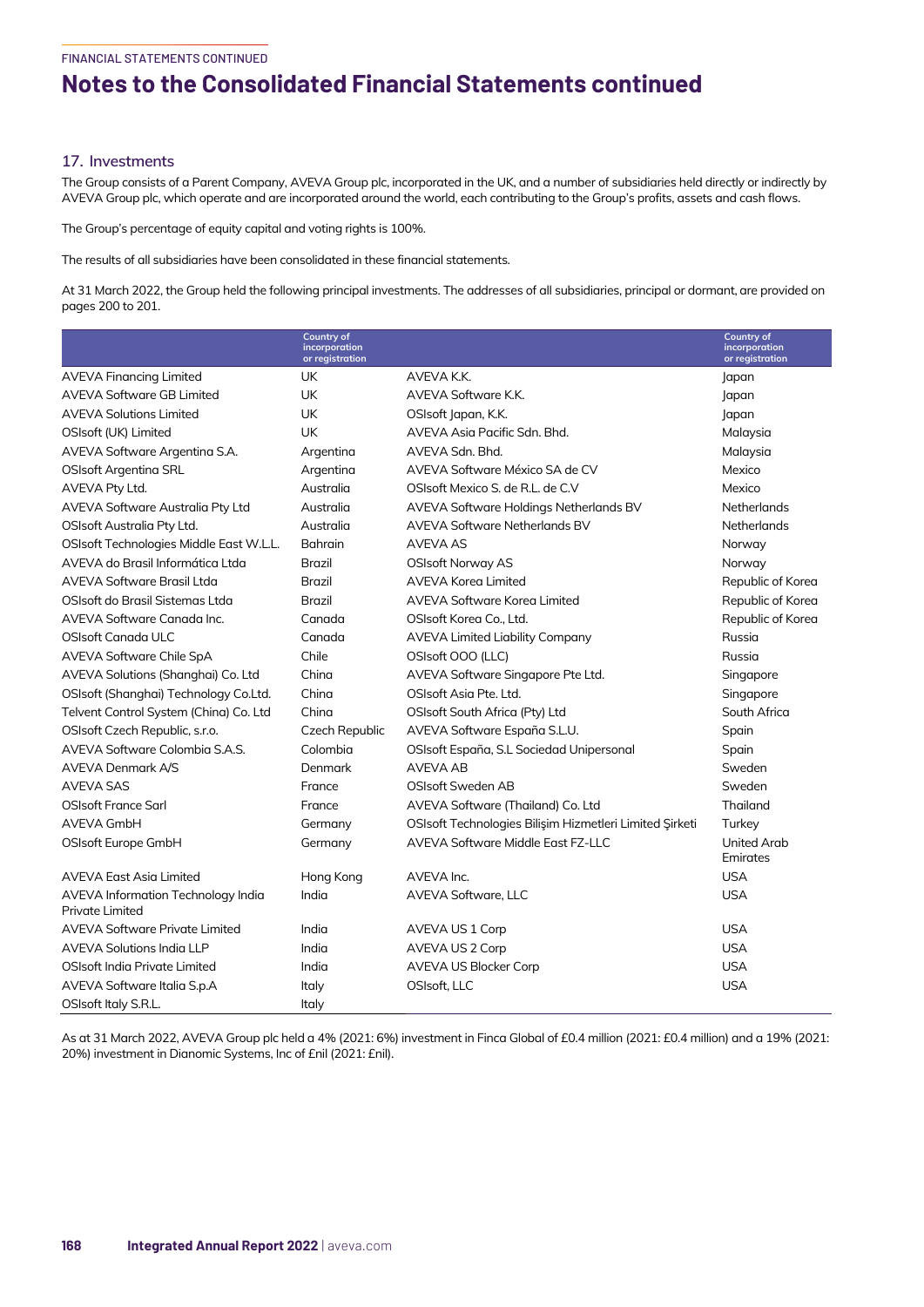**GOVERNANCE** 

# **18. Trade and other receivables**

|                                             | 2022  | 2021  |
|---------------------------------------------|-------|-------|
|                                             | £m    | £m    |
| Current                                     |       |       |
| Trade receivables                           | 287.3 | 245.3 |
| Amounts owed from related parties (note 28) | 37.6  | 21.6  |
| Prepayments and other receivables           | 56.3  | 51.1  |
|                                             | 381.2 | 318.0 |
| Non-current                                 |       |       |
| Trade and other receivables                 | 8.4   | 19.4  |
|                                             | 8.4   | 19.4  |

Trade receivables are non-interest bearing and generally on terms of between 30 and 90 days. The Directors consider that the carrying amount of trade and other receivables approximates their fair value.

As at 31 March 2022, the provision for impairment of receivables was £16.4 million (2021: £7.9 million) and an analysis of the movements during the year was as follows:

|                     | £m    |
|---------------------|-------|
| At 1 April 2020     | 7.6   |
| Charge for the year | 1.4   |
| Utilised            | (0.4) |
| Exchange adjustment | (0.7) |
| At 31 March 2021    | 7.9   |
| Charge for the year | 11.3  |
| Utilised            | (3.3) |
| Exchange adjustment | 0.5   |
| At 31 March 2022    | 16.4  |

At 31 March, the ageing analysis of trade receivables and amounts owed from related parties (net of provision for impairment) was as follows:

|                                   |       |                                  |                          | Past due not impaired   |                           |                            |  |  |
|-----------------------------------|-------|----------------------------------|--------------------------|-------------------------|---------------------------|----------------------------|--|--|
|                                   | Total | Neither past due<br>nor impaired | Less than<br>four months | Four to eight<br>months | Eight to<br>twelve months | More than<br>twelve months |  |  |
|                                   | £m    | £m                               | £m                       | £m                      | £m                        | £m                         |  |  |
| At 31 March 2022                  |       |                                  |                          |                         |                           |                            |  |  |
| Trade receivables                 | 287.3 | 211.1                            | 66.1                     | 8.0                     | 2.1                       |                            |  |  |
| Amounts owed from related parties | 37.6  | 18.8                             | 9.5                      | 6.5                     | 2.8                       |                            |  |  |
|                                   | 324.9 | 229.9                            | 75.6                     | 14.5                    | 4.9                       |                            |  |  |
| At 31 March 2021                  |       |                                  |                          |                         |                           |                            |  |  |
| Trade receivables                 | 245.3 | 167.2                            | 66.9                     | 6.1                     | 3.7                       | 1.4                        |  |  |
| Amounts owed from related parties | 21.6  | 14.3                             | 3.8                      | 1.0                     | 1.0                       | 1.5                        |  |  |
|                                   | 266.9 | 181.5                            | 70.7                     | 7.1                     | 4.7                       | 2.9                        |  |  |

Further disclosures relating to the credit quality of trade receivables are included in note 23(b).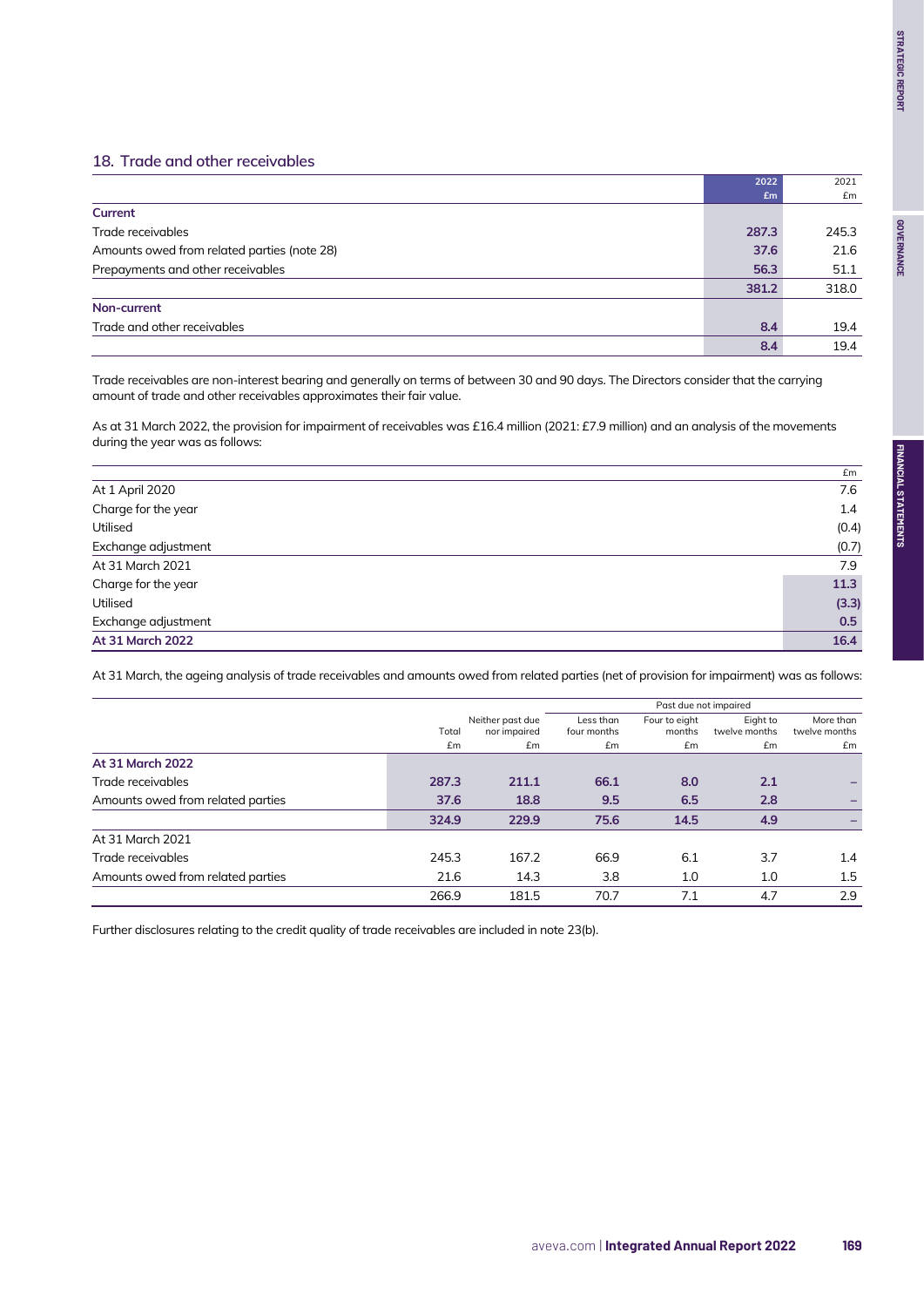# **19. Cash and cash equivalents**

|                                             | 2022  | 2021  |
|---------------------------------------------|-------|-------|
|                                             | £m.   | £m    |
| Cash at bank and in hand                    | 105.7 | 279.7 |
| Short-term deposits                         | 173.6 | 6.9   |
| Net cash and cash equivalents per cash flow | 279.3 | 286.6 |
| Restricted cash                             |       | 7.3   |
|                                             | 279.3 | 293.9 |

£11.6 million of cash at bank and in hand was held in Russia at 31 March 2022. Due to the introduction of international sanctions upon Russian entities, cash is likely to remain deployed within Russian operations whilst sanctions remain in force.

Restricted cash represented funds held in escrow in relation to the acquisition of OSIsoft, LLC. This was released during the year ended 31 March 2022 as a result of the finalisation of the completion accounts process.

Short-term deposits are made for varying periods of between one day and three months, depending on the immediate cash requirements of the Group, and earn interest at the respective fixed short-term deposit rates.

Further disclosures relating to credit quality of cash and cash equivalents are included in note 23(b).

## **20. Trade and other payables**

|                                                 | 2022  | 2021  |
|-------------------------------------------------|-------|-------|
|                                                 | £m    | £m    |
| Current                                         |       |       |
| Trade payables                                  | 30.0  | 39.6  |
| Amounts owed to related parties (note 28)       | 6.2   | 1.5   |
| Social security, employee taxes and sales taxes | 21.1  | 28.5  |
| Accruals                                        | 148.7 | 176.8 |
| Other liabilities                               | 18.0  | 24.9  |
|                                                 | 224.0 | 271.3 |
| Non-current                                     |       |       |
| Other liabilities                               | 10.7  | 18.2  |
|                                                 | 10.7  | 18.2  |

Trade payables are non-interest bearing and are normally settled on terms of between 30 and 60 days. Social security, employee taxes and sales taxes are non-interest bearing and are normally settled on terms of between 19 and 30 days. The Directors consider that the carrying amount of trade and other payables approximates their fair value.

Accruals have reduced year-on-year following the payment of transaction related costs associated with the acquisition of OSIsoft, LLC.

## **21. Loans and borrowings**

The Group has access to a £250.0 million Revolving Credit Facility (RCF). The facility is unsecured but carries the support of various operating entities within the Group. Interest on drawings is calculated at a floating market rate of interest, being either Euribor, SONIA or USD LIBOR plus a variable margin linked to the Group's net leverage ratio. A commitment fee, linked to the margin, is also payable on undrawn amounts. The RCF term was extended during the year and has a maturity of 25 February 2025 (2021: 25 February 2024). The facility includes the mechanism to request an additional one-year extension, subject to the lender's acceptance. As at 31 March 2022 the RCF was undrawn (2021: £nil).

On 9 October 2020 the Group entered into a US\$900.0 million debt facility with Schneider Electric Holdings Inc. This non-amortising loan was drawn down in full on 19 March 2021 with a termination date of 19 March 2024. Interest on drawings is calculated at LIBOR plus a variable margin linked to the Group's net leverage ratio. The facility is unsecured but carries the support of various operating entities within the Group. The balance as at 31 March 2022 was £684.5 million (2021: £654.0 million), inclusive of £0.6 million (2021: £0.8 million) of capitalised fees.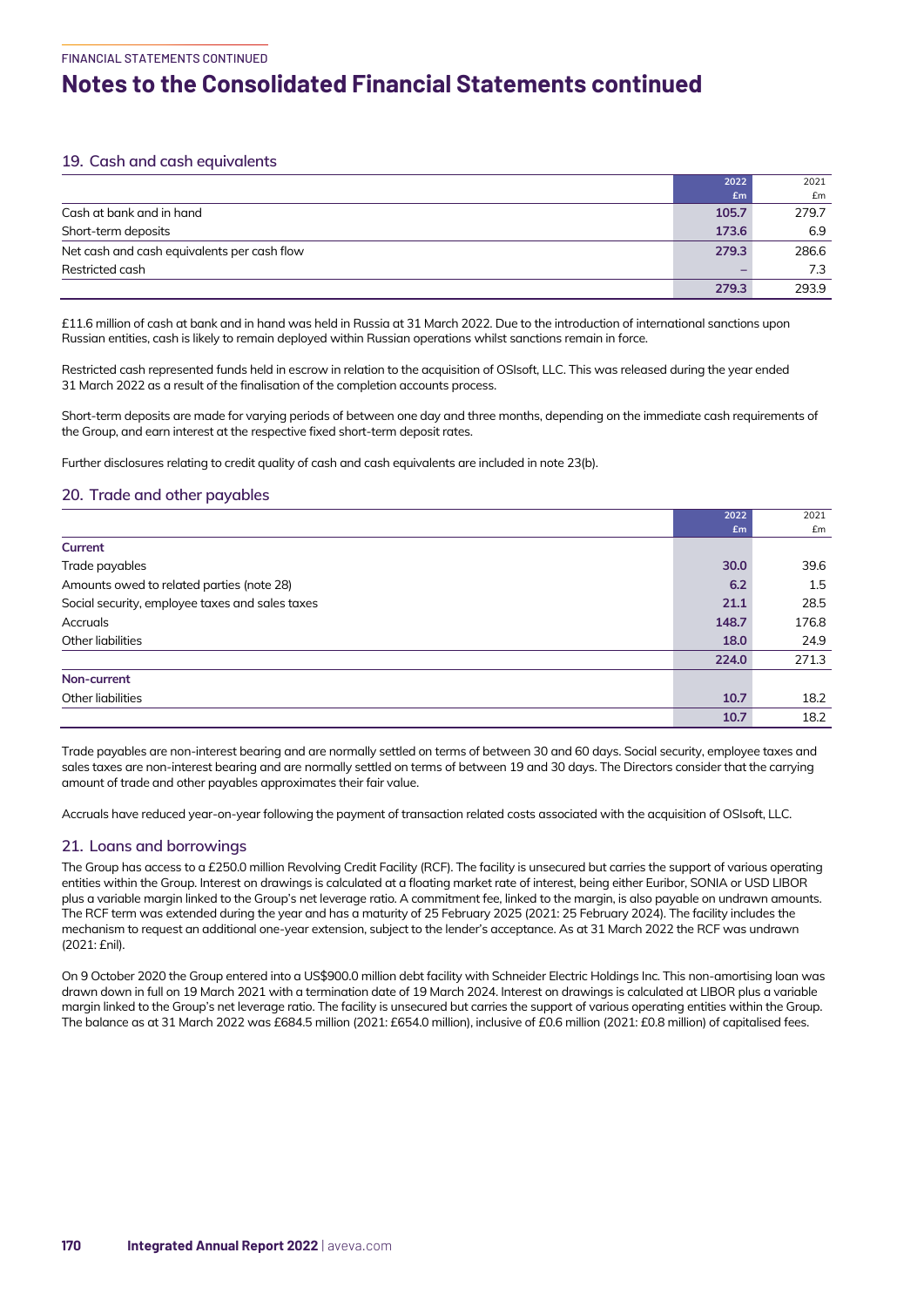**GOVERNANCE** 

**FINANCIAL STATEMENTS**

**FINANCIAL STATEMENTS** 

# **22. Leases**

### **a. Background**

As at 31 March 2022, the Group was entered into lease contracts as a lessee for various properties, vehicles, and items of office equipment for use in its operations.

### **b. Right-of-use assets**

Set out below are the carrying amounts of the Group's right-of-use assets and the movements during the period:

|                            | Long leasehold<br>buildings | Office<br>equipment      | Motor<br>vehicles        | Total  |
|----------------------------|-----------------------------|--------------------------|--------------------------|--------|
|                            | £m                          | £m                       | £m                       | £m     |
| At 1 April 2020            | 76.4                        | 0.3                      | 2.8                      | 79.5   |
| <b>Additions</b>           | 14.8                        |                          | 0.7                      | 15.5   |
| Acquisition of business    | 35.5                        | 0.8                      |                          | 36.3   |
| Remeasurement <sup>1</sup> | 3.1                         | $\overline{\phantom{m}}$ | 0.1                      | 3.2    |
| Depreciation expense       | (17.9)                      | (0.1)                    | (1.5)                    | (19.5) |
| Exchange adjustment        | (3.1)                       | $\qquad \qquad$          | $\qquad \qquad -$        | (3.1)  |
| At 31 March 2021           | 108.8                       | 1.0                      | 2.1                      | 111.9  |
| <b>Additions</b>           | 1.7                         | 0.1                      | 0.5                      | 2.3    |
| Remeasurement <sup>1</sup> | 1.5                         |                          | $\overline{\phantom{0}}$ | 1.5    |
| Depreciation expense       | (21.2)                      | (0.3)                    | (1.4)                    | (22.9) |
| Exchange adjustment        | 2.2                         | 0.2                      | (0.1)                    | 2.3    |
| At 31 March 2022           | 93.0                        | 1.0                      | 1.1                      | 95.1   |

1. Lease liabilities are remeasured when a change to future contractual cash flows is identified. Remeasurements were made in the year based upon changes in indexation and rates on variable lease payments, and changes in the lease term. The carrying value of the corresponding right-of-use asset is also remeasured to reflect this change in lease liabilities.

#### **c. Lease liabilities**

Set out below for the Group's lease liabilities are the carrying amounts and movements during the period:

|                            | Long leasehold<br>buildings | equipment | Office | Motor<br>vehicles        | Total  |
|----------------------------|-----------------------------|-----------|--------|--------------------------|--------|
|                            |                             | £m        | £m     | £m                       | £m     |
| At 1 April 2020            |                             | 66.8      | 0.3    | 2.8                      | 69.9   |
| <b>Additions</b>           |                             | 14.8      |        | 0.7                      | 15.5   |
| Acquisition of business    |                             | 44.1      | 0.8    |                          | 44.9   |
| Remeasurement <sup>1</sup> |                             | 3.2       |        | 0.1                      | 3.3    |
| Accretion of interest      |                             | 2.4       |        | 0.1                      | 2.5    |
| Payments                   |                             | (19.6)    | (0.1)  | (1.6)                    | (21.3) |
| Exchange adjustment        |                             | (3.0)     |        | $\overline{\phantom{0}}$ | (3.0)  |
| At 31 March 2021           |                             | 108.7     | 1.0    | 2.1                      | 111.8  |
| Additions                  |                             | 1.7       | 0.1    | 0.5                      | 2.3    |
| Remeasurement <sup>1</sup> |                             | 1.5       |        |                          | 1.5    |
| Accretion of interest      |                             | 2.7       |        |                          | 2.7    |
| Payments                   |                             | (24.3)    | (0.3)  | (1.4)                    | (26.0) |
| Exchange adjustment        |                             | 2.9       | 0.2    |                          | 3.1    |
| At 31 March 2022           |                             | 93.2      | 1.0    | 1.2                      | 95.4   |
| At 31 March 2021           |                             |           |        |                          |        |
| Current                    |                             | 21.3      | 0.2    | 1.4                      | 22.9   |
| Non-current                |                             | 87.4      | 0.8    | 0.7                      | 88.9   |
| At 31 March 2022           |                             |           |        |                          |        |
| Current                    |                             | 21.0      | 0.3    | 0.8                      | 22.1   |
| Non-current                |                             | 72.2      | 0.7    | 0.4                      | 73.3   |

1. Lease liabilities are remeasured when a change to future contractual cash flows is identified. Remeasurements were made in the year based upon changes in indexation and rates on variable lease payments, and changes in the lease term. The carrying value of the corresponding right-of-use asset is also remeasured to reflect this change in lease liabilities.

The potential impact of lease covenants is considered to be immaterial.

A maturity analysis of lease liabilities is included within note 23(c).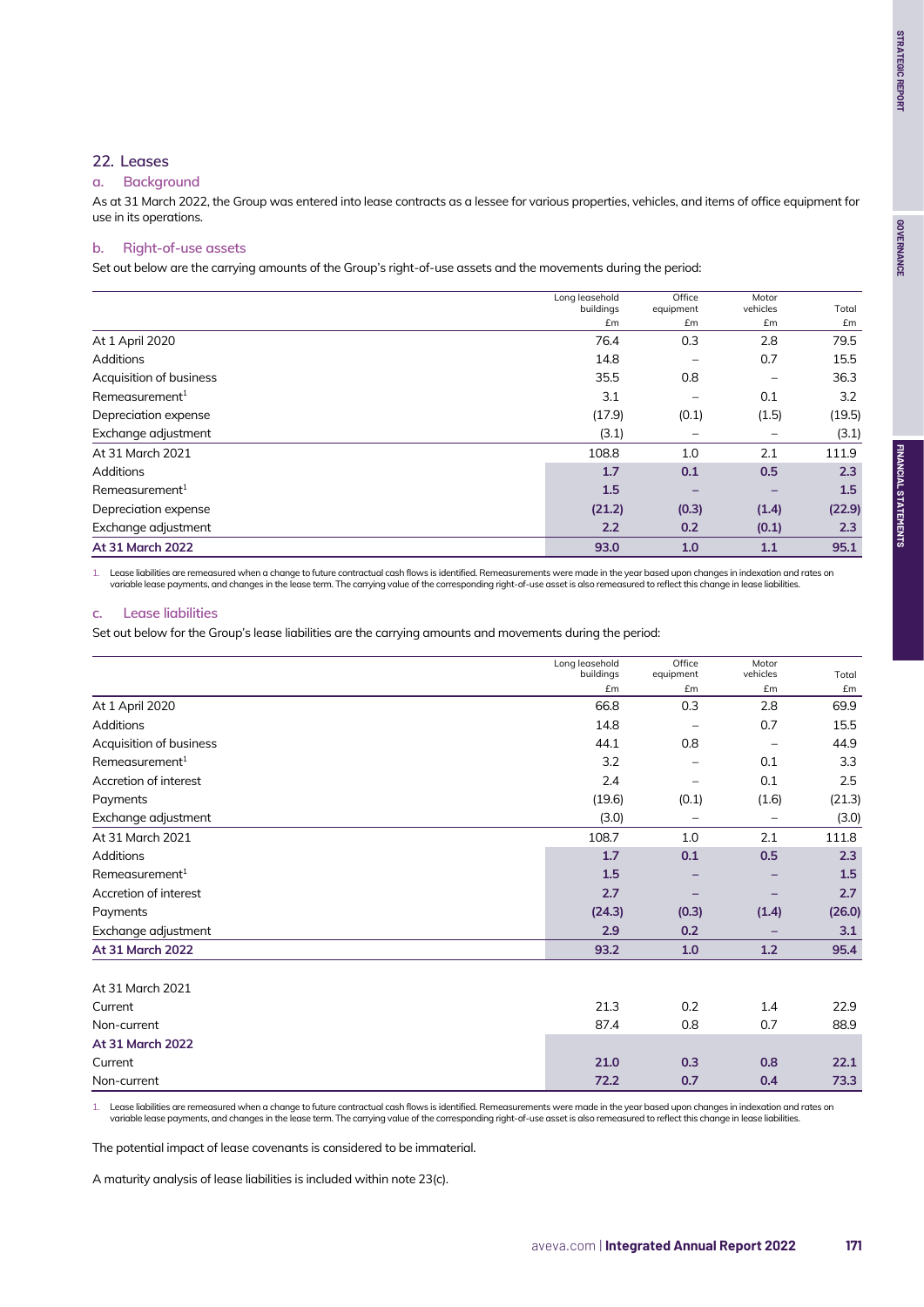# **22. Leases continued**

### **d. Income statement impact**

The following items have been recognised in the Consolidated Income Statement:

|                                                          | 2022 | 2021 |
|----------------------------------------------------------|------|------|
|                                                          | £m   | £m   |
| Depreciation expense on right-of-use assets              | 22.9 | 19.5 |
| Interest on lease liabilities                            | 2.7  | 2.5  |
| Expense relating to short-term leases                    | 2.7  | 2.7  |
| Expense relating to leases of low-value assets           | 0.2  | 0.1  |
| Total amount recognised in Consolidated Income Statement | 28.5 | 24.8 |

The Group had total cash outflows for leases of £28.9 million (2021: £24.1 million).

### **23. Financial risk management**

The Group's principal financial instruments comprise cash and short-term deposits and a term loan. The Group has various other financial assets and liabilities such as trade receivables, trade payables and borrowings, which arise directly from its operations.

The Group enters into forward foreign exchange contracts to manage currency risks arising from the Group's operations.

It is, and has been throughout the period under review, the Group's policy that no speculative trading in financial instruments shall be undertaken.

The main risks arising from the Group's financial instruments are market risk, credit risk and liquidity risk. The Board reviews and agrees policies for managing such risks on a regular basis, as summarised below:

### **a. Market risk**

Market risk is the risk that changes in market prices, such as foreign exchange rates and interest rates, will affect the Group's income or the value of its holding of financial instruments. The objective of market risk management is to manage and control market risk exposures within acceptable parameters.

#### **Interest rate risk**

The Group's interest rate risk consists of:

- Floating interest rate risk, arising on the Group's term loan and any drawings under the RCF. Changes in floating interest rates affect finance expense and cash flows. Interest rates are set with reference to market interest rates such as Euribor, SONIA or USD LIBOR.
- Interest rate risk associated with the Group's cash deposits. The Group's overall objective with respect to holding these deposits is to maintain a balance between security of funds, accessibility and competitive rates of return.

For the presentation of market risks, IFRS 7 requires sensitivity analysis that show the effects of hypothetical changes of relevant risk variables on profit or loss and shareholders' equity. The Group is exposed to fluctuations in interest rates on its cash, cash equivalents and borrowings.

A 1% increase in the sterling and US dollar interest rates would have increased net finance expense by £5.7 million (2021: no impact). A 1% decrease would have decreased net finance expense by £1.0 million (2021: no impact).

#### **Foreign currency risk**

Foreign currency risk arises from the Group undertaking a significant number of foreign currency transactions in the course of operations. These exposures arise from sales in currencies other than the Group's presentational currency of sterling.

The Group manages exchange risks, where possible, by using forward foreign exchange contracts and foreign currency denominated borrowings. The Group enters into forward foreign exchange contracts to match forecast cash flows arising from its recurring revenue base. In addition, it enters into specific forward foreign exchange contracts for individually significant revenue contracts, when the timing of forecast cash flows is reasonably certain. Other currency exposures are harder to hedge cost effectively. At 31 March 2022, the Group had outstanding currency exchange contracts to buy SGD\$3.6 million (2021: none) and sell €5.2 million (2021: €6.8 million). No outstanding currency exchange contracts were held in US dollars (2021: to sell US\$2.1 million).

In the year ended 31 March 2021, the Group applied hedge accounting for forward foreign exchange contracts relating to funds raised for the purpose of acquiring OSIsoft, LLC. A loss of £178.4 million was recognised in the hedging reserve through the Consolidated Statement of Comprehensive Income and adjusted the purchase price on completion on the combination on 19 March 2021. Gains and losses on all other forward foreign exchange contracts have been included in the Consolidated Income Statement.

The Group has investments in foreign operations whose net assets are exposed to currency translation risk. Gains and losses arising from these structural currency exposures are recognised in the Consolidated Statement of Comprehensive Income.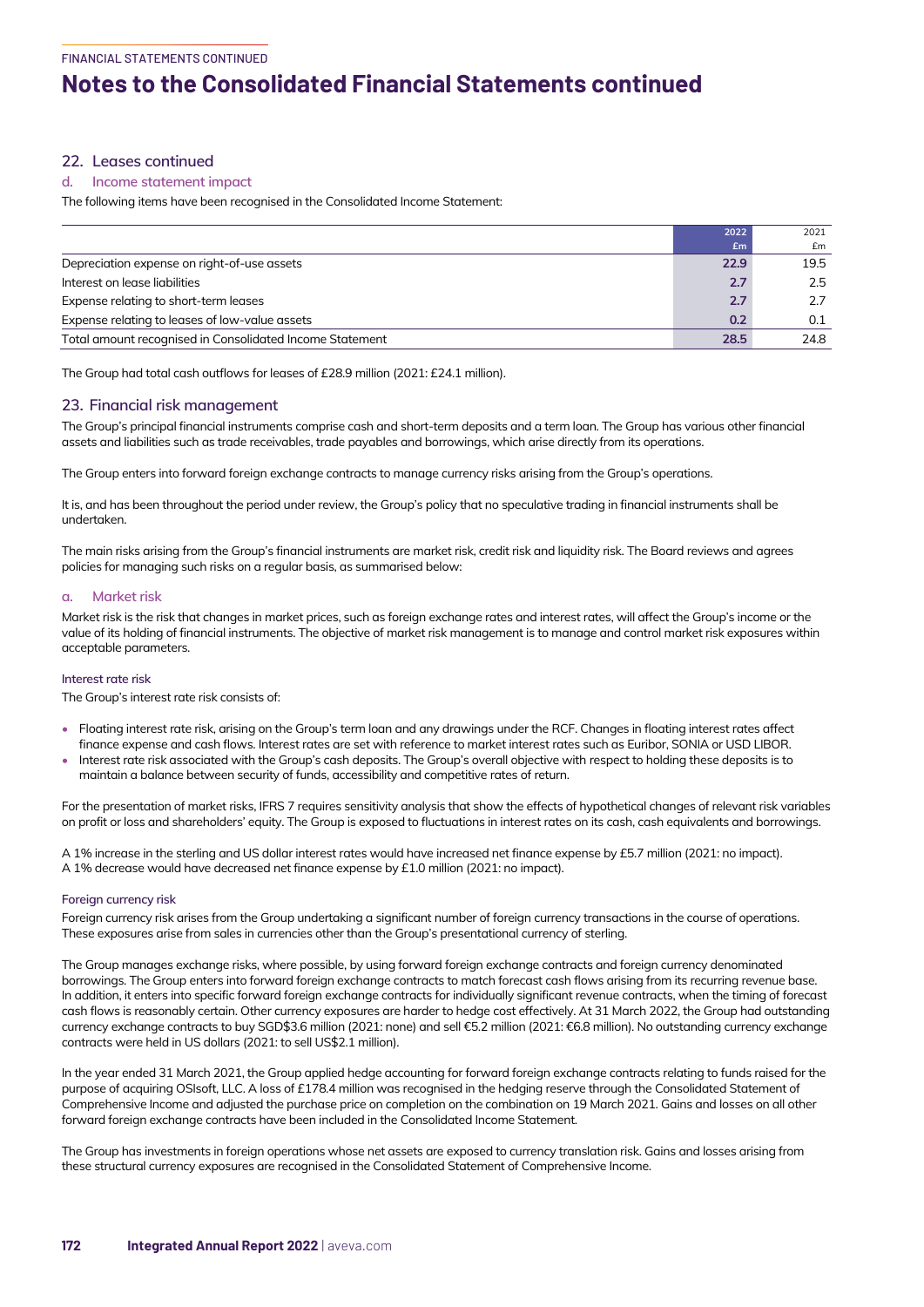# FINANCIAL STATEMENTS **FINANCIAL STATEMENTS**

# **Foreign currency sensitivity analysis**

For the presentation of market risks, IFRS 7 requires sensitivity analysis that shows the effect of hypothetical changes in the foreign exchange rates in profit or loss or shareholders' equity. The impact is determined by applying the sensitised foreign exchange rate to the monetary assets and liabilities at the balance sheet date.

Currency risks as defined by IFRS 7 arise on account of financial instruments being denominated in a currency that is not the functional currency and being of a monetary nature; differences resulting from the translation of financial statements into the Group's presentation currency are not taken into consideration.

A 10% change in the US dollar and euro against sterling would have impacted equity and profit after tax by the amounts shown below as at the reporting date shown. In management's opinion, this is a reasonably possible change given current market conditions. Our analysis indicates that a 10% change in other currencies would not have a significant impact. This analysis assumes that all other variables, in particular interest rates and other foreign currencies, remain constant. The analysis is performed on the same basis for 2021.

|               | Increase/(decrease) | Profit/(loss) | Equity |
|---------------|---------------------|---------------|--------|
| 31 March 2022 | in average rate     | £m            | £m     |
| US dollar     | 10%                 | (5.1)         | (5.1)  |
|               | (10%)               | 5.1           | 5.1    |
| Euro          | 10%                 | (1.5)         | (1.5)  |
|               | (10%)               | 1.5           | 1.5    |
|               |                     |               |        |

| 31 March 2021 | Increase/(decrease)<br>in average rate | Profit/(loss)<br>£m | Equity<br>£m |
|---------------|----------------------------------------|---------------------|--------------|
| US dollar     | 10%                                    | (14.1)              | (14.1)       |
|               | (10%)                                  | 14.1                | 14.1         |
| Euro          | 10%                                    | (2.5)               | (2.5)        |
|               | (10%)                                  | 2.3                 | 2.3          |

### **b. Credit risk**

The Group's principal financial assets are cash and cash equivalents, and trade and other receivables.

Counterparties for cash and cash equivalents are governed by the treasury policy, which has been approved by the Board, and are limited to financial institutions which have a high credit rating assigned by international credit rating agencies. As set out in the Group's treasury policy, the amount of exposure to each counterparty is subject to a specific limit, up to a maximum of 50% of the Group's total counterparty risk. Within this overall limit, some counterparties are subject to more restrictive caps on counterparty exposure.

The Group trades only with recognised, creditworthy third parties and provides credit to customers in the normal course of business. The amounts presented in the Consolidated Balance Sheet are net of allowances for doubtful receivables. Expected credit loss allowances are made against trade receivables based on credit risk characteristics. The Group has credit control functions to monitor receivable balances on an ongoing basis. Credit checks are performed before credit is granted to new customers. Due to the credit control procedures in place, we believe all the receivables are of good quality. The Group has no significant concentration of credit risk, with exposure spread over a large number of customers. The maximum exposure to credit risk is represented by the carrying amount of each financial asset. The exposure to credit risk is mitigated where necessary by either letters of credit or payments in advance.

The Group does not require collateral in respect of its financial assets.

The Group's credit risk exposure on trade receivables is set out below:

|                          |              |         | Past due                 |                         |                                  |                            |
|--------------------------|--------------|---------|--------------------------|-------------------------|----------------------------------|----------------------------|
|                          | <b>Total</b> | Current | Less than four<br>months | Four to eight<br>months | <b>Eight to twelve</b><br>months | More than<br>twelve months |
| At 31 March 2022         | £m           | £m      | £m                       | £m                      | £m                               | £m                         |
| <b>Trade receivables</b> |              |         |                          |                         |                                  |                            |
| Expected loss rate %     |              | 1%      | 6%                       | 16%                     | 21%                              | 100%                       |
| Gross carrying amount    | 303.7        | 213.0   | 70.5                     | 9.6                     | 2.7                              | 7.9                        |
| Loss allowance           | (16.4)       | (1.9)   | (4.4)                    | (1.6)                   | (0.6)                            | (7.9)                      |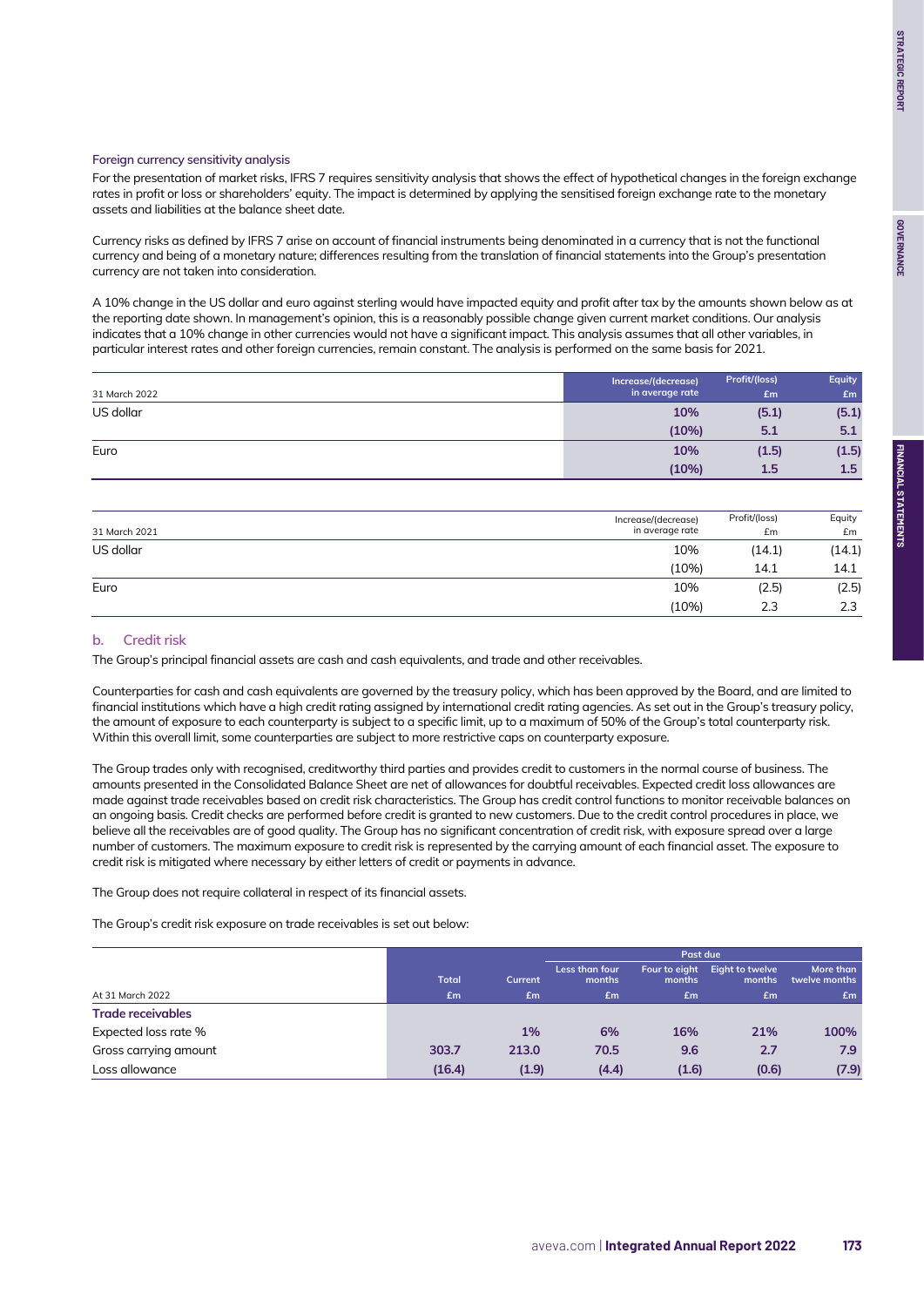# **23. Financial risk management continued**

|                          |       |         | Past due                 |                         |                           |                            |  |
|--------------------------|-------|---------|--------------------------|-------------------------|---------------------------|----------------------------|--|
|                          | Total | Current | Less than four<br>months | Four to eight<br>months | Eight to twelve<br>months | More than<br>twelve months |  |
| At 31 March 2021         | £m    | £m      | £m                       | £m                      | £m                        | £m                         |  |
| <b>Trade receivables</b> |       |         |                          |                         |                           |                            |  |
| Expected loss rate %     |       | 0%      | 1%                       | 8%                      | 20%                       | 79%                        |  |
| Gross carrying amount    | 253.2 | 167.8   | 67.7                     | 6.6                     | 4.6                       | 6.5                        |  |
| Loss allowance           | (7.9) | (0.6)   | (0.8)                    | (0.5)                   | (0.9)                     | (5.1)                      |  |

### **c. Liquidity risk**

The Group manages liquidity risk by maintaining adequate cash reserves and by continuously monitoring forecast and actual cash flows and matching the maturity of financial assets and liabilities. As at 31 March 2022 the Group has access to undrawn borrowing facilities of £250.0 million (2021: £250.0 million).

The table below analyses the Group's financial liabilities, which will be settled on a net basis, into relevant maturity groupings based on the remaining period at the balance sheet date to the contractual maturity date. The amounts disclosed in the table are the contractual undiscounted cash flows:

|                                        | Lease              | <b>Trade and</b> | <b>Amounts owed</b><br>to related |                  |              |
|----------------------------------------|--------------------|------------------|-----------------------------------|------------------|--------------|
|                                        | <b>liabilities</b> | other payables   | parties                           | <b>Term loan</b> | <b>Total</b> |
| At 31 March 2022                       | £m                 | £m               | £m                                | £m               | £m           |
| <b>Current financial liabilities</b>   |                    |                  |                                   |                  |              |
| Less than three months                 | 6.4                | 48.0             | 4.0                               |                  | 58.4         |
| Between three months and six months    | 6.2                |                  | 1.4                               | -                | 7.6          |
| Between six months and one year        | 11.8               | -                | 0.8                               | -                | 12.6         |
|                                        | 24.4               | 48.0             | 6.2                               |                  | 78.6         |
| Non-current financial liabilities      |                    |                  |                                   |                  |              |
| One to two years                       | 21.2               | 7.2              | $\overline{\phantom{0}}$          | 685.1            | 713.5        |
| Two to five years                      | 45.3               | 3.5              |                                   |                  | 48.8         |
| Greater than five years                | 11.9               |                  |                                   |                  | 11.9         |
|                                        | 78.4               | 10.7             | -                                 | 685.1            | 774.2        |
| <b>Total financial liabilities</b>     | 102.8              | 58.7             | 6.2                               | 685.1            | 852.8        |
| Effect of discounting                  | (7.4)              |                  |                                   |                  | (7.4)        |
| Offsetting cost of obtaining financing |                    |                  | -                                 | (0.6)            | (0.6)        |
| <b>Carrying amount</b>                 | 95.4               | 58.7             | 6.2                               | 684.5            | 844.8        |

|                                        |             | Amounts owed   |                          |                          |       |  |
|----------------------------------------|-------------|----------------|--------------------------|--------------------------|-------|--|
|                                        | Lease       | Trade and      | to related               |                          |       |  |
|                                        | liabilities | other payables | parties                  | Term loan                | Total |  |
| At 31 March 2021                       | £m          | £m             | £m                       | £m                       | £m    |  |
| <b>Current financial liabilities</b>   |             |                |                          |                          |       |  |
| Less than three months                 | 6.6         | 62.1           | 1.3                      | $\overline{\phantom{0}}$ | 70.0  |  |
| Between three months and six months    | 6.4         | 1.0            |                          |                          | 7.4   |  |
| Between six months and one year        | 12.4        | 1.4            | 0.2                      | -                        | 14.0  |  |
|                                        | 25.4        | 64.5           | 1.5                      |                          | 91.4  |  |
| Non-current financial liabilities      |             |                |                          |                          |       |  |
| One to two years                       | 22.2        | 11.2           |                          |                          | 33.4  |  |
| Two to five years                      | 48.7        | 7.0            |                          | 654.8                    | 710.5 |  |
| Greater than five years                | 24.9        |                |                          | -                        | 24.9  |  |
|                                        | 95.8        | 18.2           | $\overline{\phantom{0}}$ | 654.8                    | 768.8 |  |
| Total financial liabilities            | 121.2       | 82.7           | 1.5                      | 654.8                    | 860.2 |  |
| Effect of discounting                  | (9.4)       |                |                          |                          | (9.4) |  |
| Offsetting cost of obtaining financing |             |                | $\qquad \qquad$          | (0.8)                    | (0.8) |  |
| Carrying amount                        | 111.8       | 82.7           | 1.5                      | 654.0                    | 850.0 |  |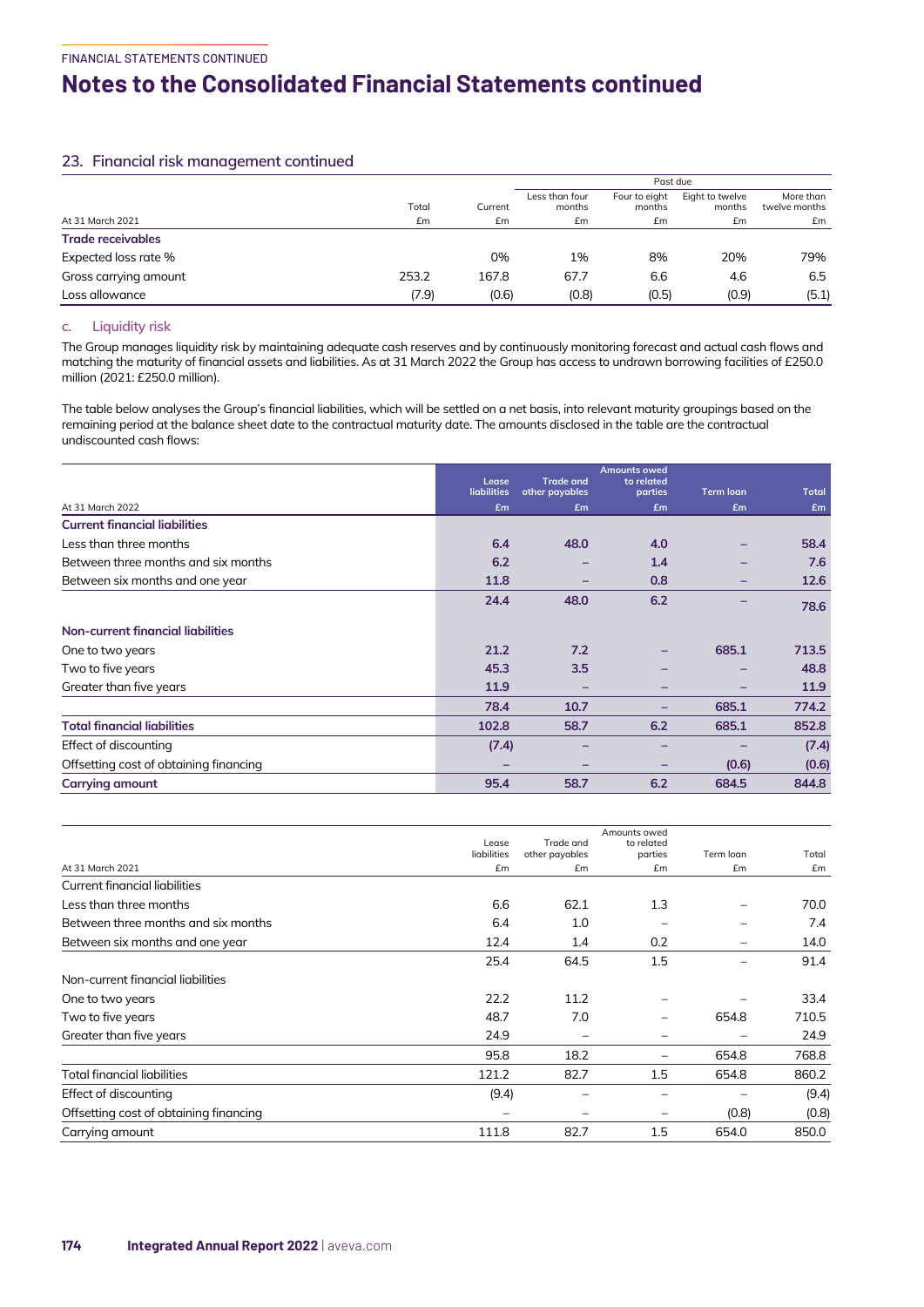The table below analyses the Group's forward foreign exchange contracts, which will be settled on a gross basis, into relevant maturity groupings based on the remaining period at the balance sheet date to the contractual maturity date. The amounts disclosed in the table are the contractual undiscounted cash flows:

|                                              | Less than | <b>Between</b><br>three months and six months | <b>Between</b><br>three months six months and<br>one year | <b>Greater than</b><br>one year |
|----------------------------------------------|-----------|-----------------------------------------------|-----------------------------------------------------------|---------------------------------|
| At 31 March 2022                             | t'm'      | 'm                                            | $\mathbf{m}$                                              | t'm'                            |
| Forward foreign exchange contracts (GBP/EUR) |           |                                               |                                                           |                                 |
| Outflow                                      | €5.2      |                                               |                                                           |                                 |
| Inflow                                       | £4.4      | -                                             |                                                           |                                 |
| Forward foreign exchange contracts (GBP/SGD) |           |                                               |                                                           |                                 |
| Outflow                                      | £2.0      |                                               |                                                           |                                 |
| Inflow                                       | \$3.6     |                                               |                                                           |                                 |

|                                              | Less than<br>three months | Between<br>three months<br>and six months | Between<br>six months and<br>one year | Greater than<br>one year |
|----------------------------------------------|---------------------------|-------------------------------------------|---------------------------------------|--------------------------|
| At 31 March 2021                             | 'n                        | 'n                                        | 'n                                    | 'n                       |
| Forward foreign exchange contracts (GBP/EUR) |                           |                                           |                                       |                          |
| Outflow                                      | €4.3                      | €2.5                                      |                                       |                          |
| Inflow                                       | £3.8                      | £2.2                                      |                                       |                          |
| Forward foreign exchange contracts (GBP/USD) |                           |                                           |                                       |                          |
| Outflow                                      | \$2.1                     |                                           |                                       |                          |
| Inflow                                       | £1.6                      |                                           |                                       |                          |

**GOVERNANCE**

**GOVERNANCE**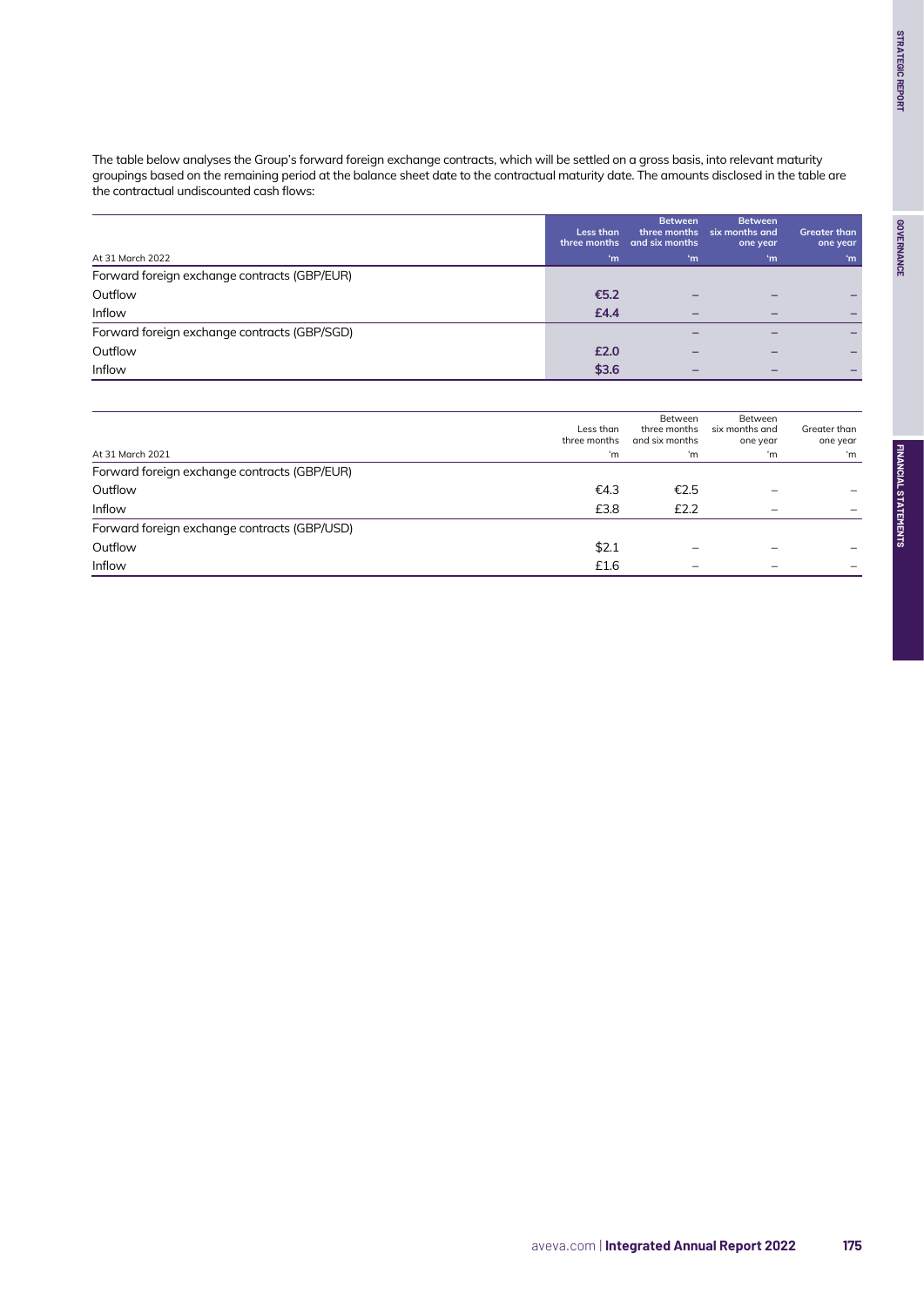# **23. Financial risk management continued**

### **d. Fair values**

The carrying amounts of financial instruments and their classification under IFRS 9 are:

|                                                                                | 2022    | 2021      |
|--------------------------------------------------------------------------------|---------|-----------|
|                                                                                | £m      | £m        |
| Non-current financial assets                                                   |         |           |
| • at amortised cost                                                            |         |           |
| Trade and other receivables: trade receivables                                 | 0.2     | 0.7       |
| <b>Current financial assets</b>                                                |         |           |
| • at amortised cost                                                            |         |           |
| Trade and other receivables: trade receivables                                 | 287.3   | 245.3     |
| Trade and other receivables: amounts owed from related parties                 | 37.6    | 21.6      |
| Cash and cash equivalents                                                      | 279.3   | 286.6     |
| Restricted cash                                                                |         | 7.3       |
| • at fair value through profit or loss                                         |         |           |
| Investments                                                                    | 0.4     | 0.4       |
| <b>Total financial assets</b>                                                  | 604.8   | 561.9     |
| Non-current financial liabilities                                              |         |           |
| • at amortised cost                                                            |         |           |
| Loans and borrowings (fair value – 2022: £685.1 million, 2021: £654.8 million) | (684.5) | (654.0)   |
| Lease liabilities                                                              | (73.3)  | (88.9)    |
| Other liabilities                                                              | (10.7)  | (18.2)    |
| <b>Current financial liabilities</b>                                           |         |           |
| • at amortised cost                                                            |         |           |
| Trade and other payables: trade payables                                       | (30.0)  | (39.6)    |
| Trade and other payables: amounts owed to related parties                      | (6.2)   | (1.5)     |
| Trade and other payables: accruals                                             | (148.7) | (176.8)   |
| Trade and other payables: other payables                                       | (18.0)  | (24.9)    |
| Lease liabilities                                                              | (22.1)  | (22.9)    |
| <b>Total financial liabilities</b>                                             | (993.5) | (1,026.8) |
| <b>Net financial liabilities</b>                                               | (388.7) | (464.9)   |

Unless otherwise stated, the carrying amounts of these financial assets and liabilities in the Group's financial statements approximates their fair values.

The Group's financial assets include forward foreign exchange contracts. Financial instruments that are recognised at fair value subsequent to initial recognition are grouped into Levels 1 to 3 based on the degree to which the fair value is observable. The three levels are defined as follows:

- Level 1 fair value measurements are those derived from quoted prices (unadjusted) in active markets for identical assets or liabilities.
- Level 2 fair value measurements are those derived from inputs other than quoted prices included within Level 1 that are observable for the asset or liability, either directly (i.e., as prices) or indirectly (i.e., derived from prices).
- Level 3 fair value measurements are those derived from valuation techniques that include inputs for the asset or liability that are not based on observable market data (unobservable inputs).

The Group holds forward foreign exchange contracts which are measured at Level 2 fair value subsequent to initial recognition. The fair value of the asset in respect of foreign exchange contracts at 31 March 2022 is £nil (2021: £0.3 million).

The resulting loss of £0.4 million (2021: gain of £0.7 million) on the movement of the fair value of forward foreign exchange contracts is recognised in the Consolidated Income Statement within administrative expenses.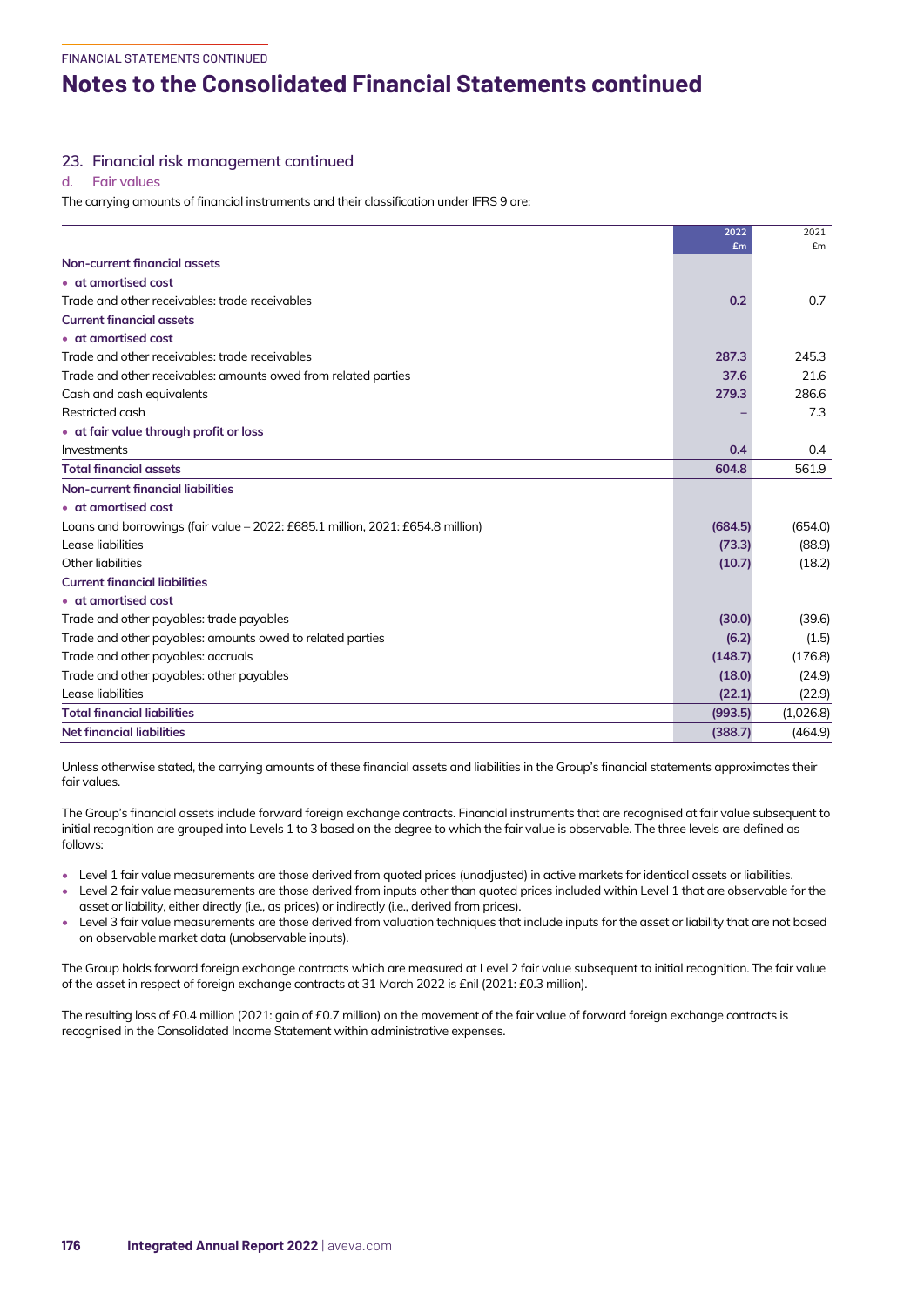# **GOVERNANCE GOVERNANCE**

The Group's policy is to maintain a strong capital base so as to maintain investor, market, creditor, customer and employee confidence and to sustain future development of the business. The Group's equity structure consists of equity attributable to the equity holders of AVEVA Group plc comprising issued share capital, other reserves and retained earnings. The Group's debt facilities are detailed in note 21 and consist of a term loan and RCF.

To maintain or adjust the capital structure, the Group may adjust the dividend payment to shareholders, return capital to shareholders, issue new shares, or amend its borrowings.

The Board monitors the capital structure on a regular basis and determines the level of annual dividend. The Group is subject to financial covenants on its term loan and RCF, see note 21 for further details. The Group has complied with these covenants during the year.

# **24. Deferred tax**

The following are the major deferred tax liabilities and assets recognised by the Group and the movements thereon, during the current and previous year:

|                                               | Retirement | Intangible | Share   |        | Other temporary             |         |
|-----------------------------------------------|------------|------------|---------|--------|-----------------------------|---------|
|                                               | benefits   | assets     | options | Losses | $d$ ifferences <sup>1</sup> | Total   |
|                                               | £m         | £m         | £m      | £m     | £m                          | £m      |
| At 1 April 2020                               | (1.8)      | (101.9)    | 4.6     | 1.3    | (3.0)                       | (100.8) |
| Acquisition of business                       | 0.1        |            |         | 8.2    | (2.1)                       | 6.2     |
| Credit to income statement                    | 0.3        | 18.9       | 0.3     | 2.5    | 8.6                         | 30.6    |
| Credit to other comprehensive income          | 0.5        |            |         |        |                             | 0.5     |
| Charge to equity                              |            |            | (0.1)   |        |                             | (0.1)   |
| Exchange adjustment                           | (0.1)      | 1.2        |         | 0.1    | 1.8                         | 3.0     |
| At 31 March 2021                              | (1.0)      | (81.8)     | 4.8     | 12.1   | 5.3                         | (60.6)  |
| Acquisition of business                       |            | 8.4        |         | (2.2)  | 6.6                         | 12.8    |
| (Charge)/credit to income statement           | (0.5)      | (13.4)     | 1.1     | 8.9    | 24.6                        | 20.7    |
| (Charge)/credit to other comprehensive income | (2.2)      |            |         | 2.7    | 0.2                         | 0.7     |
| Charge to equity                              |            |            | (0.4)   |        |                             | (0.4)   |
| Exchange adjustment                           | (0.1)      | 0.3        | -       | 0.5    | 2.1                         | 2.8     |
| <b>At 31 March 2022</b>                       | (3.8)      | (86.5)     | 5.5     | 22.0   | 38.8                        | (24.0)  |

1. Other temporary differences consist principally of deferred tax on fixed assets, expenses deductible in the future, and timing differences in respect of revenue recognition.

Certain deferred tax assets and liabilities have been offset. The following is the analysis of the deferred tax balances (after offset) for financial reporting purposes:

|                          | 2022   | 2021   |
|--------------------------|--------|--------|
|                          | £m     | £m     |
| Deferred tax liabilities | (71.2) | (82.0) |
| Deferred tax assets      | 47.2   | 21.4   |
|                          | (24.0) | (60.6) |

At the balance sheet date, the Group has unused tax losses of £99.9 million (2021: £54.9 million) available for offset against future profits. Losses of £1.9 million (2021: £2.4 million) expire after 10 years and £0.4 million losses (2021: £nil) expire after 9 years. All other losses may be carried forward indefinitely. No deferred tax asset has been recognised for tax losses of £13.9 million (2021: £20.1 million).

It is likely that the majority of the overseas earnings would qualify for the UK dividend exemption. However, £73.4 million (2021: £54.5 million) of the undistributed earnings of overseas subsidiaries may still result in a tax liability principally as a result of withholding taxes levied by the overseas jurisdictions in which they operate. No deferred tax liability (2021: £0.3 million) has been provided for withholding tax that is expected to be incurred on the payment of intra-Group dividends. No liability has been recognised for the remaining overseas earnings because the Group is in a position to control the timing of the reversal of the temporary differences, and it is probable that such differences will not reverse in the foreseeable future.

The directors have recognised a deferred tax asset of £9.9m relating to unused tax losses that are considered to be able to be offset against taxable profits expected to arise in future accounting periods. Management have based their assessment on the latest forecasts approved by the board which reflects the transition to a subscription-based business model and achieving the Group's 2026 financial targets.

Deferred tax adjustments of £12.8m have been made in the measurement period relating to the acquisition of OSIsoft LLC (note 13a). These adjustments primarily relate to the finalisation of the future tax deductions for the acquired intangible fixed assets following agreement of the completion accounts.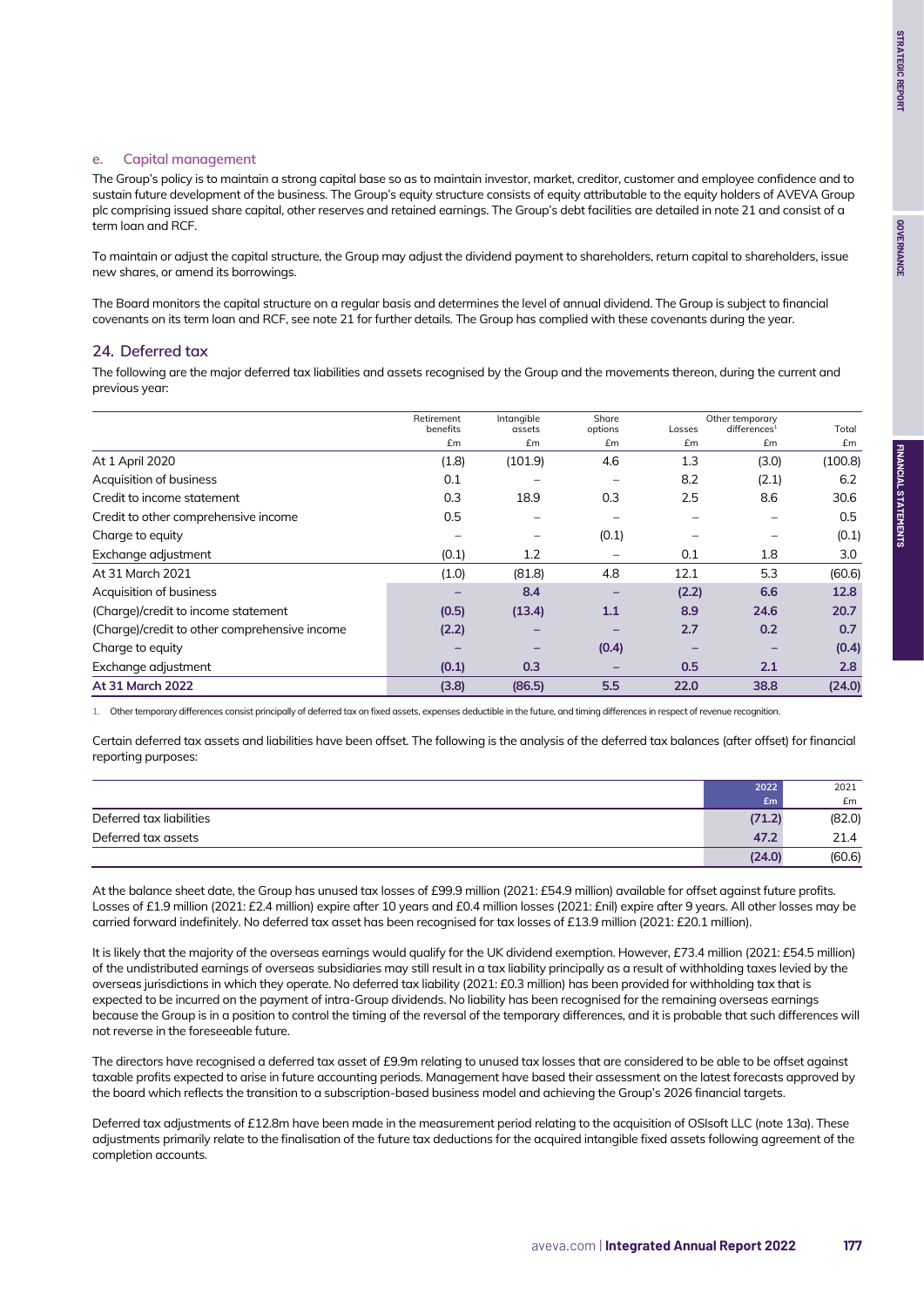## **Notes to the Consolidated Financial Statements continued**

### **25. Retirement benefits**

The Group operates defined benefit pension schemes in the UK, Germany, Italy and Sweden. The Group also provides certain post-retirement benefits to employees in Australia, India, Saudi Arabia and UAE.

The movement on the retirement benefit surplus and obligations was as follows:

|                                            | <b>UK</b> | Germany | Other                    | Total |
|--------------------------------------------|-----------|---------|--------------------------|-------|
|                                            | £m        | £m      | £m                       | £m    |
| At 31 March 2020                           | (14.9)    | 3.1     | 7.7                      | (4.1) |
| Additions                                  |           |         | 2.0                      | 2.0   |
| Acquisition of business                    |           |         | 0.9                      | 0.9   |
| Current service cost                       |           | 0.1     | 1.2                      | 1.3   |
| Past service cost                          | 0.1       |         | (0.3)                    | (0.2) |
| Net interest on pension scheme liabilities | 1.6       |         | 0.2                      | 1.8   |
| Return on pension scheme assets            | (1.9)     |         | —                        | (1.9) |
| Actuarial remeasurements                   | 2.2       | 0.3     | $\overline{\phantom{0}}$ | 2.5   |
| Employer contributions                     | (0.2)     | (0.2)   | (1.0)                    | (1.4) |
| <b>Disposals</b>                           |           |         | (1.1)                    | (1.1) |
| Exchange adjustment                        |           | (0.1)   | (0.3)                    | (0.4) |
| At 31 March 2021                           | (13.1)    | 3.2     | 9.3                      | (0.6) |
| <b>Additions</b>                           |           |         | 1.2                      | 1.2   |
| Current service cost                       |           | 0.1     | 1.6                      | 1.7   |
| Net interest on pension scheme liabilities | 1.5       |         | 0.3                      | 1.8   |
| Return on pension scheme assets            | (1.8)     |         |                          | (1.8) |
| Actuarial remeasurements                   | (3.0)     | (0.4)   |                          | (3.4) |
| Employer contributions                     | (0.2)     | (0.1)   | (1.9)                    | (2.2) |
| Exchange adjustment                        |           |         | 0.2                      | 0.2   |
| At 31 March 2022                           | (16.6)    | 2.8     | 10.7                     | (3.1) |

During the year to 31 March 2021, the defined benefit scheme operated in Japan was converted to a defined contribution scheme. A gain on disposal of £0.3 million was recognised in other (expense)/income.

The Group's retirement benefit balances can be categorised as follows:

|                                | 2022   | 2021   |
|--------------------------------|--------|--------|
|                                | £m     | £m     |
| Retirement benefit surplus     | (16.6) | (13.1) |
| Retirement benefit obligations | 13.5   | 12.5   |
| Net retirement benefit surplus | (3.1)  | (0.6)  |

The UK defined benefit scheme surplus has been recognised as a non-current asset as the Group has a right to any remaining surplus after all liabilities are paid. The Trustees may not distribute any surplus without the agreement of the Group. If such agreement is withheld, the Trustees are required to repay any remaining funds to the Group.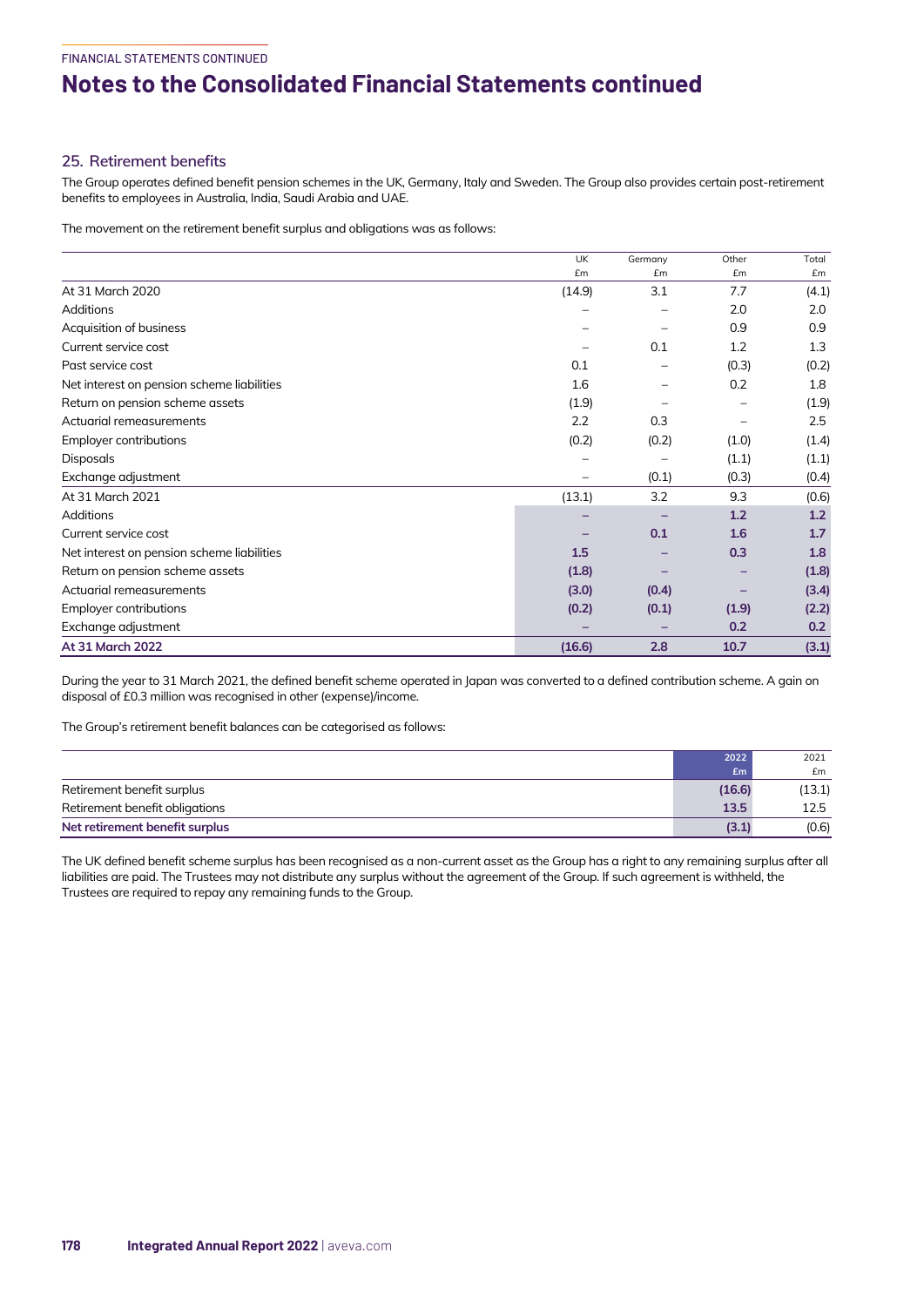**GOVERNANCE**

**GOVERNANCE** 

**FINANCIAL STATEMENTS**

FINANCIAL STATEMENTS

### **a. UK defined benefit scheme**

The Group operates a UK defined benefit pension plan providing benefits based on final pensionable pay which is funded. This scheme was closed to new employees on 30 September 2002 (with the option of reopening if required) and was converted to a Career Average Revalued Earnings basis on 30 September 2004. The scheme closed to future benefit accrual with effect from 1 April 2015. Pensions are also payable to dependants on death. Administration on behalf of the members is governed by a trust deed, and the funds are held and managed by professional investment managers who are independent of the Group.

The most recent triennial actuarial assessment of the scheme was dated 31 March 2019 and performed by Broadstone Corporate Benefits Limited, an external, professionally qualified actuary. The outcome of the valuation was that, on a statutory funding objective basis, the scheme held £79.8 million of liabilities with an overall surplus of £4.9 million. It was determined no additional employer contributions were required. The Group is sufficiently profitable and cash-generative to meet future obligations should the next valuation require contributions to restart. The triennial actuarial assessment as at 31 March 2022 is ongoing and is expected to be completed for disclosure within the Group's 2023 Annual Report.

The scheme operates a liability-driven investment strategy; around two-thirds of asset values comprise low-risk investments such as bonds and defensive hedge funds, with equities a small total of scheme assets. The liability-driven investment strategy seeks to match the profile of the liabilities where appropriate. This includes the use of derivative instruments to hedge inflation and interest risks. Scheme assets are stated at their market values.

The pension liability is measured with reference to discount rates derived from yields on high-quality corporate bonds, UK retail price inflation, future salary increases, and post-retirement mortality. The scheme is therefore exposed to risks associated with UK inflation, interest rates, investments, and changes in pensioner life expectancy. These risks are mitigated by investing in liability-driven investments to hedge inflation and interest rates, outsourcing of investments to the consultancy firm Aon Solutions, who continually review asset allocations and performance against the set benchmark, and the scheme actuary regularly reviewing and providing updates on mortality rate assumptions.

The principal assumptions used in determining the pension valuation were as follows:

|                                           | 2022          | 2021    |
|-------------------------------------------|---------------|---------|
|                                           | $\frac{9}{6}$ | %       |
| Main assumptions:                         |               |         |
| Discount rate                             | 2.6           | 2.0     |
| Inflation assumption – RPI                | 3.8           | 3.3     |
| Rate of salary increases                  | 3.1           | 5.3     |
| Rate of increase of pensions in payment   | 3.4           | 3.1     |
| Rate of increase of pensions in deferment | 3.1           | 2.6     |
| Cash commutation                          | 20% of        | 20% of  |
|                                           | pension       | pension |

The duration of scheme liabilities is estimated to be 15 years (2021: 16 years).

For the years-ended 31 March 2022 and 2021, the mortality assumptions adopted imply the following weighted average life expectancies:

|                          | 2022  | 2021  |
|--------------------------|-------|-------|
|                          | Years | Years |
| Male currently aged 65   | 22.7  | 22.6  |
| Female currently aged 65 | 23.8  | 23.8  |
| Male currently aged 45   | 23.6  | 23.6  |
| Female currently aged 45 | 25.0  | 25.0  |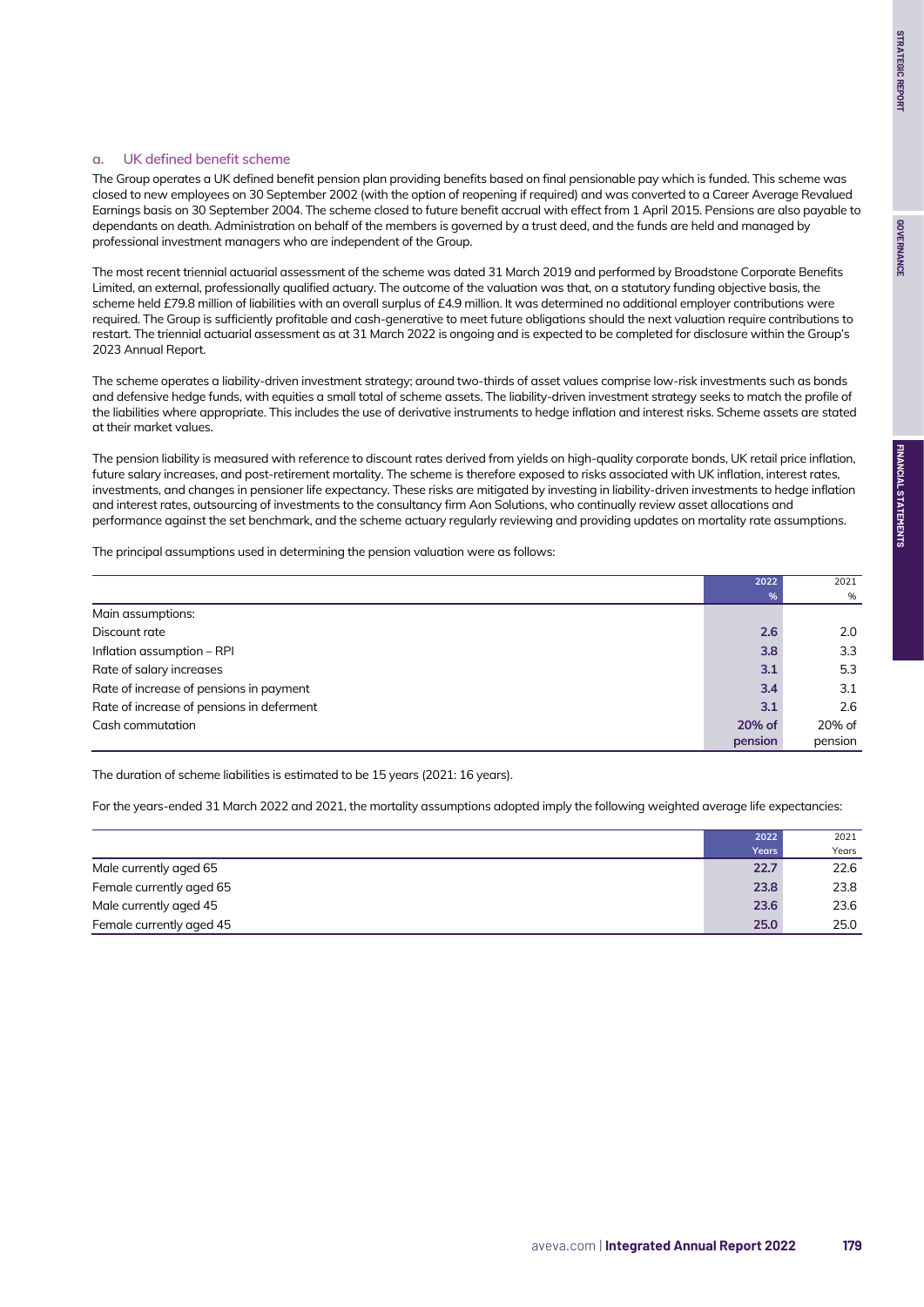## **Notes to the Consolidated Financial Statements continued**

### **25. Retirement benefits continued**

Company contributions were £0.2 million (2021: £0.2 million), comprising deficit contributions totalling £nil (2021: £nil) per annum plus an administration charge of £0.2 million (2021: £0.2 million). The total contributions in the year ended 31 March 2023 is expected to be approximately £0.2 million.

The assumed discount rate, inflation rate and mortality all have a significant effect on the IAS 19 accounting valuation. The following table shows the sensitivity of the valuation to changes in these assumptions:

|                                                               | Impact on liabilities<br>increase/(decrease) |            |
|---------------------------------------------------------------|----------------------------------------------|------------|
|                                                               | 2022<br>£m                                   | 2021<br>£m |
| 0.25 percentage point increase to:                            |                                              |            |
| $\bullet$ discount rate                                       | (2.7)                                        | (3.1)      |
| • inflation (including pension increases linked to inflation) | 1.6                                          | 1.9        |
| Additional one-year increase to life expectancy               | 3.1                                          | 3.4        |

The assets and liabilities of the scheme at 31 March 2022 and 2021 were as follows:

|                                     | 2022   | 2021   |
|-------------------------------------|--------|--------|
|                                     | £m     | £m     |
| Equities                            | 14.6   | 17.7   |
| <b>Bonds</b>                        | 6.7    | 13.2   |
| Other                               | 70.1   | 60.5   |
| Total fair value of assets          | 91.4   | 91.4   |
| Present value of scheme liabilities | (74.8) | (78.3) |
| Net pension asset                   | 16.6   | 13.1   |

The amounts recognised in the Consolidated Income Statement and Consolidated Statement of Comprehensive Income for the year are analysed as follows:

|                                                                  | 2022  | 2021    |
|------------------------------------------------------------------|-------|---------|
|                                                                  | £m    | £m      |
| <b>Administrative expenses</b>                                   |       |         |
| Past service cost                                                |       | 0.1     |
| <b>Finance revenue</b>                                           |       |         |
| Interest income on pension scheme assets                         | (1.8) | (1.9)   |
| <b>Finance costs</b>                                             |       |         |
| Interest on pension scheme liabilities                           | 1.5   | $1.6\,$ |
| <b>Taken to Consolidated Statement of Comprehensive Income</b>   |       |         |
| Actual return on pension scheme assets                           | 2.2   | 3.4     |
| Less: interest income on pension scheme assets                   | (1.8) | (1.9)   |
|                                                                  | 0.1   | 1.5     |
| Changes in assumptions and experience adjustments on liabilities | 2.6   | (3.7)   |
| Remeasurement gain on defined benefit plan                       | 2.7   | (2.2)   |

Analysis of movements in the present value of the defined benefit pension obligations during the year are analysed as follows:

|                                                              | 2022<br>Em | 2021<br>£m |
|--------------------------------------------------------------|------------|------------|
|                                                              |            |            |
|                                                              |            |            |
| At 1 April                                                   | 78.3       | 75.1       |
| Interest on pension scheme liabilities                       | 1.5        | 1.6        |
| Benefits paid                                                | (2.4)      | (2.2)      |
| Actuarial loss due to experience                             | 1.6        | (1.8)      |
| Actuarial loss due to changes in the economic assumptions    | (4.1)      | 5.5        |
| Actuarial gain due to changes in the demographic assumptions | (0.1)      |            |
| Past service cost                                            |            | 0.1        |
| At 31 March                                                  | 74.8       | 78.3       |

The above defined benefit obligation arises from a plan that is wholly funded.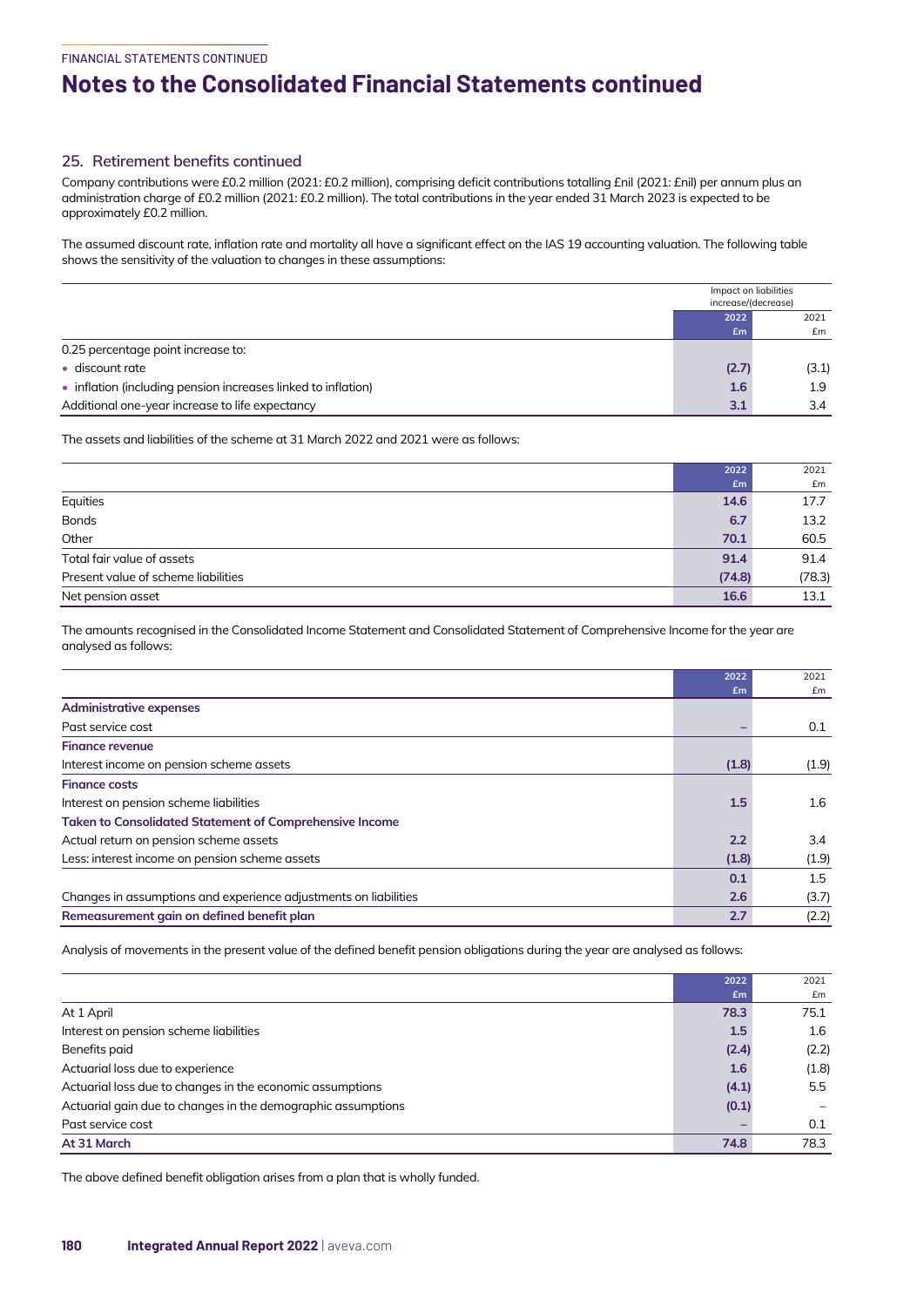Changes in the fair value of plan assets are as follows:

|                                       | 2022  | 2021  |
|---------------------------------------|-------|-------|
|                                       | £m    | £m    |
| At 1 April                            | 91.4  | 90.0  |
| Interest income                       | 1.8   | 1.9   |
| Contributions by employer             | 0.2   | 0.2   |
| Benefits paid                         | (2.4) | (2.2) |
| Actual return less interest in income | 0.4   | 1.5   |
| At 31 March                           | 91.4  | 91.4  |

### **b. Germany defined benefit schemes**

The Group operates five schemes in Germany that are accounted for under IAS 19. All are unfunded, with benefits paid as they become due.

| Scheme type          | Schemes | Pavable on                        | Status                   |
|----------------------|---------|-----------------------------------|--------------------------|
| Defined benefit      |         | Throughout retirement             | Closed to new applicants |
| Anniversary payments |         | Achievement of service milestones | Closed to new applicants |

Details of the actuarial assumptions used to value these schemes in accordance with IAS 19 are set out below:

|                                        | 2022        | 2021        |
|----------------------------------------|-------------|-------------|
| Rate of increase of pension in payment | 2.3 to 2.5% | 1.5 to 2.5% |
| Discount rate                          | 1.6%        | 0.1 to 0.8% |

### **c. Other retirement and employee benefit schemes**

The Group operates additional retirement and employee benefit schemes in several of its overseas businesses, none of which are considered to be individually material:

| Location             | Scheme type                 | Funding status | Payable on                         |
|----------------------|-----------------------------|----------------|------------------------------------|
| Australia            | Long service leave payments | Unfunded       | Qualifying dates during employment |
| <b>Bahrain</b>       | Lump sum payment            | Unfunded       | Retirement or termination          |
| France               | Lump sum payment            | Unfunded       | Retirement                         |
| India                | Leave encashment plan $^1$  | Unfunded       | Retirement                         |
| India                | Lump sum payment            | Funded         | Severance of employment            |
| Italy                | Lump sum payment            | Unfunded       | Retirement                         |
| Saudi Arabia         | Lump sum payment            | Unfunded       | Retirement or termination          |
| Sweden               | $IP$ scheme <sup>2</sup>    | Funded         | Throughout retirement              |
| United Arab Emirates | Lump sum payment            | Unfunded       | Retirement or termination          |

1. Unused annual leave can be used to purchase an additional retirement benefit.

2. Multi-employer, industry defined benefit scheme providing benefits above the state pension. Accounted for as a defined contribution scheme.

### **d. Defined contribution schemes**

The Group also operates defined contribution retirement schemes. The assets of the schemes are held separately from those of the Group. The total cost charged to the income statement of £28.4 million (2021: £20.6 million) represents contributions payable to these schemes by the Group at the rates specified in the rules of the plans.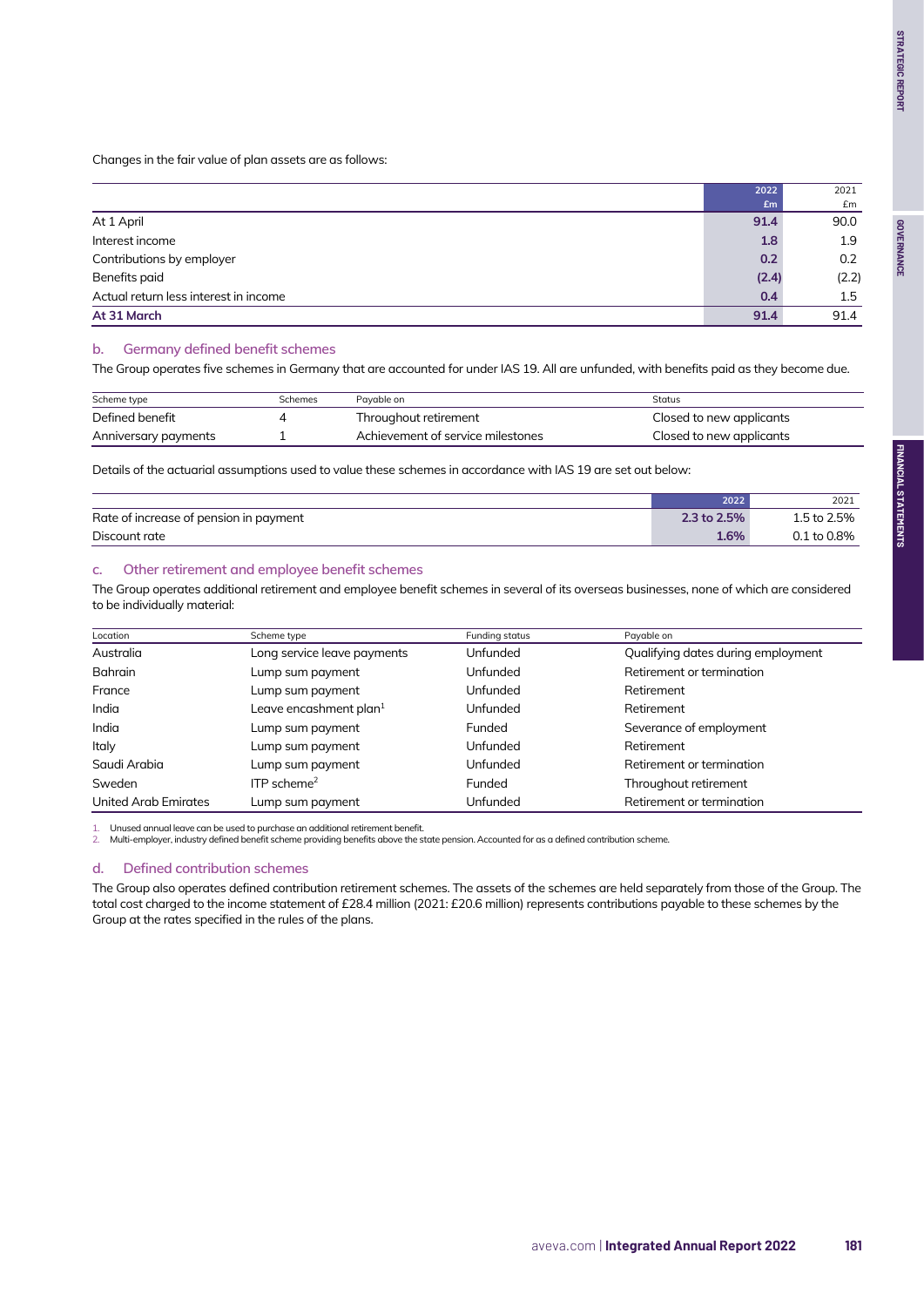## **Notes to the Consolidated Financial Statements continued**

### **26. Share-based payment plans**

The Group has four active equity-settled share schemes: the AVEVA Group plc Long-Term Incentive Plan (LTIP) 2021; the AVEVA Group Management Bonus Deferred Share Scheme (Deferred Share Scheme); the AVEVA Group plc Senior Employee Restricted Share Plan 2021 (Restricted Share Plan); and the AVEVA Group plc Global Employee Share Purchase Plan (GESPP).

The following table illustrates the number, and movements in, share options for the schemes during the year:

|                                      | LTIP    | Restricted<br>Share Plan | Deferred<br>Share Scheme | <b>GESPP</b> | Total   |
|--------------------------------------|---------|--------------------------|--------------------------|--------------|---------|
|                                      | 000s    | 000s                     | 000s                     | 000s         | 000s    |
| Outstanding at 1 April 2020          | 1,123.1 | 405.8                    | 120.7                    |              | 1,649.6 |
| Exercisable at 1 April 2020          | 250.3   | 3.9                      | 0.3                      |              | 254.5   |
| Granted                              | 280.3   | 636.3                    | 23.6                     |              | 940.2   |
| Rights issue adjustment <sup>1</sup> | 286.9   | 137.4                    | 27.1                     |              | 451.4   |
| Forfeited                            | (15.0)  | (12.4)                   |                          |              | (27.4)  |
| Exercised                            | (533.0) | (84.2)                   | (35.6)                   |              | (652.8) |
| Outstanding at 31 March 2021         | 1,142.3 | 1,082.9                  | 135.8                    |              | 2,361.0 |
| Exercisable at 31 March 2021         | 25.4    | 70.0                     | 25.7                     |              | 121.1   |
| Granted                              | 344.8   | 694.4                    | 15.6                     | 108.2        | 1,163.0 |
| Forfeited                            | (259.6) | (148.1)                  | (4.5)                    | (2.2)        | (414.4) |
| Expired                              | (3.7)   |                          |                          |              | (3.7)   |
| Exercised                            | (190.4) | (282.8)                  | (86.1)                   | (13.1)       | (572.4) |
| Outstanding at 31 March 2022         | 1,033.4 | 1,346.4                  | 60.8                     | 92.9         | 2,533.5 |
| <b>Exercisable at 31 March 2022</b>  | 160.6   | 133.2                    | 5.4                      |              | 299.2   |

Additional options were awarded to scheme participants as a result of the November 2020 rights issue. Options were awarded such that the overall value of options available were unchanged by the rights issue.

The fair value of option awards subject to EPS performance targets was measured at grant date using the Black-Scholes option pricing model, and the fair value of option awards subject to TSR performance targets was determined by use of Monte Carlo simulations, both taking into account the terms and conditions upon which the instruments were granted. The following table lists the inputs to the model used for each of the awards:

|                                 | LTIP                                    | Restricted<br>Share Plan | Deferred<br>Share Scheme | GESPP                |
|---------------------------------|-----------------------------------------|--------------------------|--------------------------|----------------------|
| Year ended 31 March 2022        |                                         |                          |                          |                      |
| Weighted average exercise price | 3.56 <sub>p</sub>                       | 3.56 <sub>p</sub>        | nil                      | <b>Nil</b>           |
| Expected volatility             | 28 to 39%                               | 28% to 39%               | 39%                      | 28% to 36%           |
| Risk-free interest rate         | $0.2$ to $0.5%$                         | $0.1$ to $0.5%$          | nil                      | $0.1$ to $1.4%$      |
| Expected life of option         | 3 to 5 years                            | 1 to 3 years             | 2 to 4 years             | 2 to 3 years         |
| Weighted average share price    | £38.33                                  | £38.18                   | £39.17                   | £32.20               |
| Valuation type                  | <b>Black-Scholes</b><br>and Monte Carlo | <b>Black-Scholes</b>     | <b>Black-Scholes</b>     | <b>Black-Scholes</b> |
| Year ended 31 March 2021        |                                         |                          |                          |                      |
| Weighted average exercise price | 3.56 <sub>p</sub>                       | 3.56 <sub>p</sub>        | nil                      |                      |
| Expected volatility             | 36 to 46%                               | 36 to 46%                | 46%                      |                      |
| Risk-free interest rate         | nil to 0.1%                             | nil to 0.1%              | nil                      |                      |
| Expected life of option         | 3 to 5 years                            | 1 to 3 years             | 2 to 4 years             |                      |
| Weighted average share price    | £47.53                                  | £39.34                   | £48.87                   |                      |
| Valuation type                  | <b>Black-Scholes</b><br>and Monte Carlo | <b>Black-Scholes</b>     | <b>Black-Scholes</b>     |                      |

The weighted average remaining contractual life for the options outstanding at 31 March 2022 is 5.5 years (2021: 5.9 years).

The weighted average share price at date of exercise for options exercised during the year was £34.88 (2021: £41.83).

The average fair value of options granted during the year was £34.70 (2021: £39.46). In calculating the fair value, the expected life of the options is based on historical data and is not necessarily indicative of exercise patterns that may occur. The expected volatility reflects the assumption that the historical volatility is indicative of future trends, which may also not necessarily be the actual outcome.

In the year ended 31 March 2022 the Group recognised an expense of £27.4 million related to equity-settled share-based payment transactions (2021: £16.3 million).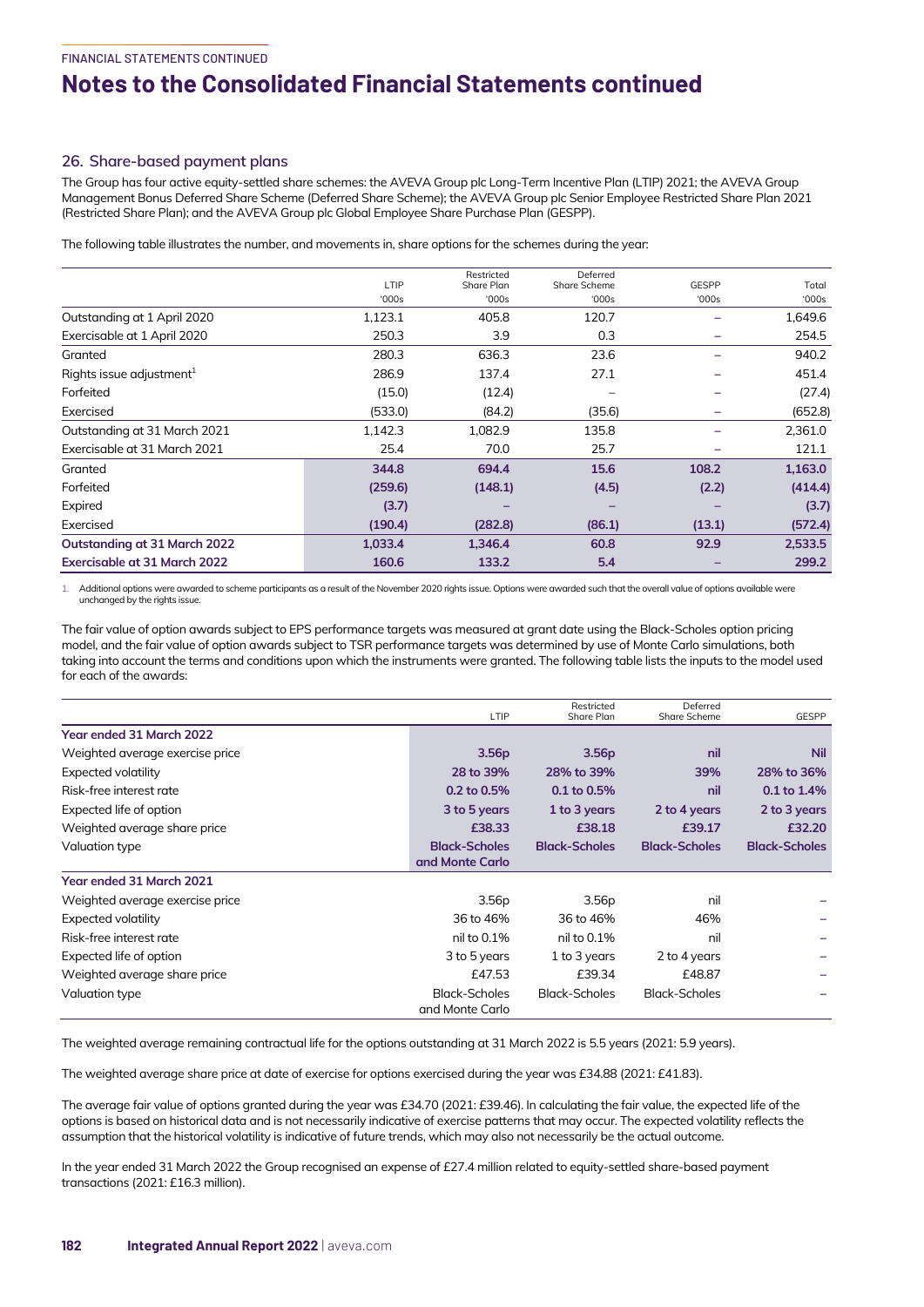### **a. Long-Term Incentive Plan**

The performance conditions attached to the options awarded in the financial years ended 31 March 2022, 2021, and 2020 are based on EPS growth (50%), Total Shareholder Return (TSR) (25%) against a comparator group combining the FTSE 350 Technology Sector and the S&P Mid Cap 400 Software companies, and strategic objectives (25%), with the precise measures to be set and measured by the Remuneration Committee.

Further information about the performance conditions are provided in the Remuneration Committee report on pages 102 to 126.

### **b. Deferred Share Scheme**

The Deferred Share Scheme is participated in by Directors and senior management. Subject to the achievement of performance conditions relating to a single financial year, these incentive arrangements are intended to reward the recipient partly in cash and partly in ordinary shares in the Company to be delivered on a deferred basis.

The award of deferred shares takes the form of nil-cost options exercisable by participants in three equal tranches, one in each of the three years following the year in which the award is made. The option may be exercised in the 42-day period beginning on the announcement of the financial results of the Group in each of the three calendar years after that in which the option was granted. The last date of the exercise is the end of the 42-day period following the announcement of the financial results of the Group in the third calendar year following that in which the option was granted or (if applicable) such later date as the Remuneration Committee may specify. These awards are made solely in respect of performance in the financial year immediately prior to their grant. Delivery of the deferred shares is not subject to further performance conditions, but each participant is required to remain an employee or Director of the Group during the three-year vesting period in order to receive their deferred shares in full (except in the case of death or the occurrence of a takeover, reconstruction or amalgamation, or voluntary winding up of the Company).

### **c. Restricted Share Plan**

The Restricted Share Plan allows awards of options to be made to senior management, and other employees at the discretion of the Remuneration Committee. The right to exercise an option is subject to completion of a required period of continued employment within the Group:

- options granted pre-31 March 2020: three years; or
- options granted post-31 March 2020: one to three years, in three equal tranches on the anniversary date of the grant.

Options that are not exercised prior to the fifth anniversary (or, in the case of an award with an overall award period of more than four years, the sixth anniversary) of the date of grant shall lapse.

### **d. Global Employee Share Purchase Plan**

The Group launched the GESPP in January 2021, with the aim to encourage employees to acquire and hold shares in AVEVA Group plc. This is comprised of three plans. The first biannual share purchase occurred in August 2021.

### **UK Share Incentive Plan**

All UK employees are entitled to contribute up to £150 per month from their gross pay. The GESPP trustees buy shares (partnership shares) at market value every six months with the employees' contributions. For every two partnership shares purchased, the Group purchases three additional shares (matching shares) which are awarded to the employee.

If the employee sells their partnership shares or leaves employment with the Group within three years of the initial acquisition the matching shares are forfeited.

### **US Employee Stock Purchase Plan**

All US employees are entitled to contribute up to £850 per month from their net pay. The GESPP trustees buy partnership shares in the open market with the employee's contributions. Share are purchased at market value, less a 15% discount which is settled by the Group. These shares are not subject to a holding period or forfeiture.

### **International Employee Share Purchase Plan**

All international employees based outside of the UK and US and who are employed by a participating Group company are entitled to contribute up to £150 per month from their net pay. The GESPP trustees buy partnership shares at market value every six months with the employees' contributions. For each partnership share purchased, the Group purchases one additional matching share which is awarded to the employee.

If the employee sells the partnership share or leaves employment with the Group within two years of the initial acquisition the matching share is forfeited.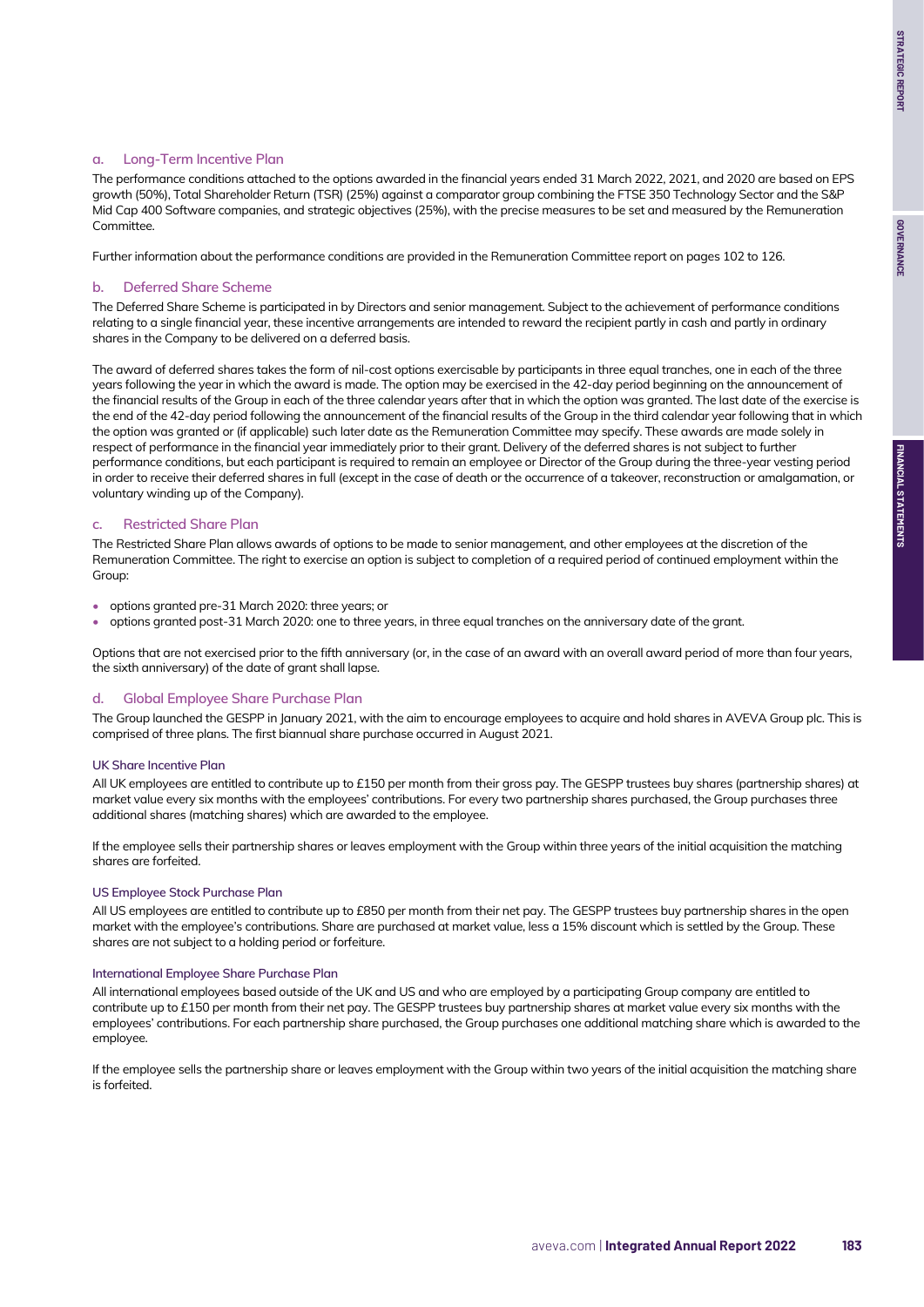## **Notes to the Consolidated Financial Statements continued**

### **27. Share capital and reserves**

**a. Share capital** 

|                                                                    | 2022 | 2021 |
|--------------------------------------------------------------------|------|------|
|                                                                    | £m   | £m   |
| Allotted, called-up and fully paid                                 |      |      |
| 301,621,651 (2021: 301,155,427) ordinary shares of 3.56 pence each | 10.7 | 10.7 |

Details of the shares issued during the year and the prior year are as follows:

|                                                         | 2022          | 2022 | 2021        | 2021 |
|---------------------------------------------------------|---------------|------|-------------|------|
|                                                         | <b>Number</b> | £m   | Number      | £m   |
| At 1 April                                              | 301,155,427   | 10.7 | 161.512.219 | 5.7  |
| Issue of new shares for the acquisition of OSIsoft, LLC |               |      | 13,655,570  | 0.5  |
| Rights issue for the acquisition of OSIsoft, LLC        |               |      | 125,739,796 | 4.5  |
| Exercise of share options                               | 466.224       |      | 247.842     |      |
| At 31 March                                             | 301.621.651   | 10.7 | 301.155.427 | 10.7 |

The Company issued 466,224 (2021: 247,842) ordinary shares of 3.56 pence each with a nominal value of £16,603 (2021: £8,806) pursuant to the exercise of share options. The total proceeds were £16,603 (2021: £8,806), which included a premium of £nil (2021: £nil).

During the year ended 31 March 2021, the Company undertook a rights issue in order to facilitate the acquisition of OSIsoft, LLC. Additionally, part of the consideration was paid through issuance of additional new shares to Estudillo Holdings Corp. A total of 139,395,366 ordinary shares of 3.56 pence were issued.

### **b. Share premium**

Share premium represents the excess of proceeds arising on the issue of equity shares, net of transactions costs, over the nominal value of the associated share capital.

|                                                         | 2022      | 2021    |
|---------------------------------------------------------|-----------|---------|
|                                                         | £m        | £m      |
| At 1 April                                              | 3.842.1   | 574.5   |
| Capital reduction                                       | (1,000.0) |         |
| Issue of new shares for the acquisition of OSIsoft, LLC |           | 465.2   |
| Rights issue for the acquisition of OSIsoft, LLC        |           | 2.831.0 |
| Transactions costs for issued share capital             |           | (28.6)  |
| At 31 March                                             | 2.842.1   | 3.842.1 |

The Company received approval from shareholders to perform a £1.0 billion capital reduction at the Annual General Meeting on 7 July 2021. This completed on 10 August 2021, resulting in a reduction in share premium and an increase in reserves within retained earnings.

### **c. Other reserves**

### **Merger reserve**

The merger reserve is the difference between the equity consideration and the nominal value of shares issued in connection with the acquisition of SES in 2018, less amounts used to pay up the B shares. The return of value to shareholders was affected through the issue and redemption of B shares which were paid up out of the merger reserve.

### **Cumulative translation adjustment reserve**

The cumulative translation adjustment reserve is used to record exchange differences arising from the translation of the financial statements of foreign subsidiaries.

### **Capital redemption reserve**

The capital redemption reserve represents the return of value to shareholders from AVEVA Group plc insofar as made out of distributable reserves.

### **Reverse acquisition reserve**

On 1 March 2018, AVEVA Group plc acquired SES as part of a reverse acquisition. AVEVA Group plc was the legal acquirer, as it exercised control over the enlarged Group. For accounting purposes SES was treated as the acquirer, as the former shareholders of SES (Schneider Electric) obtained the majority of shares in the enlarged AVEVA Group. The reverse acquisition reserve represents the difference between the consideration and the AVEVA capital equity interests on this acquisition.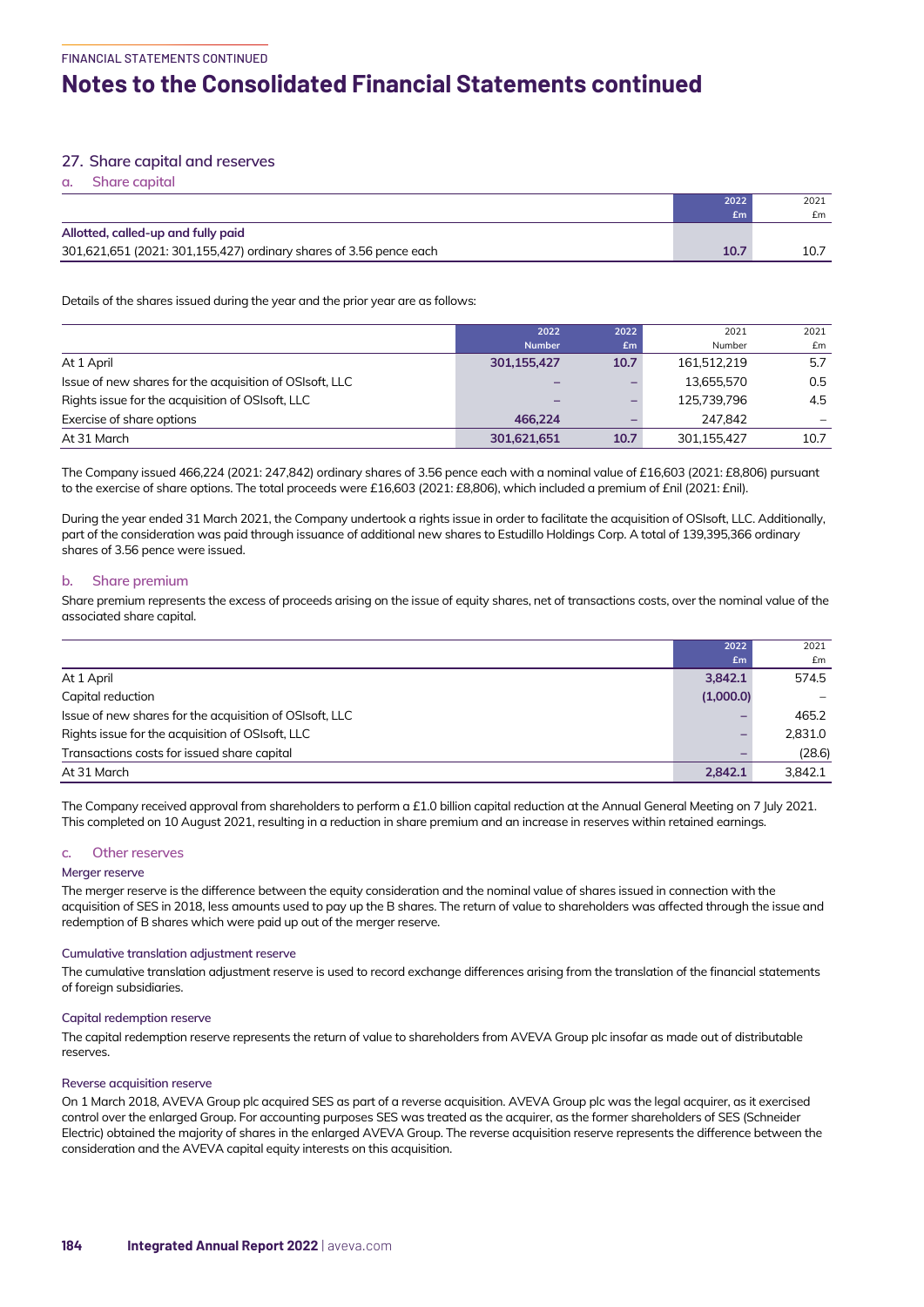**GOVERNANCE**

**GOVERNANCE** 

### **Treasury shares**

The treasury share reserve represents the cost of the shares in AVEVA Group plc purchased in the open market and held by the AVEVA Group Employee Benefit Trust 2008 (EBT) to satisfy deferred shares under the Group's deferred annual bonus share plan. During the year, nil shares (2021: 23,197) were purchased by the EBT at a price of £nil (2021: £47.83). 110,766 shares (2021: 380,316) with an attributable cost of £2.5 million (2021: £9.7 million) were issued to employees in satisfying share options that were exercised. Matching shares for the UK Share Incentive Plan are held within a separate trust. During the year, 29,805 (2021: nil) were purchased by the trust at a weighted average price of £30.39. No shares have been transferred to employees.

In the year ended 31 March 2021, an additional 71,300 shares were obtained as a result of the November 2020 rights issue. These are held at nil value.

|                            | £m    |
|----------------------------|-------|
| At 1 April 2020            | 12.1  |
| Own shares purchased       | 1.1   |
| Shares issued to employees | (9.7) |
| At 31 March 2021           | 3.5   |
| Own shares purchased       | 1.3   |
| Shares issued to employees | (3.0) |
| At 31 March 2022           | 1.8   |

### **28. Related party transactions**

Transactions between the Company and its subsidiaries, which are related parties, have been eliminated on consolidation and are not disclosed in this note.

### **a. Schneider Electric Group companies**

Schneider Electric SE is the Group's majority shareholder. Additional information is provided in note 30.

During the year, Group companies entered into the following transactions with Schneider Electric Group companies:

|                                 | 2022  | 2021  |
|---------------------------------|-------|-------|
|                                 | £m    | £m    |
| Sales of goods and services     | 104.6 | 62.2  |
| Purchases of goods and services | (6.8) | (3.4) |
| Interest expense on term loan   | (8.6) | (0.2) |
| Other non-trading transactions  | 1.6   | 13.7  |

On 19 March 2021, the AVEVA Group received a US \$900.0 million term loan from Schneider Electric Holdings Inc to assist in the funding of the acquisition of OSIsoft, LLC. The term loan bears interest of LIBOR plus a margin and is repayable three years from the inception date on 19 March 2024.

Other non-trading transactions of £1.6 million (2021: £nil) comprised the sale of Acquis Software, Termis Software and Water Management Software. See note 13(b) for further details.

In the year ended 31 March 2021, other non-trading transactions of £13.7 million related to amounts received in reimbursement for expenditure incurred as part of the Group's migration from activities covered by Transitional Service Agreements following the combination with the Schneider Electric industrial software business. Of these transactions, £8.5 million related to operating expenses incurred, and £5.2 million to capital expenditure.

The Transitional Service Agreement with Schneider Electric ended on 31 August 2021. A new Service Agreement was entered into on 1 September 2021 under which Schneider Electric (through SE Digital) will continue to provide ERP-related support services until 31 December 2023 whilst the AVEVA Group completes its global roll out of the new ERP system.

As disclosed on page 91 of the Group's 2021 Annual Report, Peter Herweck has retained his Schneider Electric LTIP share options and continued to participate in his Schneider Electric pension arrangement, with the cost being met by Schneider Electric. See the Directors' Remuneration Report on pages 102 to 126 for further details.

The Group did not make any payments to Schneider Electric SE, the parent company of the Schneider Electric Group (2021: £nil). All transactions were with subsidiary companies within the Schneider Electric Group.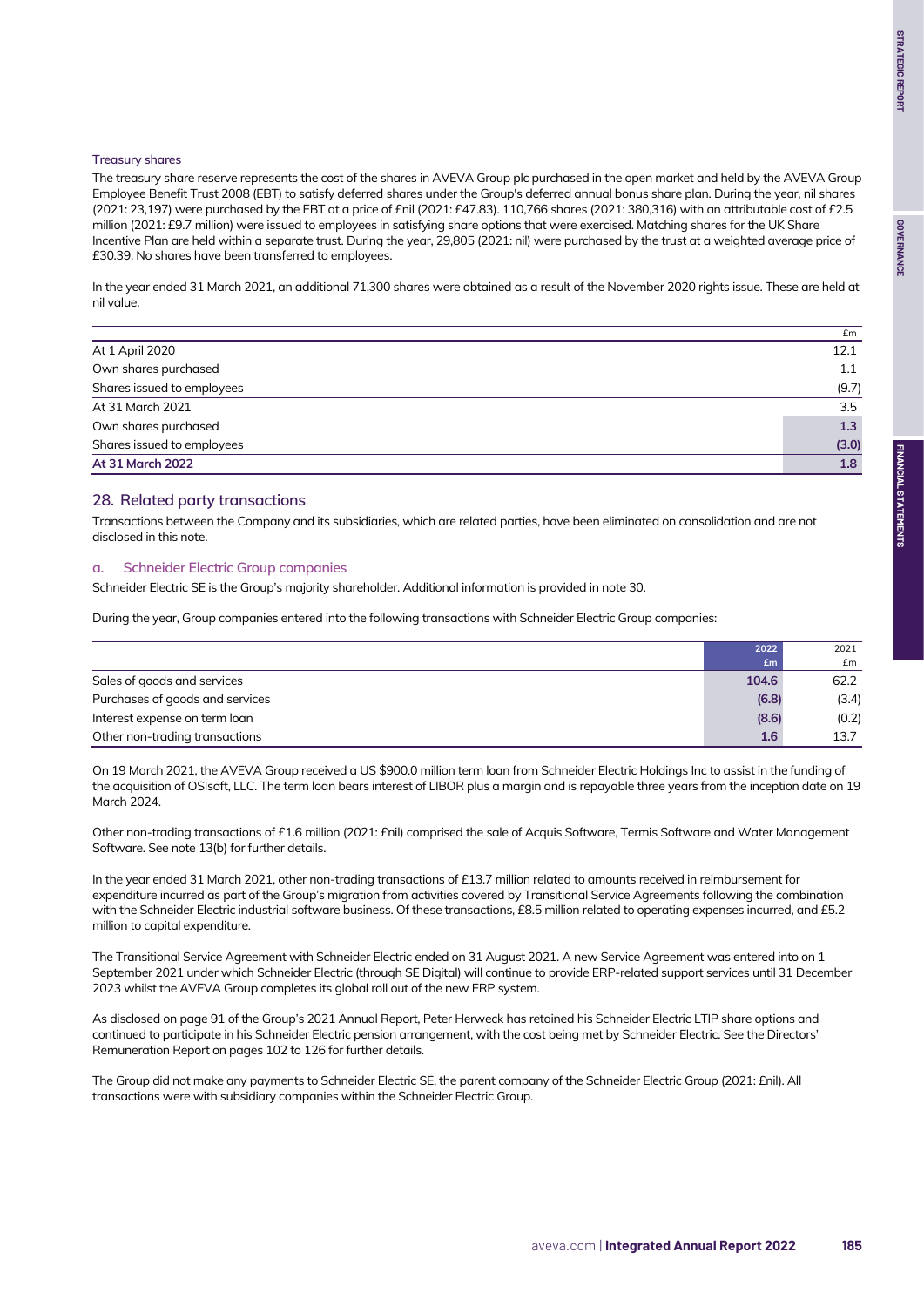## **Notes to the Consolidated Financial Statements continued**

### **28. Related party transactions continued**

As at 31 March, Group companies held the following balances with Schneider Electric Group companies:

|                         | 2022    | 2021    |
|-------------------------|---------|---------|
|                         | £m      | £m      |
| Trade receivables       | 37.6    | 18.9    |
| Trade payables          | (5.8)   | (1.3)   |
| Non-trading receivables |         | 2.7     |
| Non-trading payables    | (0.4)   | (0.2)   |
| Term $\text{Ioan}^1$    | (685.1) | (654.8) |

This balance represents the contractual obligation owed to Schneider Electric Group companies. The carrying value per the Consolidated Balance Sheet is stated after offsetting directly attributable costs for obtaining this financing.

All balances held were with subsidiary companies within the Schneider Electric Group.

#### **Terms and conditions of transactions with related parties**

Outstanding balances at 31 March 2022 are unsecured, and settlement occurs in cash. There have been no guarantees provided or received for any related party receivables or payables. For the year ended 31 March 2022, the Group has recorded an impairment against £1.0 million of receivables relating to amounts owed by related parties situated in Russia (2021: £nil). This assessment is undertaken each financial year through examining the financial position of the related party and the market in which the related party operates. The amounts set out in the table above are stated before impairment.

### **b. Remuneration of key management personnel**

The remuneration of the key management personnel of the Group is set out below in aggregate for each of the categories specified in IAS 24 'Related Party Disclosures'. Key management personnel are considered to be the Board and the Executive Leadership Team (ELT) of AVEVA Group plc. In addition to their salaries, the Group provides non-cash benefits and contributes to defined contribution pension schemes on their behalf. Key management personnel also participate in the Group's share option schemes and deferred annual bonus share plan.

Further information about the remuneration of individual Directors is provided in the audited part of the Remuneration Committee report on pages 102 to 126.

|                              | 2022            | 2021 |
|------------------------------|-----------------|------|
|                              | £m              | £m   |
| Short-term employee benefits | 9.5             | 5.4  |
| Share-based payments         | 2.9             | 6.4  |
|                              | 12 <sub>A</sub> | 11.8 |

### **c. Transactions with other related parties**

Dr J Patrick Kennedy controls 4.4% (2021: 4.5%) of the issued ordinary share capital of AVEVA Group plc through his controlling ownership of Estudillo Holdings Corp and is Chairman Emeritus of the Group, a board advisory position.

During the period, Group companies entered into the following transactions with Dr J Patrick Kennedy, and with companies in which Dr J Patrick Kennedy has a shareholding:

|                                | 2022 | 2021 |
|--------------------------------|------|------|
|                                | £m   | £m   |
| Purchase of goods and services | .    | U.I  |
| Chairman Emeritus salary       | v.z  |      |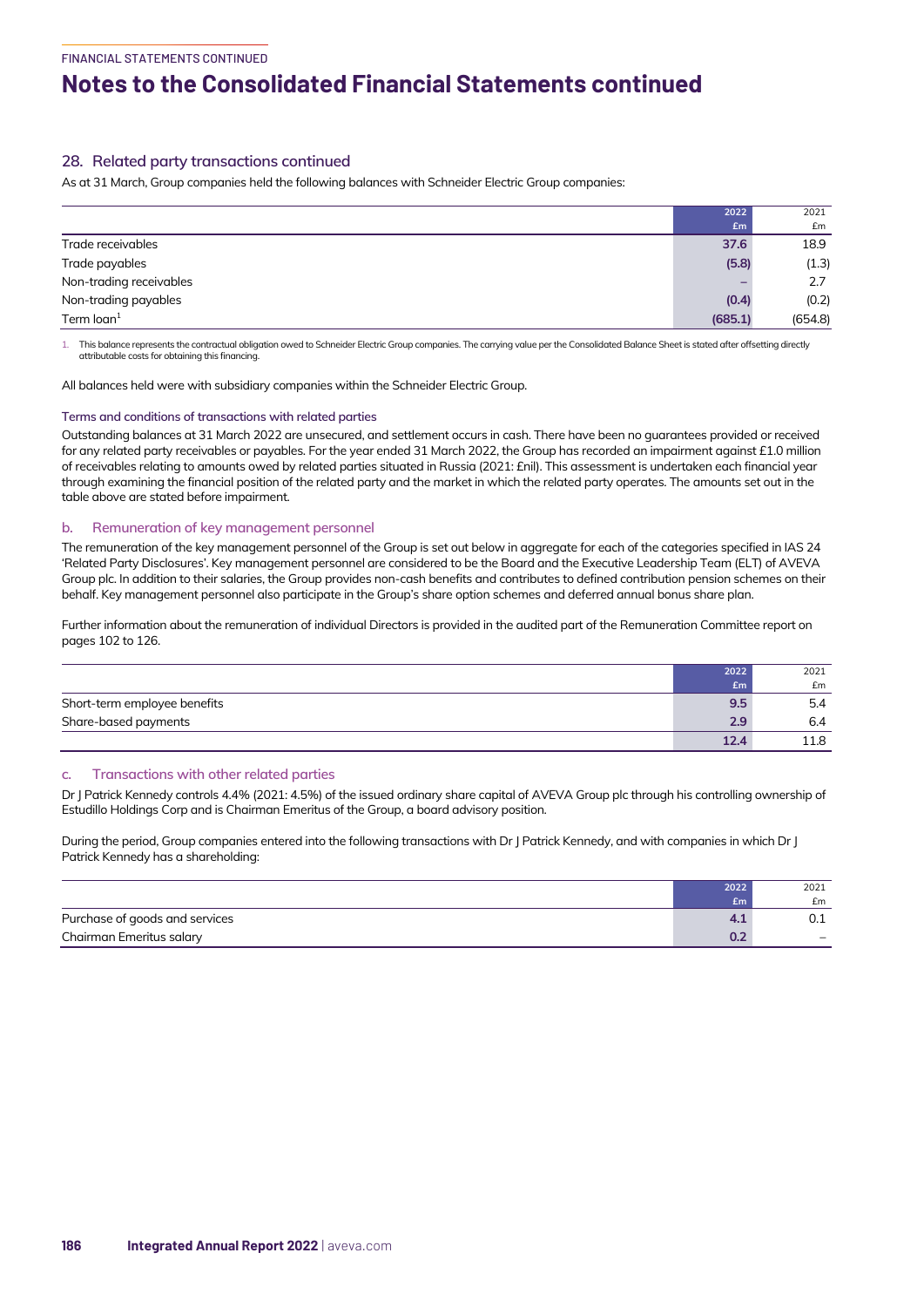### **29. Commitments and contingencies**

|                              | 2022 | 2021 |
|------------------------------|------|------|
|                              | £m   | £m   |
| Bank quarantees and sureties | 11.1 | 12.8 |
| Parent Company guarantees    | 50.6 | 44.7 |
|                              | 61.7 | 57.5 |

The Group provides a number of guarantees for obligations to complete and deliver projects. These include bid, performance and warranty bonds, and guarantees against advance payments, all of which arise in the ordinary course of business and are issued by either banking partners or AVEVA parent companies. The amounts disclosed above represent the Group's contractual exposure at the balance sheet date.

### **30. Ultimate controlling party**

The largest group in which the results of the Company are consolidated is that headed by Schneider Electric SE, for which the accounts are available at 35 rue Joseph Monier, 92500 Rueil-Malmaison, France. It is the ultimate parent company and is incorporated in France.

At 31 March 2022, Schneider Electric SE controlled 178,573,525 ordinary shares (2021: 176,471,625) representing 59.2% (2021: 58.6%) of the total issued ordinary share capital of AVEVA Group plc.

Information on the relationship agreement between the Group and Schneider Electric SE is set out on pages 129 to 130 of the Directors' Report.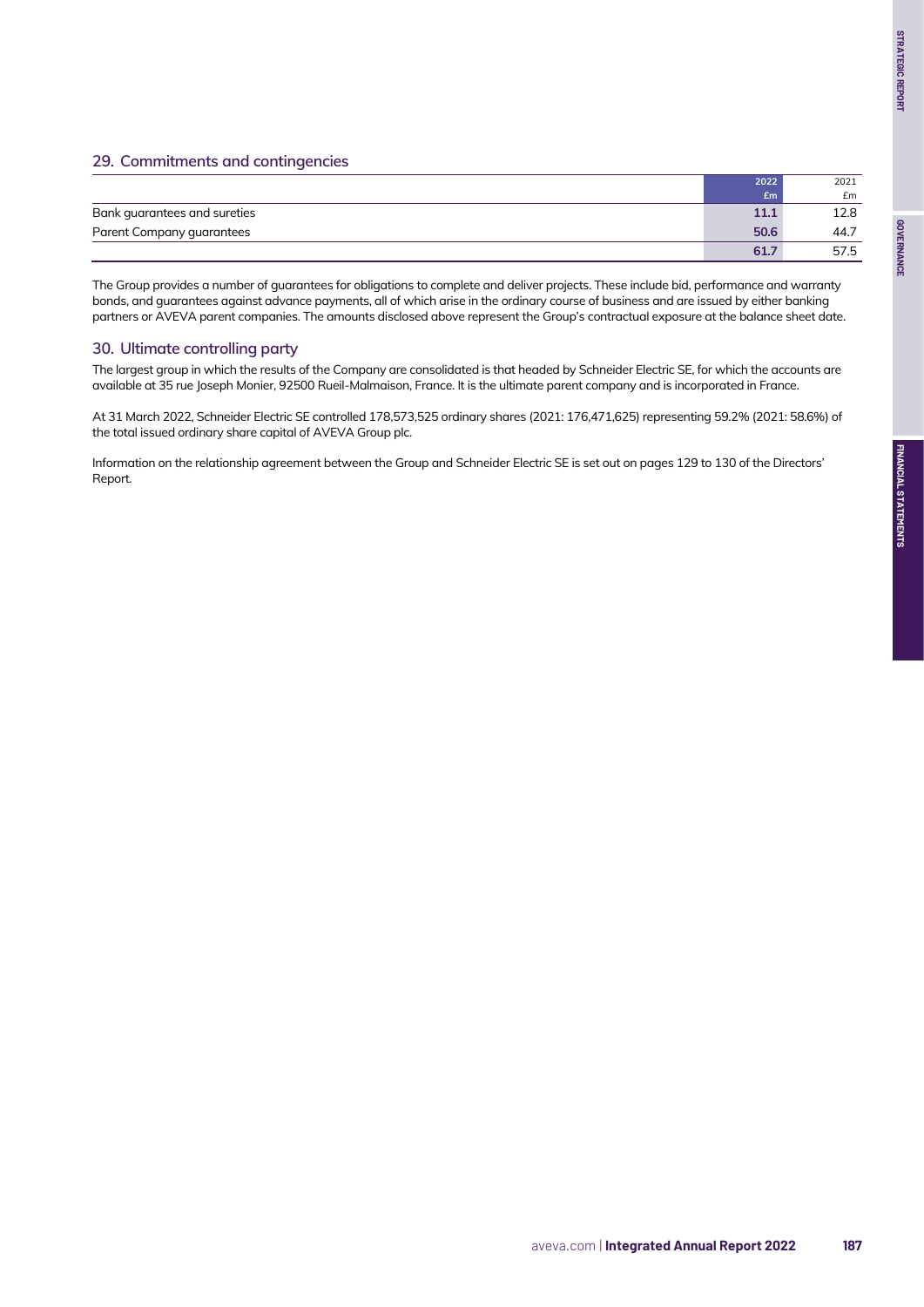### **Company Balance Sheet**

31 March 2022

|                                     |       | 2022    | 2021    |
|-------------------------------------|-------|---------|---------|
|                                     | Notes | £m      | £m      |
| <b>Non-current assets</b>           |       |         |         |
| Investments                         | 5     | 4,647.0 | 4,630.9 |
| Deferred tax assets                 |       | 7.7     | 3.6     |
|                                     |       | 4,654.7 | 4,634.5 |
| <b>Current assets</b>               |       |         |         |
| Trade and other receivables         | 6     | 15.2    | 129.6   |
|                                     |       | 15.2    | 129.6   |
| <b>Total assets</b>                 |       | 4,669.9 | 4,764.1 |
| <b>Equity</b>                       |       |         |         |
| Issued share capital                | 8(a)  | 10.7    | 10.7    |
| Share premium                       | 8(b)  | 2,842.1 | 3,842.1 |
| Capital redemption reserve          |       | 101.7   | 101.7   |
| Merger reserve                      |       | 619.6   | 619.6   |
| Retained earnings                   |       | 1,090.7 | 182.9   |
| <b>Total equity</b>                 |       | 4,664.8 | 4,757.0 |
| <b>Current liabilities</b>          |       |         |         |
| Trade and other payables            | 7     | 3.5     | 5.6     |
| Current tax liabilities             |       | 1.6     | 1.5     |
|                                     |       | 5.1     | 7.1     |
| <b>Total equity and liabilities</b> |       | 4,669.9 | 4,764.1 |
| Profit for the year                 |       | (9.5)   | 92.1    |

No income statement is presented by the Company as permitted by section 408 of the Companies Act 2006. The accompanying notes are an integral part of this Company Balance Sheet.

The financial statements on pages 188 to 193 were approved by the Board of Directors on 7 June 2022 and signed on its behalf by:

**Philip Aiken Company number<br>
Chairman Chairman Chairman Chief Executive Officer 2937296** Chairman Chairman Chief Executive Officer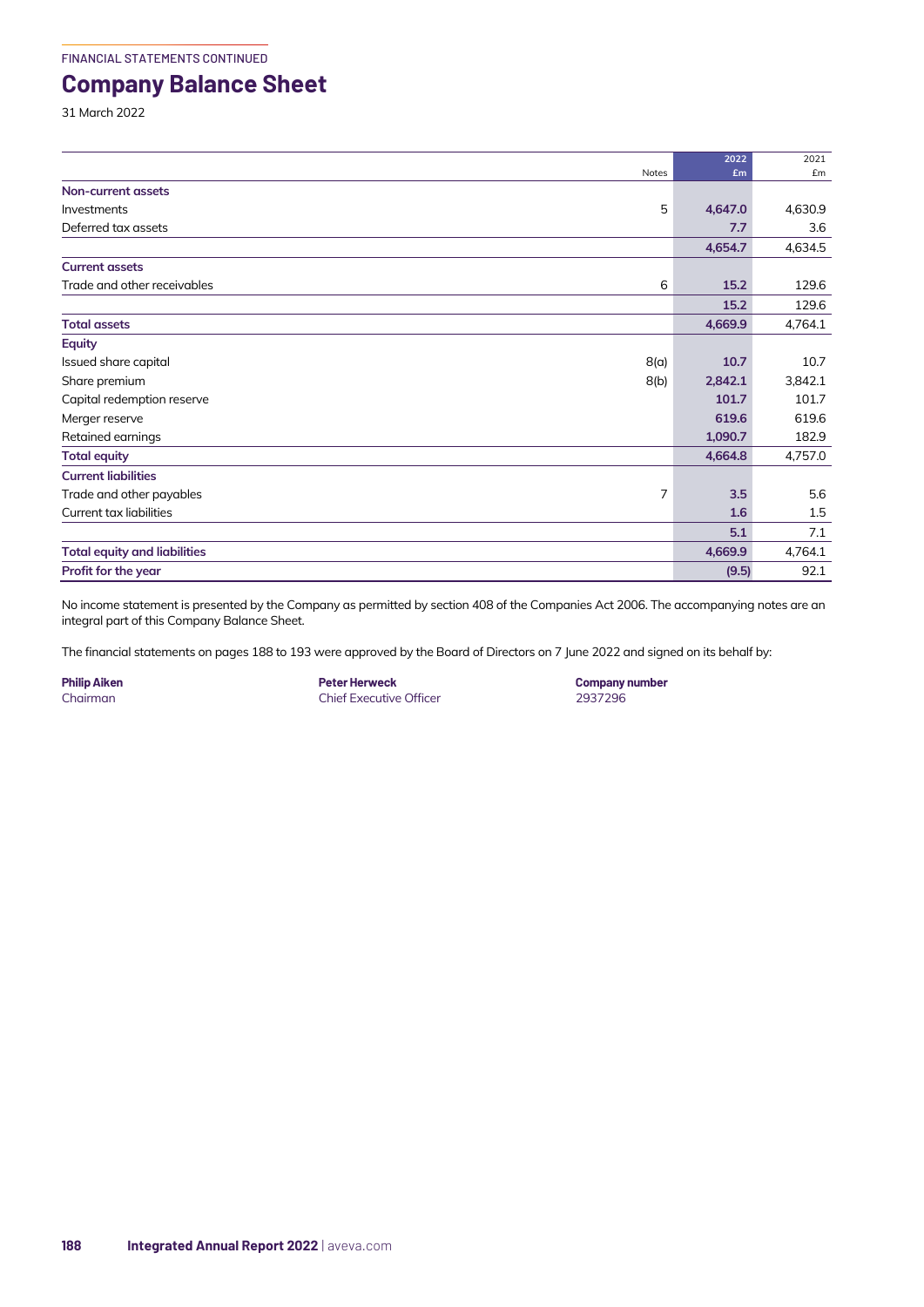## **Company Statement of Changes in Shareholders' Equity**

31 March 2022

|                                                      |               |               |                | Capital<br>redemption | Retained | Total<br>shareholders' |
|------------------------------------------------------|---------------|---------------|----------------|-----------------------|----------|------------------------|
|                                                      | Share capital | Share premium | Merger reserve | reserve               | earnings | funds                  |
|                                                      | £m            | £m            | £m             | £m                    | £m       | £m                     |
| At 1 April 2020                                      | 5.7           | 574.5         | 619.6          | 101.7                 | 157.4    | 1,458.9                |
| Profit for the year                                  |               |               |                |                       | 92.1     | 92.1                   |
| Issue of new shares                                  | 0.5           | 465.2         |                |                       |          | 465.7                  |
| Rights issue                                         | 4.5           | 2,831.0       |                |                       |          | 2,835.5                |
| Transaction costs relating to issue of share capital |               | (28.6)        |                |                       |          | (28.6)                 |
| Share-based payments                                 |               |               |                |                       | 9.4      | 9.4                    |
| Share options granted to employees of subsidiary     |               |               |                |                       |          |                        |
| companies                                            |               |               |                |                       | 6.7      | 6.7                    |
| Tax arising on share options                         |               |               |                |                       | (0.3)    | (0.3)                  |
| Dividends paid                                       |               |               |                |                       | (82.4)   | (82.4)                 |
| At 31 March 2021                                     | 10.7          | 3,842.1       | 619.6          | 101.7                 | 182.9    | 4,757.0                |
| Profit for the year                                  |               |               |                |                       | (9.5)    | (9.5)                  |
| Share-based payments                                 |               |               |                |                       | 11.3     | 11.3                   |
| Share options granted to employees of subsidiary     |               |               |                |                       |          |                        |
| companies                                            |               |               |                |                       | 16.1     | 16.1                   |
| Tax arising on share options                         |               |               |                |                       | (0.1)    | (0.1)                  |
| Dividends paid                                       |               |               |                |                       | (110.0)  | (110.0)                |
| Capital reduction                                    |               | (1,000.0)     |                |                       | 1,000.0  |                        |
| At 31 March 2022                                     | 10.7          | 2,842.1       | 619.6          | 101.7                 | 1,090.7  | 4,664.8                |

The accompanying notes are an integral part of this Company Statement of Changes in Shareholders' Equity.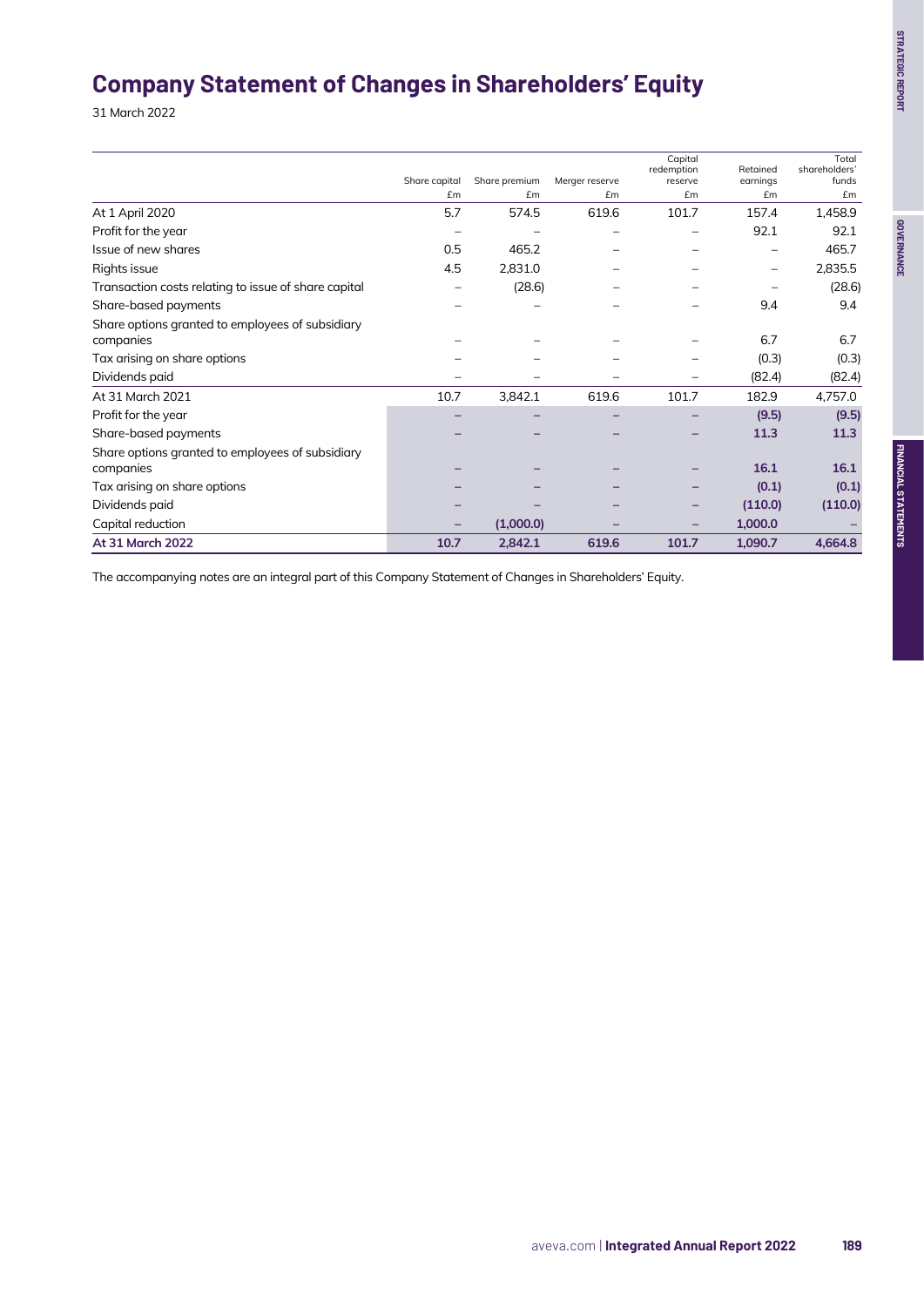### **Notes to the Company Financial Statements**

### **1. Authorisation of financial statements and corporate information**

The financial statements of AVEVA Group plc (the Company) for the year ended 31 March 2022 were authorised for issue by the Board of Directors on 7 June 2022 and the balance sheet was signed on the Board's behalf by Philip Aiken, Chairman, and Peter Herweck, Chief Executive Officer. AVEVA Group plc is a limited company incorporated and domiciled in England and Wales whose shares are publicly traded on the London Stock Exchange. The principal activity of the Company is that of a holding company.

These financial statements were prepared in accordance with Financial Reporting Standard 101 Reduced Disclosure Framework (FRS 101) and in accordance with applicable accounting standards. The financial statements are prepared on the historical cost basis. The accounting policies which follow set out those policies which apply in preparing the financial statements for the year ended 31 March 2022. The financial statements are presented in pounds sterling (£), rounded to the nearest £0.1 million except when otherwise indicated.

No income statement is presented by the Company as permitted by section 408 of the Companies Act 2006. The results of AVEVA Group plc are included in the Consolidated Financial Statements of AVEVA Group plc.

The Directors believe that the Company is well placed to manage its business risks successfully despite macroeconomic and geopolitical uncertainties. It has considerable financial resources and no external borrowings. As a consequence of these factors and having reviewed the forecasts for the coming year, the Directors have a reasonable expectation that there are adequate resources to continue in operational existence for the foreseeable future. Thus, they continue to adopt the going concern basis of accounting in preparing the annual financial statements.

### **2. Summary of significant accounting policies**

The significant accounting policies of the Company are laid out below. The full statement of Group accounting policies is included on pages 194 to 199.

### **a. Basis of accounting**

The Company has taken advantage of the following disclosure exemptions under FRS 101:

- the requirements of IAS 7 'Statement of cash flows';
- the requirements of IAS 8 'IFRSs issued but not effective;
- the requirements of IAS 24 'Related party disclosures';
- the requirements of IFRS 2 'Share-based payments';
- the requirements of IFRS 7 'Financial instruments: disclosures'; and
- the requirements of IFRS 13 'Fair value measurements'.

The basis for all of the above exemptions is because equivalent disclosures are included in the Consolidated Financial Statements of the Group in which the entity is consolidated.

### **b. Significant accounting estimates**

### **Impairment of investments in subsidiaries**

The carrying values of investments in subsidiaries are reviewed for impairment when events or changes in circumstance indicate the carrying value may be impaired. If any such indication exists, and where the carrying values exceed the estimated recoverable amount, the investments in subsidiaries are written down to their recoverable amount. The recoverable amount is the greater of fair value less cost of disposal and VIU. In assessing VIU, the estimated future cash flows are discounted to their present value using a pre-tax discount rate that reflects current market assessments of the time value of money and the risks specific to the asset. Impairment losses are recognised in the income statement. It is not considered that any impairment indicators existed at the balance sheet date.

### **c. Taxation**

Corporation tax payable is provided on taxable profits using the tax rates and laws that have been enacted or substantively enacted by the balance sheet date.

Deferred tax is recognised in respect of all timing differences that have originated but not reversed at the balance sheet date where transactions or events that result in an obligation to pay more, or a right to pay less, tax in the future have occurred at the balance sheet date. Deferred tax is measured on a non-discounted basis at the average tax rates that are expected to apply in periods in which timing differences reverse, based on tax rates and laws enacted or substantively enacted at the balance sheet date.

### **d. Share-based payments**

The accounting policy in relation to share-based payment transactions is disclosed in full in the Consolidated Financial Statements. The Company recognises the expense relating to the Executive Directors. The Company also records a corresponding increase in its investments in subsidiaries with a credit to equity which is equivalent to the IFRS 2 cost in subsidiary undertakings.

### **e. Investments in subsidiaries**

Fixed asset investments in subsidiaries are shown at cost less provision for impairment.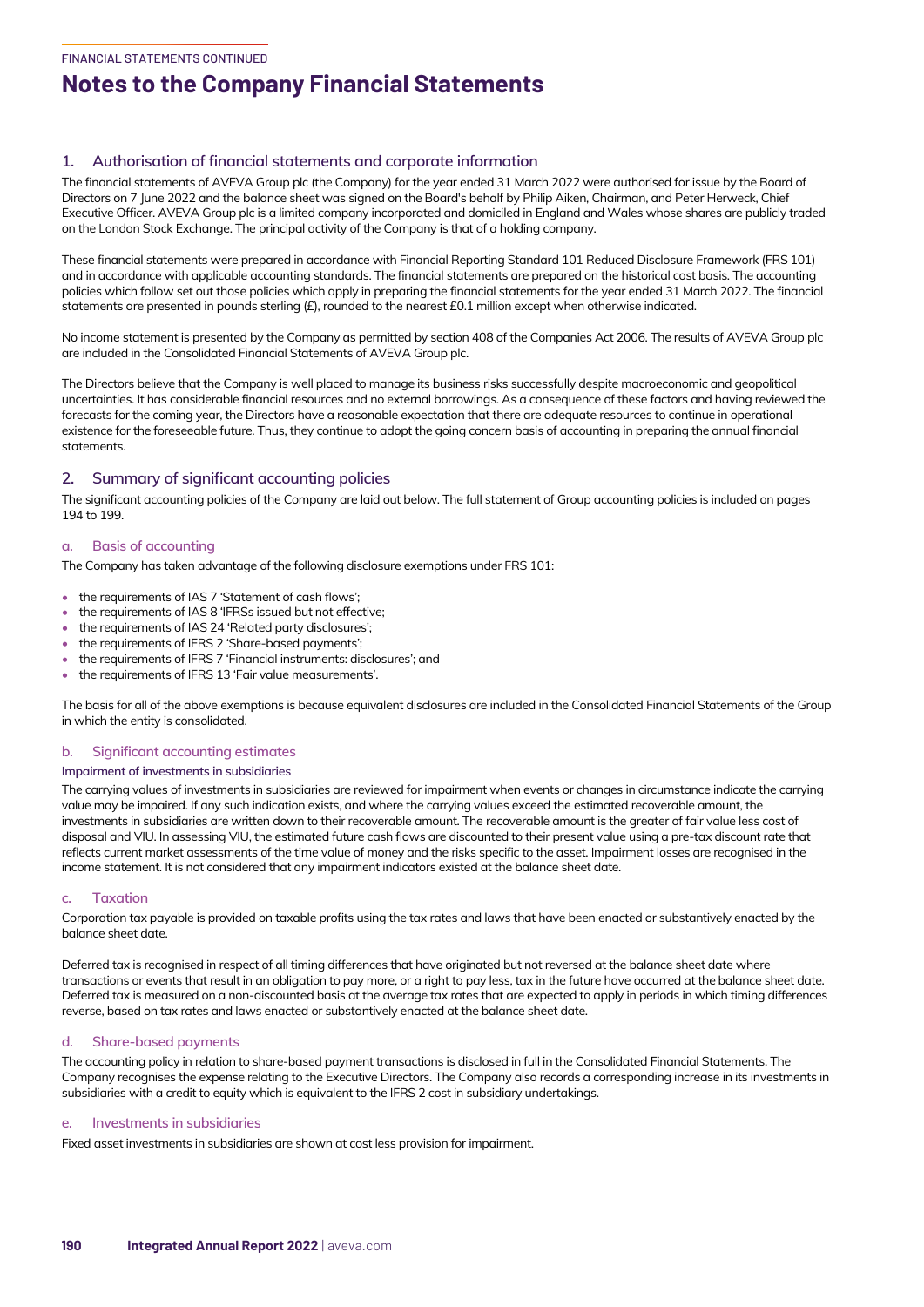### **3. Results for the year**

AVEVA Group plc reported a loss for the financial year ended 31 March 2022 of £9.5 million (2021: profit of £92.1 million).

Audit fees of £9,000 (2021: £8,000) are borne by another Group company.

The Company had an average of two employees during the year (2021: two).

Directors' remuneration is disclosed in the Directors' Remuneration Report on pages 102 to 126. The Company bears the remuneration expense for Executive and Non-Executive Directors, with the exception of elements of Peter Herweck's remuneration.

As disclosed on page 91 of the Group's 2021 Annual Report, Peter Herweck has not participated in the Group's LTIP, nor received a pension or cash in lieu of pension contributions from the Group. He has retained his Schneider Electric LTIP share options and continued to participate in his Schneider Electric pension arrangement, with the cost being met by Schneider Electric. See the Directors' Remuneration Report on pages 102 to 126 for further details.

### **4. Dividends**

|                                                                                        | 2022  | 2021 |
|----------------------------------------------------------------------------------------|-------|------|
|                                                                                        | £m    | £m   |
| Declared and paid during the year                                                      |       |      |
| Interim 2021/22 dividend paid of 13.0 pence (2020/21: 12.4 pence) per ordinary share   | 39.2  | 35.6 |
| Final 2020/21 dividend paid of 23.5 pence (2019/20: 23.3 pence) per ordinary share     | 70.8  | 46.8 |
|                                                                                        | 110.0 | 82.4 |
| Proposed for approval by shareholders at the Annual General Meeting                    |       |      |
| Final proposed dividend 2021/22 of 24.5 pence (2020/21: 23.5 pence) per ordinary share | 73.9  | 70.7 |

The proposed final dividend is subject to approval by shareholders at the Annual General Meeting on 15 July 2022 and has not been included as a liability in these financial statements. If approved at the Annual General Meeting, the final dividend will be paid on 5 August 2022 to shareholders on the register at the close of business on 8 July 2022.

### **5. Investments**

|                  | £m      |
|------------------|---------|
| At 1 April 2020  | 1,334.1 |
| Additions        | 3,296.8 |
| At 31 March 2021 | 4.630.9 |
| Additions        | 16.1    |
| At 31 March 2022 | 4,647.0 |

During the year ended 31 March 2021, the Company increased its investment in AVEVA Solutions Limited (£2,643.7 million), AVEVA Software Singapore Pte Ltd (£617.6 million) and AVEVA Financing (£28.7 million) as part of the structuring for the acquisition of OSIsoft, LLC. A further investment in AVEVA Solutions Limited of £6.8 million was made by virtue of share options being granted to employees of that subsidiary undertaking. The increase in investment for the year ended 31 March 2022 entirely relates to share options granted to AVEVA Solutions Limited employees.

Details of the Company's subsidiary undertakings are set out in note 17 in the Consolidated Financial Statements of the Group.

### **6. Trade and other receivables**

|                                         |          | $\sim$<br>ZUZI<br>the contract of the contract of |
|-----------------------------------------|----------|---------------------------------------------------|
|                                         | --<br>40 | £m                                                |
| s owed by Group undertakings<br>Amounts | ∸∽       | 129.6                                             |

Amounts owed by Group undertakings are non-interest bearing and are repayable on demand.

**GOVERNANCE**

**GOVERNANCE**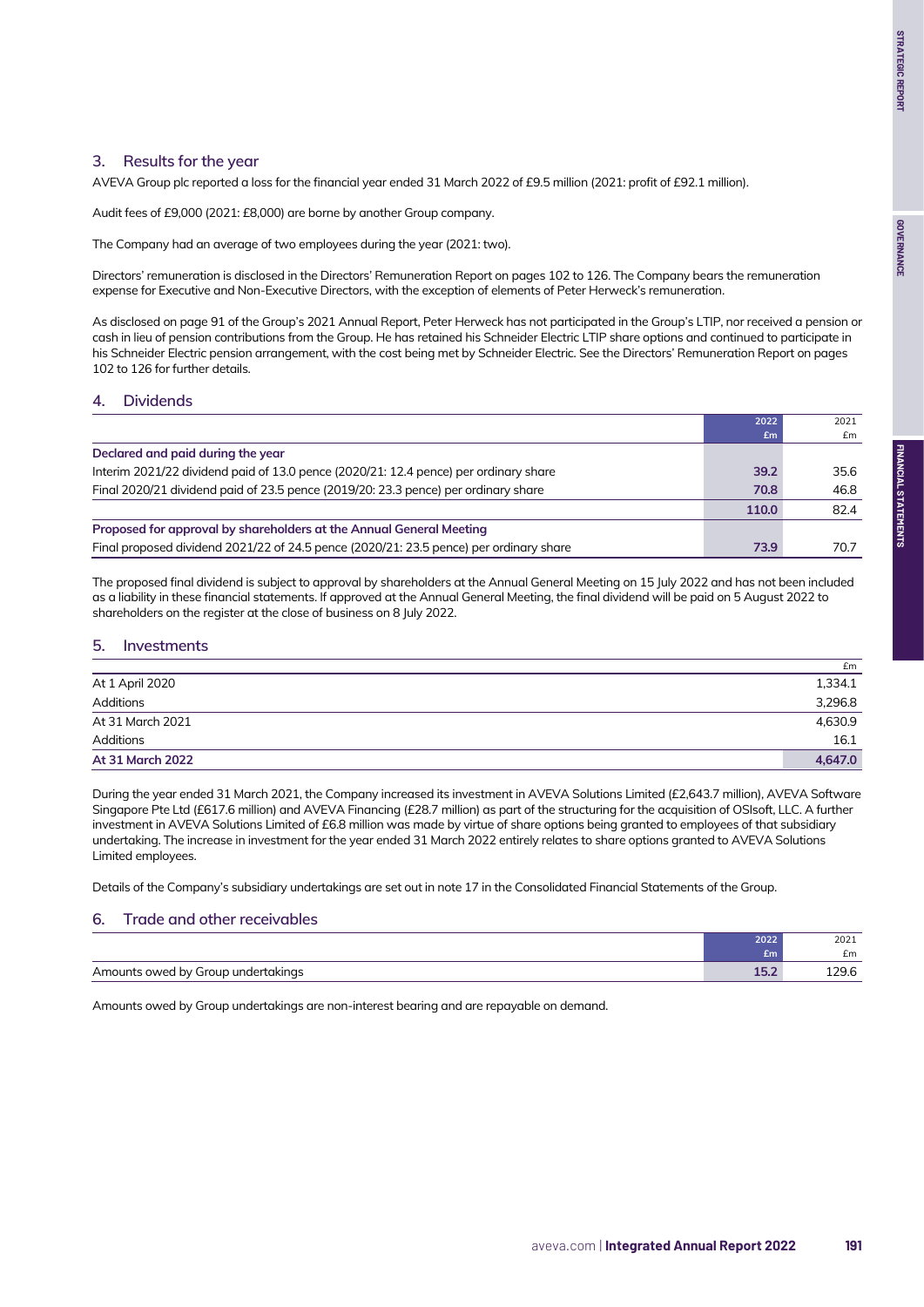## **Notes to the Company Financial Statements continued**

### **7. Trade and other payables**

|                                                 | 2022 | 2021 |
|-------------------------------------------------|------|------|
|                                                 | £m   | £m   |
| Social security, employee taxes and sales taxes |      | 3.3  |
| Accruals                                        | 1.4  | 0.4  |
| Amounts owed to Group undertakings              |      | 1.9  |
|                                                 |      | 5.6  |

Amounts owed to Group undertakings are non-interest bearing and are normally settled on terms of between 30 and 60 days. Social security, employee taxes and sales taxes are non-interest bearing and are normally settled on terms of between 19 and 30 days. The Directors consider that the carrying amount of trade and other payables approximates their fair value.

### **8. Share capital and reserves**

### **a. Share capital**

|                                                                    | 2022 | 2021 |
|--------------------------------------------------------------------|------|------|
|                                                                    | £m   | £m   |
| Allotted, called-up and fully paid                                 |      |      |
| 301,621,651 (2021: 301,155,427) ordinary shares of 3.56 pence each | 10.7 | 10.7 |

Details of the shares issued during the year and the prior year are as follows:

|                                                         | 2022          | 2022 | 2021        | 2021 |
|---------------------------------------------------------|---------------|------|-------------|------|
|                                                         | <b>Number</b> | Em   | Number      | £m   |
| At 1 April                                              | 301,155,427   | 10.7 | 161,512,219 | 5.7  |
| Issue of new shares for the acquisition of OSIsoft, LLC |               | -    | 13.655.570  | 0.5  |
| Rights issue for the acquisition of OSIsoft, LLC        |               | -    | 125,739,796 | 4.5  |
| Exercise of share options                               | 466.224       | -    | 247.842     |      |
| At 31 March                                             | 301.621.651   | 10.7 | 301.155.427 | 10.7 |

The Company issued 466,224 (2021: 247,842) ordinary shares of 3.56 pence each with a nominal value of £16,603 (2021: £8,806) pursuant to the exercise of share options. The total proceeds were £16,603 (2021: £8,806), which included a premium of £nil (2021: £nil).

During the year ended 31 March 2021, the Company undertook a rights issue in order to facilitate the acquisition of OSIsoft, LLC. Additionally, part of the consideration was paid through issuance of additional new shares to Estudillo Holdings Corp. A total of 139,395,366 ordinary shares of 3.56 pence were issued.

Details of share options awarded to Executive Directors during the year are contained in the Directors' Remuneration Report. Note 26 of the Consolidated Financial Statements for the Group includes details of share option awards made during the year.

### **b. Share premium**

Share premium represents the excess of proceeds arising on the issue of equity shares, net of transactions costs, over the nominal value of the associated share capital.

|                                                         | 2022      | 2021    |
|---------------------------------------------------------|-----------|---------|
|                                                         | £m        | £m      |
| At 1 April                                              | 3.842.1   | 574.5   |
| Capital reduction                                       | (1,000.0) |         |
| Issue of new shares for the acquisition of OSIsoft, LLC |           | 465.2   |
| Rights issue for the acquisition of OSIsoft, LLC        |           | 2,831.0 |
| Transactions costs for issued share capital             |           | (28.6)  |
| At 31 March                                             | 2,842.1   | 3.842.1 |

The Company received approval from shareholders to perform a £1.0 billion capital reduction at the Annual General Meeting on 7 July 2021. This completed on 10 August 2021, resulting in a reduction in share premium and an increase in reserves within retained earnings.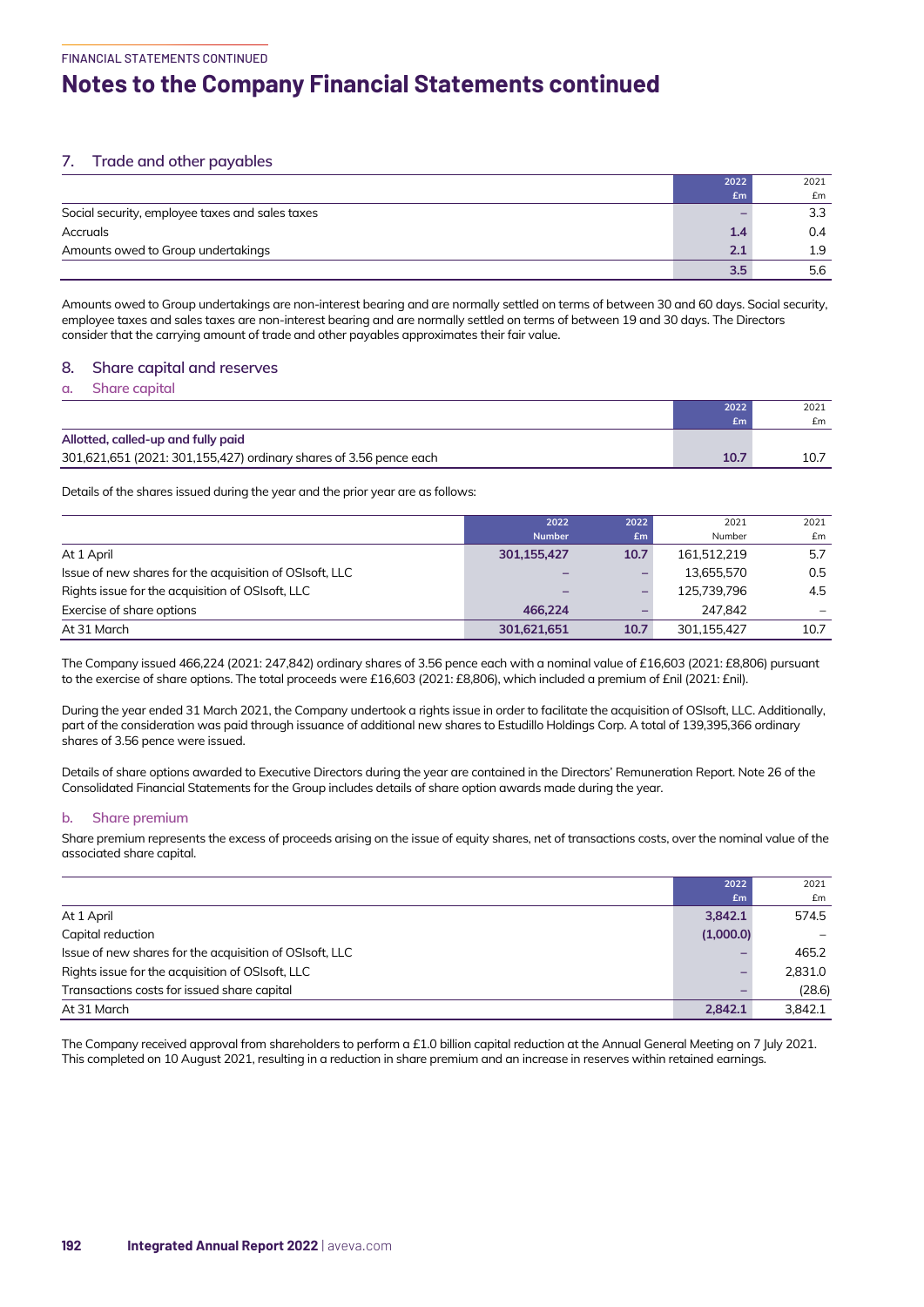## **GOVERNANCE GOVERNANCE**

### **c. Other reserves**

### **Merger reserve**

The merger reserve is the difference between the equity consideration and the nominal value of shares issued in connection with the acquisition of SES in 2018, less amounts used to pay up the B shares. The return of value to shareholders was affected through the issue and redemption of B shares which were paid up out of the merger reserve.

### **Capital redemption reserve**

The capital redemption reserve represents the return of value to shareholders from AVEVA Group plc insofar as made out of distributable reserves.

### **9. Related party transactions**

There are no related party balances held at 31 March 2022 (2021: £nil).

### **10. Commitments and contingencies**

|                           | 2022  | 2021  |
|---------------------------|-------|-------|
|                           | £m    | £m    |
| Parent Company guarantees | 50.6  | 43.2  |
| Loan guarantee            | 685.1 | 654.8 |
|                           | 735.7 | 698.0 |

The Company provides a number of Parent Company guarantees to subsidiaries for obligations to complete and deliver projects. These include bid, performance and warranty bonds, and guarantees against advance payments, all of which arise in the ordinary course of business.

The Company is a guarantor for the £685.1 million (2021: £654.8 million) loan from Schneider Electric Holdings Inc, undertaken by Company subsidiaries to fund the acquisition of OSIsoft, LLC.

The amounts disclosed above represent the Company's contractual exposure at the balance sheet date.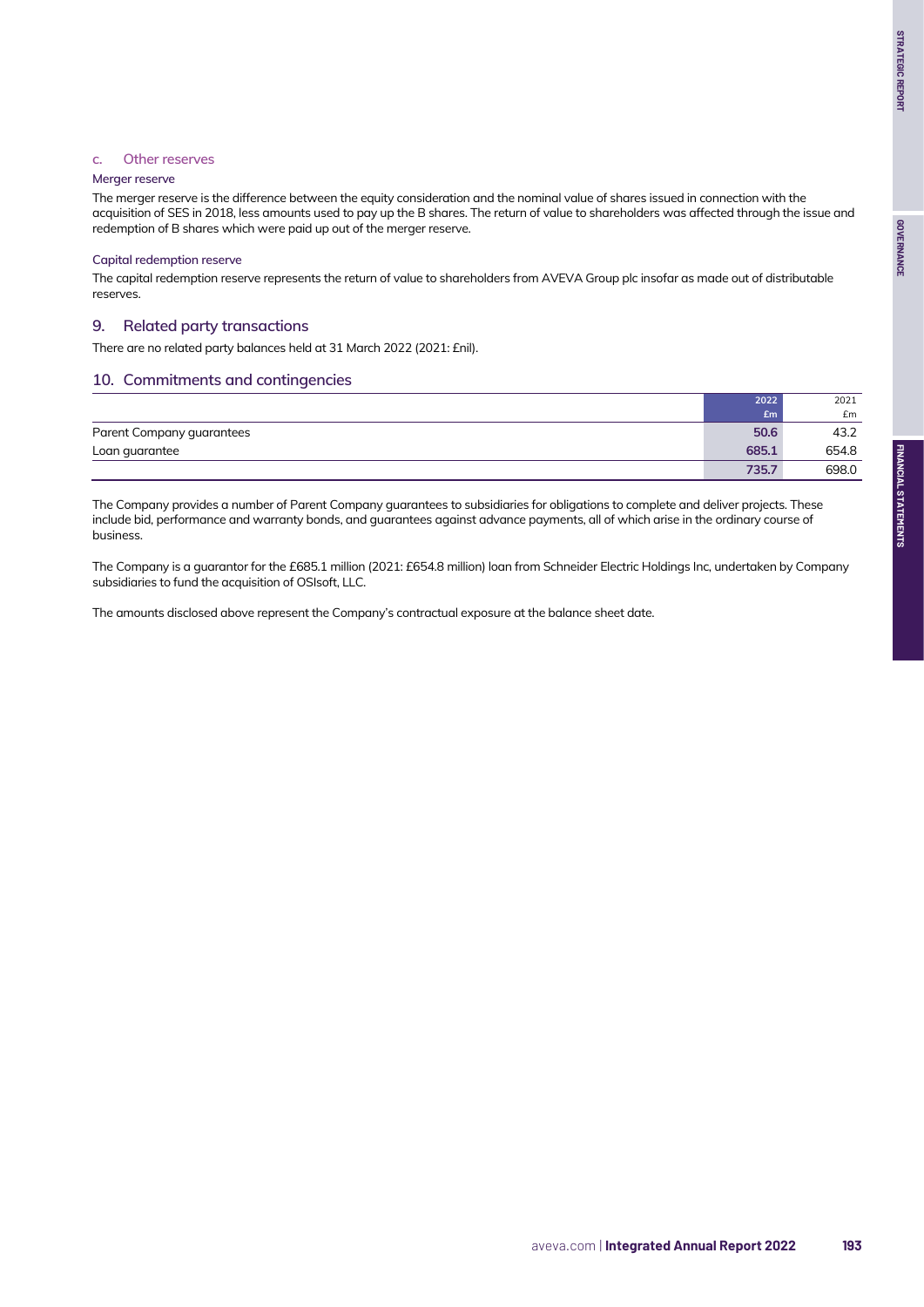### **Statement of Group Accounting Policies**

### **Statement of compliance**

The Consolidated Financial Statements of the Group have been prepared in accordance with International Accounting Standards (IASs) in conformity with the requirements of the Companies Act 2006 and in accordance with UK-adopted IASs. The financial information has been prepared on the basis of all applicable IFRSs, including all IASs, Standing Interpretations Committee (SIC) interpretations and International Financial Reporting Interpretations Committee (IFRIC) interpretations issued by the International Accounting Standards Board (IASB) that are applicable to the financial period.

The Parent Company financial statements of AVEVA Group plc have been prepared under the FRS 101 reduced disclosure framework and are included on pages 188 to 193.

### **Basis of consolidation**

The Consolidated Financial Statements comprise the financial statements of AVEVA Group plc and its subsidiaries as at 31 March each year. The financial statements of subsidiaries are prepared using existing GAAP for each country of operation. Adjustments are made to translate any differences that may exist between the respective local GAAP and IFRSs.

Inter-company balances and transactions, including unrealised profits arising from intra-Group transactions, have been eliminated in full. Subsidiaries are consolidated from the date on which control is obtained by the Group and cease to be consolidated from the date on which control is transferred out of the Group. On acquisition, assets and liabilities of subsidiaries are measured at their fair values at the date of acquisition, with any excess of the cost of acquisition over this value being capitalised as goodwill.

### **Adoption of new and revised standards**

The Group has applied for the first time in the reporting period commencing 1 April 2021:

- amendments to IFRS 16 'Covid-19 related rent concessions beyond 30 June 2021'; and
- amendments to IFRS 4, IFRS 7, IFRS 9, IFRS 16 and IAS 39 'Interest rate benchmark reform Phase 2'.

These amendments did not impact the Group's financial statements.

### **New standards and interpretations not yet effective**

Certain new accounting standards and interpretations have been published that are not mandatory for the current reporting period and have not been early adopted by the Group. These standards are not expected to have a material impact on the entity in the current or future reporting periods and on foreseeable future transactions.

### **Foreign currencies**

The functional and presentational currency of AVEVA Group plc is pounds sterling (£). Transactions in foreign currencies are initially recorded at the functional currency rate ruling at the date of the transaction. Monetary assets and liabilities denominated in foreign currencies are retranslated at the functional currency rate of exchange ruling at the balance sheet date. All differences are taken to the Consolidated Income Statement.

Non-monetary items that are measured in terms of historical cost in a foreign currency are translated using the exchange rate as at the date of the initial transaction.

The subsidiaries have a number of different functional currencies. As at the reporting date, the assets and liabilities of these overseas subsidiaries are translated into pounds sterling  $(E)$  at the rate of exchange ruling at the balance sheet date, and their income statements are translated on a monthly basis, using an average periodic rate for each month. Exchange differences arising on the retranslation are taken directly to the Consolidated Statement of Comprehensive Income.

### **Business combinations**

Business combinations are accounted for using the acquisition method. The cost of an acquisition is measured as the aggregate of the consideration transferred, which is measured at acquisition date fair value.

The Group determines that it has acquired a business when the acquired set of activities and assets include an input and a substantive process that together significantly contribute to the ability to create outputs. The acquired process is considered substantive if it is critical to the ability to continue producing outputs, and the inputs acquired include an organised workforce with the necessary skills, knowledge, or experience to perform that process or it significantly contributes to the ability to continue producing outputs and is considered unique or scarce or cannot be replaced without significant cost, effort, or delay in the ability to continue producing outputs.

Acquisition costs wholly related to raising debt or equity are offset against the corresponding financial liability and share premium respectively on the day of incurring the liability or of the equity issue. All other acquisition-related costs are expensed as incurred and included in administrative expenses.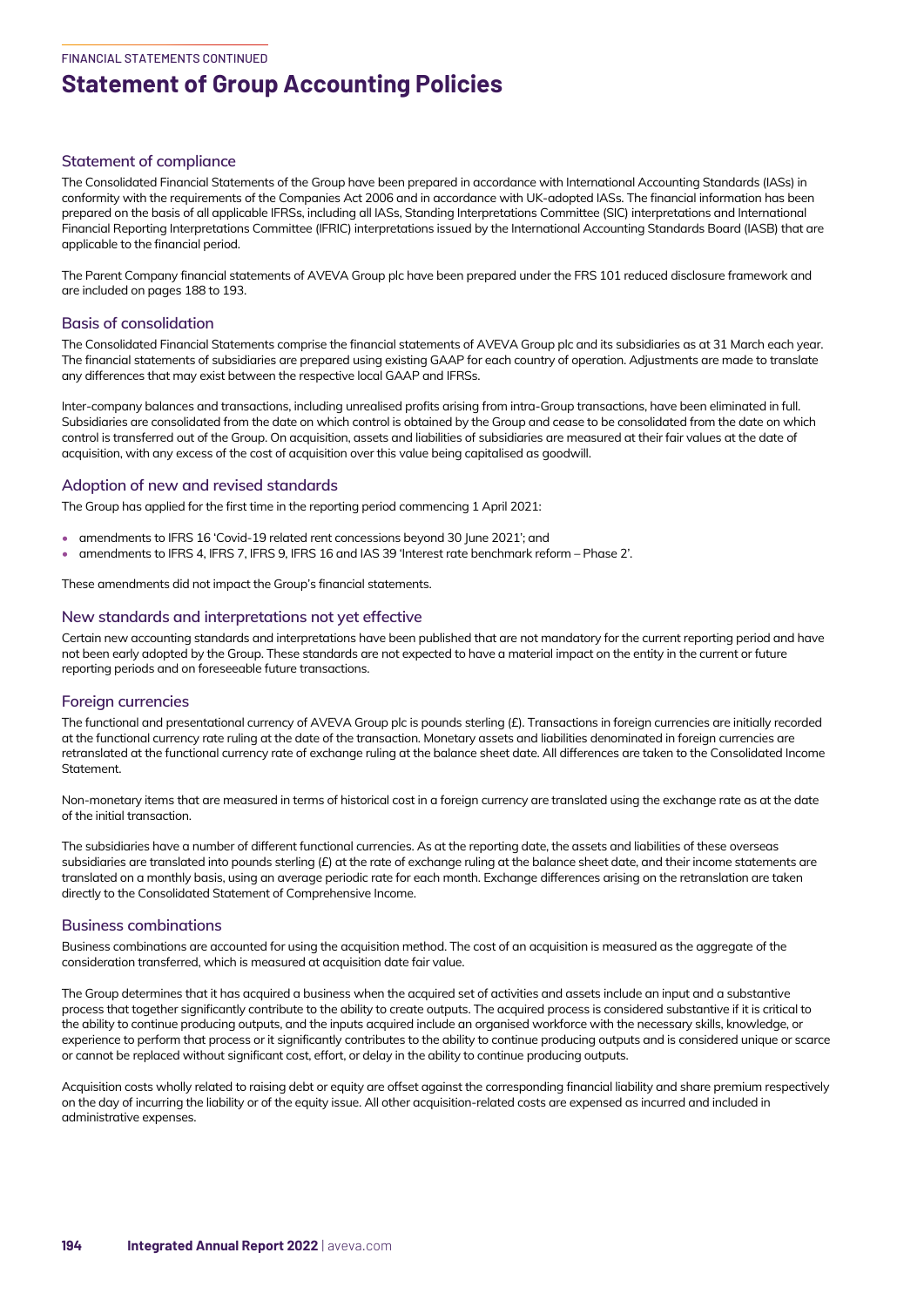# **FINANCIAL STATEMENTS FINANCIAL STATEMENTS**

### **Goodwill**

Goodwill on acquisitions is initially measured at cost, being the excess of the cost of the business combination over the acquirer's interest in the net fair value of the identifiable assets, liabilities and contingent liabilities. Following initial recognition, goodwill is measured at cost less any accumulated impairment losses. For the purpose of impairment testing, goodwill acquired in a business combination is allocated to each of the Group's CGUs that are expected to benefit from the combination, irrespective of whether other assets or liabilities of the acquiree are assigned to those units.

Where goodwill forms part of a CGU and part of the operation within that unit is disposed of, the goodwill associated with the operation disposed of is included in the carrying amount of the operation when determining the gain or loss on disposal of the operation. Goodwill disposed of in this circumstance is measured on the basis of the relative values of the operation disposed of and the portion of the CGU retained.

If the potential benefit of tax losses or other deferred tax assets does not satisfy the criteria in IFRS 3 for separate recognition when a business combination is initially accounted for but is subsequently realised, the Group recognises the deferred tax income in the Consolidated Income Statement.

### **Intangible assets**

Intangible assets acquired separately are capitalised at cost and from a business acquisition are capitalised at fair value as at the date of acquisition. Following initial recognition, the cost model is applied to each class of intangible asset as set out below.

Expenditure on internally developed intangible assets, excluding development costs, is taken to the Consolidated Income Statement in the year in which it is incurred. Internal software development expenditure is recognised as an intangible asset only after its technical feasibility and commercial viability can be demonstrated.

Useful lives are also examined on an annual basis and adjustments, where applicable, are made on a prospective basis. Amortisation is calculated on a straight-line basis over the estimated useful economic lives of the asset, which are as follows:

|                                    | Years          |
|------------------------------------|----------------|
| Developed technology               | 3 to 12        |
| Customer relationships             | 5 to 20        |
| Purchased brands                   | 10 to infinite |
| Trademarks                         | 5 to 15        |
| Other software                     | $3$ to $7$     |
| Purchased software rights          | 3 to 10        |
| Capitalised Research & Development | $3$ to 5       |

### **Government grants**

Government grants are recognised as receivable when there is reasonable assurance that they will be received and all required conditions to obtain them have been complied with. They are credited to the income statement in the same period as the related expense for which the grant is compensating. The grant income is presented as a deduction from the related expense.

### **Property, plant and equipment**

Property, plant and equipment is stated at cost less depreciation and any accumulated impairment losses.

Depreciation is calculated on a straight-line basis to write down the assets to their estimated residual value over the useful economic life of the asset as follows:

|                                         | Years      |
|-----------------------------------------|------------|
| Computer equipment                      | $3$ to $5$ |
| Fixtures, fittings and office equipment | $5$ to $8$ |
| Motor vehicles                          |            |

Leasehold buildings and improvements are amortised on a straight-line basis over the shorter of the period of the lease and useful economic life.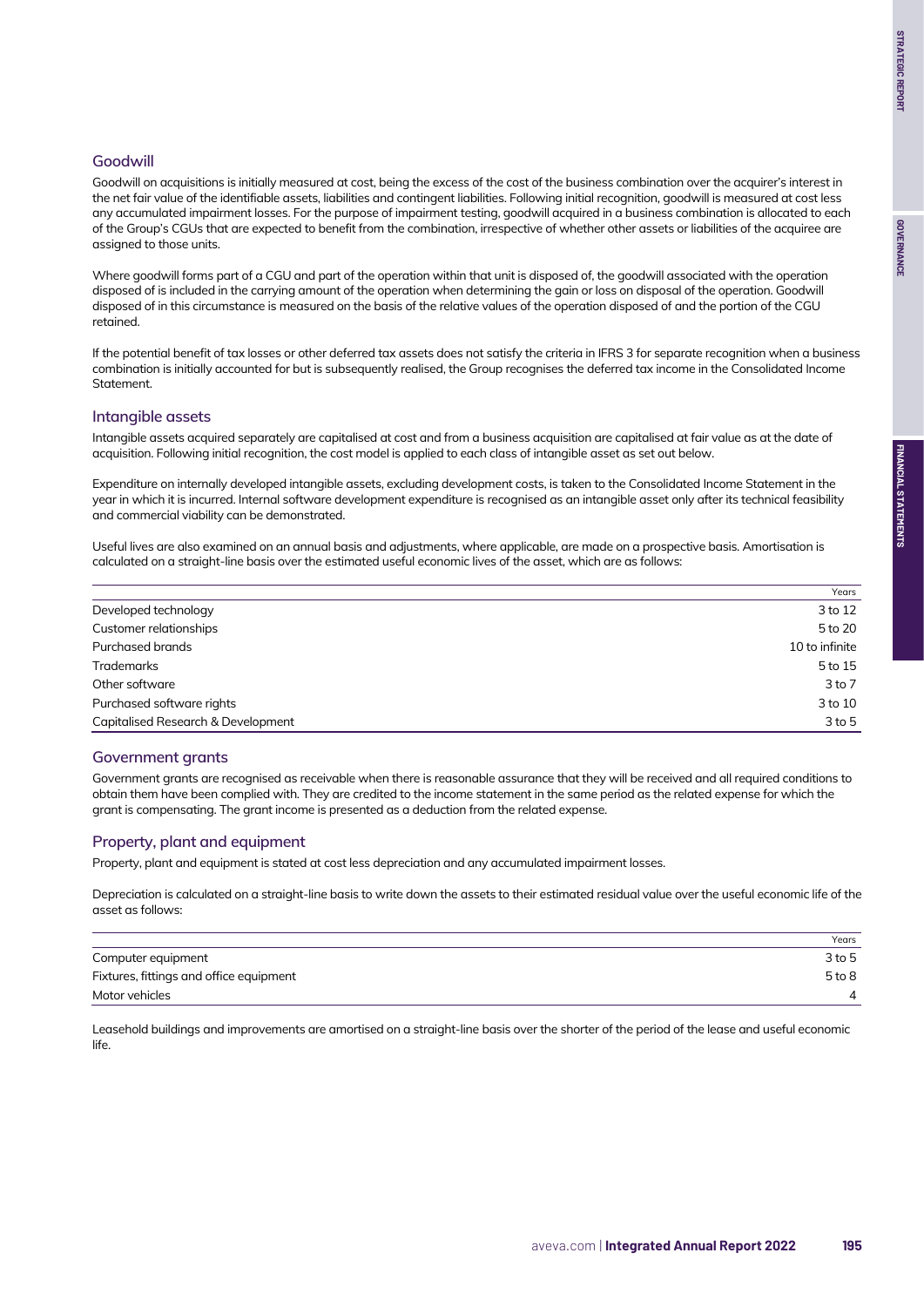### **Statement of Group Accounting Policies continued**

### **Impairment of assets**

Goodwill arising on acquisition is allocated to CGUs expected to benefit from the combination's synergies and represents the lowest level at which goodwill is monitored for internal management purposes and generates cash flows which are independent of other CGUs. The recoverable amount of the CGU to which goodwill has been allocated is tested for impairment annually or when events or changes in circumstance indicate that it might be impaired. The carrying values of property, plant and equipment and intangible assets other than goodwill are reviewed for impairment when events or changes in circumstance indicate the carrying value may be impaired. If any such indication exists and where the carrying values exceed the estimated recoverable amount, the assets or CGUs are written down to their recoverable amount. The recoverable amount is the greater of net selling price and VIU. In assessing VIU, the estimated future cash flows are discounted to their present value using a pre-tax discount rate that reflects current market assessments of the time value of money and the risks specific to the asset. For an asset that does not generate largely independent cash inflows, the recoverable amount is determined for the CGU to which the asset belongs. If the initial allocation of goodwill acquired in a business combination cannot be completed before the end of the first annual period in which the business combination is affected, that initial allocation shall be completed before the end of the first annual period beginning after the acquisition date. Impairment losses are recognised in the Consolidated Income Statement within administrative expenses.

### **Contract assets and liabilities**

A contract asset is recognised when revenue recognised in respect of a customer contract exceeds amounts received or receivable from the customer. This situation arises when the software licence performance obligation, from a multi-year rental contract, has been delivered to a customer and the revenue recognised at a point in time and invoicing is conditional on further performance and also from the recognition of revenue from service projects on a percentage of completion basis that is greater than amounts invoiced to the customer and invoicing is conditional on further performance. The carrying amount is reduced by allowances for expected credit losses under IFRS 9. When the invoices are raised the contract asset values are reclassified to trade receivables.

Contract liabilities comprise the Group's obligation to transfer goods or services to a customer for which the Group has received payment from the customer in advance of revenue recognition. This situation arises when the customer is invoiced in advance of the transfer and recognition of maintenance and subscriptions. Also, when the revenue recognised from services projects on a percentage of completion basis is lower than the amounts invoiced to the customer.

### **Customer acquisition costs**

Where sales commission is linked directly to an individual sale and is therefore an incremental cost of acquiring that contract, the commission is recognised as an asset on the balance sheet. Deferred customer acquisition costs are amortised over the period that the related goods or services transfer to the customer. As commissions paid for new contracts also relate to expected future renewals of these contracts, the amortisation period is based on average customer life, which is considered to be six years. This has been determined by considering the current customer contract terms and historical customer retention of those contracts which typically have incremental customer acquisition costs. Deferred customer acquisition costs are periodically reviewed for impairment.

Sales commission as a result of schemes that are not directly linked to individual contracts is expensed as incurred.

### **Trade and other receivables**

Trade receivables, which generally have 30 to 90-day terms, are typically held within a business model with the objective to hold in order to collect contractual cash flows. As such, trade receivables are recorded initially at fair value, and at amortised cost thereafter. This results in their recognition and subsequent measurement at original invoice amount less an allowance for any uncollectible amounts. An estimate for doubtful debts is made when collection of the full amount is no longer probable.

Trade receivables and contract assets are written off where there is no reasonable expectation of recovery. Indicators that there is no reasonable expectation of recovery include, amongst others:

- the debtor entering bankruptcy or administration; and
- the outcome of legal proceedings.

### **Cash and cash equivalents**

Cash and short-term deposits in the Consolidated Balance Sheet comprise cash at bank and in hand and short-term deposits with an original maturity of three months or less. The carrying amount of these approximates their fair value. For the purpose of the Consolidated Cash Flow Statement, cash and cash equivalents consist of cash and cash equivalents as defined above, net of outstanding bank overdrafts.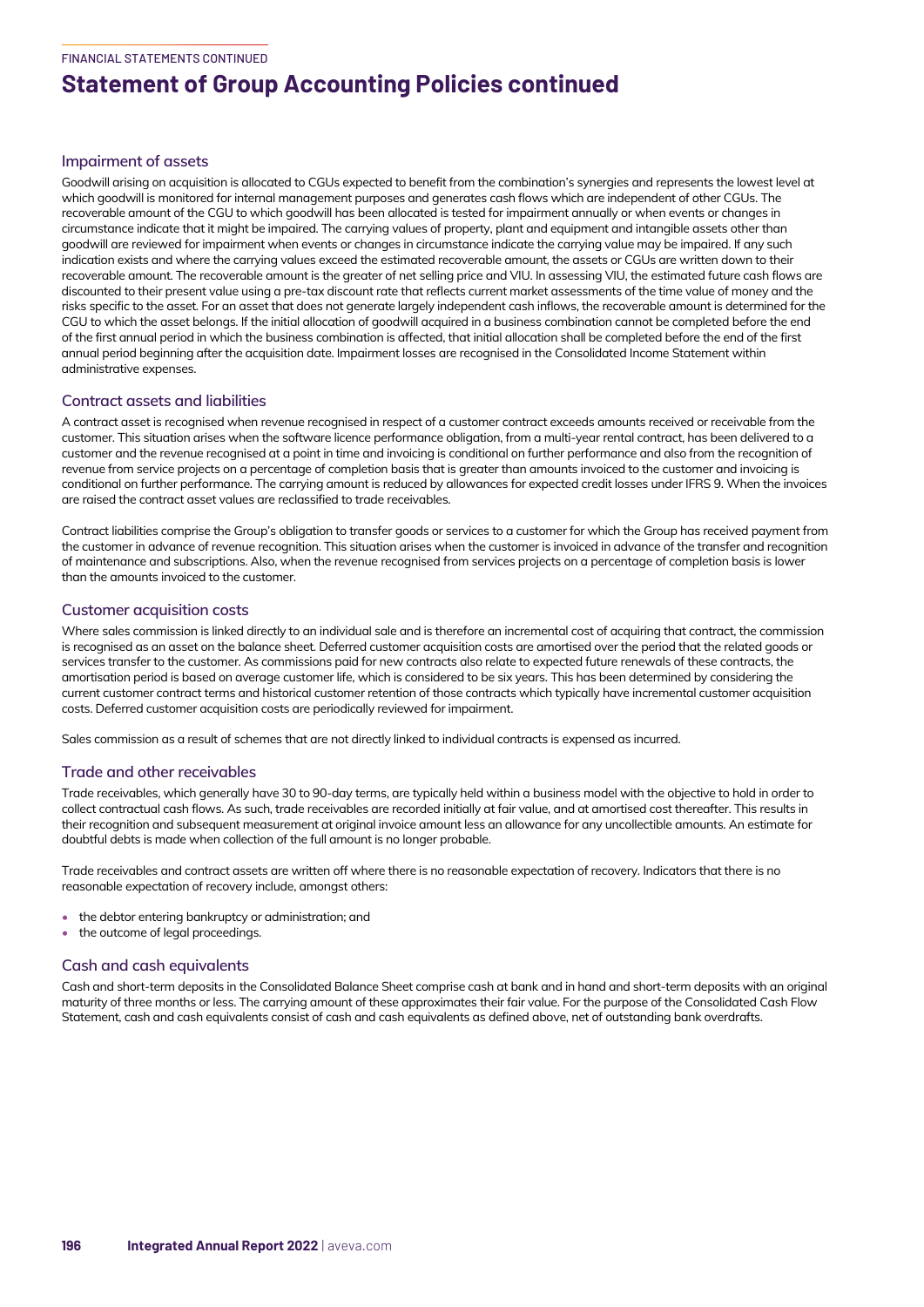## **GOVERNANCE GOVERNANCE**

### **Derivative financial instruments**

The Group holds forward foreign exchange contracts (the hedging instrument) to reduce exposure to foreign exchange risk. The Group does not hold or issue derivative financial instruments for speculative purposes. All forward foreign exchange contracts have been marked-tomarket and are held at fair value on the Consolidated Balance Sheet. For regular transactions the Group does not apply hedge accounting. Where hedge accounting is not applied, movements in fair value are recorded in the Consolidated Income Statement. Fair value is estimated using the settlement rates prevailing at the period end.

For significant one-off transactions the Group may apply hedge accounting in order to mitigate the impact of changes in foreign exchange on the Group's income statement by matching the impact of the hedging instrument against the hedged risk.

At the inception of a hedging relationship, the hedged item and hedging instrument are documented, alongside the risk management strategy and objectives for the hedge. Prospective effectiveness testing is performed. Over the life of the hedging relationship, effectiveness testing is undertaken to ensure the instrument remains an effective hedge of the transaction.

Changes in the fair value of the hedging instrument are recognised in the hedging reserve, through the Consolidated Statement of Comprehensive Income. Any ineffective portion is recognised immediately within the Consolidated Income Statement.

Where future cash flow results in the recognition of a non-financial asset or liability, then at the point of recognition the previously recognised related gains or losses are included in the initial measurement of that asset or liability.

Hedge accounting is discontinued when the hedging instrument expires, or it is sold, terminated, exercised, or no longer qualifies for hedging. At that time, any cumulative gain or loss on the hedging instrument recognised in the hedging reserve is retained in the hedging reserve until the forecast transaction occurs. Gains or losses on hedging instruments relating to an underlying exposure that no longer exists are taken to the Consolidated Income Statement.

### **Leases**

The Group recognises right-of-use assets at the commencement date of the lease (i.e., the date that the underlying asset is available for use). Right-of-use assets are measured at cost, less any accumulated depreciation and impairment losses, and adjusted for any remeasurement of lease liabilities. The cost of right-of-use assets includes the amount of lease liabilities recognised, initial direct costs incurred, and lease payments made at or before the commencement date less any lease incentives received. Unless the Group is reasonably certain to obtain ownership of the leased asset at the end of the lease term, the recognised right-of-use asset is depreciated on a straight-line basis over the shorter of its estimated useful life and the lease term. Right-of-use assets are subject to impairment review.

At the commencement date of the lease, the Group also recognises lease liabilities. They are measured at the present value of lease payments to be made over the lease term. The lease payments include fixed payments (including in substance fixed payments) less any lease incentives receivable, variable lease payments that depend on an index or a rate, and amounts expected to be paid under residual value guarantees. The lease payments also include the exercise price of a purchase option reasonably certain to be exercised by the Group and payments of penalties for terminating a lease, if the lease term reflects the Group exercising the option to terminate. The variable lease payments that do not depend on an index or a rate are recognised as expense in the period on which the event or condition that triggers the payment occurs. The Group has adopted the practical expedient to view certain arrangements containing both lease and non-lease components as a single lease component.

In calculating the present value of lease payments, the Group uses the incremental borrowing rate at the lease commencement date if the interest rate implicit in the lease is not readily determinable.

After the commencement date, the amount of lease liabilities is increased to reflect the accretion of interest and reduced for the lease payments made. In addition, the carrying amount of lease liabilities is remeasured if there is a modification, a change in the lease term, a change in the in-substance fixed lease payments or a change in the assessment to purchase the underlying asset. The carrying amounts of right-of-use assets are also remeasured to reflect this change in lease liabilities.

The Group applies the short-term lease recognition exemption to its short-term leases (i.e., those leases that have a lease term of 12 months or less from the commencement date and do not contain a purchase option). It also applies the lease of low-value assets recognition exemption to leases of assets that are considered of low value (i.e., below £5,000). Lease payments on short-term leases and leases of lowvalue assets are recognised as expense on a straight-line basis over the lease term.

The Group determines the lease term as the non-cancellable term of the lease, together with any periods covered by an option to extend the lease if it is reasonably certain to be exercised, or any periods covered by an option to terminate the lease, if it is reasonably certain not to be exercised.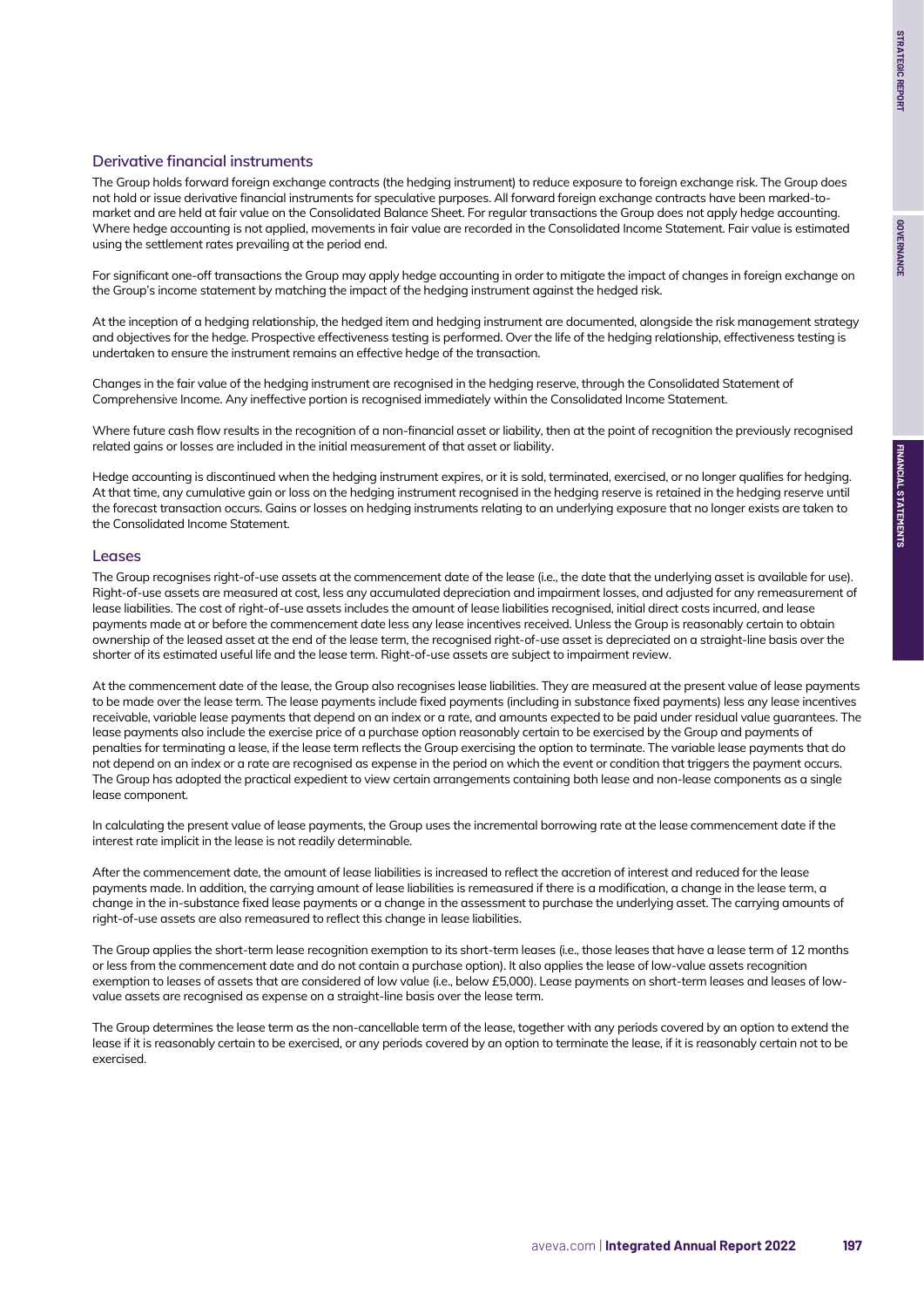## **Statement of Group Accounting Policies continued**

### **Taxation**

The Group is subject to income tax in numerous jurisdictions. The Group recognises provisions for tax based on estimates of taxes that are likely to become due. Where the final tax outcome is different from the amounts that were initially recorded, such differences will impact the current income tax and deferred tax provisions in the period in which such determinations are made.

Deferred income tax is provided, using the liability method, on all temporary differences at the balance sheet date between the tax bases of assets and liabilities and their carrying amounts for financial reporting purposes.

The UK Research & Development Credit (RDEC) is recognised in the income statement and netted off against Research & Development expenses as the RDEC is of the nature of a government grant.

Deferred income tax liabilities are recognised for all taxable temporary differences:

- except where the deferred income tax liability arises from goodwill amortisation or the initial recognition of an asset or liability in a transaction that is not a business combination and, at the time of the transaction, affects neither the accounting profit nor taxable profit or loss; and
- in respect of taxable temporary differences associated with investments in subsidiaries, except where the timing of the reversal of the temporary differences can be controlled and it is probable that the temporary differences will not reverse in the foreseeable future.

Deferred income tax assets are recognised for all deductible temporary differences, carry-forward of unused tax assets and unused tax losses to the extent that it is probable that taxable profit will be available against which the deductible temporary differences, carry-forward of unused tax assets and unused tax losses can be utilised:

- except where the deferred income tax asset relating to the deductible temporary difference arises from the initial recognition of an asset or liability in a transaction that is not a business combination and, at the time of the transaction, affects neither the accounting profit nor taxable profit or loss; and
- in respect of deductible temporary differences associated with investments in subsidiaries, deferred tax assets are only recognised to the extent that it is probable that the temporary differences will reverse in the foreseeable future and taxable profit will be available against which the temporary differences can be utilised.

The carrying amount of deferred income tax assets is reviewed at each balance sheet date and reduced to the extent that it is no longer probable that sufficient taxable profit will be available to allow all or part of the deferred income tax asset to be utilised.

Deferred income tax assets and liabilities are measured at the tax rates that are expected to apply to the year when the asset is realised or the liability is settled, based on tax rates (and tax laws) that have been enacted or substantively enacted at the balance sheet date.

The income tax effects of items recorded in either other comprehensive income or equity are recognised in the Consolidated Statement of Comprehensive Income or the Consolidated Statement of Changes in Shareholders' Equity respectively. Otherwise, income tax is recognised in the Consolidated Income Statement.

Revenue, expenses and assets are recognised net of the amount of sales taxes except:

- where the sales tax incurred on a purchase of goods and services is not recoverable from the taxation authority, in which case the sales tax is recognised as part of the cost of acquisition of the asset or as part of the expense item as applicable; and
- receivables and payables are stated with the amount of sales taxes included.

The net amount of sales taxes recoverable from, or payable to, the taxation authority is included as part of receivables or payables in the Consolidated Balance Sheet.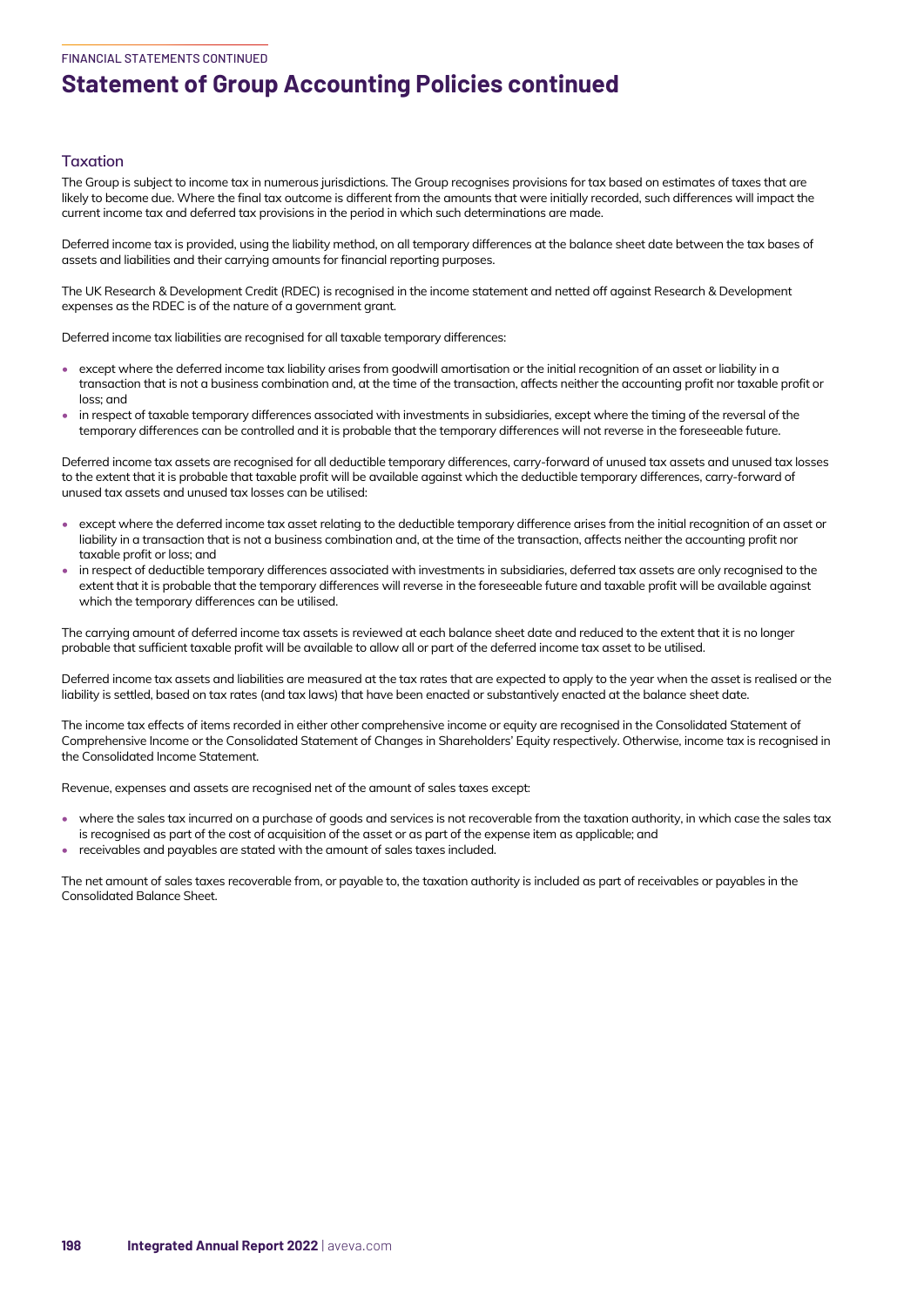### **Retirement benefits**

For defined benefit schemes, the defined benefit obligation is calculated semi-annually for each plan by qualified external actuaries using the projected unit credit method which attributes entitlement to benefits to the current period (to determine current service cost) and to the current and prior periods (to determine the present value of defined benefit obligation). The retirement benefit liability in the Consolidated Balance Sheet represents the present value of the defined benefit obligation (using a discount rate derived from a published index of AA-rated corporate bonds) as reduced by the fair value of plan assets out of which the obligations are to be settled directly. Fair value is based on market price information and in the case of quoted securities is the published bid price. The value of a net pension benefit asset is restricted to the present value of any amount the Group expects to recover by way of refunds from the plan or reductions in the future contributions. The current service cost is recognised in the Consolidated Income Statement as an employee benefit expense. The net interest element of the defined benefit cost is calculated by applying the discount rate to the net defined benefit liability or asset.

Actuarial gains and losses arising from experience adjustments or changes in actuarial assumptions are credited or charged in the Consolidated Statement of Comprehensive Income in the period in which they arise.

The Group also operates defined contribution pension schemes for a number of UK and non-UK employees. Contributions to defined contribution plans are charged to the Consolidated Income Statement as they become payable.

### **Share-based payments**

The cost of equity-settled transactions with employees is measured by reference to the fair value at the date at which they are granted, further details of which are given in note 26 of the Notes to the Consolidated Financial Statements.

The cost of equity-settled transactions is recognised, together with a corresponding increase in equity, over the period in which the performance conditions are fulfilled, ending on the date on which the relevant employees become fully entitled to the award (vesting date). The cumulative expense recognised for equity-settled transactions at each reporting date until the vesting date reflects the extent to which the vesting period has expired and the Group's best estimate of the number of equity instruments that will ultimately vest.

No expense is recognised for awards that do not ultimately vest, except for awards where vesting is conditional upon a market condition, which are treated as vesting irrespective of whether the market condition is satisfied, provided that all other performance conditions are satisfied.

Where the terms of an equity-settled award are modified, as a minimum an expense is recognised as if the terms had not been modified. In addition, an expense is recognised for any increase in the value of the transaction as a result of the modification, as measured at the date of modification.

Where an equity-settled award is cancelled, it is treated as if it had vested on the date of cancellation and any expense not yet recognised for the award is recognised immediately. However, if a new award is substituted for the cancelled award and designated as a replacement award on the date that it is granted, the cancelled and new awards are treated as if they were a modification of the original award, as described in the previous paragraph.

The dilutive effect of outstanding options is reflected as additional share dilution in the computation of EPS, subject to an estimate of whether performance conditions will be met.

### **Employee benefit trust**

The Group has established an employee benefit trust (AVEVA Group Employee Benefit Trust 2008), which is a separately administered trust and is funded by loans from Group companies. The assets of the trust comprise shares in AVEVA Group plc and cash balances. The Group recognises assets and liabilities of the trust in the Consolidated Financial Statements and shares held by the trust are recorded at cost as a deduction from shareholders' equity.

Consideration received for the sale of shares held by the trust is recognised in equity, with any difference between the proceeds from the sale and the original cost being taken to retained earnings.

**GOVERNANCE**

**GOVERNANCE**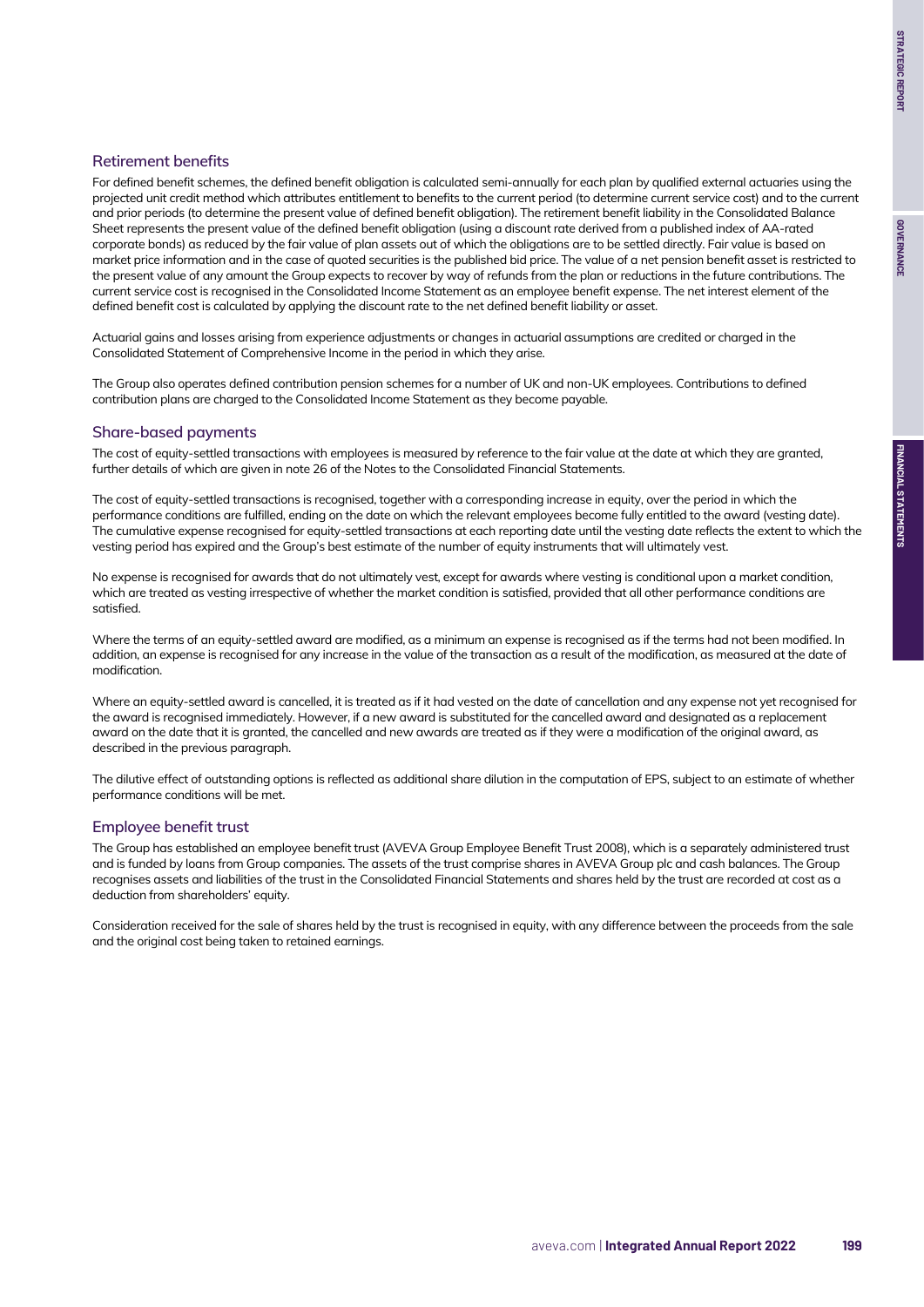## **Full list of addresses and subsidiaries**

A full list of addresses of all subsidiaries and significant holdings as at 31 March 2022 is provided below, alphabetically by country.

| Country        | <b>Name</b>                                           | <b>Address</b>                                                                                                                             |
|----------------|-------------------------------------------------------|--------------------------------------------------------------------------------------------------------------------------------------------|
| UΚ             | AVEVA Group plc                                       | High Cross, Madingley Road, Cambridge, CB3 0HB, UK                                                                                         |
| Argentina      | AVEVA Software Argentina S.A.                         | Italia 415 piso 4., C.P. 1638 Vicente Lopez, Provincia de, Buenos<br>Aires, Argentina                                                      |
| Argentina      | <b>OSIsoft Argentina SRL</b>                          | Alem Leandro N. Av. 592 Piso:6, 1001-Ciudad Autonama, Buenos<br>Aires, Argentina                                                           |
| Australia      | AVEVA Pty. Ltd.                                       | Level 9, 25 King Street, Bowen Hills, Queensland 4006, Australia                                                                           |
| Australia      | AVEVA Software Australia Holdings Pty Ltd             | Level 9, 25 King Street, Bowen Hills, Queensland 4006, Australia                                                                           |
| Australia      | AVEVA Software Australia Pty Ltd                      | Level 9, 25 King Street, Bowen Hills, Queensland 4006, Australia                                                                           |
| Australia      | <b>OSIsoft Australia Pty Ltd</b>                      | Level 7, 99 St Georges Terrace, Perth, WA 6000, Australia                                                                                  |
| Brazil         | AVEVA Software Brasil Ltda                            | Avenida das Nacoes Unidas, 22.223, Setor Portao B, CEP 04795-<br>907, Cidade de São Paulo, Estado de São Paulo, Brazil                     |
| Brazil         | OSIsoft do Brasil Sistemas Ltda                       | Alameda Santos, 1940 15 andar, Cerqueira Cesar, CEP 01418-002,<br>São Paulo, Brazil                                                        |
| Bahrain        | OSIsoft Technologies Middle East W.L.L.               | Office 2302-04, 23rd Floor, Almoayyed Tower, Building No. 2504,<br>Road 2832, Block 428, Seef Suburb, Bahrain                              |
| Canada         | AVEVA Software Canada Inc.                            | 49 Quarry Park Blvd. SE, Calgary Alberta T2C 5H9, Canada                                                                                   |
| Canada         | <b>OSIsoft Canada ULC</b>                             | 600-1741 Lower Water Street, Halifax, Nova Scotia, B3J OJ2,<br>Canada                                                                      |
| Chile          | AVEVA Software Chile S.p.A.                           | Rycardo Lyon 222, Oficina 1801, Providencia                                                                                                |
| China          | AVEVA Solutions (Shanghai) Co. Limited                | Unit 05-07, 37th Floor (33rd Floor), No. 88, Yincheng Road, Shanghai<br>Free Trade Zone, Shanghai                                          |
| China          | OSIsoft (Shanghai) Technology Co., Ltd                | Suite 4105, No.268 Xi Zang Middle Road, Shanghai, Huangpu<br>District, China                                                               |
| China          | Telvent Control Systems (China) Co. Limited           | Middle Zone, 2/F, No.1 Building, No. 2, 2nd Liangshuihe River Street,<br>Beijing Economic & Technological Development Area, Beijing, China |
| Colombia       | AVEVA Software Colombia S.A.S.                        | Cento Empresarial Colpatria, Torre 3, Piso 6, Calle 127A 53A-45,<br>Bogota, Colombia                                                       |
| Czech Republic | OSIsoft Czech Republic, s.r.o.                        | Politických obětí 117, Frýdek-Místek – Místek, 738 01, Czech<br>Republic                                                                   |
| Denmark        | <b>AVEVA Denmark A/S</b>                              | Indkildevej 6D, 9210 Aalborg SØ, Denmark                                                                                                   |
| France         | <b>AVEVA SAS</b>                                      | 5-7 Square Felix Nadar, 94300 Vincennes, France                                                                                            |
| France         | <b>OSIsoft France Sarl</b>                            | 81 Boulevard Pierre, 1er, 33110 Le Bouscat, France                                                                                         |
| Germany        | <b>AVEVA GmbH</b>                                     | Otto-Volger-Street 7c, 65843 Sulzbach (Taunus), Germany                                                                                    |
| Germany        | OSIsoft Europe GmbH                                   | Mainzer Landstrasse 178-190, 60327 Frankfurt am Main, Germany                                                                              |
| Hong Kong      | <b>AVEVA East Asia Limited</b>                        | Room 1003 10/F Tower 1, Lippo Centre, 89 Queensway, Admiralty,<br>Hong Kong                                                                |
| India          | AVEVA Information Technology India Private<br>Limited | Unit No 202, Wing A, 2nd Floor, Bldg No. 2, Supreme Business Park,<br>Supreme City, Powai, Mumbai – 400076, India                          |
| India          | AVEVA Solutions India LLP                             | Tower 1, 2nd Floor, Wave Rock, S Y No. 115 TSIIC IT/ITES<br>SEZ, Nanakramguda, Hyderabad Hyderabad TG 500008 IN                            |
| India          | AVEVA Software India Private Limited                  | Unit No 202, 2nd Floor, A Wing, Supreme Business Park,<br>Hiranandani Gardens, Powai, Mumbai, Mumbai City, Maharashtra,<br>400076, India   |
| India          | <b>AVEVA Software Private Limited</b>                 | Unit No 202, A Wing, Supreme Business Park, Hiranandani Gardens,<br>Powai, Mumbai, Mumbai City, Maharashtra, 400076, India                 |
| India          | OSIsoft India Private Limited                         | Unit No 202, Wing A, 2nd Floor, Supreme Business Park, Supreme<br>City, Powai, Mumbai - 400076, India                                      |
| Italy          | AVEVA Software Italia S.p.A                           | Viale Milano no. 177, Gallarate, Milan, Italy                                                                                              |
| Italy          | OSIsoft Italy S.R.L.                                  | Milano (MI) Viale, 20134, Forlanini Enrico 23, Milan, Italy                                                                                |
| Japan          | AVEVA K.K.                                            | Oase Shibaura MJ Building, 2-15-6 Shibaura, Minato-ku, Tokyo 108-<br>0023, Japan                                                           |
| Japan          | AVEVA Software K.K.                                   | Oase Shibaura MJ Building, 2-15-6 Shibaura, Minato-ku, Tokyo,<br>Japan                                                                     |
| Japan          | OSIsoft Japan, K.K.                                   | 15-6, Shibaura 2-Chome, Minato-ku, Tokyo, Japan                                                                                            |
| Malaysia       | AVEVA Asia Pacific Sdn. Bhd.                          | 43-2, Plaza Damansara, Jalan Medan Setia 1, Bukit Damansara,<br>Kuala Lumpur W.P., 50490, Kuala Lumpur, Malaysia                           |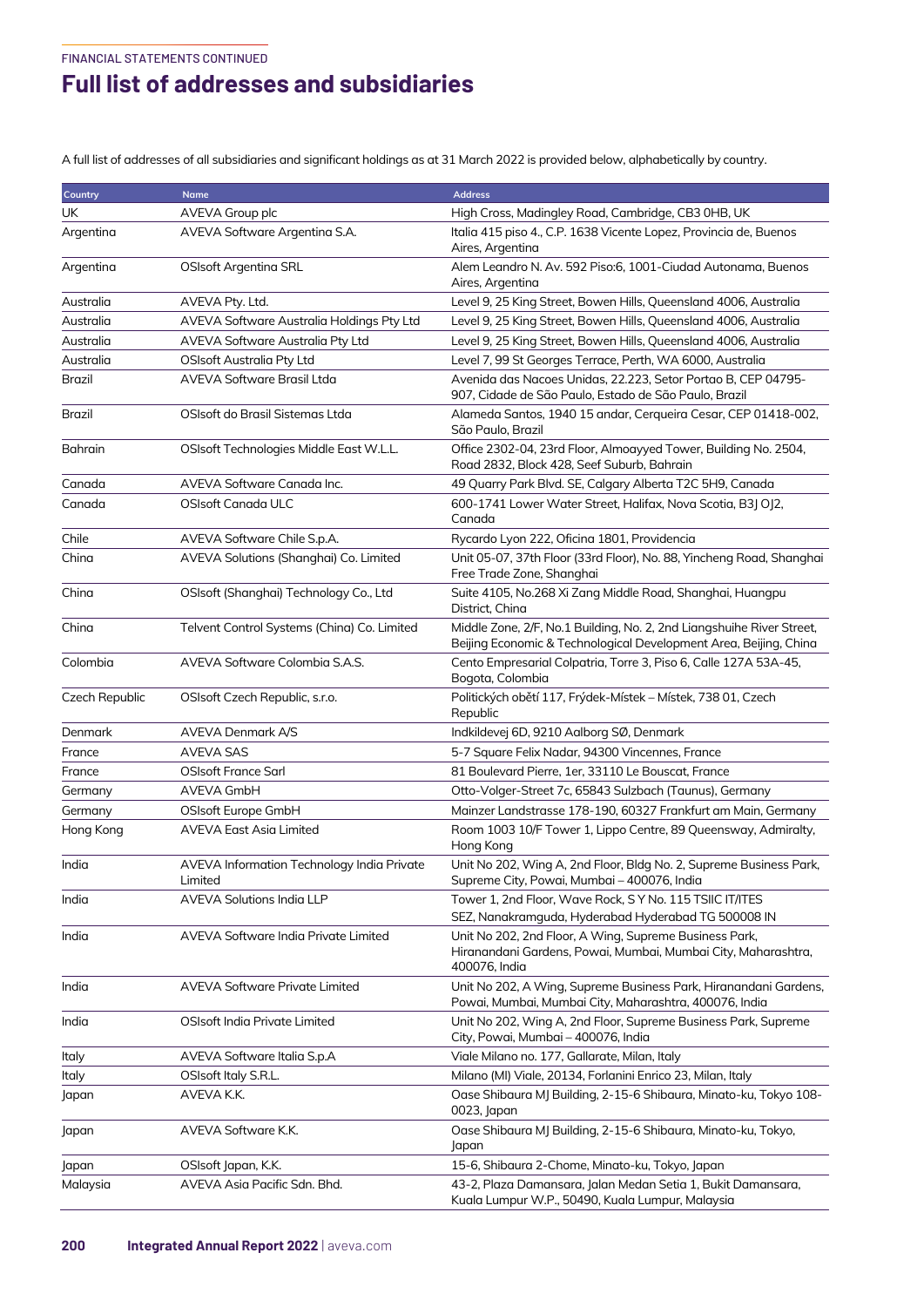| Country           | <b>Name</b>                                                | <b>Address</b>                                                                                                                         |
|-------------------|------------------------------------------------------------|----------------------------------------------------------------------------------------------------------------------------------------|
| Malaysia          | AVEVA Sdn. Bhd.                                            | 43-2, Plaza Damansara, Jalan Medan Setia 1, Bukit Damansara,<br>Kuala Lumpur W.P., 50490, Kuala Lumpur, Malaysia                       |
| Mexico            | AVEVA Software Mexico SA de C.V.                           | Piso 2, 111 Presidente Masaryk, Polanco, Miguel Hidalgo, 11560<br>Ciudad de Mexico, Mexico                                             |
| Mexico            | OSIsoft Mexico S. de R.L. de C.V.                          | Miguel de Cervantes Saavedra, 233-901, Granada Miguel Hidalgo,<br>Ciudad de Mexico, 11520, Mexico                                      |
| Netherlands       | Asset+ Solutions IP B.V.                                   | Baarnsche dijk 10 B, 3741LS, Baarn, Netherlands                                                                                        |
| Netherlands       | AVEVA (The Netherlands) B.V.                               | Baarnsche dijk 10 B, 3741LS, Baarn, Netherlands                                                                                        |
| Netherlands       | AVEVA Software Holdings Netherlands B.V.                   | Baarnsche dijk 10 B, 3741LS, Baarn, Netherlands                                                                                        |
| Netherlands       | AVEVA Software Netherlands B.V.                            | Baarnsche dijk 10 B, 3741LS, Baarn, Netherlands                                                                                        |
| Norway            | AVEVA AS                                                   | Golf Tower, Kanalsletta 2, N-4033, Stavanger, Norway                                                                                   |
| Norway            | <b>OSIsoft Norway AS</b>                                   | Intertrust (Norway) AS, Munkedamsveien 59B, 0270, Oslo, Norway                                                                         |
| Republic of Korea | AVEVA Korea Limited                                        | 25 F, West Tower, Mirae Asset Center 1 Building, 26 Eulji-ro 5-gil,<br>Jung-gu, Seoul, Republic of Korea                               |
| Republic of Korea | AVEVA Software Korea Limited                               | 25 F, West Tower, Mirae Asset Center 1 Building, 26 Eulji-ro 5-gil,<br>Jung-gu, Seoul, Republic of Korea                               |
| Republic of Korea | OSIsoft Korea Co., Ltd.                                    | 25th Flr., Center1 west, 26, Eulji-ro 5-gil, Jung-gu, Seoul, Republic of<br>Korea                                                      |
| Russia            | <b>AVEVA Limited Liability Company</b>                     | 3rd Floor, Office 9, premises IV, Pavlovskaya Street, 7, 115093,<br>Moscow, Russia                                                     |
| Russia            | Schneider Electric Software RU (In liquidation)            | Moika Embankment 58, lit. A, of. 504, 190031, St. Petersburg, Russia                                                                   |
| Russia            | OSIsoft OOO (LLC)                                          | Letnikovskaya st.2, bld. 1, 4th floor, offices 401-405, 115114,<br>Moscow, Russia                                                      |
| Singapore         | AVEVA Software Singapore Pte. Ltd                          | 15 Changi Business Park, Central 1, #03-01/05, Singapore, 486057                                                                       |
| Singapore         | OSIsoft Asia Pte. Ltd.                                     | 250 North Bridge Road, #36-04 Raffles City Tower, 179101,<br>Singapore                                                                 |
| South Africa      | OSIsoft South Africa (Pty) Ltd                             | Clearwater Office Park Building 3, Ground Floor Millenium Road And<br>Christiaan De Wet Road, Johannesburg, Gauteng 1735, South Africa |
| Spain             | AVEVA Software España S.L.U.                               | Avda Manoteras, Num 44, Puerta 1, 28050, Madrid, Spain                                                                                 |
| Spain             | OSIsoft Espana, S.L Sociedad Unipersonal                   | Cuzco IV, Paseo de la Castellana, 141 Planta 5a, 28046, Madrid,<br>Spain                                                               |
| Sweden            | AVEVA AB                                                   | PO Box 50555, Drottninggatan 18, SE-202 15, Malmö, Sweden                                                                              |
| Sweden            | OSIsoft Sweden AB                                          | Regus Malmö Central, Adelgatan 21, SE-211 22, Malmö, Sweden                                                                            |
| Thailand          | AVEVA Software (Thailand) Co., Ltd                         | 89 AIA Capital Center, 20th Floor, Room 2028-2030, Ratchadapisek<br>Road, Kwaeng Dindaeng, Khet Dindaeng, Bangkok 10400, Thailand      |
| Turkey            | AVEVA Yazilim Ve Hizmetleri Anonim Şirketi                 | Kurtköy Aeropark, Yenişehir Mahallesi, Osmanli Bulvari, No:11 Kat 5<br>A/28, Pendik, Istanbul, 34912, Turkey                           |
| Turkey            | OSIsoft Technologies Bilişim Hizmetleri Limited<br>Şirketi | Kavaklidere Mahallesi, Ataturk Blv. No: 185, Cankaya, Ankara,<br>Turkey                                                                |
| <b>UAE</b>        | AVEVA Software Middle East FZ-LLC                          | D-201 - D-212, 2 Office Park Block D, Dubai Internet City, Dubai,<br>United Arab Emirates                                              |
| UK                | <b>AVEVA Consulting Limited</b>                            | High Cross, Madingley Road, Cambridge, CB3 0HB, UK                                                                                     |
| UK                | <b>AVEVA Engineering IT Limited</b>                        | High Cross, Madingley Road, Cambridge, CB3 0HB, UK                                                                                     |
| UK                | <b>AVEVA Finance Limited</b>                               | High Cross, Madingley Road, Cambridge, CB3 0HB, UK                                                                                     |
| UK                | <b>AVEVA Financing Limited</b>                             | High Cross, Madingley Road, Cambridge, CB3 0HB, UK                                                                                     |
| UK                | <b>AVEVA Limited</b>                                       | High Cross, Madingley Road, Cambridge, CB3 0HB, UK                                                                                     |
| UK                | AVEVA Managed Services Limited                             | High Cross, Madingley Road, Cambridge, CB3 0HB, UK                                                                                     |
| UK                | AVEVA Software GB Limited                                  | 101 Science Park, Milton Road, Cambridge, CB4 0FY, UK                                                                                  |
| UK                | <b>AVEVA Solutions Limited</b>                             | High Cross, Madingley Road, Cambridge, CB3 0HB, UK                                                                                     |
| UK                | AVEVA to the Power of PI Limited                           | High Cross, Madingley Road, Cambridge, CB3 0HB, UK                                                                                     |
| UK                | AVEVA UK 1 Limited                                         | High Cross, Madingley Road, Cambridge, CB3 0HB, UK                                                                                     |
| UK                | <b>AVEVAPI Limited</b>                                     | High Cross, Madingley Road, Cambridge, CB3 0HB, UK                                                                                     |
| UK                | <b>CADCentre Engineering IT Limited</b>                    | High Cross, Madingley Road, Cambridge, CB3 0HB, UK                                                                                     |
| UK                | CADCentre Limited                                          | High Cross, Madingley Road, Cambridge, CB3 0HB, UK                                                                                     |
| UK                | <b>CADCentre Pension Trustee Limited</b>                   | High Cross, Madingley Road, Cambridge, CB3 0HB, UK                                                                                     |
| UK                | <b>CADCentre Property Limited</b>                          | High Cross, Madingley Road, Cambridge, CB3 0HB, UK                                                                                     |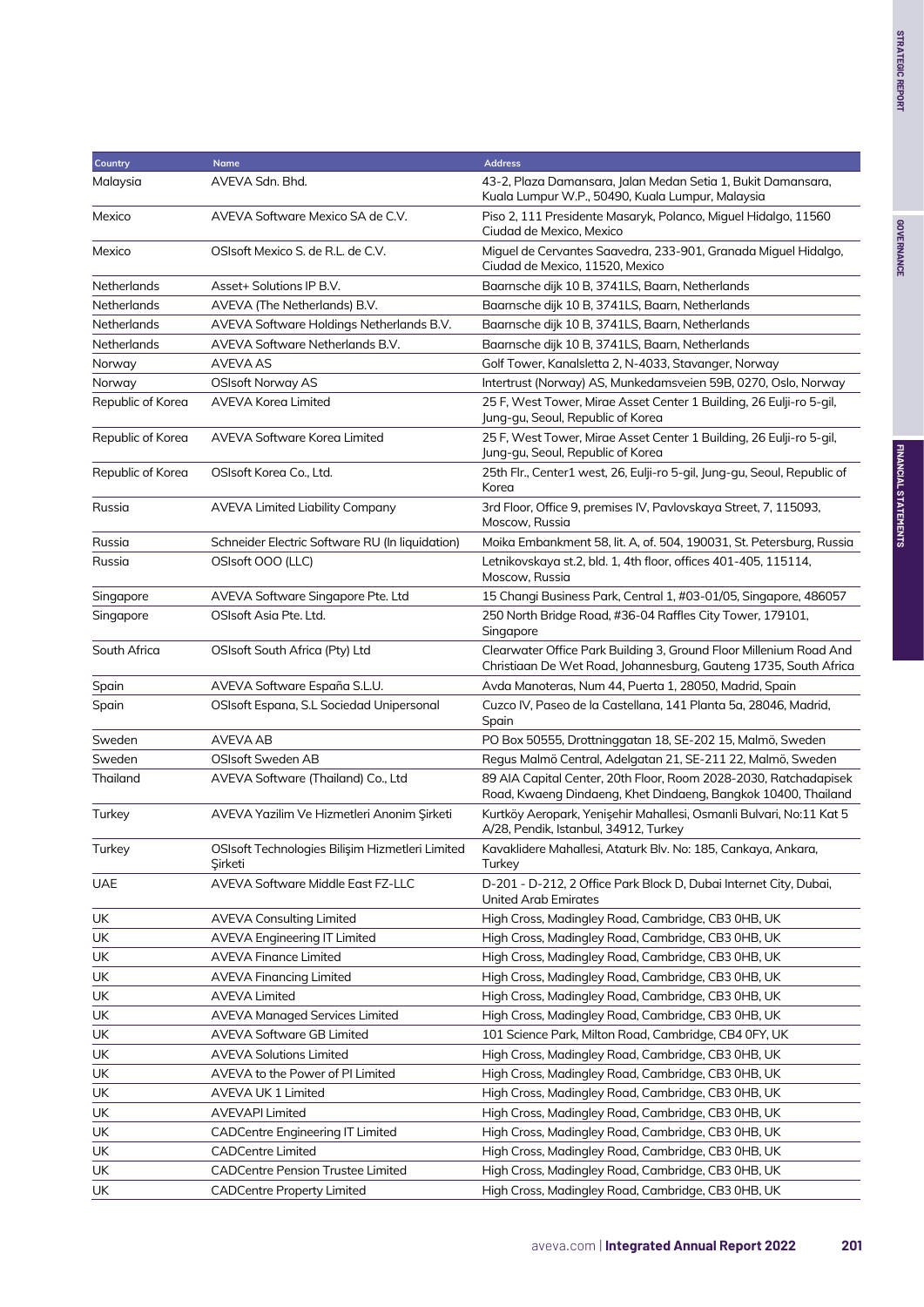## **Full list of addresses and subsidiaries continued**

| <b>Country</b> | <b>Name</b>                   | <b>Address</b>                                                              |
|----------------|-------------------------------|-----------------------------------------------------------------------------|
| UK             | LFM Software Limited          | High Cross, Madingley Road, Cambridge, CB3 0HB, UK                          |
| <b>UK</b>      | OSIsoft (UK) Limited          | Capital House, 15th Floor, Chapel Street, London, NW1 5DH, UK               |
| <b>UK</b>      | Tribon Solutions (UK) Limited | High Cross, Madingley Road, Cambridge, CB3 0HB, UK                          |
| <b>USA</b>     | AVEVA Inc.                    | 251 Little Falls Drive, Wilmington, DE 19808, USA                           |
| <b>USA</b>     | AVEVA Software, LLC           | 251 Little Falls Drive, Wilmington, DE 19808, USA                           |
| <b>USA</b>     | AVEVA US 1 Corp               | 251 Little Falls Drive, Wilmington, DE 19808, USA                           |
| <b>USA</b>     | AVEVA US 2 Corp               | 251 Little Falls Drive, Wilmington, DE 19808, USA                           |
| <b>USA</b>     | AVEVA US Blocker Corp         | 251 Little Falls Drive, Wilmington, DE 19808, USA                           |
| <b>USA</b>     | OSIsoft LLC                   | 251 Little Falls Drive, Wilmington, County of New Castle, Delaware<br>19808 |
| <b>USA</b>     | Wonderware de Mexico, Inc.    | 251 Little Falls Drive, Wilmington, DE 19808, USA                           |
| <b>USA</b>     | Wonderware of Venezuela, Inc. | 251 Little Falls Drive, Wilmington, DE 19808, USA                           |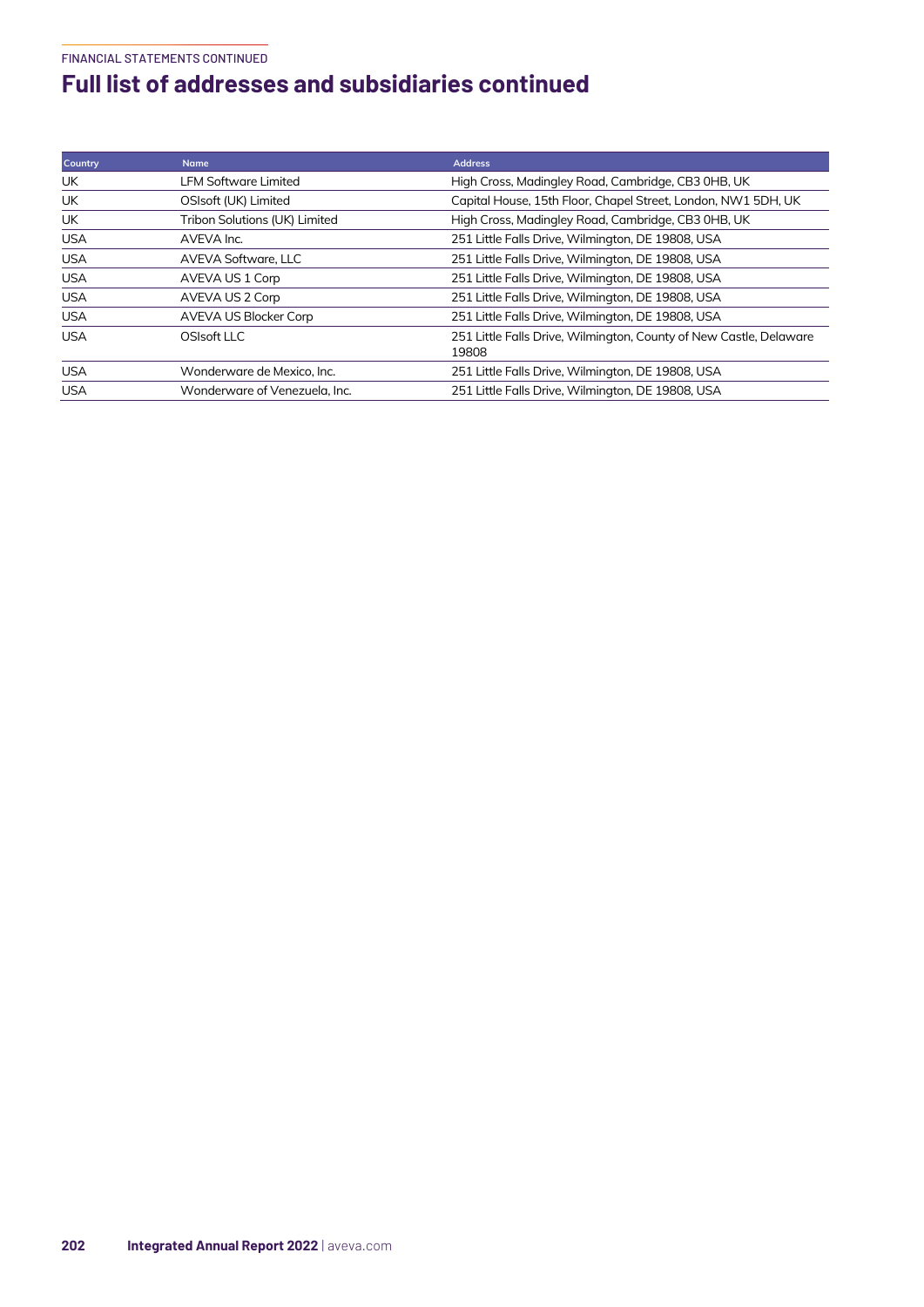## **GOVERNANCE GOVERNANCE**

**FINANCIAL STATEMENTS**

FINANCIAL STATEMENTS

The Group presents various non-GAAP measures, which management believes provide useful information for understanding the Group's financial performance. These non-GAAP measures should be considered in addition to IFRS measures and are not intended to be either a substitute for them or superior to them.

As non-GAAP measures are not defined by IFRS, they may not be directly comparable with other companies who use similar measures.

The Group's non-GAAP measures are consistent with those presented in the 2021 Annual Report, except for:

- Standalone AVEVA and standalone OSIsoft results are not reported. Management believes presentation of separate results is not required due to the ongoing integration of OSIsoft into the Group.
	- Normalised items (see definition and commentary below) have been redefined to:
	- include the impact of the tax step up arising on the acquisition of OSIsoft;
	- remove the impact of fair value adjustments on financial derivatives; and
	- include the impact of amortisation of other software.
- Cash conversion has been redefined (see definition and commentary below), also resulting in the inclusion of free cash flow before tax as a non-GAAP measure.
- Net cash has been redefined to:
	- include the US \$900 million term loan drawn down on 19 March 2021; and
	- exclude treasury deposits.
	- It has consequently been renamed net debt.

Further information, definitions, the intent in presenting, and a reconciliation from the nearest IFRS measure are provided below.

| Non-GAAP<br>measure            | <b>Closest</b><br>equivalent<br><b>IFRS</b> measure | <b>Definition and purpose</b>                                                                                                                                                                                                                                                                                                                                                                                                                                                                                                                                                                                                                                                                                                          |  |  |  |  |
|--------------------------------|-----------------------------------------------------|----------------------------------------------------------------------------------------------------------------------------------------------------------------------------------------------------------------------------------------------------------------------------------------------------------------------------------------------------------------------------------------------------------------------------------------------------------------------------------------------------------------------------------------------------------------------------------------------------------------------------------------------------------------------------------------------------------------------------------------|--|--|--|--|
| Income statement presentations |                                                     |                                                                                                                                                                                                                                                                                                                                                                                                                                                                                                                                                                                                                                                                                                                                        |  |  |  |  |
| Adjusted                       | Group                                               | The Group's results excluding exceptional and normalised items (see definitions below).                                                                                                                                                                                                                                                                                                                                                                                                                                                                                                                                                                                                                                                |  |  |  |  |
| results                        | GAAP<br>results                                     | Adjusted EPS is calculated based upon profit after tax, adjusted for exceptional and normalised items, the<br>deferred revenue haircut (see definition below), and the tax effect of these items.                                                                                                                                                                                                                                                                                                                                                                                                                                                                                                                                      |  |  |  |  |
|                                |                                                     | Management believes that adjusted results provide a reliable and consistent measure of the Group's<br>underlying performance. The business is managed and measured day-to-day on an adjusted basis, and<br>Group performance elements of employee bonus and share schemes are typically also on this basis.                                                                                                                                                                                                                                                                                                                                                                                                                            |  |  |  |  |
|                                |                                                     | Adjusted results exclude the costs relating to major integration and restructuring events while including<br>the benefits. They also exclude significant recurring expense relating to normalised items. Therefore,<br>adjusted results present a more favourable view than GAAP measures and should not be considered to be<br>a complete picture of the Group's financial performance.                                                                                                                                                                                                                                                                                                                                               |  |  |  |  |
|                                |                                                     | See section a below for a reconciliation.                                                                                                                                                                                                                                                                                                                                                                                                                                                                                                                                                                                                                                                                                              |  |  |  |  |
| Pro forma<br>results           | Group<br>GAAP<br>results                            | Pro forma results are presented to provide a year-on-year performance comparison for the Group, given<br>the significant impact of the OSIsoft acquisition on the Group's results for the year ended 31 March 2022.<br>Management have considered pro forma results in the day-to-day running of the business for the year<br>ended 31 March 2022, and they have been incorporated into performance elements of employee bonus<br>and share schemes.                                                                                                                                                                                                                                                                                   |  |  |  |  |
|                                |                                                     | Pro forma results do not represent the enlarged Group's actual results and do not purport to represent<br>what the combined results would have been in comparative periods. They share the same limitations as<br>adjusted results and present a more favourable view than GAAP measures. In addition, due to the<br>acquisition of OSIsoft completing close to the year-end, comparatives for the year ended 31 March 2021<br>do not represent the legal form of the Group for the full 12 months and include results that are not<br>attributable to the Group's shareholders.                                                                                                                                                       |  |  |  |  |
|                                |                                                     | Pro forma results for the year ended 31 March 2022<br>Pro forma results for the year ended 31 March 2022 are prepared on an adjusted basis and additionally<br>exclude the impact of the deferred revenue haircut (see definition below).                                                                                                                                                                                                                                                                                                                                                                                                                                                                                              |  |  |  |  |
|                                |                                                     | Pro forma results for the year ended 31 March 2021<br>Pro forma results for the year ended 31 March 2021 have been prepared on the basis that:<br>• The financial information is the combination of the consolidated financial statements of AVEVA Group<br>plc and OSIsoft, LLC for the year to 31 March 2021.<br>• No pro forma adjustments have been made to reflect synergies or cost savings that may be expected to<br>occur as a result of the acquisition, nor have any adjustments been made to reflect the stand-alone costs<br>expected.<br>• There has been no trading between the two groups for either of the years presented.<br>• The term loan was entered into on 1 April 2020, and interest accrued from that date. |  |  |  |  |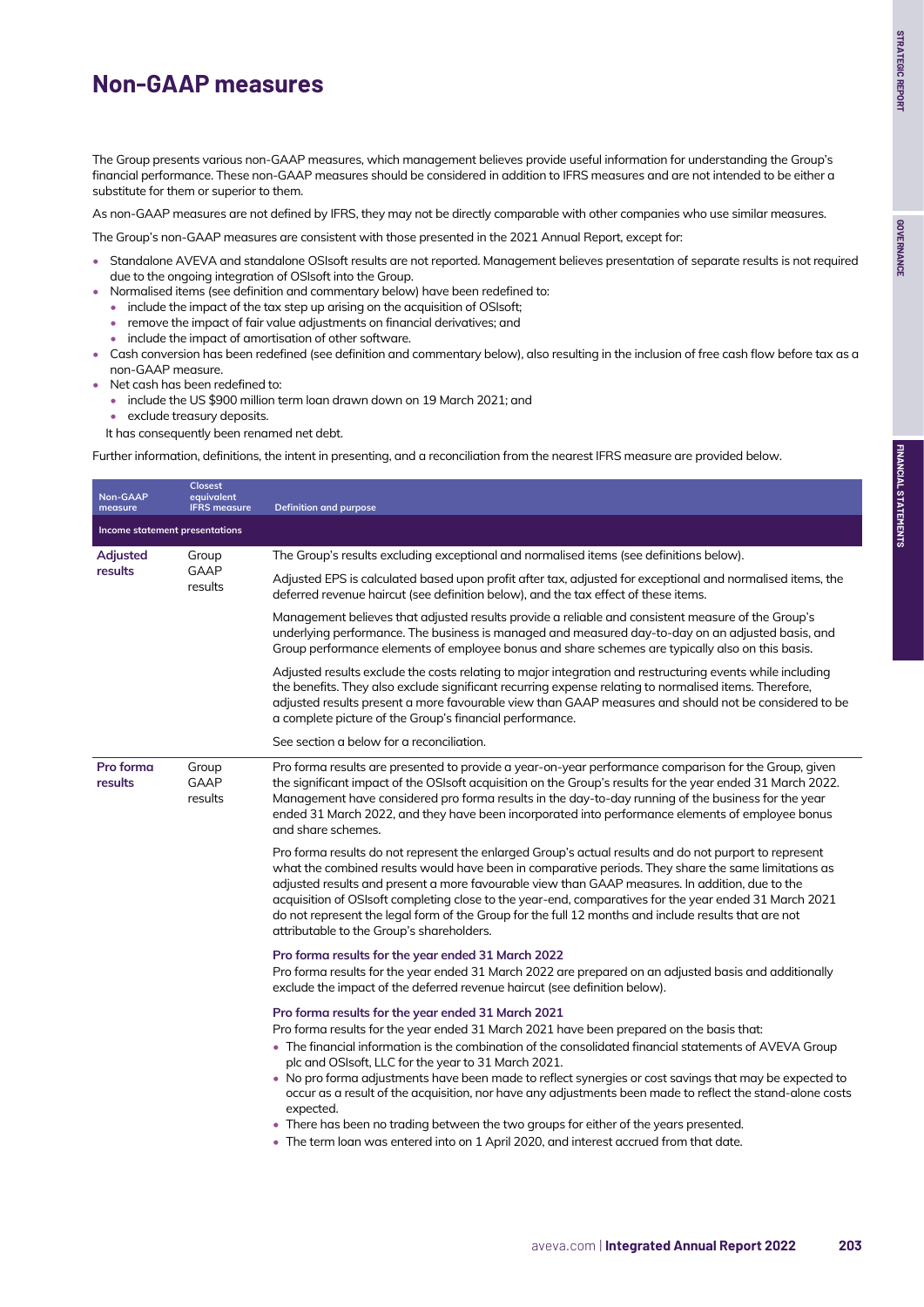## **Non-GAAP measures continued**

| Non-GAAP<br>measure               | <b>Closest</b><br>equivalent<br><b>IFRS</b> measure | <b>Definition and purpose</b>                                                                                                                                                                                                                                                                                                                                                                                                                                                                                |
|-----------------------------------|-----------------------------------------------------|--------------------------------------------------------------------------------------------------------------------------------------------------------------------------------------------------------------------------------------------------------------------------------------------------------------------------------------------------------------------------------------------------------------------------------------------------------------------------------------------------------------|
| Pro forma<br>results<br>continued |                                                     | Pro forma adjusted diluted EPS<br>The pro forma adjusted diluted EPS calculation assumes:<br>Rights issue shares were issued on 1 April 2020.                                                                                                                                                                                                                                                                                                                                                                |
|                                   |                                                     | Rights issue adjustments for unexercised share options at the date of the rights issue were made at the<br>later of 1 April 2020 and the share option award date.<br>No timing adjustments made for actual or potential share option awards to OSIsoft employees.<br>۰<br>For reconciliations, see:                                                                                                                                                                                                          |
|                                   |                                                     | • Section a below for pro forma results, pro forma constant currency results, and pro forma organic<br>constant currency results.<br>• Section b for pro forma revenue, pro forma constant currency revenue, and pro forma organic constant                                                                                                                                                                                                                                                                  |
|                                   |                                                     | currency revenue by fee type and by geographic region.<br>• Section e for pro forma effective tax rate.<br>• Section f for pro forma adjusted diluted EPS.                                                                                                                                                                                                                                                                                                                                                   |
|                                   | Reconciling items to adjusted and pro forma results |                                                                                                                                                                                                                                                                                                                                                                                                                                                                                                              |
|                                   | No direct                                           |                                                                                                                                                                                                                                                                                                                                                                                                                                                                                                              |
| <b>Exceptional</b><br>items       | equivalent                                          | Exceptional items are excluded from statutory measures to determine adjusted and pro forma results.<br>Exceptional items are non-recurring and are identified by virtue of either their size or their nature. These                                                                                                                                                                                                                                                                                          |
|                                   |                                                     | items can include, but are not restricted to:<br>• fees associated with business combinations;<br>• costs incurred in integrating acquired companies; and                                                                                                                                                                                                                                                                                                                                                    |
|                                   |                                                     | • costs of significant restructuring exercises.                                                                                                                                                                                                                                                                                                                                                                                                                                                              |
|                                   |                                                     | In the year ended 31 March 2022, exceptional items also include the loss on disposal of a business, the<br>impairment of intangible assets following the decision to end-of-life associated products, and provisions<br>against balances with Russia-based counterparties following the introduction of international sanctions.                                                                                                                                                                             |
|                                   |                                                     | For additional information and reconciliations, see:                                                                                                                                                                                                                                                                                                                                                                                                                                                         |
|                                   |                                                     | • Exceptional items are included on the face of the Consolidated Income Statement in the reconciliation to<br>adjusted EBIT.                                                                                                                                                                                                                                                                                                                                                                                 |
|                                   |                                                     | • Exceptional items are included in the reconciliation to adjusted and pro forma results in section a below.<br>• The nature of exceptional items and the income statement impact by line item is included within note 6<br>of the Notes to the Consolidated Financial Statements.                                                                                                                                                                                                                           |
|                                   |                                                     | • The tax impact of exceptional items is included in the reconciliation to adjusted profit after tax in note 12<br>of the Notes to the Consolidated Financial Statements.                                                                                                                                                                                                                                                                                                                                    |
| <b>Normalised</b>                 | No direct                                           | Normalised items are excluded from statutory measures to determine adjusted and pro forma results.                                                                                                                                                                                                                                                                                                                                                                                                           |
| items                             | equivalent                                          | Normalised items are recurring items which management considers could affect the underlying results of<br>the Group. These include:                                                                                                                                                                                                                                                                                                                                                                          |
|                                   |                                                     | • amortisation of intangible assets                                                                                                                                                                                                                                                                                                                                                                                                                                                                          |
|                                   |                                                     | • share-based payment charges; and<br>• tax step up due to intangible assets recognised on acquisition of OSIsoft, LLC.                                                                                                                                                                                                                                                                                                                                                                                      |
|                                   |                                                     | The following changes have been made to the definition of normalised items in the year ended<br>31 March 2022:                                                                                                                                                                                                                                                                                                                                                                                               |
|                                   |                                                     | • The tax step up has been included within normalised items for the first time. This benefit accrues evenly<br>across the financial year and, given the proximity of the completion of the OSIsoft acquisition to the year-<br>end (such that the benefit only accrued for 13 days in the year ended 31 March 2021), it did not have a<br>material impact in previous years. Note that this is a tax effect, and hence does not impact pre-tax<br>measures such as adjusted EBIT or pro forma adjusted EBIT. |
|                                   |                                                     | • Fair value adjustments on financial derivatives have been removed from normalised items for the year<br>ended 31 March 2022. This is due to their relative immateriality compared to the Group's results (2022:<br>£0.3 million, 2021: $E(0.7)$ million) and is intended to simplify the Group's normalised items.<br>• Amortisation of intangible assets has been expanded to include amortisation of other software for the                                                                              |
|                                   |                                                     | year ended 31 March 2022. Historically, this category has been presented as amortisation of intangible<br>assets (excluding other software). This is due to the relative immateriality of amortisation of other<br>software compared to the Group's results (2022: £0.2 million, 2021: £0.6 million), and is intended to<br>simplify the Group's normalised items.                                                                                                                                           |
|                                   |                                                     | • The tax impact of normalised items is included in the reconciliation to adjusted profit after tax in note 12<br>of the Notes to the Consolidated Financial Statements.                                                                                                                                                                                                                                                                                                                                     |
|                                   |                                                     | For additional information and reconciliations, see:<br>• Normalised items are included on the face of the Consolidated Income Statement in the reconciliation to                                                                                                                                                                                                                                                                                                                                            |
|                                   |                                                     | adjusted EBIT.<br>• Normalised items are included in the reconciliation to adjusted and pro forma results in section a below.<br>• The impact of each normalised item by income statement line item is included in the reconciliation to<br>adjusted and pro forma costs in section b below.                                                                                                                                                                                                                 |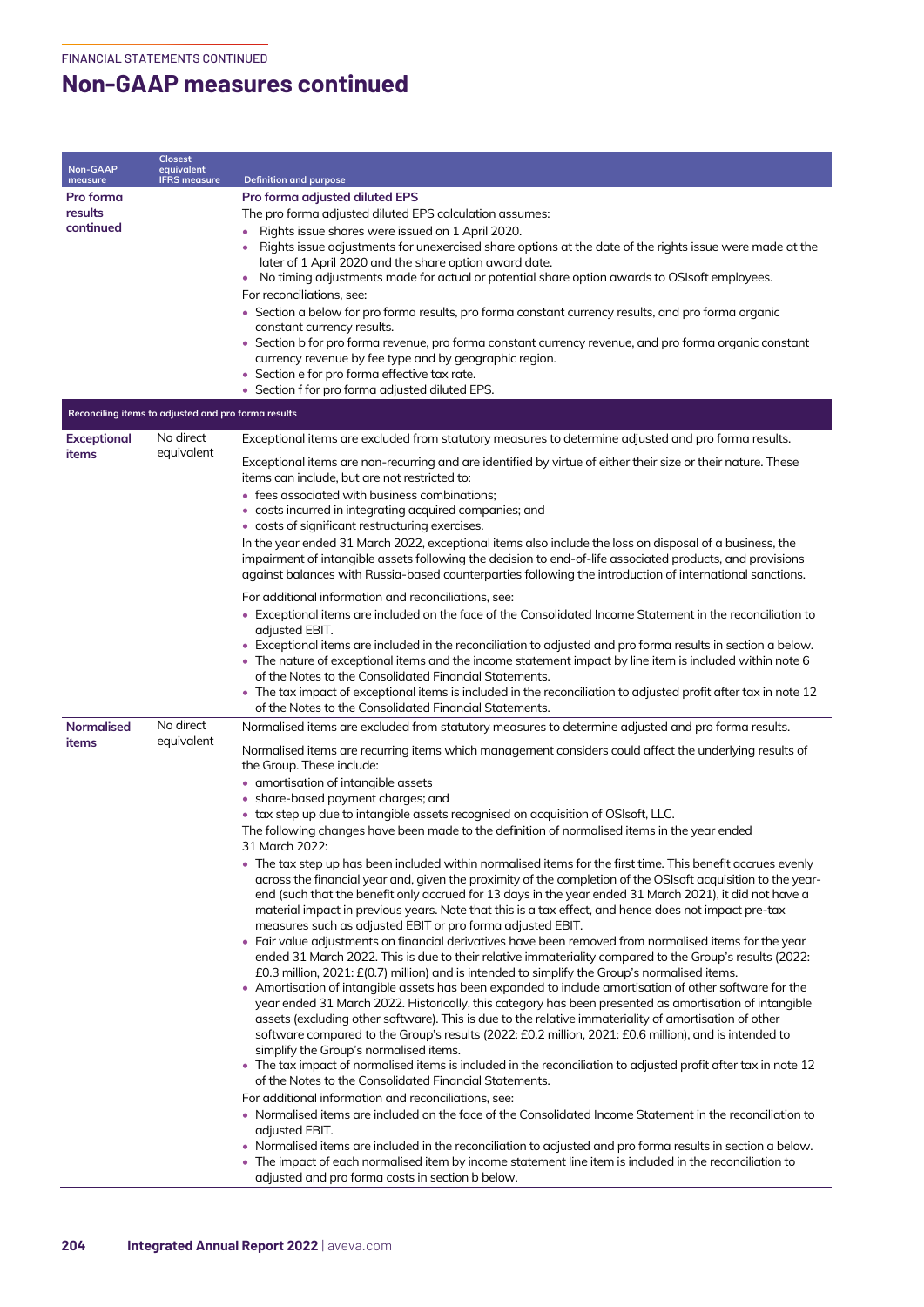| Non-GAAP<br>measure             | equivalent<br><b>IFRS</b> measure               | <b>Definition and purpose</b>                                                                                                                                                                                                                                                                                                                                                                                                                                           |
|---------------------------------|-------------------------------------------------|-------------------------------------------------------------------------------------------------------------------------------------------------------------------------------------------------------------------------------------------------------------------------------------------------------------------------------------------------------------------------------------------------------------------------------------------------------------------------|
| <b>Deferred</b><br>revenue      | No direct<br>equivalent                         | The deferred revenue haircut is excluded from statutory measures to determine pro forma results. For the<br>purposes of adjusted EPS, it is also excluded from adjusted profit after tax.                                                                                                                                                                                                                                                                               |
| haircut                         |                                                 | The deferred revenue haircut is the impact of the unwind of a fair value adjustment to acquired contract<br>liabilities on completion of the acquisition of OSIsoft in March 2021.                                                                                                                                                                                                                                                                                      |
|                                 |                                                 | The impact is excluded due to the inconsistent impact on current and prior year pro forma results; due to<br>the timing of the OSIsoft acquisition, the deferred revenue haircut unwound for 13 days in the year ended<br>31 March 2021 (£3.3 million impact), but a full year in the year ended 31 March 2022 (£50.3 million<br>impact). In addition, covenants on the Group's term loan are calculated after excluding the impact of the<br>deferred revenue haircut. |
|                                 |                                                 | For additional information and reconciliations, see:<br>• Deferred revenue haircut is included in the reconciliation to pro forma results in section a below.<br>• The impact of the deferred revenue haircut by fee type and geographic region is included in section b                                                                                                                                                                                                |
|                                 |                                                 | below.<br>• The tax impact of the deferred revenue haircut is included in the reconciliation to adjusted profit after tax<br>in note 12 of the Notes to the Consolidated Financial Statements.                                                                                                                                                                                                                                                                          |
|                                 | Constant currency and organic constant currency |                                                                                                                                                                                                                                                                                                                                                                                                                                                                         |
| Constant<br>currency            | Group GAAP<br>results                           | Constant currency is derived by translating the relevant current year figure at prior year average exchange<br>rates.                                                                                                                                                                                                                                                                                                                                                   |
|                                 |                                                 | Constant currency enables measurement of performance on a comparable year-on-year basis without the<br>effect of foreign exchange translation.                                                                                                                                                                                                                                                                                                                          |
|                                 |                                                 | For reconciliations, see:                                                                                                                                                                                                                                                                                                                                                                                                                                               |
|                                 |                                                 | • Section a below for pro forma constant currency results.<br>• Section b below for pro forma revenue constant currency, by fee type and by geographic region.<br>• Section b below for pro forma constant currency costs.                                                                                                                                                                                                                                              |
| Organic<br>constant<br>currency | Group GAAP<br>results                           | Constant currency figures adjusted for merger and acquisition activity. Organic constant currency results<br>exclude the income statement contributions in both current and prior year of the disposed Acquis<br>Software, Termis Software and Water Loss Management software business (see note 13(b) of the Notes<br>to the Consolidated Financial Statements).                                                                                                       |
|                                 |                                                 | Organic constant currency enables measurement of performance on a comparable year-on-year basis<br>without the effects of foreign exchange movements and merger and acquisition activity.                                                                                                                                                                                                                                                                               |
|                                 |                                                 | For reconciliations, see:<br>• Section a below for pro forma organic constant currency results.<br>· Section b below for pro forma revenue organic constant currency, by fee type and by geographic region.<br>• Section b below for pro forma organic constant current costs.                                                                                                                                                                                          |

**Closest**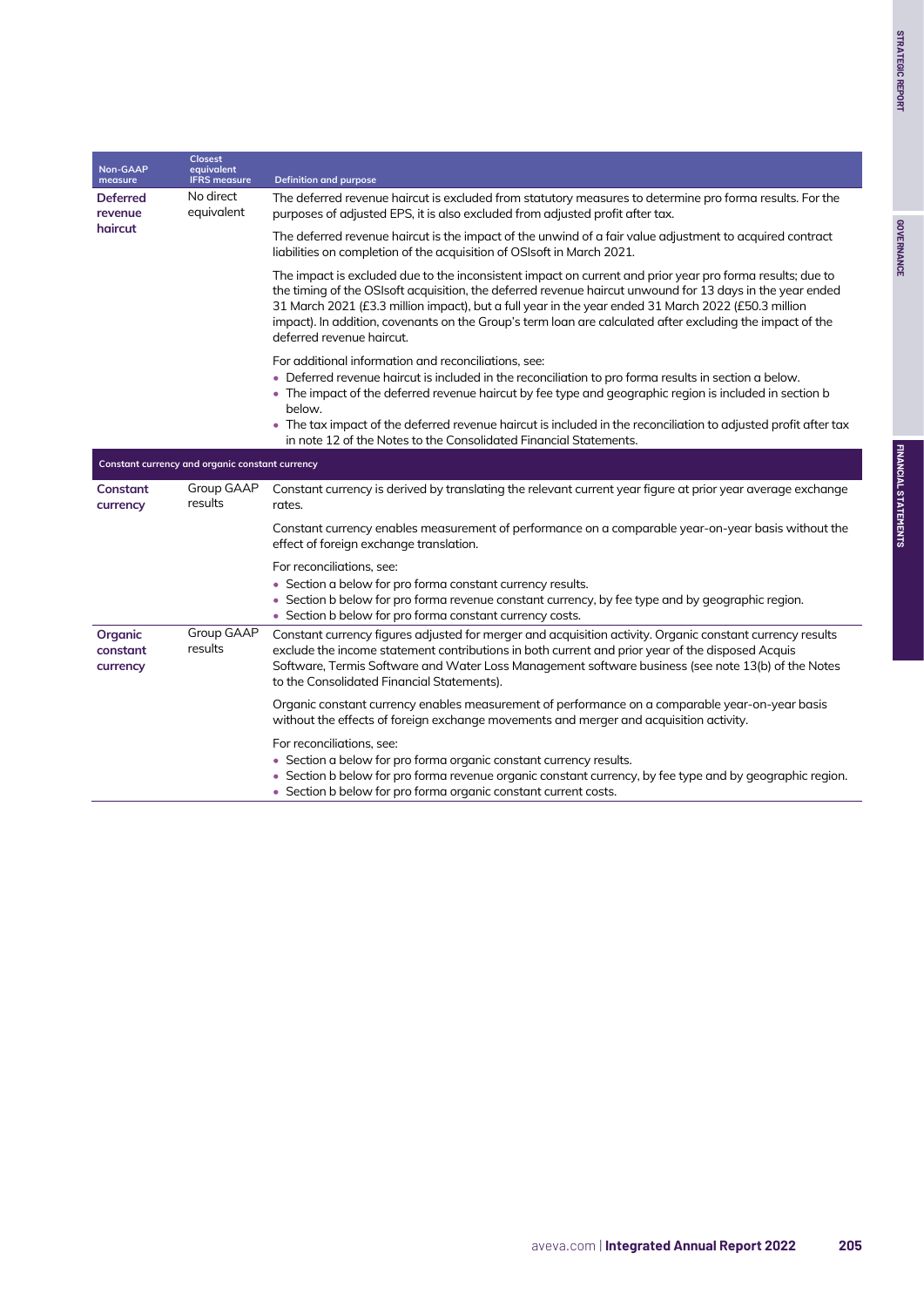## **Non-GAAP measures continued**

| Non-GAAP<br>measure                         | <b>Closest</b><br>equivalent<br><b>IFRS</b> measure | <b>Definition and purpose</b>                                                                                                                                                                                                                                                                                                            |  |  |  |  |
|---------------------------------------------|-----------------------------------------------------|------------------------------------------------------------------------------------------------------------------------------------------------------------------------------------------------------------------------------------------------------------------------------------------------------------------------------------------|--|--|--|--|
| <b>Revenue measures</b>                     |                                                     |                                                                                                                                                                                                                                                                                                                                          |  |  |  |  |
| Annualised<br>recurring<br>revenue<br>(ARR) | No direct<br>equivalent                             | The non-cancellable contract consideration of subscription and maintenance contracts as at the reporting<br>date divided by the number of days in the non-cancellable contract period and multiplied by 365. ARR<br>represents the annualised value of the recurring revenue base that is expected to be carried into future<br>periods. |  |  |  |  |
|                                             |                                                     | ARR is presented on a pro forma organic constant currency basis. The pro forma and organic constant<br>currency bases are defined above.                                                                                                                                                                                                 |  |  |  |  |
|                                             |                                                     | ARR formed part of the Group bonus scheme and LTIP targets for FY22 and will form part of the Group<br>LTIP targets for FY23.                                                                                                                                                                                                            |  |  |  |  |
|                                             |                                                     | This cannot be reconciled to an IFRS measure.                                                                                                                                                                                                                                                                                            |  |  |  |  |
| Recurring                                   | Revenue                                             | Recurring revenue is defined as subscription revenue plus maintenance revenue.                                                                                                                                                                                                                                                           |  |  |  |  |
| revenue                                     |                                                     | Increasing recurring revenue is a financial target for the Group, with the aim of achieving over 80%<br>recurring revenue by the financial year ending 31 March 2026.                                                                                                                                                                    |  |  |  |  |
|                                             |                                                     | Recurring revenue is revenue earned from customers for the provision of goods or services over a<br>contractual term, where future contract renewal is required for ongoing use of the product.                                                                                                                                          |  |  |  |  |
|                                             |                                                     | See revenue by fee type in section b below for a reconciliation.                                                                                                                                                                                                                                                                         |  |  |  |  |
| <b>Profit measures</b>                      |                                                     |                                                                                                                                                                                                                                                                                                                                          |  |  |  |  |
| <b>Adjusted</b>                             | Profit from<br>operations                           | Earnings before finance revenue, finance expense, tax, exceptional items, and normalised items.                                                                                                                                                                                                                                          |  |  |  |  |
| <b>EBIT</b> and pro<br>forma<br>adjusted    |                                                     | Adjusted results allow for the comparison of results year-on-year without the effects of significant one-off<br>items or items which do not relate to the underlying performance of the Group.                                                                                                                                           |  |  |  |  |
| <b>EBIT</b>                                 |                                                     | Adjusted EBIT is a measure of the underlying profitability of the Group.                                                                                                                                                                                                                                                                 |  |  |  |  |
|                                             |                                                     | For reconciliations, see:<br>• The face of the Consolidated Income Statement or section a below for adjusted EBIT.<br>• Section a below for pro forma adjusted EBIT (presented in the profit from operations line).                                                                                                                      |  |  |  |  |
| Adjusted                                    | No direct<br>equivalent                             | Year-on-year percentage increase in adjusted EBIT.                                                                                                                                                                                                                                                                                       |  |  |  |  |
| and pro<br>forma<br>adjusted                |                                                     | Adjusted results allow for the comparison of results year-on-year without the effects of significant one-off<br>items or items which do not relate to the underlying performance of the Group.                                                                                                                                           |  |  |  |  |
| <b>EBIT</b> growth                          |                                                     | Adjusted EBIT growth is a measure of the movement in the underlying profitability of the Group.                                                                                                                                                                                                                                          |  |  |  |  |
| Adjusted<br>and pro                         | No direct<br>equivalent                             | Adjusted EBIT as a percentage of revenue.                                                                                                                                                                                                                                                                                                |  |  |  |  |
| forma<br>adjusted                           |                                                     | Improving adjusted EBIT margin is a financial target for the Group, with the aim of achieving an adjusted<br>EBIT margin of at least 35% by the financial year ended 31 March 2026.                                                                                                                                                      |  |  |  |  |
| <b>EBIT margin</b>                          |                                                     | Adjusted results allow for the comparison of results year-on-year without the effects of significant one-off<br>items or items which do not relate to the underlying performance of the Group.                                                                                                                                           |  |  |  |  |
|                                             |                                                     | Adjusted EBIT margin is a measure of the underlying profitability of the Group.                                                                                                                                                                                                                                                          |  |  |  |  |
| Adjusted<br>and pro                         | <b>EPS</b>                                          | Adjusted profit after tax divided by the weighted average number of ordinary shares. Weighted average<br>number of ordinary shares are the same as those used in the Group's EPS calculation.                                                                                                                                            |  |  |  |  |
| forma<br>adjusted<br><b>EPS</b>             |                                                     | Adjusted results allow for the comparison of results year-on-year without the effects of significant one-off<br>items or items which do not relate to the underlying performance of the Group. Adjusted EPS is a measure<br>of the underlying earnings per share for the Group.                                                          |  |  |  |  |
|                                             |                                                     | Adjusted diluted EPS growth is a performance condition for LTIP vesting.                                                                                                                                                                                                                                                                 |  |  |  |  |
|                                             |                                                     | See note 12 of the Notes to the Consolidated Financial Statements.                                                                                                                                                                                                                                                                       |  |  |  |  |
| <b>Adjusted</b><br>and pro                  | Profit after<br>tax                                 | Profit after tax, adjusting for exceptional and normalised items, the tax effect of those items, and the<br>deferred revenue haircut and its tax effect.                                                                                                                                                                                 |  |  |  |  |
| forma profit<br>after tax                   |                                                     | Adjusted results allow for the comparison of results year-on-year without the effects of significant one-off<br>items or items which do not relate to the underlying performance of the Group.                                                                                                                                           |  |  |  |  |
|                                             |                                                     | Adjusted EBIT is a measure of the underlying profitability of the Group.                                                                                                                                                                                                                                                                 |  |  |  |  |
|                                             |                                                     | See note 12 of the Notes to the Consolidated Financial Statements.                                                                                                                                                                                                                                                                       |  |  |  |  |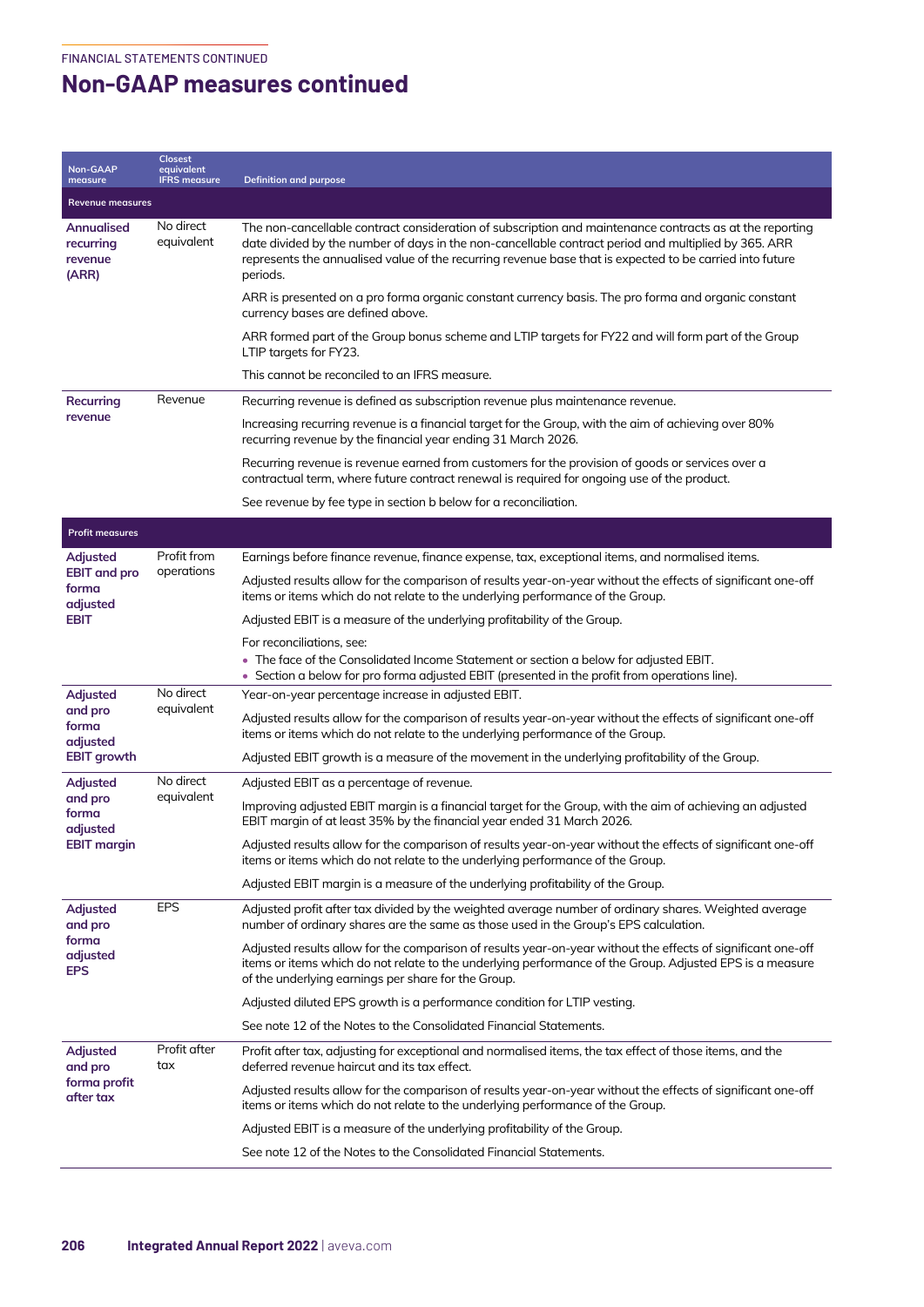| <b>Tax measures</b><br><b>Effective tax</b><br>No direct<br>equivalent<br>rate<br>See section e below for a reconciliation.<br><b>Effective tax</b><br>No direct<br>rate before<br>equivalent                                                    | Tax expense for the year per the income statement expressed as a percentage of profit before tax.<br>Tax expense for the year per the income statement adjusted for the tax effect of exceptional and<br>normalised items, expressed as a percentage of profit before tax, exceptional and normalised items.<br>See section e below for a reconciliation. The tax effect of exceptional and normalised items is provided in                                                                                                                      |
|--------------------------------------------------------------------------------------------------------------------------------------------------------------------------------------------------------------------------------------------------|--------------------------------------------------------------------------------------------------------------------------------------------------------------------------------------------------------------------------------------------------------------------------------------------------------------------------------------------------------------------------------------------------------------------------------------------------------------------------------------------------------------------------------------------------|
|                                                                                                                                                                                                                                                  |                                                                                                                                                                                                                                                                                                                                                                                                                                                                                                                                                  |
|                                                                                                                                                                                                                                                  |                                                                                                                                                                                                                                                                                                                                                                                                                                                                                                                                                  |
|                                                                                                                                                                                                                                                  |                                                                                                                                                                                                                                                                                                                                                                                                                                                                                                                                                  |
|                                                                                                                                                                                                                                                  |                                                                                                                                                                                                                                                                                                                                                                                                                                                                                                                                                  |
| exceptional<br>and<br>note 12 of the Notes to the Consolidated Financial Statements.<br>normalised<br>items                                                                                                                                      |                                                                                                                                                                                                                                                                                                                                                                                                                                                                                                                                                  |
| <b>Cash measures</b>                                                                                                                                                                                                                             |                                                                                                                                                                                                                                                                                                                                                                                                                                                                                                                                                  |
| No direct<br>Cash<br>conversion<br>equivalent                                                                                                                                                                                                    | Free cash flow before tax (see definition below) as a percentage of the Group's adjusted profit before tax<br>(the Group's profit before tax excluding exceptional and normalised items). This is a financial target for the<br>Group, which targets an average 100% cash conversion for the five-year period from the financial year<br>ending 31 March 2022 to the financial year ending 31 March 2026. Additionally, this is included as a<br>strategic target within the Executive Directors' bonus scheme for the year ended 31 March 2023. |
| returns to shareholders.                                                                                                                                                                                                                         | This measures how efficiently the Group's profit are converted into cash for organic investment, M&A and                                                                                                                                                                                                                                                                                                                                                                                                                                         |
| performance.                                                                                                                                                                                                                                     | The definition of cash conversion has changed from that presented in the 2021 Annual Report. Previously,<br>cash conversion was defined as cash generated from operating activities before tax as a percentage of<br>adjusted EBIT. Management believes that use of free cash flow before tax, and inclusion of cash outflows<br>necessary as part of the Group's day-to-day operations, provides a better indication of the Group's trading                                                                                                     |
| See section d below for a reconciliation.                                                                                                                                                                                                        |                                                                                                                                                                                                                                                                                                                                                                                                                                                                                                                                                  |
| Free cash<br>Cash                                                                                                                                                                                                                                | Free cash flow before tax is used in determining cash conversion (see definition above). It is calculated as :                                                                                                                                                                                                                                                                                                                                                                                                                                   |
| flow before<br>generated<br>• cash generated from operating activities before tax; plus<br>from<br>tax<br>operating<br>· cash outflow on M&A related exceptional items.<br>activities<br>See section d below for a reconciliation.<br>before tax | • capital expenditure, lease repayments, interest paid and received, purchase of own shares; excluding                                                                                                                                                                                                                                                                                                                                                                                                                                           |
| No direct<br>Net debt<br>called net cash in previous years.<br>equivalent                                                                                                                                                                        | Total cash, cash equivalents, overdrafts, and the carrying value of the Group's term loan. This metric was                                                                                                                                                                                                                                                                                                                                                                                                                                       |
| The definition of net debt has changed to:<br>• exclude treasury deposits, due to their relative immateriality.                                                                                                                                  | • include the carrying value of the Group's term loan. This term loan was drawn down on 19 March 2021<br>and has been included as it is a significant future obligation affecting the Group's liquidity; and<br>Net debt is a measure of the strength of the Group's balance sheet.                                                                                                                                                                                                                                                              |
| See section c below for a reconciliation.                                                                                                                                                                                                        |                                                                                                                                                                                                                                                                                                                                                                                                                                                                                                                                                  |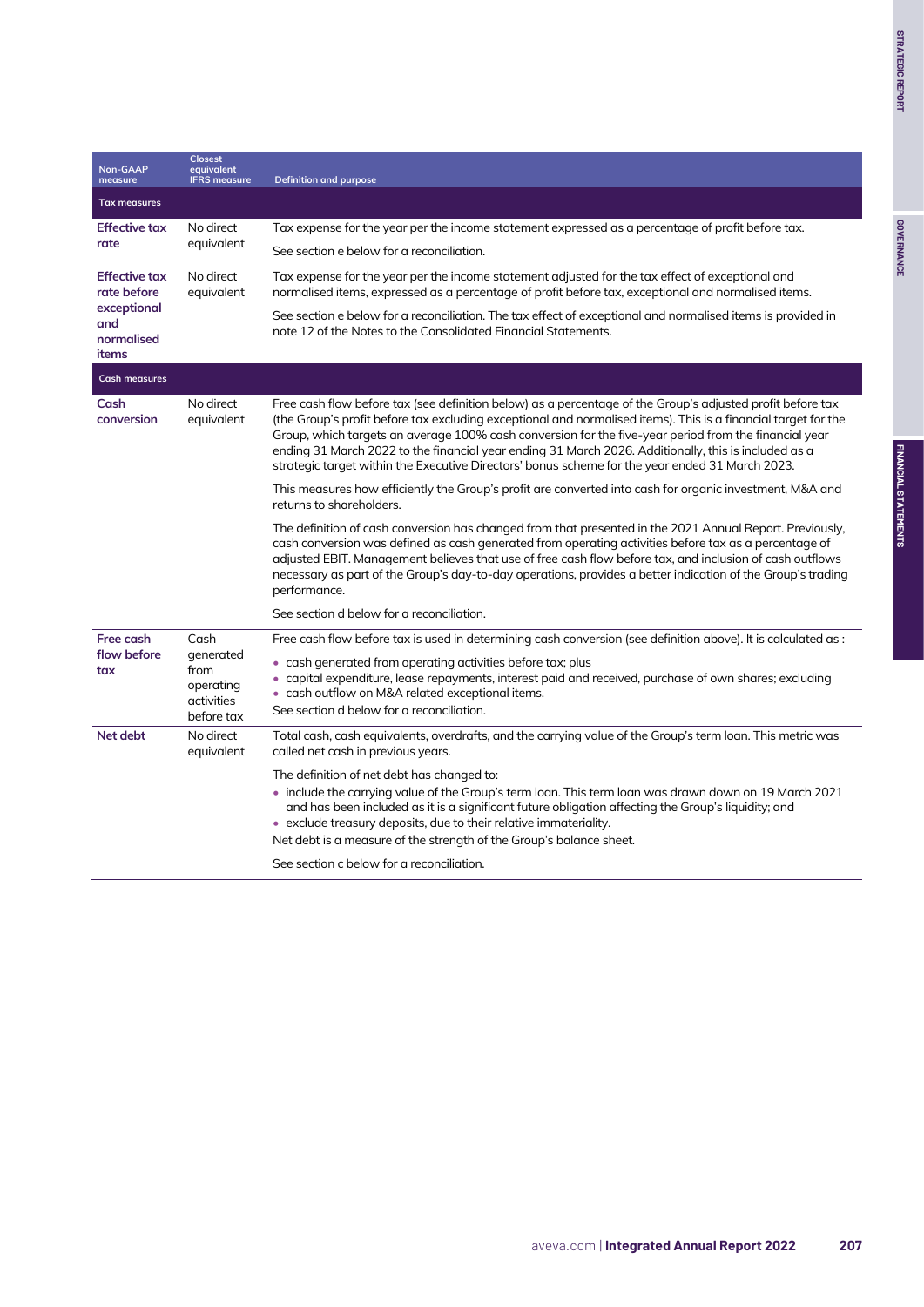## **Non-GAAP measures continued**

### **a. Reconciliation to adjusted and pro forma results**

**Year ended 31 March 2022** 

|                                                   | <b>Statutory</b> | Normalised<br>items      | Exceptional<br>items | <b>Adjusted</b> | Revenue<br>haircut | <b>Pro</b> forma | Impact of<br>foreign<br>exchange | Pro forma<br>constant<br>currency | Disposal of<br>business  | Pro forma<br>organic<br>constant<br>currency |
|---------------------------------------------------|------------------|--------------------------|----------------------|-----------------|--------------------|------------------|----------------------------------|-----------------------------------|--------------------------|----------------------------------------------|
|                                                   | £m               | £m                       | £m                   | £m              | £m                 | £m               | £m                               | £m                                | £m                       | £m                                           |
| Revenue                                           | 1,185.3          |                          |                      | 1,185.3         | 50.3               | 1,235.6          | 42.5                             | 1,278.1                           | (0.7)                    | 1,277.4                                      |
| Cost of sales                                     | (232.5)          | $\overline{\phantom{m}}$ | 0.2                  | (232.3)         | -                  | (232.3)          | (8.0)                            | (240.3)                           | 0.9                      | (239.4)                                      |
| <b>Gross profit</b>                               | 952.8            |                          | 0.2                  | 953.0           | 50.3               | 1,003.3          | 34.5                             | 1,037.8                           | 0.2                      | 1,038.0                                      |
| <b>Operating expenses</b>                         |                  |                          |                      |                 |                    |                  |                                  |                                   |                          |                                              |
| Research & Development                            |                  |                          |                      |                 |                    |                  |                                  |                                   |                          |                                              |
| costs                                             | (343.3)          | 164.6                    | 0.5                  | (178.2)         | -                  | (178.2)          | (5.7)                            | (183.9)                           | 0.5                      | (183.4)                                      |
| Selling and distribution                          |                  |                          |                      |                 |                    |                  |                                  |                                   |                          |                                              |
| expenses                                          | (345.4)          | 61.3                     | 3.4                  | (280.7)         | -                  | (280.7)          | (9.1)                            | (289.8)                           | $\qquad \qquad -$        | (289.8)                                      |
| Administrative expenses                           | (246.3)          | 27.6                     | 38.8                 | (179.9)         | -                  | (179.9)          | (6.0)                            | (185.9)                           | $\overline{\phantom{0}}$ | (185.9)                                      |
| Net impairment (loss)/gain<br>on financial assets | (6.7)            |                          | 7.3                  | 0.6             | —                  | 0.6              | (0.1)                            | 0.5                               |                          | 0.5                                          |
| Other expense                                     | (17.6)           | -                        | 17.6                 |                 | -                  |                  |                                  |                                   |                          |                                              |
| Total operating expenses                          | (959.3)          | 253.5                    | 67.6                 | (638.2)         | -                  | (638.2)          | (20.9)                           | (659.1)                           | 0.5                      | (658.6)                                      |
| (Loss)/profit from                                |                  |                          |                      |                 |                    |                  |                                  |                                   |                          |                                              |
| operations                                        | (6.5)            | 253.5                    | 67.8                 | 314.8           | 50.3               | 365.1            | 13.6                             | 378.7                             | 0.7                      | 379.4                                        |
| Finance revenue                                   | 1.9              |                          | -                    | 1.9             | —                  | 1.9              | 0.1                              | 2.0                               | $\overline{\phantom{0}}$ | 2.0                                          |
| Finance expense                                   | (14.0)           |                          | -                    | (14.0)          | -                  | (14.0)           | (0.5)                            | (14.5)                            | $\overline{\phantom{0}}$ | (14.5)                                       |
| (Loss)/profit before tax                          | (18.6)           | 253.5                    | 67.8                 | 302.7           | 50.3               | 353.0            | 13.2                             | 366.2                             | 0.7                      | 366.9                                        |

### **Year ended 31 March 2021**

|                               |           |                          |                          |          |                          | Pre-        |                          |           |                   |           |
|-------------------------------|-----------|--------------------------|--------------------------|----------|--------------------------|-------------|--------------------------|-----------|-------------------|-----------|
|                               |           | Normalised               | Exceptional              |          | Revenue                  | acquisition | Term Ioan                |           | Disposal of       | Pro forma |
|                               | Statutory | items                    | items                    | Adjusted | haircut                  | OSIsoft     | interest                 | Pro forma | business          | organic   |
|                               | £m        | £m                       | £m                       | £m       | £m                       | £m          | £m                       | £m        | £m                | £m        |
| Revenue                       | 820.4     | —                        | $\overline{\phantom{0}}$ | 820.4    | 3.3                      | 372.4       | -                        | 1,196.1   | (3.9)             | 1,192.2   |
| Cost of sales                 | (181.3)   | $\overline{\phantom{0}}$ | 0.8                      | (180.5)  | $\overline{\phantom{0}}$ | (48.6)      | —                        | (229.1)   | 0.9               | (228.2)   |
| <b>Gross profit</b>           | 639.1     |                          | 0.8                      | 639.9    | 3.3                      | 323.8       | —                        | 967.0     | (3.0)             | 964.0     |
| <b>Operating expenses</b>     |           |                          |                          |          |                          |             |                          |           |                   |           |
| Research & Development        |           |                          |                          |          |                          |             |                          |           |                   |           |
| costs                         | (184.5)   | 67.8                     | 0.3                      | (116.4)  | -                        | (52.1)      |                          | (168.5)   | 0.5               | (168.0)   |
| Selling and distribution      |           |                          |                          |          |                          |             |                          |           |                   |           |
| expenses                      | (226.8)   | 27.9                     | 3.9                      | (195.0)  |                          | (83.1)      | -                        | (278.1)   | $\qquad \qquad -$ | (278.1)   |
| Administrative expenses       | (193.0)   | 16.3                     | 78.3                     | (98.4)   | -                        | (63.7)      | -                        | (162.1)   | $\qquad \qquad -$ | (162.1)   |
| Net impairment loss on        |           |                          |                          |          |                          |             |                          |           |                   |           |
| financial assets              | (3.7)     |                          |                          | (3.7)    |                          | 0.1         |                          | (3.6)     | $\qquad \qquad -$ | (3.6)     |
| Other income                  | 5.5       | -                        | (5.5)                    |          | -                        |             |                          |           |                   |           |
| Total operating expenses      | (602.5)   | 112.0                    | 77.0                     | (413.5)  | $\overline{\phantom{0}}$ | (198.8)     | —                        | (612.3)   | 0.5               | (611.8)   |
| <b>Profit from operations</b> | 36.6      | 112.0                    | 77.8                     | 226.4    | 3.3                      | 125.0       | $\overline{\phantom{0}}$ | 354.7     | (2.5)             | 352.2     |
| Finance revenue               | 0.6       |                          |                          | 0.6      | -                        | 0.1         |                          | 0.7       | -                 | 0.7       |
| Finance expense               | (3.0)     |                          |                          | (3.0)    |                          | (0.9)       | (12.8)                   | (16.7)    | —                 | (16.7)    |
| <b>Profit before tax</b>      | 34.2      | 112.0                    | 77.8                     | 224.0    | 3.3                      | 124.2       | (12.8)                   | 338.7     | (2.5)             | 336.2     |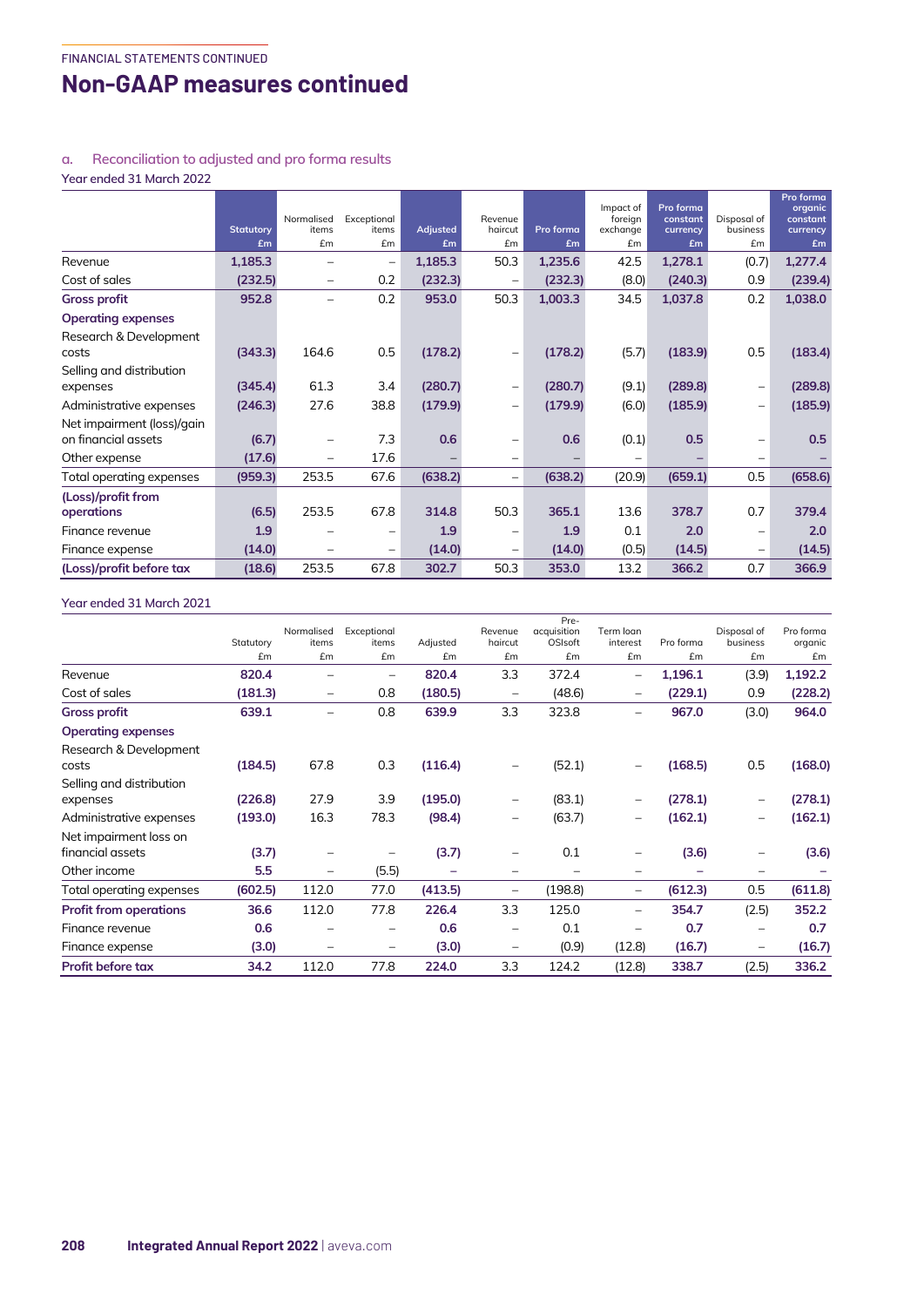**GOVERNANCE**

**GOVERNANCE** 

**FINANCIAL STATEMENTS**

FINANCIAL STATEMENTS

### **b. Constant currency and organic constant currency**

**Revenue by fee type** 

|                                                 | On-premises |                          | Total<br>subscription |             | Total<br>recurring | Perpetual |                          |         |
|-------------------------------------------------|-------------|--------------------------|-----------------------|-------------|--------------------|-----------|--------------------------|---------|
|                                                 | rental      | SaaS                     | revenue               | Maintenance | revenue            | licences  | Services                 | Total   |
|                                                 | £m          | £m                       | £m                    | £m          | £m                 | £m        | £m                       | £m      |
| Year ended 31 March 2022                        |             |                          |                       |             |                    |           |                          |         |
| Statutory revenue at actual rates               | 396.4       | 27.8                     | 424.2                 | 345.2       | 769.4              | 293.1     | 122.8                    | 1,185.3 |
| Revenue haircut                                 |             |                          |                       | 50.3        | 50.3               |           |                          | 50.3    |
| Pro forma revenue at actual rates               | 396.4       | 27.8                     | 424.2                 | 395.5       | 819.7              | 293.1     | 122.8                    | 1,235.6 |
| Impact of foreign exchange                      | 9.5         | 1.2                      | 10.7                  | 18.1        | 28.8               | 9.4       | 4.3                      | 42.5    |
| Pro forma revenue at constant currency rates    | 405.9       | 29.0                     | 434.9                 | 413.6       | 848.5              | 302.5     | 127.1                    | 1,278.1 |
| Disposal of business                            |             |                          |                       | (0.5)       | (0.5)              |           | (0.2)                    | (0.7)   |
| Pro forma organic revenue at constant currency  |             |                          |                       |             |                    |           |                          |         |
| rates                                           | 405.9       | 29.0                     | 434.9                 | 413.1       | 848.0              | 302.5     | 126.9                    | 1,277.4 |
|                                                 |             |                          |                       |             |                    |           |                          |         |
| Year ended 31 March 2021                        |             |                          |                       |             |                    |           |                          |         |
| Statutory revenue at actual rates               | 336.3       | 23.4                     | 359.7                 | 197.7       | 557.4              | 141.6     | 121.4                    | 820.4   |
| Revenue haircut                                 |             |                          |                       | 3.3         | 3.3                |           | $\overline{\phantom{0}}$ | 3.3     |
| Pre-acquisition OSIsoft revenue at actual rates | 27.7        | $\overline{\phantom{0}}$ | 27.7                  | 211.8       | 239.5              | 129.6     | 3.3                      | 372.4   |
| Pro forma revenue at actual rates               | 364.0       | 23.4                     | 387.4                 | 412.8       | 800.2              | 271.2     | 124.7                    | 1,196.1 |
| Disposal of business                            |             |                          |                       | (1.4)       | (1.4)              | (1.6)     | (0.9)                    | (3.9)   |
| Pro forma organic revenue at actual rates       | 364.0       | 23.4                     | 387.4                 | 411.4       | 798.8              | 269.6     | 123.8                    | 1,192.2 |
| Change                                          |             |                          |                       |             |                    |           |                          |         |
| Statutory change                                | 17.9%       | 18.8%                    | 17.9%                 | 74.6%       | 38.0%              | 107.0%    | 1.2%                     | 44.5%   |
| Pro forma change at actual rates                | 8.9%        | 18.8%                    | 9.5%                  | (4.2)%      | 2.4%               | 8.1%      | (1.5)%                   | 3.3%    |
| Pro forma change at constant currency           | 11.5%       | 23.9%                    | 12.3%                 | 0.2%        | 6.0%               | 11.5%     | 1.9%                     | 6.9%    |
| Pro forma change at organic constant currency   | 11.5%       | 23.9%                    | 12.3%                 | 0.4%        | 6.2%               | 12.2%     | 2.5%                     | 7.1%    |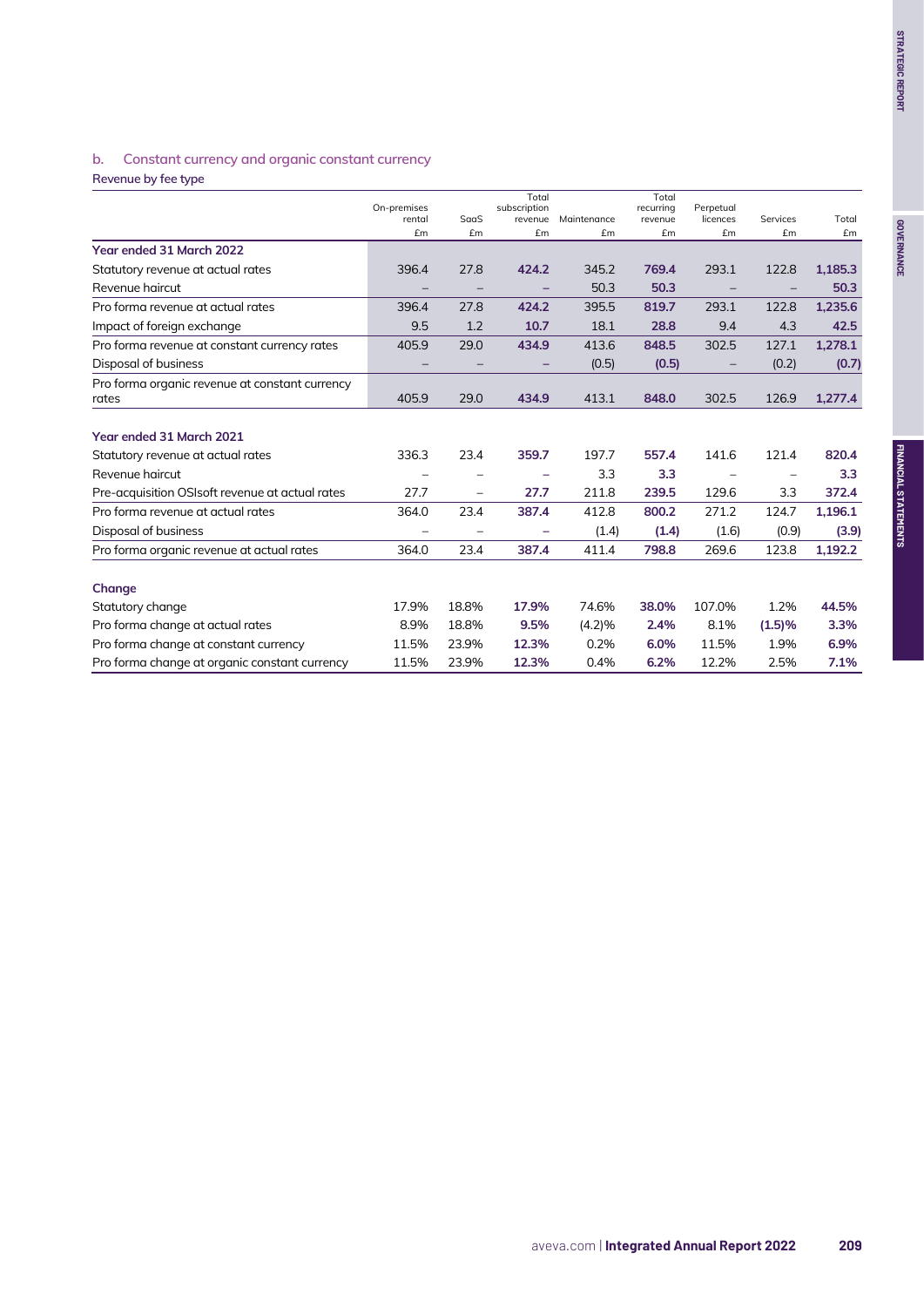## **Non-GAAP measures continued**

### **b. Constant currency and organic constant currency continued**

**Revenue by geographic region** 

|                                                      | Americas | Asia Pacific | <b>EMEA</b> | Total   |
|------------------------------------------------------|----------|--------------|-------------|---------|
|                                                      | £m       | <b>f</b> m   | £m          | £m      |
| Year ended 31 March 2022                             |          |              |             |         |
| Statutory revenue at actual rates                    | 467.0    | 260.1        | 458.2       | 1,185.3 |
| Revenue haircut                                      | 29.5     | 5.1          | 15.7        | 50.3    |
| Pro forma revenue at actual rates                    | 496.5    | 265.2        | 473.9       | 1,235.6 |
| Impact of foreign exchange                           | 17.1     | 10.1         | 15.3        | 42.5    |
| Pro forma revenue at constant currency rates         | 513.6    | 275.3        | 489.2       | 1.278.1 |
| Disposal of business                                 |          | (0.1)        | (0.6)       | (0.7)   |
| Pro forma organic revenue at constant currency rates | 513.6    | 275.2        | 488.6       | 1,277.4 |
| Year ended 31 March 2021                             |          |              |             |         |
| Statutory revenue at actual rates                    | 265.4    | 221.3        | 333.7       | 820.4   |
| Revenue haircut                                      | 1.9      | 0.4          | 1.0         | 3.3     |
| Pre-acquisition OSIsoft revenue at actual rates      | 206.4    | 53.1         | 112.9       | 372.4   |
| Pro forma revenue at actual rates                    | 473.7    | 274.8        | 447.6       | 1.196.1 |
| Disposal of business                                 | (0.1)    | (1.4)        | (2.4)       | (3.9)   |
| Pro forma organic revenue at actual rates            | 473.6    | 273.4        | 445.2       | 1,192.2 |
| Change                                               |          |              |             |         |
| Statutory change                                     | 76.0%    | 17.5%        | 37.3%       | 44.5%   |
| Pro forma change at actual rates                     | 4.8%     | (3.5)%       | 5.9%        | 3.3%    |
| Pro forma change at constant currency                | 8.4%     | 0.2%         | 9.3%        | 6.9%    |
| Pro forma change at organic constant currency        | 8.4%     | 0.7%         | 9.7%        | 7.1%    |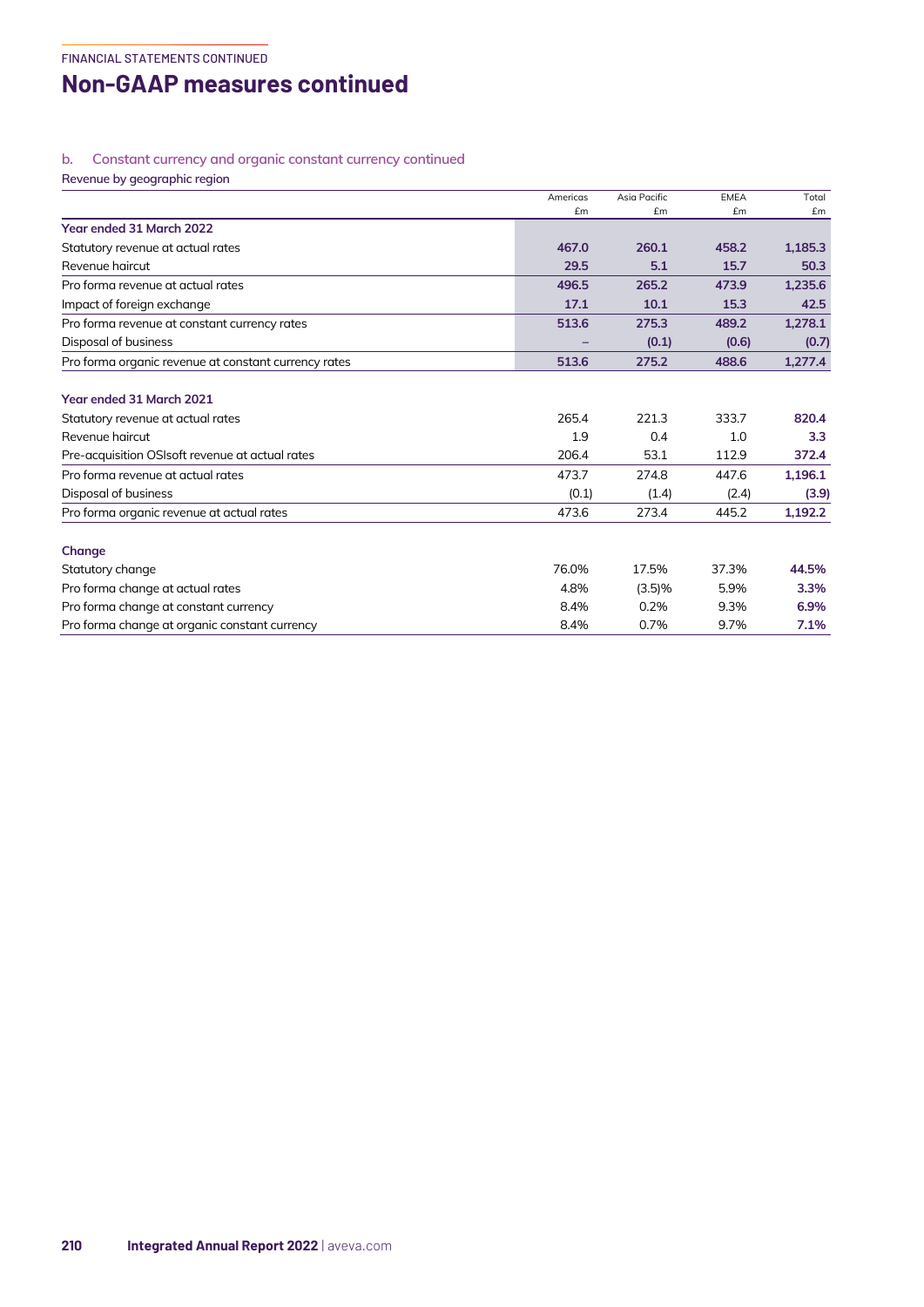### **Cost by cost category**

|                                                 | Operating expenses |                           |                                         |                            |                                                 |                            |         |
|-------------------------------------------------|--------------------|---------------------------|-----------------------------------------|----------------------------|-------------------------------------------------|----------------------------|---------|
|                                                 | Cost of sales      | Research &<br>Development | Selling and<br>distribution<br>expenses | Administrative<br>expenses | Net impairment<br>loss from<br>financial assets | Other expense/<br>(income) | Total   |
|                                                 | £m                 | £m                        | £m                                      | £m                         | £m                                              | £m                         | £m      |
| Year ended 31 March 2022                        |                    |                           |                                         |                            |                                                 |                            |         |
| Statutory cost at actual rates                  | 232.5              | 343.3                     | 345.4                                   | 246.3                      | 6.7                                             | 17.6                       | 1,191.8 |
| Amortisation of intangible assets               |                    | (164.6)                   | (61.3)                                  | (0.2)                      |                                                 |                            | (226.1) |
| Share-based payments                            |                    |                           |                                         | (27.4)                     |                                                 |                            | (27.4)  |
| <b>Exceptional items</b>                        | (0.2)              | (0.5)                     | (3.4)                                   | (38.8)                     | (7.3)                                           | (17.6)                     | (67.8)  |
| Adjusted and pro forma costs at<br>actual rates | 232.3              | 178.2                     | 280.7                                   | 179.9                      | (0.6)                                           |                            | 870.5   |
| Impact of foreign exchange                      | 8.0                | 5.7                       | 9.1                                     | 6.0                        | 0.1                                             |                            | 28.9    |
|                                                 |                    |                           |                                         |                            |                                                 |                            |         |
| Adjusted costs at constant currency<br>rates    | 240.3              | 183.9                     | 289.8                                   | 185.9                      | (0.5)                                           |                            | 899.4   |
| Disposal of business                            | (0.9)              | (0.5)                     |                                         |                            |                                                 |                            | (1.4)   |
| Organic costs at constant currency              |                    |                           |                                         |                            |                                                 |                            |         |
| rates                                           | 239.4              | 183.4                     | 289.8                                   | 185.9                      | (0.5)                                           |                            | 898.0   |
|                                                 |                    |                           |                                         |                            |                                                 |                            |         |
| Year ended 31 March 2021                        |                    |                           |                                         |                            |                                                 |                            |         |
| Statutory cost at actual rates                  | 181.3              | 184.5                     | 226.8                                   | 193.0                      | 3.7                                             | (5.5)                      | 783.8   |
| Amortisation of intangible assets               |                    | (67.8)                    | (27.9)                                  |                            |                                                 |                            | (95.7)  |
| Share-based payments                            |                    | $\overline{\phantom{0}}$  | $\overline{\phantom{0}}$                | (16.3)                     |                                                 |                            | (16.3)  |
| <b>Exceptional items</b>                        | (0.8)              | (0.3)                     | (3.9)                                   | (78.3)                     |                                                 | 5.5                        | (77.8)  |
| Adjusted costs at actual rates                  | 180.5              | 116.4                     | 195.0                                   | 98.4                       | 3.7                                             | $\overline{\phantom{0}}$   | 594.0   |
| Pre-acquisition OSIsoft costs at actual         |                    |                           |                                         |                            |                                                 |                            |         |
| rates                                           | 48.6               | 52.1                      | 83.1                                    | 63.7                       | (0.1)                                           | $\overline{\phantom{0}}$   | 247.4   |
| Pro forma costs at actual rates                 | 229.1              | 168.5                     | 278.1                                   | 162.1                      | 3.6                                             |                            | 841.4   |
| Disposal of business                            | (0.9)              | (0.5)                     |                                         |                            | $\overline{\phantom{0}}$                        | -                          | (1.4)   |
| Pro forma organic costs at actual               |                    |                           |                                         |                            |                                                 |                            |         |
| rates                                           | 228.2              | 168.0                     | 278.1                                   | 162.1                      | 3.6                                             | $\overline{\phantom{0}}$   | 840.0   |
|                                                 |                    |                           |                                         |                            |                                                 |                            |         |
| Change                                          |                    |                           |                                         |                            |                                                 |                            |         |
| Statutory change                                | 28.2%              | 86.1%                     | 52.3%                                   | 27.6%                      | 81.1%                                           | $(420.0)\%$                | 52.3%   |
| Adjusted change at actual rates                 | 28.7%              | 53.1%                     | 43.9%                                   | 82.8%                      | $(116.2)\%$                                     |                            | 46.5%   |
| Pro forma change at actual rates                | 1.4%               | 5.8%                      | 0.9%                                    | 11.0%                      | $(116.7)\%$                                     |                            | 3.5%    |
| Pro forma change at constant                    |                    |                           |                                         |                            |                                                 |                            |         |
| currency                                        | 4.9%               | 9.1%                      | 4.2%                                    | 14.7%                      | (113.9)%                                        |                            | 6.9%    |
| Pro forma change at organic constant            | 4.9%               | 9.2%                      | 4.2%                                    | 14.7%                      | (113.9)%                                        | $\overline{\phantom{0}}$   | 6.9%    |
| currency                                        |                    |                           |                                         |                            |                                                 |                            |         |
| Net debt<br>c.                                  |                    |                           |                                         |                            |                                                 |                            |         |
|                                                 |                    |                           |                                         |                            |                                                 | 2022                       | 2021    |
|                                                 |                    |                           |                                         |                            |                                                 |                            |         |

|                           | £m      | £m      |
|---------------------------|---------|---------|
| Cash and cash equivalents | 279.3   | 286.6   |
| Loans and borrowings      | (684.5) | (654.0) |
| Net debt                  | (405.2) | (367.4) |
|                           |         |         |

**GOVERNANCE**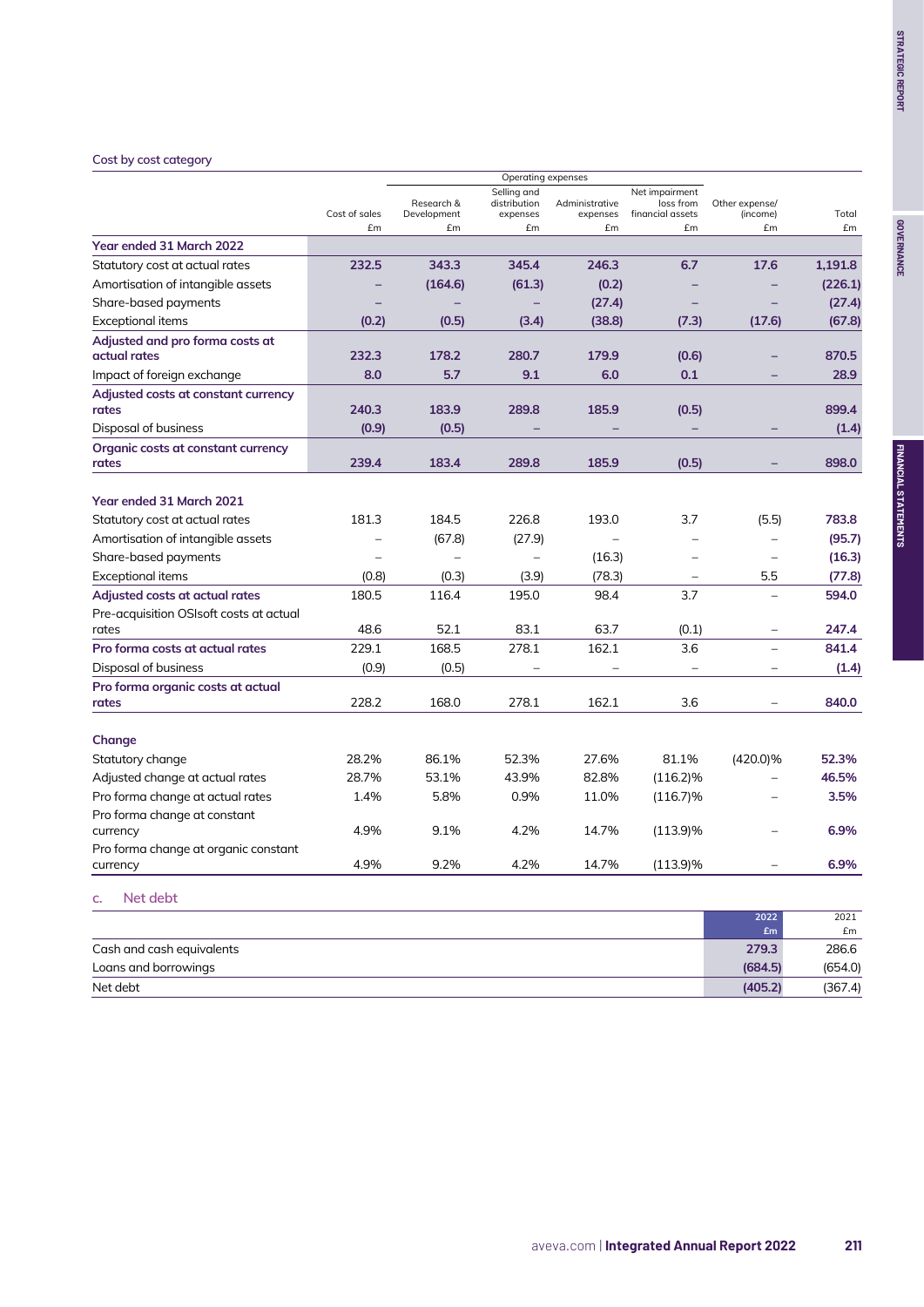## **Non-GAAP measures continued**

### **d. Cash conversion**

|                                                                                            | 2022   | 2021   |
|--------------------------------------------------------------------------------------------|--------|--------|
|                                                                                            | £m     | £m     |
| Net cash generated from operating activities before tax                                    | 197.2  | 91.2   |
| Operating activities cash flow impact from exceptional items (M&A related)                 |        |        |
| • Acquisition of OSIsoft                                                                   | 19.2   | 26.0   |
| • Disposal of Acquis Software, Termis Software and Water Loss Management Software business |        |        |
| • OSIsoft transaction bonus <sup>1</sup>                                                   | 48.2   |        |
|                                                                                            | 264.6  | 117.2  |
| Purchase of property, plant and equipment                                                  | (8.6)  | (10.9) |
| Purchase of intangible assets                                                              |        | (0.5)  |
| Interest received                                                                          | 1.9    | 0.3    |
| Interest paid                                                                              | (12.7) | (2.8)  |
| Purchase of own shares                                                                     | (1.3)  | (1.1)  |
| Payment of principal element of lease liability                                            | (23.3) | (18.5) |
| Free cash flow before tax                                                                  | 220.6  | 83.7   |
|                                                                                            |        |        |
| <b>Adjusted EBIT</b>                                                                       | 314.8  | 226.4  |
| Deferred revenue haircut                                                                   | 50.3   | 3.3    |
| Finance revenue                                                                            | 1.9    | 0.6    |
| Finance expense                                                                            | (14.0) | (3.0)  |
| Adjusted profit before tax                                                                 | 353.0  | 227.3  |
| Cash conversion                                                                            | 62.5%  | 36.8%  |

1. A one-off transaction bonus paid to OSIsoft employees. This was recognised in the acquired OSIsoft balance sheet.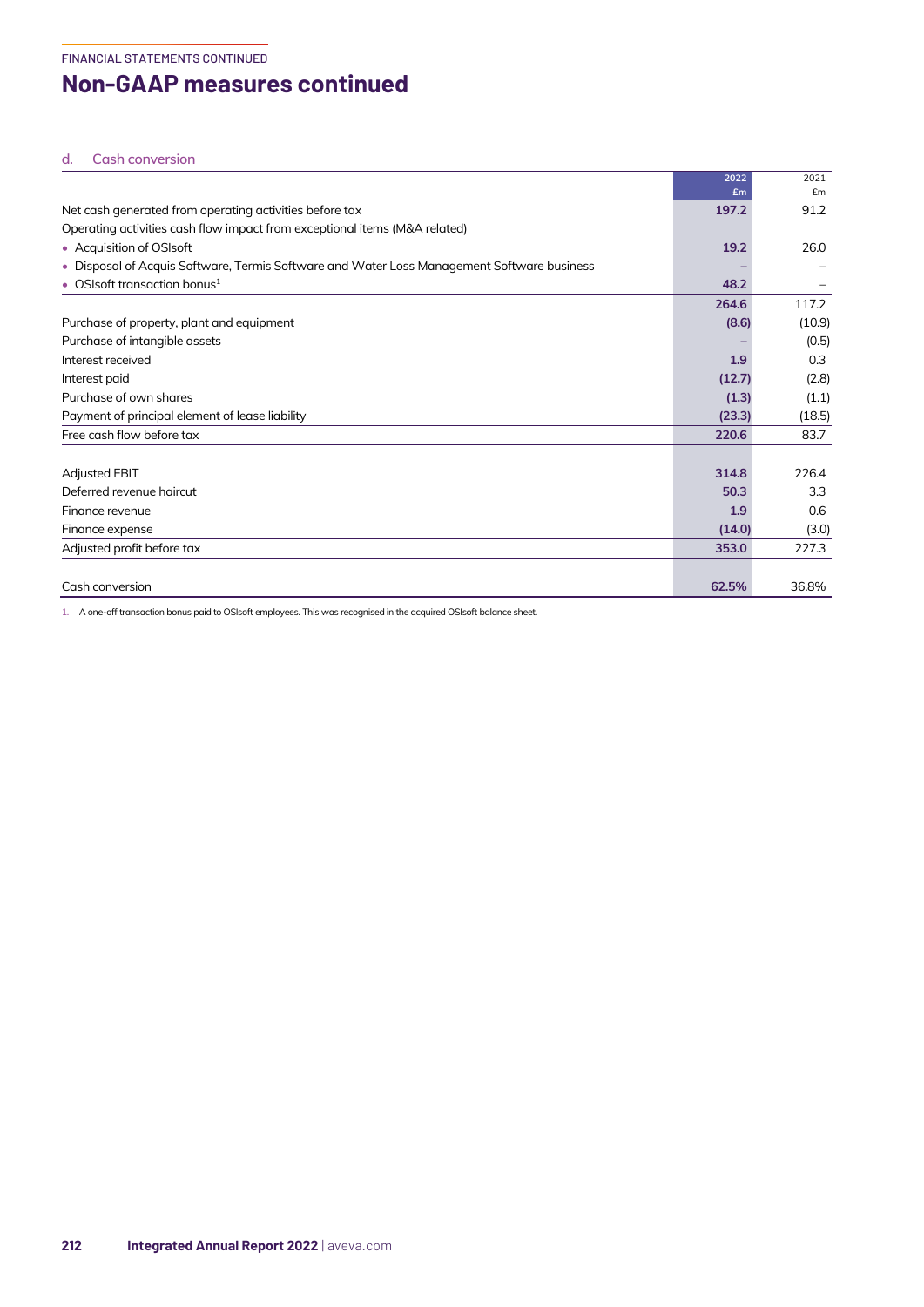### **e. Effective tax rate**

|                                                                                                   | 2022        | 2021   |
|---------------------------------------------------------------------------------------------------|-------------|--------|
|                                                                                                   | £m          | £m     |
| Profit                                                                                            |             |        |
| (Loss)/profit before tax                                                                          | (18.6)      | 34.2   |
| <b>Exceptional items</b>                                                                          | 67.8        | 77.8   |
| Normalised items                                                                                  |             |        |
| • Amortisation of intangible assets                                                               | 226.1       | 95.7   |
| • Share-based payments                                                                            | 27.4        | 16.3   |
| Profit before tax, exceptional items, and normalised items                                        | 302.7       | 224.0  |
| Pro forma adjustments <sup>1</sup>                                                                | 50.3        | 114.7  |
| Pro forma profit before tax                                                                       | 353.0       | 338.7  |
| Pro forma adjustments are outlined in the reconciliation to pro forma results in section a above. |             |        |
| Income tax                                                                                        |             |        |
| Income tax expense                                                                                | 44.0        | 9.4    |
| Tax effect on exceptional items                                                                   | 9.5         | 15.1   |
| Tax effect on normalised items                                                                    | (16.0)      | 23.0   |
| Income tax expense before exceptional items and normalised items                                  | 37.5        | 47.5   |
| Tax effect on pro forma adjustments                                                               | 13.1        | (27.4) |
| Pro forma income tax expense                                                                      | 50.6        | 20.1   |
| <b>Effective tax rate</b>                                                                         |             |        |
| Income tax expense                                                                                | 44.0        | 9.4    |
| (Loss)/profit before tax                                                                          | (18.6)      | 34.2   |
| Effective tax rate                                                                                | $(236.6)\%$ | 27.5%  |
|                                                                                                   |             |        |
| Effective tax rate before exceptional and normalised items                                        | 37.5        | 47.5   |
| Income tax expense before exceptional items and normalised items                                  | 302.7       | 224.0  |
| Profit before tax, exceptional items, and normalised items                                        |             |        |
| Effective tax rate before exceptional and normalised items                                        | 12.4%       | 21.2%  |
| Pro forma effective tax rate                                                                      |             |        |
| Pro forma income tax expense                                                                      | 50.6        | 20.1   |
| Pro forma profit before tax                                                                       | 353.0       | 338.7  |
| Pro forma effective tax rate                                                                      | 14.3%       | 5.9%   |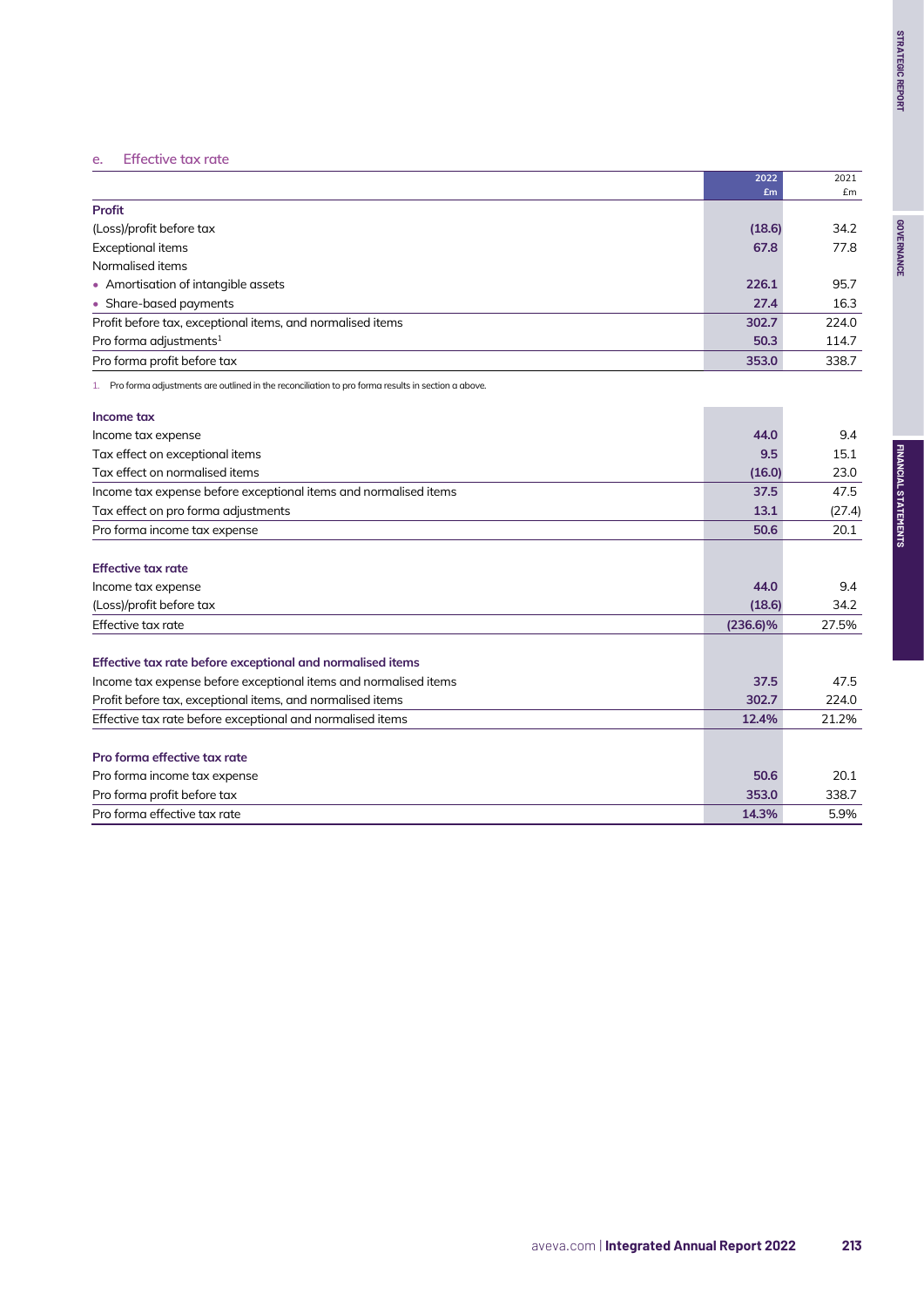# **Non-GAAP measures continued**

# **f. Pro forma adjusted diluted earnings per share**

Pro forma EPS is calculated based upon the following number of ordinary shares adjusted for the effect of dilution:

|                                                                                          | 2022            | 2021            |
|------------------------------------------------------------------------------------------|-----------------|-----------------|
|                                                                                          | <b>Number</b>   | Number          |
|                                                                                          | <b>Millions</b> | <b>Millions</b> |
| Weighted average number of ordinary shares adjusted for the effect of dilution           | 303.7           | 220.0           |
| Adjustment for timing of rights issue <sup>1</sup>                                       |                 | 82.4            |
| Pro forma weighted average number of ordinary shares adjusted for the effect of dilution | 303.7           | 302.4           |

1. Adjustment to timing of incremental paid for shares issued as a result of the November 2020 rights issue, as if the rights issue occurred on 1 April 2020.

## Pro forma EPS is calculated using the following profits:

|                             | 2022   | 2021   |
|-----------------------------|--------|--------|
|                             | £m     | £m     |
| Pro forma profit before tax | 353.0  | 338.7  |
| Pro forma income tax        | (50.6) | (20.1) |
| Pro forma profit after tax  | 302.4  | 318.6  |

|                                               | רממ   | 2021   |
|-----------------------------------------------|-------|--------|
|                                               | Pence | Pence  |
| Pro forma adjusted diluted earnings per share | 99.58 | 105.34 |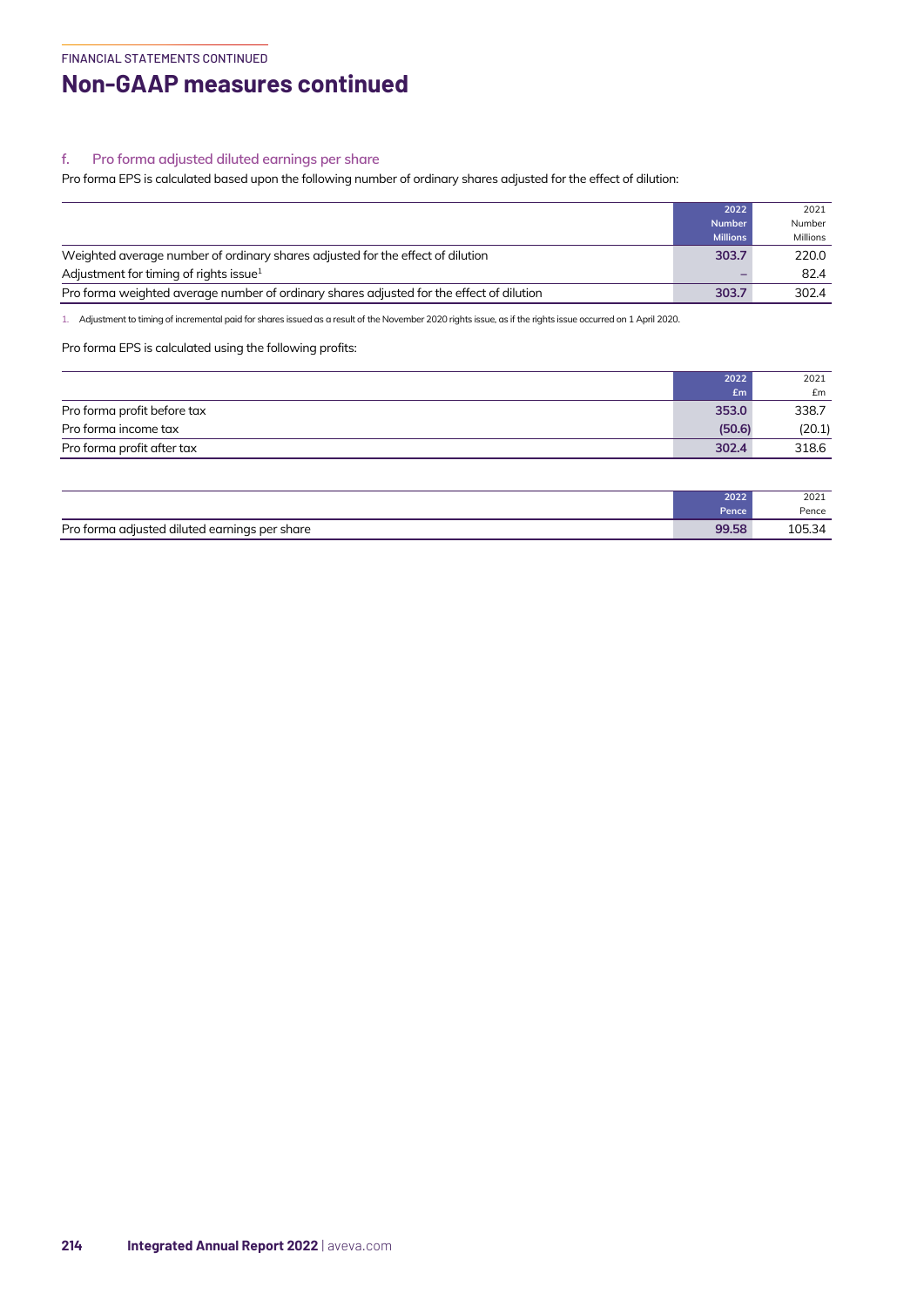# **ESG Tables**

| <b>Topic</b>                                                                    | Reference code           | Category                   | <b>Metric</b>                                                                                                                                                     | Response                                                               |
|---------------------------------------------------------------------------------|--------------------------|----------------------------|-------------------------------------------------------------------------------------------------------------------------------------------------------------------|------------------------------------------------------------------------|
| Environmental<br>footprint of                                                   | SASB TC SI 130a.1        | Quantitative               | (1) Total energy consumed, (2) percentage<br>grid electricity, (3) percentage renewable                                                                           | Annual Report; Operational<br>Footprint (page 30)                      |
| hardware<br>infrastructure                                                      | SASB TC SI 130a.3        | Discussion<br>and analysis | Discussion of the integration of<br>environmental considerations into strategic<br>planning for data centre needs                                                 | <b>Sustainability Progress Report;</b><br><b>Operational Footprint</b> |
| Data privacy and<br>freedom of<br>expression                                    | SASB TC SI 220a.1        | Discussion and<br>analysis | Policies and practices relating to<br>behavioural advertising and user privacy                                                                                    | Annual Report; Technology<br>Handprint (page 33)                       |
|                                                                                 | SASB TC SI 220a.3        | Quantitative               | Total amount of monetary losses as a<br>result of legal proceedings associated with<br>user privacy                                                               | Annual Report; Technology<br>Handprint (page 33)                       |
|                                                                                 | SASB TC SI 220a.4        | Quantitative               | (1) Number of law enforcement requests for<br>user information, (2) number of users<br>whose information was requested, (3)<br>percentage resulting in disclosure | Annual Report; Technology<br>Handprint (page 33)                       |
| <b>Data security</b>                                                            | SASB TC SI 230a.1        | Quantitative               | (1) Number of data breaches,<br>(2) percentage involving personally<br>identifiable information (PII),<br>(3) number of users affected                            | Annual Report; Technology<br>Handprint (page 33)                       |
|                                                                                 | SASB TC SI 230a.2        | Discussion<br>and analysis | Approach to identifying and addressing<br>data security risks, including use of third-<br>party cybersecurity standards                                           | Annual Report; Technology<br>Handprint (page 33)                       |
| <b>Recruiting &amp;</b><br>managing a<br>global, diverse &<br>skilled workforce | SASB TC SI 330a.2        | Quantitative               | Employee engagement as a percentage                                                                                                                               | Annual Report; Inclusive<br>Culture (page 39)                          |
|                                                                                 | SASB TC SI 330a.         | Quantitative               | Percentage of gender and racial/ethnic<br>group representation for (1) leadership, (2)<br>tech workforce, and (3) sales workforce                                 | Annual Report; Inclusive<br>Culture (page 41); DEI Website             |
| IP protection &<br>competitive<br>behaviour;<br>managing<br>systemic risks      | SASB TC SI 520a.1        | Quantitative               | Total amount of monetary losses as a result<br>of legal proceedings associated with<br>anticompetitive behaviour regulations                                      | Annual Report; Operational<br>Footprint (page 36)                      |
|                                                                                 | SASB TC SI 550a.1        | Quantitative               | Number of (1) performance issues and (2)<br>service disruptions; (3) total customer<br>downtime                                                                   | Annual Report; Technology<br>Handprint (page 33)                       |
|                                                                                 | <b>SASB TC SI 550g.2</b> | Discussion and<br>analysis | Business continuity risks related to<br>disruptions of operations                                                                                                 | Annual Report; Technology<br>Handprint (page 33)                       |

# **Sustainability accounting standards board (SASB)**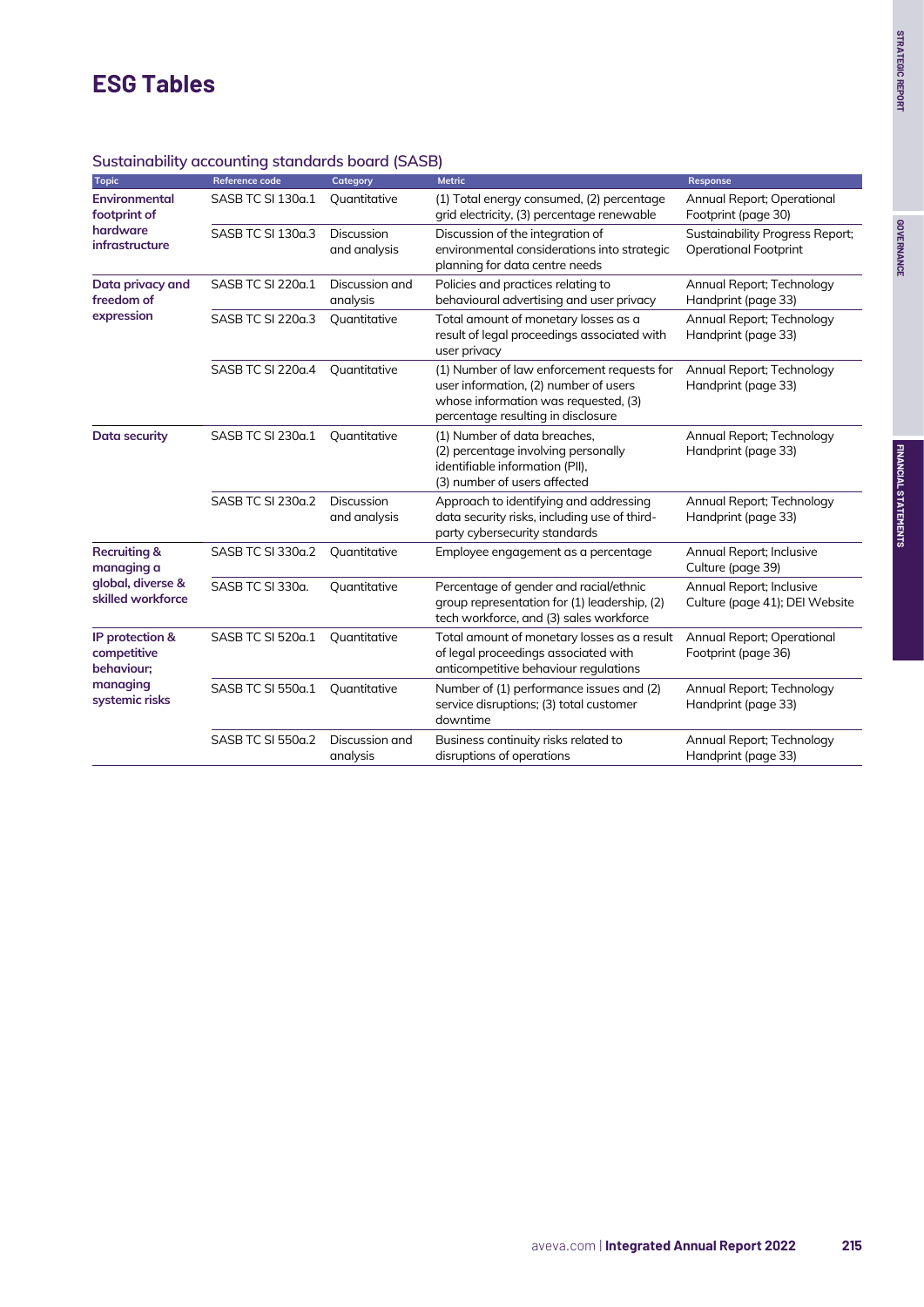# **ESG Tables continued**

# **World Economic Forum core metrics**

We are publishing the below index to align with the WEF's Measuring Stakeholder Capitalism reporting framework, providing our investors and other stakeholders with a mapping of relevant ESG disclosures. We have focused below on the issues deemed most material to our business, based on our materiality assessment. We will continue to enhance our public disclosures in alignment with the below metrics as we advance our sustainability programme.

| <b>Topic</b>      | <b>Theme</b>                                  | <b>Core metrics and disclosures</b>                                   | <b>Response and/or reference</b>                                                                                                                                                                                                                                                                                                                                                                                   |
|-------------------|-----------------------------------------------|-----------------------------------------------------------------------|--------------------------------------------------------------------------------------------------------------------------------------------------------------------------------------------------------------------------------------------------------------------------------------------------------------------------------------------------------------------------------------------------------------------|
| Governance        | Governing purpose                             | Setting purpose                                                       | Annual Report, Board Leadership, Purpose and Culture (page<br>82)                                                                                                                                                                                                                                                                                                                                                  |
|                   | Quality of governing<br>body                  | Board composition                                                     | Annual Report, Board of Directors (page 78-81)                                                                                                                                                                                                                                                                                                                                                                     |
|                   | Stakeholder<br>engagement                     | Material issues impacting<br>stakeholders                             | Annual Report, Our ESG Framework (page 30)                                                                                                                                                                                                                                                                                                                                                                         |
|                   | Ethical behaviour                             | Anti-corruption                                                       | Annual Report, Our Operational Footprint (page 36)                                                                                                                                                                                                                                                                                                                                                                 |
|                   |                                               | Protected ethics advice<br>and reporting mechanisms                   | Annual Report, Our Operational Footprint (page 36)                                                                                                                                                                                                                                                                                                                                                                 |
|                   | Risk and opportunity<br>oversight             | Integrating risk and<br>opportunity into<br>business process          | Annual Report, Principal Risks (page 54)                                                                                                                                                                                                                                                                                                                                                                           |
| <b>Planet</b>     | Climate change                                | Greenhouse gas<br>(GHG) emissions                                     | Annual Report, Our Operational Footprint (page 35)                                                                                                                                                                                                                                                                                                                                                                 |
|                   |                                               | <b>TCFD</b> implementation                                            | Annual Report, Principal Risks (page 65)                                                                                                                                                                                                                                                                                                                                                                           |
| People            | Dignity and equality                          | Diversity and inclusion                                               | Annual Report, Inclusive Culture (page 40); DEI Website;<br><b>AVEVA DEI Policy</b>                                                                                                                                                                                                                                                                                                                                |
|                   |                                               | Pay equality                                                          | Gender and Ethnicity Pay Gap Report                                                                                                                                                                                                                                                                                                                                                                                |
|                   |                                               | Wage level                                                            | AVEVA considers this data confidential company information<br>and treats it as such                                                                                                                                                                                                                                                                                                                                |
|                   |                                               | <b>Risk for incidents</b><br>of child, forced or<br>compulsory labour | Anti-Slavery & Human Trafficking Statement                                                                                                                                                                                                                                                                                                                                                                         |
|                   | Skills for the future                         | Training provided                                                     | Annual Report, Inclusive Culture (page 39)                                                                                                                                                                                                                                                                                                                                                                         |
| <b>Prosperity</b> | Wealth creation and<br>employment             | Absolute number and rate<br>of employment                             | • Note 9 of the Consolidated Financial Statements<br>Annual Report, Key Performance Indicators (pages 26 to 27)<br>• Annual Report, Inclusive Culture (page 39)                                                                                                                                                                                                                                                    |
|                   |                                               | Economic contribution                                                 | • Revenue: note 3 of the Consolidated Financial Statements<br>• Operating costs: Consolidated Income Statement<br>• Employee wages and benefits: note 9 of the Consolidated<br><b>Financial Statements</b><br>• Payments to providers of capital: Consolidated Cash Flow<br>Statement<br>• Payments to government: Consolidated Cash Flow<br>Statement<br>• Community investment: Stakeholder Engagement (page 45) |
|                   |                                               | Final investment<br>contribution                                      | • Capital expenditure less depreciation: note 16 of the<br><b>Consolidated Financial Statements</b><br>• Dividend payments: note 11 of the Consolidated Financial<br>Statements                                                                                                                                                                                                                                    |
|                   | Innovation in better<br>products and services | <b>Total R&amp;D expenses</b>                                         | Annual Report, R&D Spend (page 52)                                                                                                                                                                                                                                                                                                                                                                                 |
|                   | Community and<br>social vitality              | Total tax paid                                                        | Annual Report, Our Operational Footprint (page 37)                                                                                                                                                                                                                                                                                                                                                                 |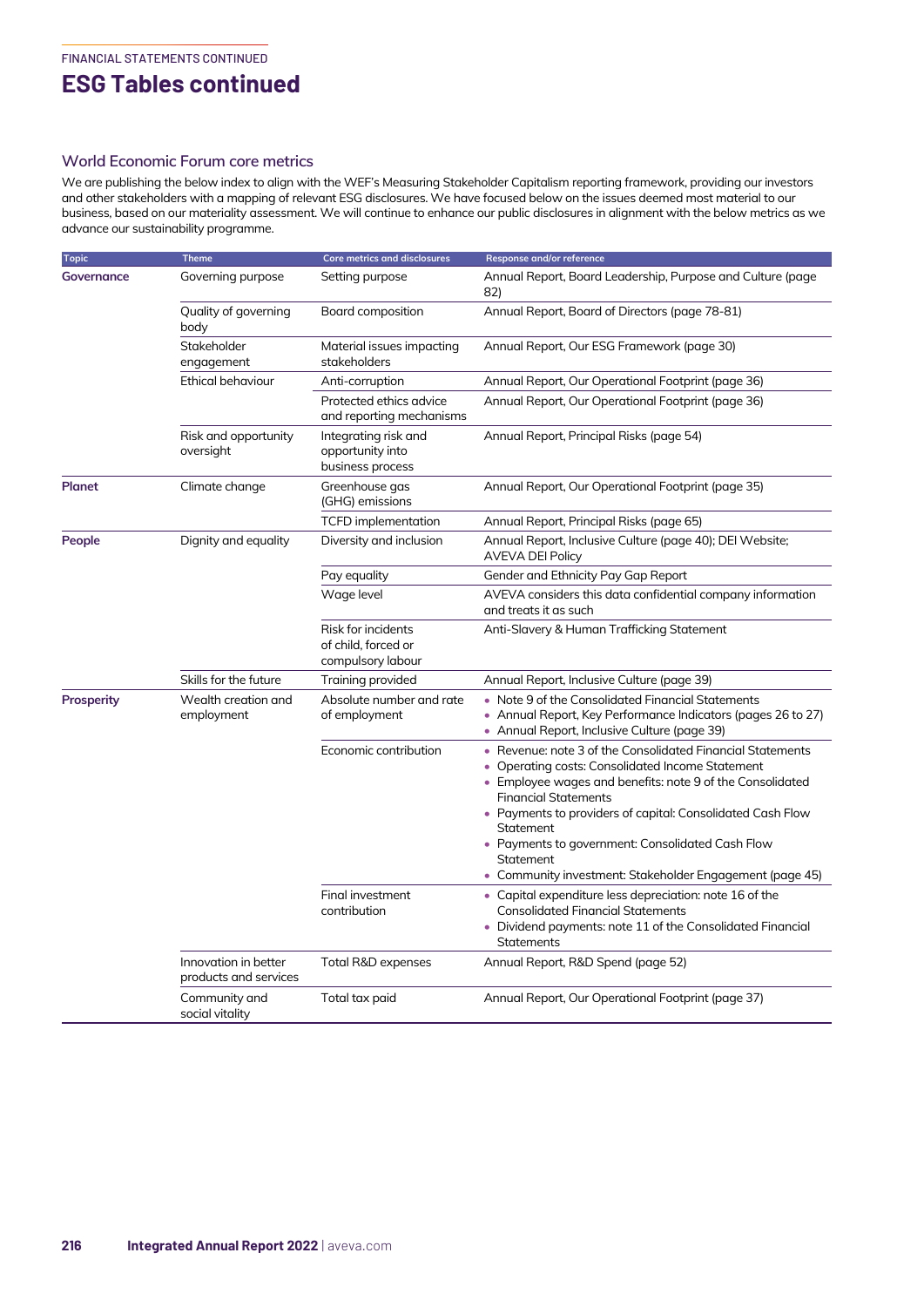# **Company information and advisors**

# **Directors**

Philip Aiken Chairman

## **Company Secretary**

Helen Lamprell

### **Registered office**

High Cross, Madingley Road Cambridge, CB3 0HB

# **Registered number**  2937296

# **Auditor**

Ernst & Young LLP One Cambridge Business Park Cambridge, CB4 0WZ

## **Bankers**

Barclays Bank plc 9–11 St Andrews Street Cambridge, CB2 3AA

# **Solicitors**

Ashurst LLP London Fruit & Wool Exchange 1 Duval Square London, E1 6PW

Mills & Reeve LLP Botanic House 100 Hills Road Cambridge, CB2 1PH

# **Stockbrokers**

Numis Securities Limited 45 Gresham Street London, EC2V 7BF

J.P. Morgan Cazenove 25 Bank Street Canary Wharf London, E14 5JP

Peter Herweck **Chief Executive Officer (appointed 1 May 2021)** Non-Executive Director & Vice Chairman (resigned 1 May 2021) Craig Hayman Chief Executive Officer (resigned 1 May 2021) Director (resigned 7 July 2021) James Kidd Chief Strategy and Transformation Officer Christopher Humphrey **Senior Independent Non-Executive Director** Jennifer Allerton Independent Non-Executive Director Paula Dowdy **Independent Non-Executive Director** Dr Ayesha Khanna Independent Non-Executive Director (appointed 28 October 2021) Ron Mobed **Independent Non-Executive Director** Anne Stevens Independent Non-Executive Director (appointed 1 May 2022) Olivier Blum Non-Executive Director Hilary Maxson Non-Executive Director (appointed 1 August 2021)

### **Registrars**

Link Asset Services 6th Floor 65 Gresham Street London, EC2V 7NQ

# **Financial PR**

FTI Consulting 200 Aldersgate Street London, EC1A 4H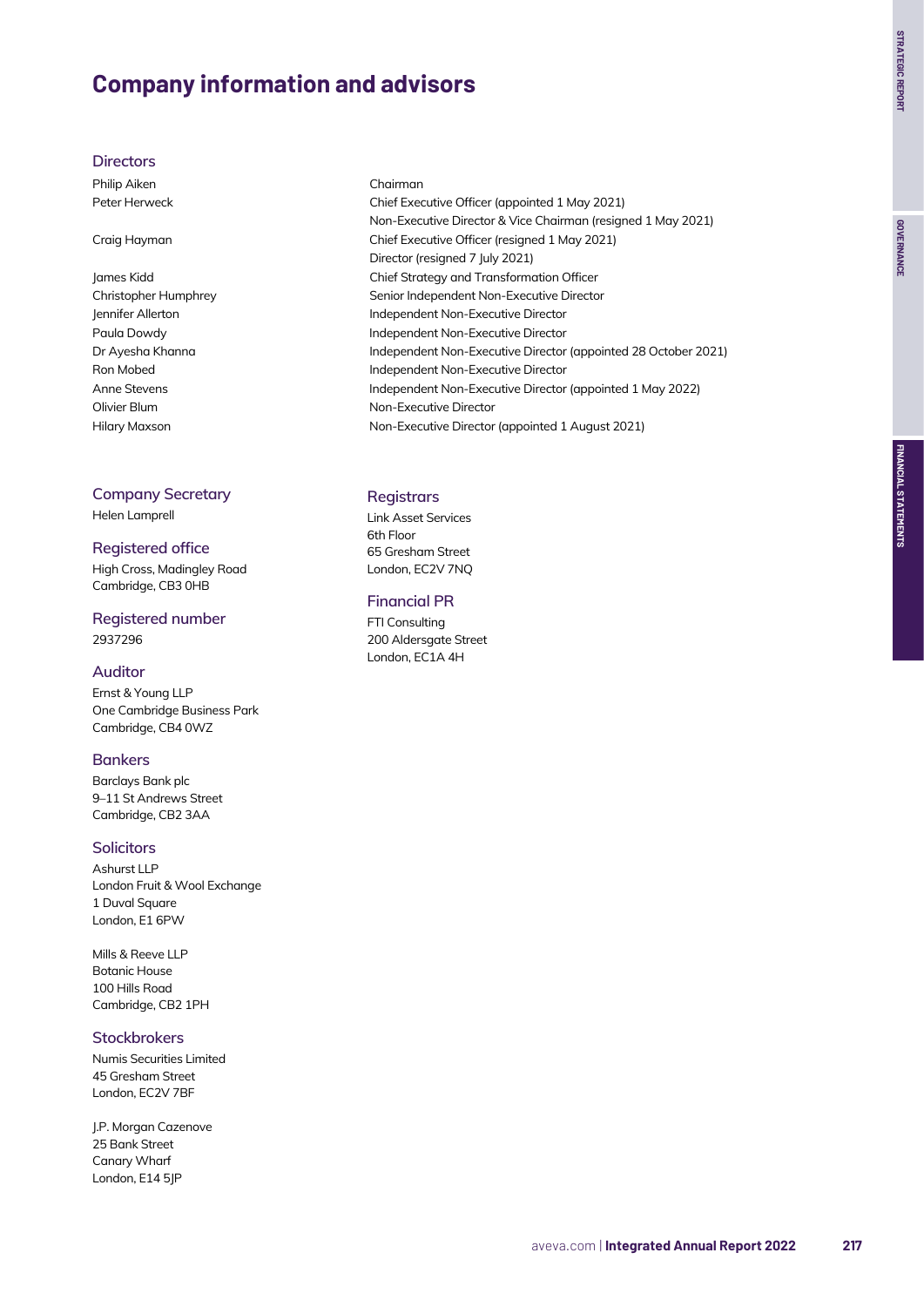#### FINANCIAL STATEMENTS CONTINUED

# **Glossary**

**ACV:** Annual Contract Value. The average annual revenue generated from a sales contract.

**AGM**: Annual General Meeting. The next annual meeting of AVEVA's shareholders will be held on 15 July 2022.

**AI:** Artificial Intelligence.

**APAC**: Asia Pacific.

**AQR**: Audit Quality Review. Monitoring the quality of the audit work of statutory auditors and audit firms within the UK by the FRC.

**ARR**: Annualised Recurring Revenue. The value of the contracted recurring revenue from subscriptions and maintenance in a oneyear period. A non-GAAP measure, see page 206 for additional information.

**BEIS**: Department for Business, Energy and Industrial Strategy. A department of the UK government.

**Bonus factor**: Calculation reflecting the number of shares deemed to have been issued without consideration during the November 2020 rights issue.

**CEO**: Chief Executive Officer, Peter Herweck.

**CFO**: Chief Financial Officer, Brian DiBenedetto.

**CSTO**: Chief Strategy & Transformation Officer, James Kidd.

**CPO**: Chief People Officer, Caoimhe Keogan.

**CGU**: Cash Generating Unit. The smallest identifiable group of assets that generates cash inflows which are largely independent from those of other assets or groups of assets.

**CO<sub>2</sub>e:** Carbon dioxide equivalent. The quantity of CO<sub>2</sub> that would provide an equivalent warming effect.

**DEI**: Diversity, Equity and Inclusion.

**Digital Twin**: A near-real-time digital image of a physical object or process that helps optimise business performance.

**DRR**: Directors' Remuneration Report. A report laying out the remuneration of AVEVA's Directors, in compliance with the Companies Act 2006.

**DTR**: Disclosure Guidance & Transparency Rules. Regulations applicable to certain companies listed on the London Stock Exchange, published by the FCA.

**EBIT**: Earnings Before Interest and Tax. A non-GAAP measure, see page 206 for additional information.

**EBT**: Employee Benefit Trust. A trust set up to facilitate the transfer of shares to AVEVA's employees on exercise of vested options under various share option schemes.

**ED**: Executive Director. A member of AVEVA's Board who is part of AVEVA's ELT.

**ELT**: Executive Leadership Team. AVEVA's executive management, responsible for the Group's day-to-day running.

**EMEA**: Europe, Middle East & Africa.

**EPS:** Earnings Per Share. The portion of profits attributable to each ordinary share in issue.

**ERC**: Executive Risk Committee. A committee, chaired by the CEO, containing all ELT members and various senior management members responsible for implementing risk management and developing the Group risk register.

**ERP**: Enterprise Resource Planning. Technology tools for the integrated management of business processes.

**ESG**: Environmental, Social and Governance.

**EY**: Ernst & Young, the Group's independent external auditors.

**FCA**: Financial Conduct Authority. An independent UK body responsible for regulating the conduct of UK financial markets and financial services firms.

**FRC**: Financial Reporting Council. An independent UK body responsible for regulating auditors, accountants and actuaries, and for setting the UK's Corporate Governance Code.

**GAAP**: Generally Accepted Accounting Practice. Commonly accepted methods for recording and reporting accounting transactions.

**GDP**: Gross Domestic Product.

**GDPR**: General Data Protection Regulation. An EU law on data protection and privacy transposed to UK law following Brexit.

**GESPP**: Global Employee Share Purchase Plan. An employee share plan aiming to increase employee share ownership. Allows participating employees to purchase AVEVA shares at a discount or be awarded additional matching shares.

**GHG**: Greenhouse gas, a gas that contributes to the greenhouse effect.

**IASB**: International Accounting Standards Board. An independent accounting standard-setting body.

**IFRIC**: Interpretations of accounting standards which are developed, issued and approved by the IASB.

**IFRSs**: International Financial Reporting Standards. Accounting standards issued by the IFRS Foundation and the IASB.

**IIoT**: Industrial Internet of Things. The networking of computers, sensors, instruments and other devices for industrial applications.

**ISAs (UK)**: International Standards on Auditing (UK). Professional standards for the auditing of financial information in the UK, based upon standards issued by the International Auditing and Assurance Standards Board.

**KPI**: Key Performance Indicator. Measure that tracks AVEVA's performance against strategy and longer-term goals.

**LTIP**: Long-Term Incentive Plan. A share option scheme offered to AVEVA's senior employees.

**NED**: Non-Executive Director. A member of AVEVA's Board who is not part of AVEVA's executive management team.

**NRR**: Net Revenue Retention. The proportion of recurring revenue retained from existing customers.